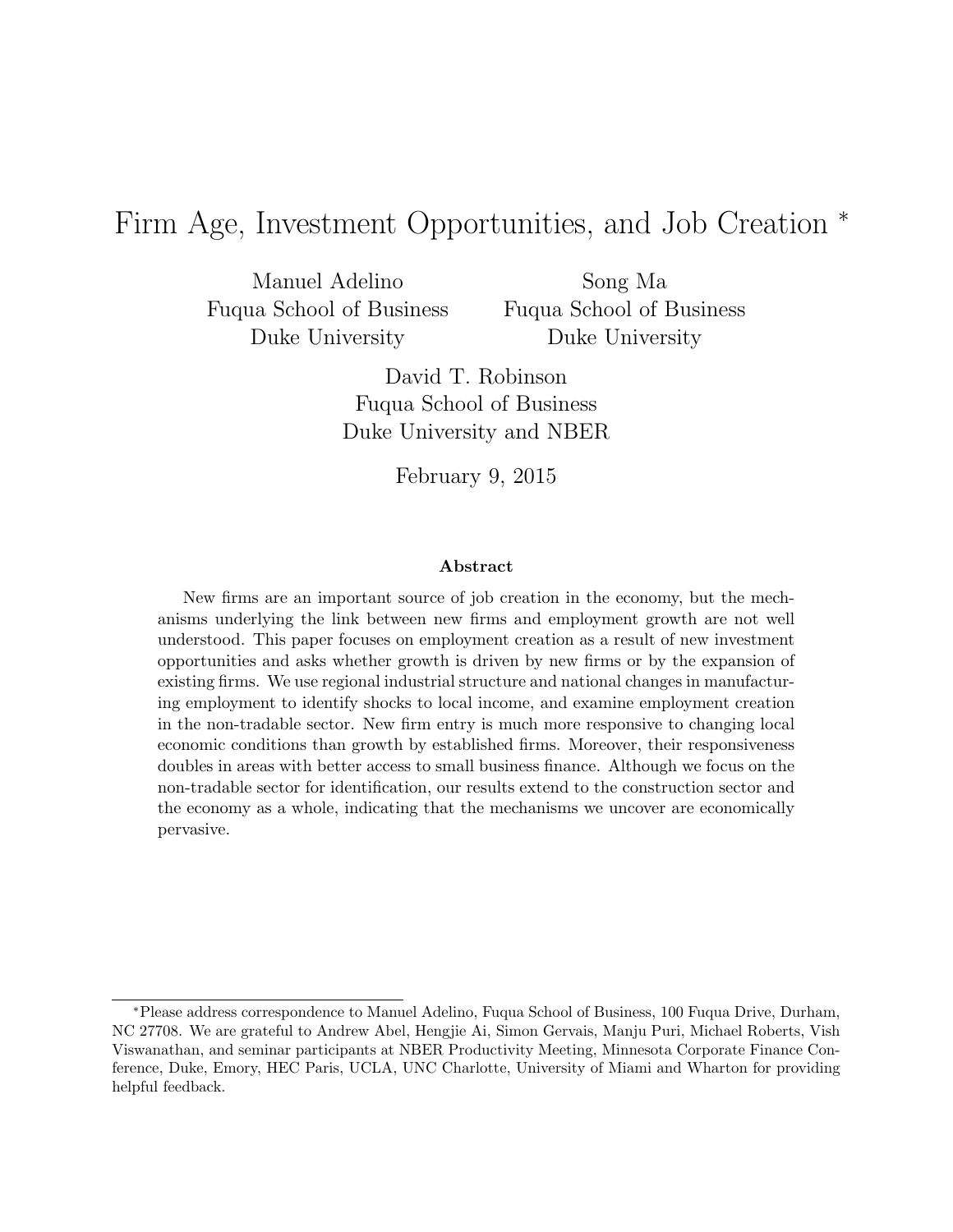# 1 Introduction

It is well understood that startups create the vast majority of new jobs in the US economy.<sup>1</sup> The underlying economic mechanisms responsible for this pattern, however, are less well understood. The goal of this paper is to shed light on those mechanisms by exploring how startups react to changing investment opportunities.

Measuring how firms respond to shocks to investment opportunities is empirically challenging not just because of the well-known issues in measuring firm investment opportunities (Kaplan and Zingales, 2000; Erickson and Whited, 2000; Rauh, 2006; Benmelech et al., 2014), but also because of the inherent endogeneity of job creation, firm creation, and changes in q. In particular, beginning with the work of Schumpeter (1947), startups have long been recognized as playing an important role in driving growth through innovation. Thus, one important channel through which startups create new jobs is that startups are the source of innovations that spur economic growth, creating employment. This paper considers a different channel: we are interested in understanding whether startups are better able to seize (exogenous) investment opportunities that are potentially available to any firm, new or old.

In order to measure how the sensitivity to investment opportunities varies between new and existing firms, our empirical strategy focuses on the non-tradable sector and considers how firm entry and firm expansion respond to changes in local business conditions. Following Bartik (1991), Blanchard and Katz (1992), and Autor, Dorn, and Hanson (2013), we identify exogenous shocks to local income by interacting the preexisting composition of a region's manufacturing sector with the national growth in employment in that sector. This induces variation in local investment opportunities in the non-tradable sector that is exogenous to any opportunities created by the firms in this sector. Then we examine how employment in new and existing firms responds to these shocks to local income.

This approach rests on two key features of the non-tradable sector. First, conditions in this sector depend primarily on local demand (Mian and Sufi, 2014, Basker and Miranda,

<sup>1</sup>For example, see Haltiwanger, Jarmin, and Miranda (2013).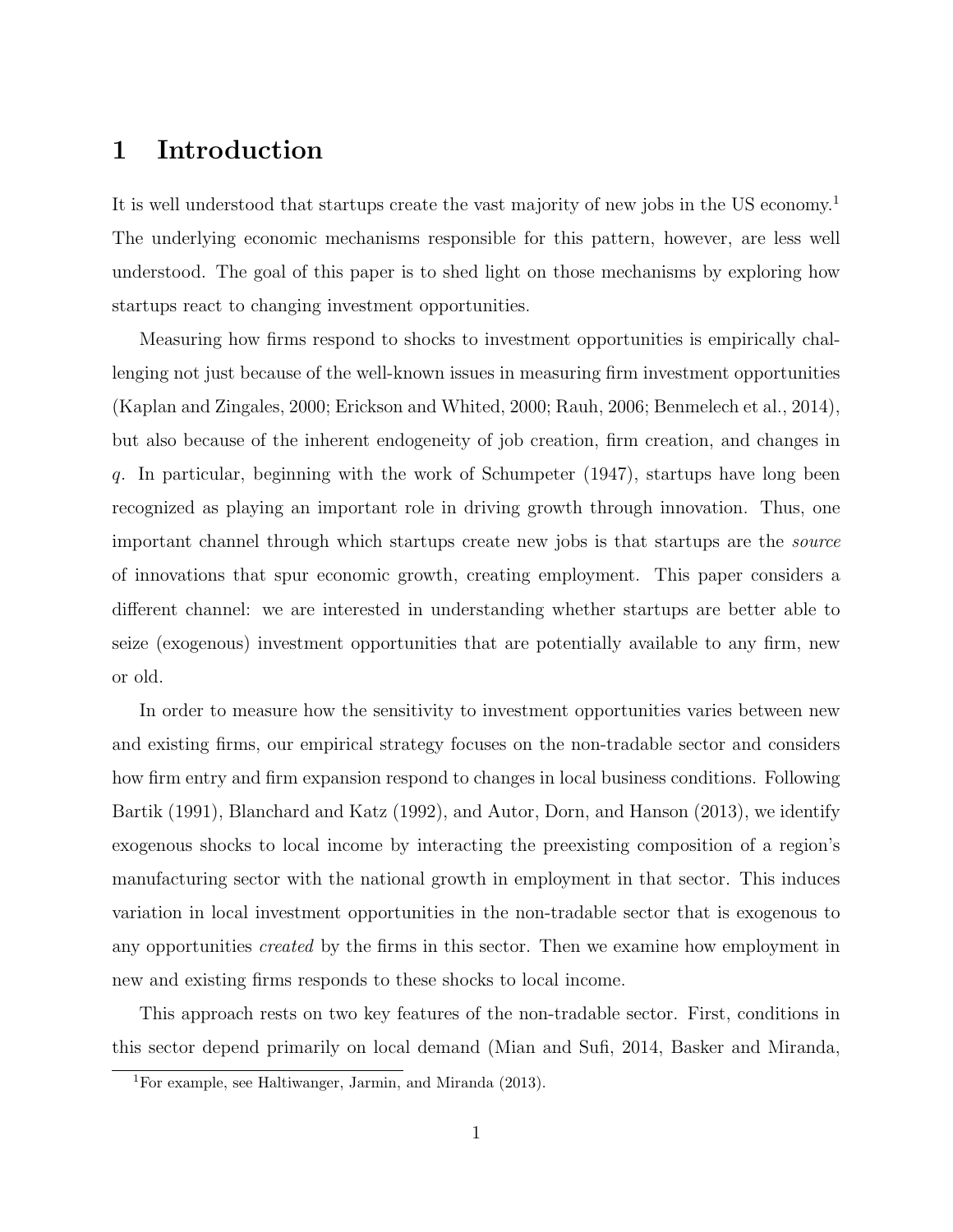2014), easing concerns that the net job creation we measure is confounded by unmeasured changes in fundamentals that affect both national income and the demand for jobs. Second, R&D is quantitatively unimportant in this sector. This levels the playing field between startups and older firms with respect to an inherent innovation advantage. Of course, this does not mean that innovative thinking is not required to launch a new firm in this sector, merely that the innovation embodied in the new firm is not responsible for the demand shock that ultimately creates the new jobs we measure.

We find that firm entry responds strongly to new investment opportunities, much more so than the expansion by existing firms. Moving from the  $25<sup>th</sup>$  to the  $75<sup>th</sup>$  percentile of 2-year income growth raises a region's job creation in the non-tradable industries by about 1.3% of the 2000 employment level. Startups account for 65-75% of a region's total response to income growth. Firms more than five years old account for the remaining response, and firms between two and five years old generally shed jobs in response to positive shocks, highlighting the importance of churning for the job creation process. The magnitude of this response is especially striking given the patterns of overall employment across the firm age distribution. Firms over five years old account for more than 84% of total employment on average in nontradables in each commuting zone, while employment in startup firms accounts for only 6% of the total employment. Our results suggest that some combination of size, the flexibility of the entry decision, organizational arrangements and the incentives provided by entry itself allows startups to seize on opportunities that older, more established firms are not able to act upon.

This results are robust to a number of concerns. One is that organizational arrangements specific to the non-tradable sector (such as franchising) are driving our results. Our findings are similar when we look at the construction sector's response to the same shocks—like the restaurant sector, construction is especially sensitive to local demand conditions and generally not very innovative, but unlike the restaurant sector, franchising is unimportant. Our results are also robust to using the change in the penetration of imports as the regional economic shock, to using alternative geographical units of analysis, and to using alternative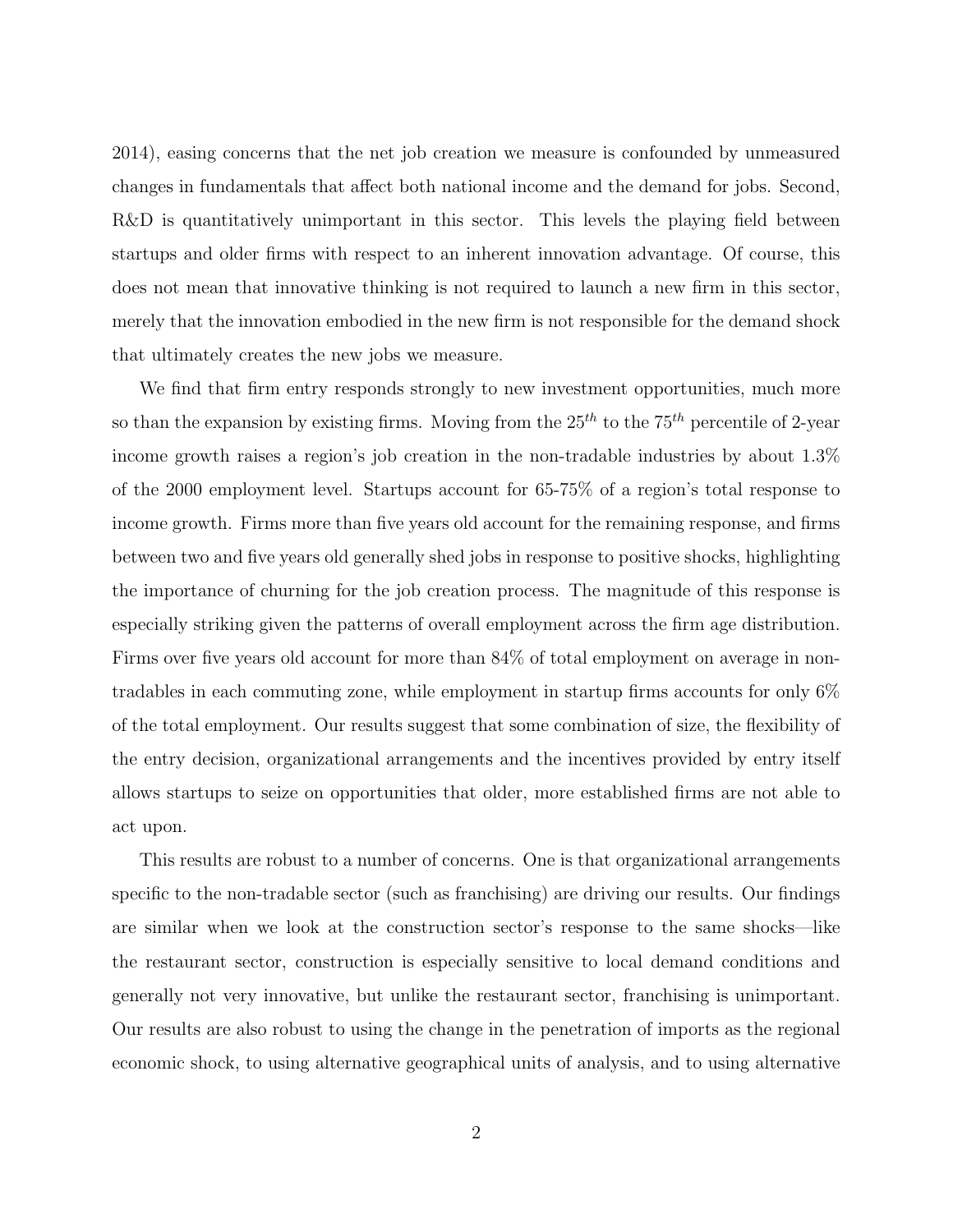measurement periods. The results also do not reflect changes in the value of local real estate.<sup>2</sup>

Our results raise a number of questions. First, we consider how durable this new job creation is by startup firms. Perhaps established firms only react to permanent shocks whereas new firms react to transitory shocks. Is the marginal new entrant over-reacting to the economic shocks in their area, creating jobs that will quickly be destroyed? Looking within cohorts over time, we find no evidence that the marginal job creation by startups in high responsiveness regions results in greater job losses in later years, suggesting that, on the margin, new entrants do not seem to be overreacting to perceived business conditions.

Another natural question to ask in light of our findings is whether they indicate that financing constraints are unimportant for new firm creation. To explore this we build on Petersen and Rajan (1994, 2002), Craig and Hardee (2007) and Robb and Robinson (2012) and develop variation in local bank market concentration as a measure of access to capital for new firms. Areas with high levels of local bank market penetration are areas with higher concentrations of startup firms, and we find that the responsiveness of new firm creation is about twice as strong in these regions. We find the reverse effect for firms over 6 years of age, where more local banks mute the response to changing local income. Thus, it appears that financing constraints are indeed important on the margin for affecting rates of new job and new firm creation.

Finally, given the recent work of Fort, Haltiwanger, Jarmin, and Miranda (2013), Hurst and Pugsley (2011), and Basker and Miranda (2014), it is natural to ask how startup responsiveness differs across firm size as well as firm age. Hurst and Pugsley (2011) show that many so-called entrepreneurs are small business owners who have no desire to expand their businesses. To explore this issue, we use data from the BDS, which allow us to examine the joint distribution of firm size and firm age. We find that the responsiveness of older firms is heavily concentrated among large, older firms: older small firms show no responsiveness to economic shocks. This indicates that we identify a channel through new firms, not small

<sup>&</sup>lt;sup>2</sup>Given that local income can also impact local house prices, our findings could reflect the fact that real estate is an important source of collateral for new small firms; see, e.g., Adelino, Schoar and Severino (2013), Kleiner (2013) and Schmalz, Sraer and Thesmar (2013). We re-run our tests in areas with high and low house price appreciation and find that our responsiveness results are not reflecting changing house prices.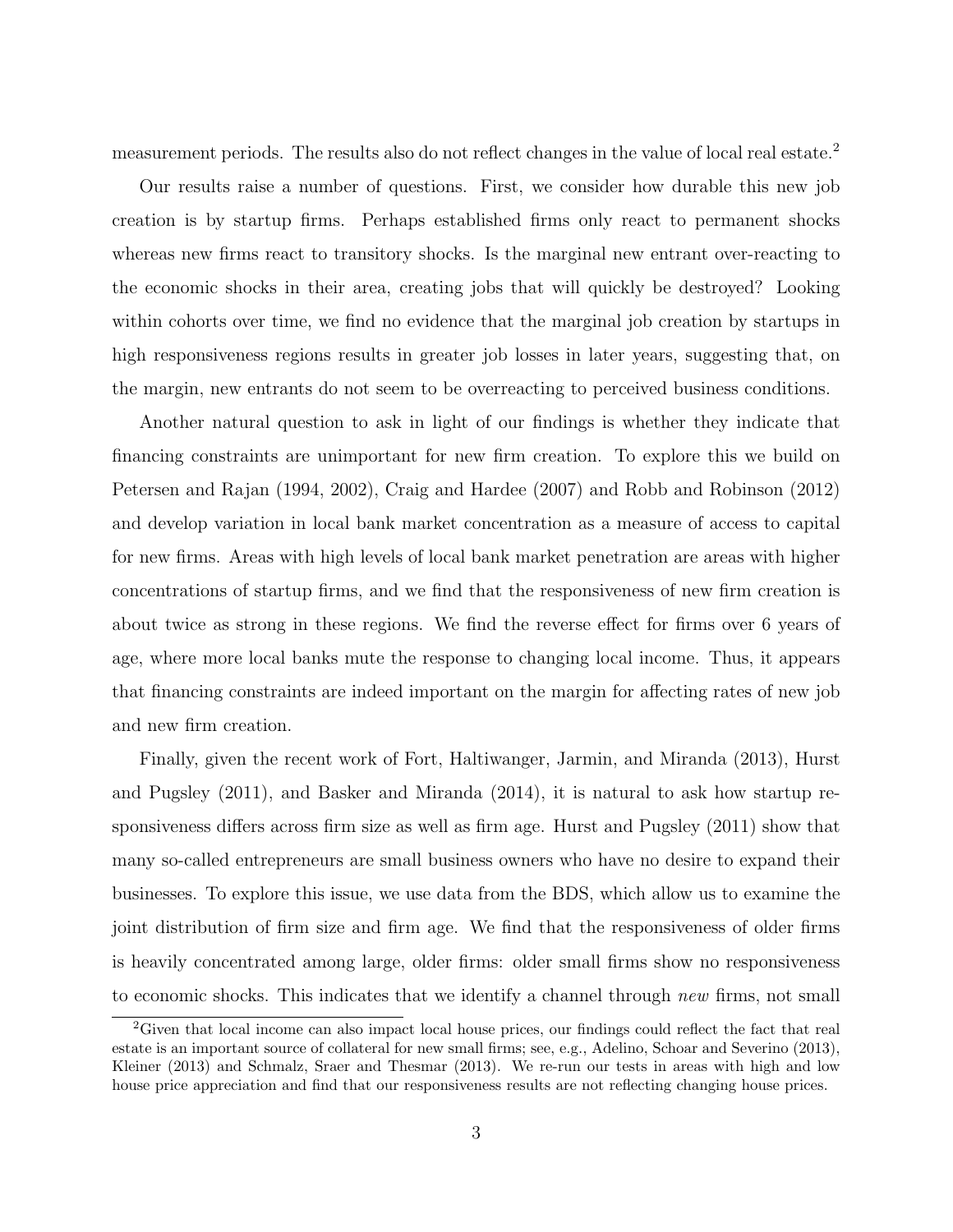ones. It also speaks against the idea that increased bureaucratic constraints in older firms prevent them from seizing the opportunities presented by economic shocks: larger firms presumably have more complex bureaucracies than small businesses, and yet among older businesses it is the large, more organizationally complex firms that are more responsive to economic shocks.

All told, our results suggest that the connection between net job creation and startup activity is not simply a reflection of the fact that new firms are the vessels of new ideas. While we do not question the importance of innovation in terms of introducing disruptive technologies, our findings suggest that entrepreneurial response to outside shocks is also important: startups create most of the jobs that arise in response to changing investment opportunities affecting firms of all ages.

The remainder of the paper proceeds as follows. We begin in Section 2 by describing the data, our strategy for identifying localized economic regions, and our estimation strategy. In Section 3 we present our main findings on the link between firm age and the responsiveness to economic shocks, including a number of robustness tests. We explore the question of job resilience in Section 4. Section 5 explores the role of access to capital. We turn to BDS data allowing us to explore the link between size and age in Section 6. Section 7 concludes.

# 2 Data and empirical methodology

## 2.1 Data

The empirical analysis uses publicly available data from the Census Quarterly Workforce Indicators (QWI) to compute total employment by firm age and by county for the non-tradable and construction sectors. The QWI is derived from the Longitudinal Employer-Household Dynamics (LEHD) program at the Census Bureau and it provides total employment in the private sector tabulated for 5 firm age categories—start-ups (0-1 year-olds), 2-3 year-olds, 4-5 year-olds, 6-10 year-olds, and firms 11 years old or older. The totals are provided by county, quarter and industry, where industry is defined at the two-digit National American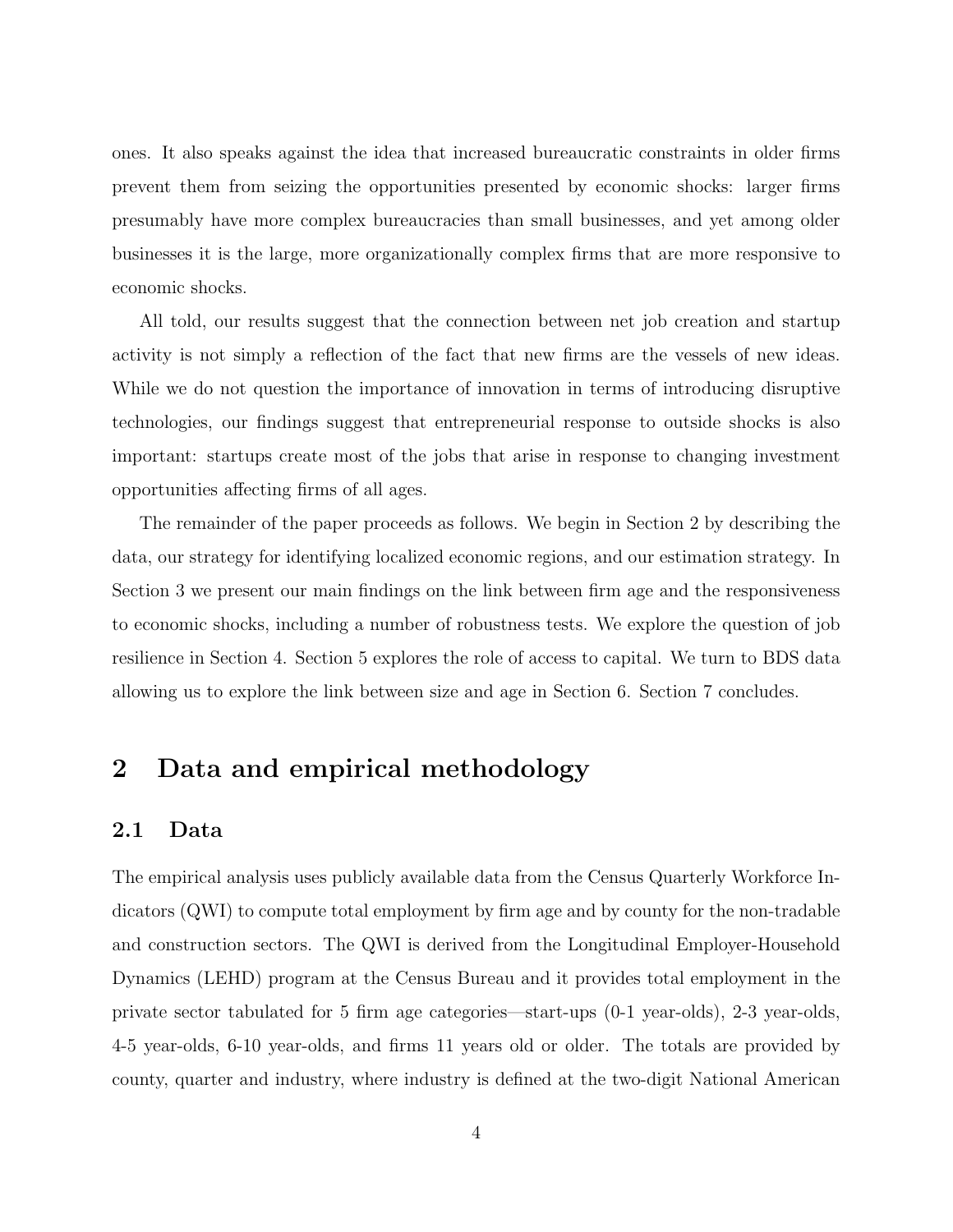Industry Classification System (NAICS) level. <sup>3</sup> We aggregate county-level observations in each age category to the Commuting-Zone (CZ) level using a county-to-CZ bridge provided by the Economic Research Service of the United States Department of Agriculture.<sup>4</sup>

Net job creation data is constructed by exploiting the transition of firms across firm age categories over time. Specifically, the firms in the "start-up" category (0-1 year-olds) in year  $t - 2$  are the same firms in the 2-3 year-old category at t, conditional on having survived that far. The difference in the total number of jobs in these categories at  $t-2$ and  $t$  represents the net job creation by these firms over the two years (including the effect of firms that disappear). Firms in the "2-3 year-old" category at  $t-2$  move into the "4-5 year-old" category at t, and so forth. The category "0-1 year olds" at time t includes firms that did not exist as of  $t - 2$ : this is our measure of job creation by newly formed firms over the 2 year period. <sup>5</sup> For most of our analysis, we calculate the net job creation in the non-tradable sector over two-year intervals for four firm age categories—start-ups (0-1 year-olds), 2-3 year-olds, 4-5 year-olds and 6+ year-olds. In Section 3.2, we calculate job creation for firms aged 0-5 years and 6 or more years old. Given the age bins provided in the QWI, these are the only two horizons that can be used in the analysis.

Section 6 uses an alternative data source on employment by firm age from the Business Dynamics Statistics (BDS) to examine finer age breakdowns, as well as the joint distribution of firm age and firm size. The BDS provides a breakdown of employment by firm age and firm size for the country as a whole (including the states omitted from the LEHD), but it does not report sector information at a level of geographic detail that is fine enough for the purposes of this paper. Also, unlike the LEHD, the BDS uses Metropolitan Statistical Areas

<sup>&</sup>lt;sup>3</sup>The coverage of the QWI data increases through time. The dataset covers 15 states in 1995, 37 states (including the District of Columbia) in 2000 (the first year in our analysis), and 45 states (including the District of Columbia) in 2007 (the last year we consider). During the whole period, six states are not covered—California, Louisiana, Massachusetts, Rhode Island, Virginia and Washington.

<sup>&</sup>lt;sup>4</sup>The exact file is available from  $http://www.ers.usda.gov/datafiles/Commuting_Zones_and_labels)$ Market\_Areas/cz00\_eqv\_v1.xls.

<sup>&</sup>lt;sup>5</sup>In this context it is natural to ask what constitutes a new firm as opposed to a newly formed establishment of an existing firm. The data classifies subsidiaries of existing firms as start-ups whenever they are formed as separate legal entities. For example, a new McDonald's franchisee opening her first McDonald's location is classified as a startup, whereas a new location opened by an existing franchisee, or by corporate headquarters, would be an expansion.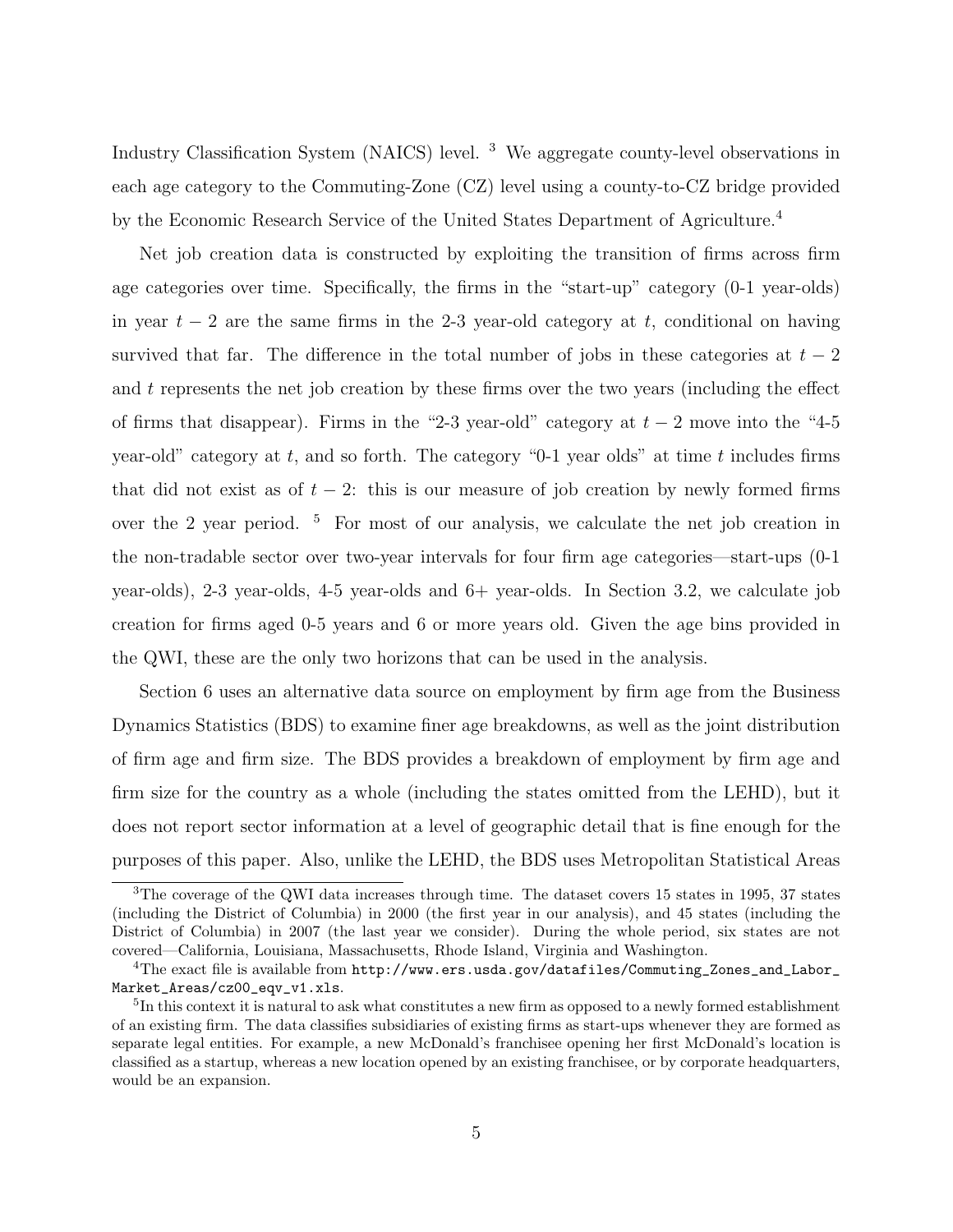(MSAs) as its geographic unit of analysis.<sup>6</sup>

We supplement the QWI and BDS with data from several other sources. Income data at the county level comes from the IRS Statistics of Income. Income in a CZ is defined as the total CZ wages and salaries deflated to 2007 dollars. To compute the predicted changes in manufacturing employment, we use the County Business Patterns (CBP) data set published by the U.S. Census Bureau. We use the county-level employment at the four-digit NAICS level for all sub-industries in the manufacturing sector (NAICS 31-33) to construct the preexisting manufacturing industry structure, as well as the national changes in employment in each sub-industry. We obtain county-level information from the Census Bureau Summary Files for 2000 on the total population, the number of households, and the percentage of individuals over 25 years old with a high school and bachelor's degree. Total Labor Force at the county level is obtained from the Bureau of Labor Statistics. These variables are all aggregated to the CZ-level for our regressions.

Banking sector variables are calculated from the Federal Deposit Insurance Corporation (FDIC) Summary of Deposits. HHI is the CZ-level Herfindahl index of the banking sector, calculated using each bank's share of total deposits in the CZ. We classify banks as "large" if they are within the top 30 largest US banks by deposits and they are defined as "local" to a CZ if they have 75% or more deposits concentrated in that CZ (following Cortes (2013)).

The housing prices used in robustness tests come from the Federal Housing Finance Agency (FHFA) House Price Index (HPI) data at the Metropolitan Statistical Area (MSA) level. The FHFA HPI is a weighted, repeat-sales index, and it measures average price changes in repeat sales or refinancings on the same properties. We use data on the MSA-level index between 1999 and 2007. As an alternative to using the change in housing prices during the period, we also use the housing supply elasticity measure developed by Saiz (2010). This

 ${}^{6}$ This dataset provides detailed age data for firms aged 0, 1, 2, 3, 4, 5, 6-10, 11-15, 16-20, 21-25, and 26+ years. Firm size is categorized by the number of employees, and the bins used in this dataset are 1-4, 5-9, 10-19, 20-49, 50-99,100-249, 250-499, 500-999, 1,000-2,499, 2,500-4,999, 5,000-9,999, and 10,000+ employees. For consistency with the analysis using the QWI data, we aggregate firms into the same four age categories 0-1, 2-3, 4-5 and 6+, and we aggregate size categories into firms with fewer than 20 employees, 20-100 employees and more than 100 employees.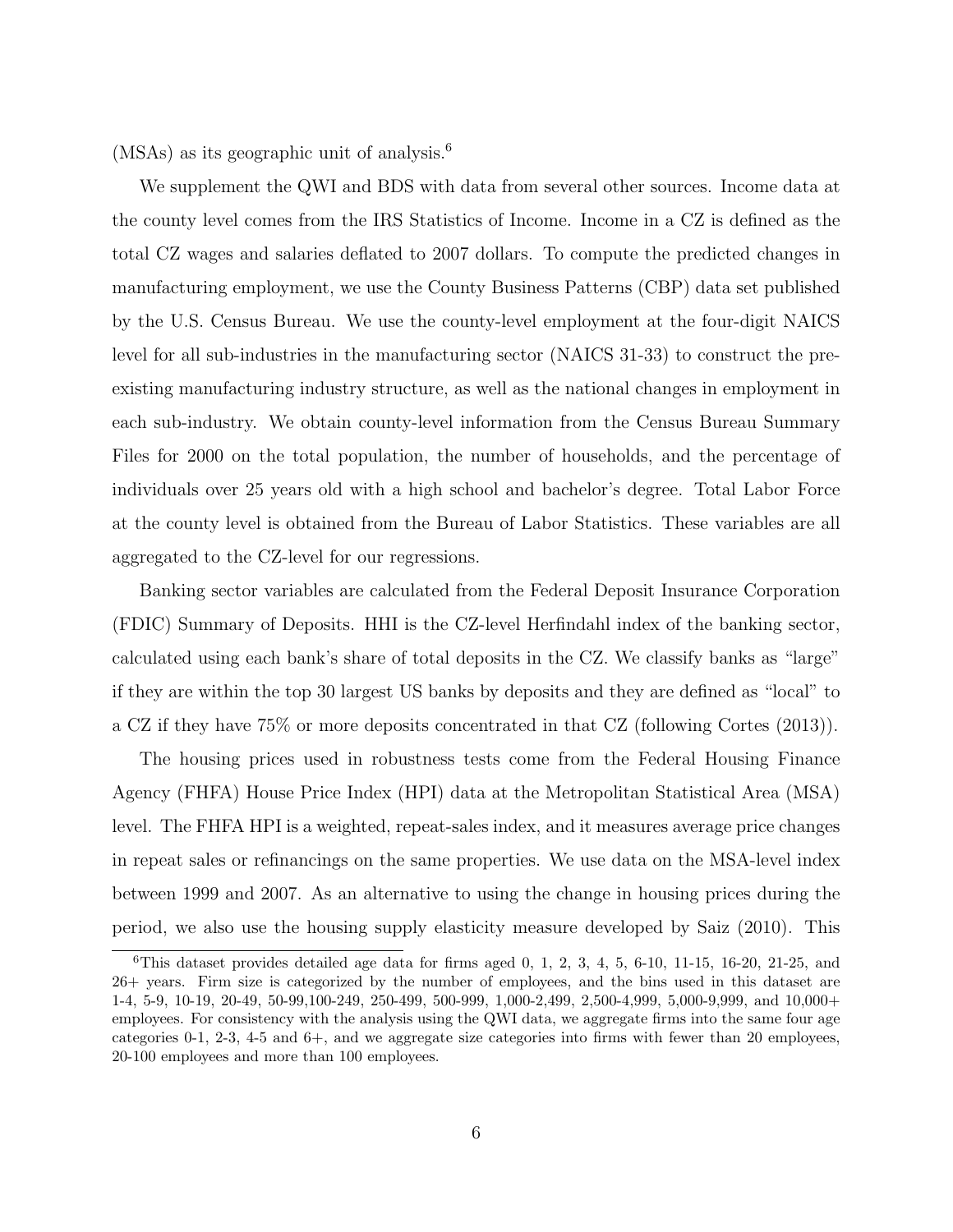measure varies at the MSA level and it is constructed using geographical and local regulatory constraints to new construction. This measure is available for 269 MSAs that we match to 776 counties using the correspondence between MSAs and counties for the year 1999 as provided by the Census Bureau, and then aggregate up to the CZ level.

Finally, we obtain import, export, and total shipments data at the 4-digit NAICS level from Peter Schott's webpage.<sup>7</sup>

## 2.2 Summary statistics

Table I reports summary statistics for commuting zones included in the QWI data. We report pooled averages for all CZs and years in the sample, which yields 3,614 observations. The average CZ in our data is made up of 5 counties, has around 460,000 in total population, and a labor force of about 233,000. Total income grew at a real growth rate of 2 percent over each two-year period, with no growth in the 25th percentile of CZ-year observations, and 4% growth in the 75th percentile. The predicted change in manufacturing employment by CZ is, on average, -1% and it ranges from -2% in the 25th percentile to 0 in the 75th percentile. This is consistent with the overall downward trend in the manufacturing sector in the U.S. during this time period. About 80 percent of individuals over 25 years have a high school diploma, and 19 percent have a bachelor's degree.

Our main analysis focuses on responsiveness in the non-tradable sector, namely Retail Trade (two-digit NAICS 44-45), and Accommodation and Food Services (two-digit NAICS 72). Our definition of non-tradable industries matches the definition in Mian and Sufi (2014) as closely as possible given that the LEHD data is not broken down by 4-digit NAICS industries. Around 37,000 workers are employed in the non-tradable sector in the average CZ, implying a total employment in the non-tradable sector in our sample of around 17 million workers. Given that the LEHD omits certain states from its employment counts, this squares with US aggregate level employment for the sector.<sup>8</sup> Firms over 6 years of

 $7$ http://faculty.som.yale.edu/peterschott/sub\_international.htm.

<sup>8</sup>Aggregate US employment in NAICS sectors 44-45 and 72 is approximately 27.1 million as of the end of 2007 according to the Bureau of Labor Statistics (http://www.bls.gov/iag/tgs/iag index naics.htm), and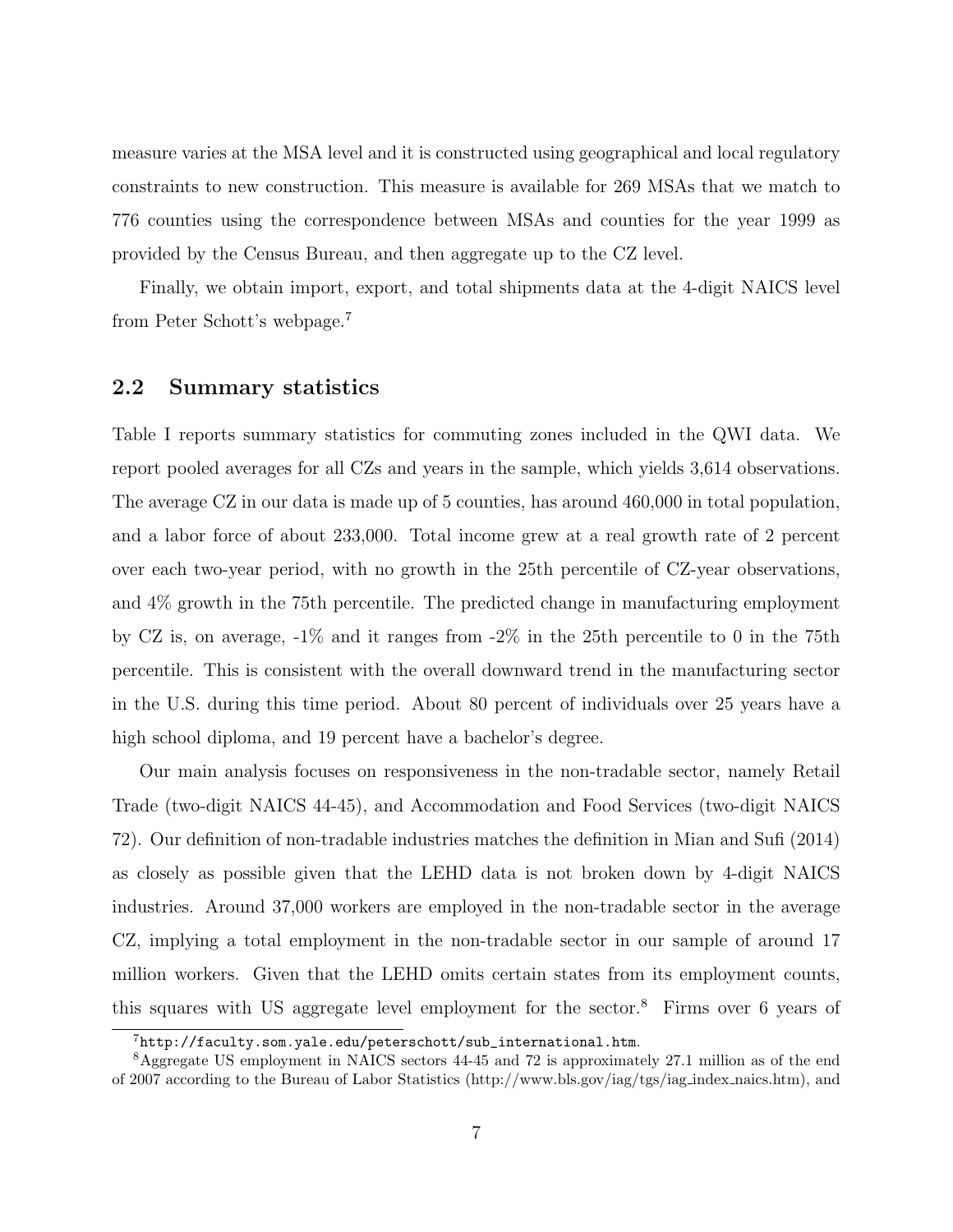age account for the overwhelming majority of employment (about 84%) in the non-tradable sector, with just 6 percent coming from newly formed firms (0-1 years old). The remaining nine percent of employment is in firms between two and five years old. Table I also shows average employment numbers for the construction industry (NAICS 23). There are about 10,000 employees in the construction sector in each CZ-year observation, with 78% of those in firms over six years old, and 7.8% in startups.

The average HHI of deposits in a CZ is 0.13 (or the equivalent of about 7.7 equally-sized banks). Large banks hold about 37% of all deposits, and local banks hold another 31%.

Table II summarizes the two-year net job creation in the non-tradable sector for each firm age category in the QWI dataset. Panel A shows that, on average, 530 jobs are created in each CZ's non-tradable sector over each two-year period. Startup firms (0-1 year-olds) create 2,307 jobs on average, while job losses occur on average in all other age categories. Old firms shed 1,071 jobs every 2 years on average, and they were hit particularly hard in the recession in the early 2000's. These patterns are consistent with the results in Haltiwanger et al. (2013), who show that all of the net employment creation over the last 30 years in the US has come from new firms. Panel B reports the two-year job creation scaled by the CZ's non-tradable sector labor force in 2000 and shows similar patterns. On average, new jobs in startups represent about 5% of the level of employment in a CZ in non-tradables in 2000, and the net employment loss in the oldest firm category is about 2.3% of the number of employees. When we aggregate over all firms in the sector, net employment creation is about 1% on average over two year periods.

## 2.3 Empirical strategy

Our primary empirical tests measure how shocks to income in a region affect employment growth in the non-tradable sector for firms in different age categories. We use the real growth rate of total income in a commuting zone as our measure of changes in investment opportunities for the local non-tradable sector. Given that firms in this sector depend primarily the QWI dataset covers, on average, 63% of the CZs in the country.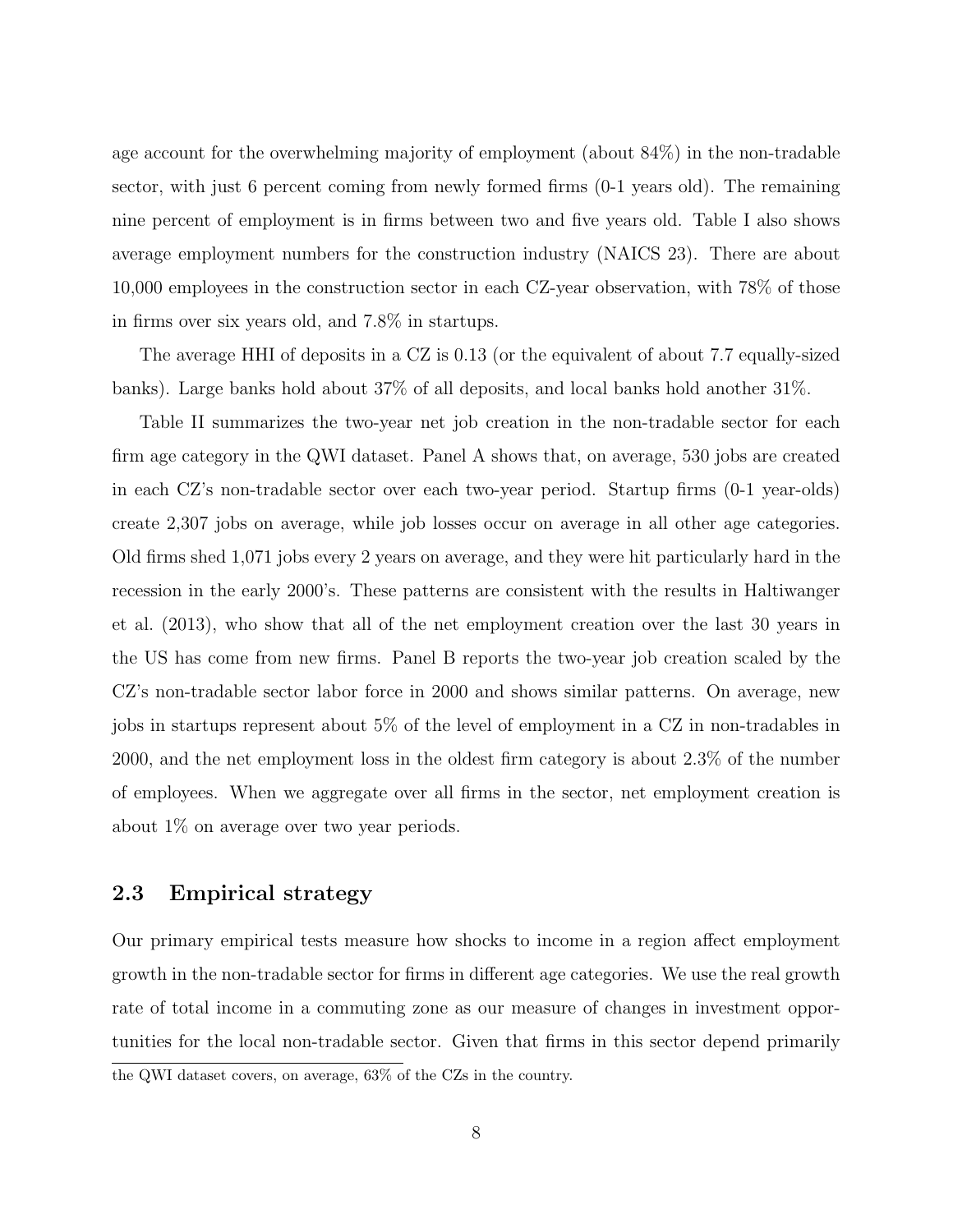on local demand (Mian and Sufi, 2014), higher local income creates more opportunities for those businesses. We are interested in estimating regressions of the following form:

$$
\Delta_{\tau}e_{it}^{a} = \alpha + \beta \times \Delta_{\tau}I_{i,t} + \gamma \times X_{i,2000} + \varepsilon_{i,t}
$$
\n(1)

where  $\Delta e_{it}^a$  is the change in net employment in firms in the non-tradable sector in each age category a over the previous  $\tau$  years in CZ i. We scale all employment numbers by the total non-tradable sector employment as of 2000 in that CZ. We perform the above empirical strategy on both the totals by CZ and separately for the subsamples of start-ups (0-1 yearolds), 2-3 year-old firms, 4-5 year-old firms and 6+ year-old firms (age measured at the end of t). The parameter  $\tau$  is two years in all specifications except when we consider longer term shocks (Table IV), where  $\tau$  is six years instead (as we discuss in Section 2.1, these are the only two horizons for which we can measure net employment growth for well-defined firm age categories).  $\Delta_{\tau} I_{i,t}$  is the CZ-level income growth over the same time period. The timeinvariant CZ-level controls  $X_{i,2000}$  include the logarithm of the total number of residents in the labor force, the percentage of the population with at least a high school degree, and the logarithm of total income in the county as of 2000.

Our main findings rely on comparing the  $\beta$  estimates from these age-sorted subsamples. A higher  $\beta$  indicates a higher sensitivity to the shocks to investment opportunities. In the Appendix, we also show a "stacked" version of this equation, where we include indicator variables for each age category, as well as interactions of the income growth variable with the age dummies.

We use the strategy in Bartik (1991) and Blanchard and Katz (1992) to instrument for CZ-level income growth. This strategy is widely used in economics (see, e.g., Bound and Holzer (2000), Gallin (2004), Saks and Wozniak (2011), or Charles et al. (2013); Imai and Takarabe (2011) use this approach on Japanese data). Formally, the instrument is given by:

$$
\widehat{\Delta_{\tau}e_{it}^m} = \sum_j \omega_{ij(t-\tau)} \times \Delta_{\tau}e_{jt}
$$
\n(2)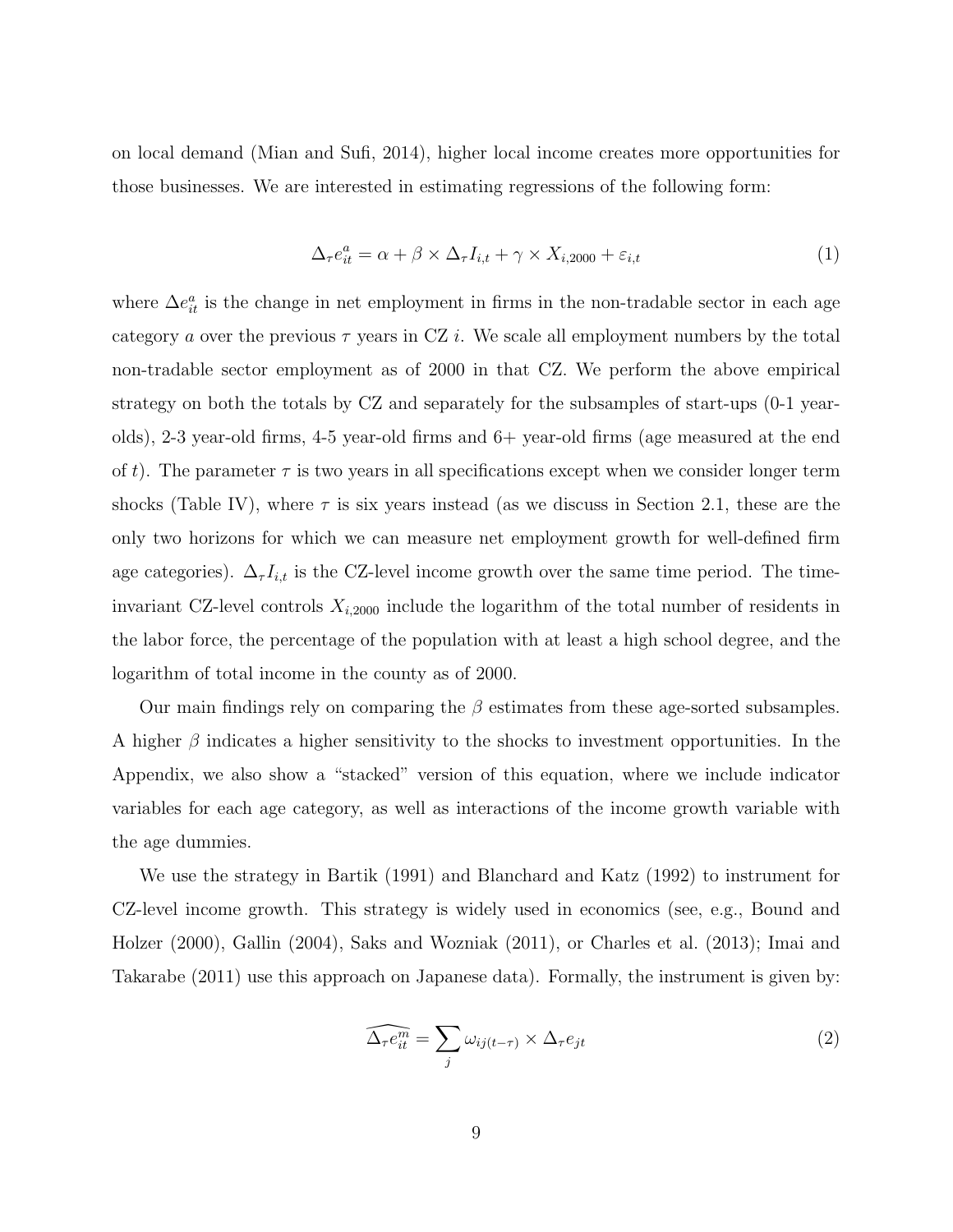where  $\widehat{\Delta_\tau e^m_{it}}$  is the predicted growth rate in total manufacturing employment in CZ i between  $t - \tau$  and t. This is calculated as the percent change in the nationwide number of jobs in each four-digit NAICS manufacturing sector  $j$  between  $t - \tau$  and  $t$ , denoted  $\Delta_{\tau} e_{jt}$ , weighted by region  $i$ 's ratio of jobs in that manufacturing sub-sector  $j$  to overall employment as of time  $t - \tau$ ,  $\omega_{ij(t-\tau)}$ . We instrument the growth in income  $\Delta_{\tau} I_{i,t}$  with this Bartik instrument, which leads to the following first stage regression:

$$
\Delta_{\tau}I_{i,t} = \pi_0 + \pi_1 \times \widehat{\Delta_{\tau}e_{it}^m} + \pi_3 \times X_{i,2000} + \eta_{i,t}
$$
\n
$$
\tag{3}
$$

This empirical strategy is equivalent to a CZ-level fixed effects regression of scaled nontradable employment on the logarithm of income if we only use two time periods (i.e., only one  $t-\tau$  and t). We use a 2-period setup (growth between 2001 and 2007) when we consider long term effects in Section 3.2 below, and this is the same setup as the main analysis in Autor et al. (2013). In the presence of multiple periods (as in our main specification), this regression is equivalent to flexibly controlling for CZ-level effects.

We focus on the sample period between 2000 and 2007 to avoid confounding the estimates with the effect of the 2008 financial crisis. We start in 2000 because of the limited geographic coverage of the QWI dataset before that (as discussed above). Given the structure of the QWI data (described in detail in Section 2.1), our main sample is a "non-overlapping" sample that uses observations every two years (2001, 2003, 2005 and 2007). This ensures that we minimize the potential correlation within a region in consecutive years. As robustness checks, we also perform the analysis on an "*overlapping*" sample, where we keep all years between 2000 and 2007. All standard errors are clustered at the CZ level.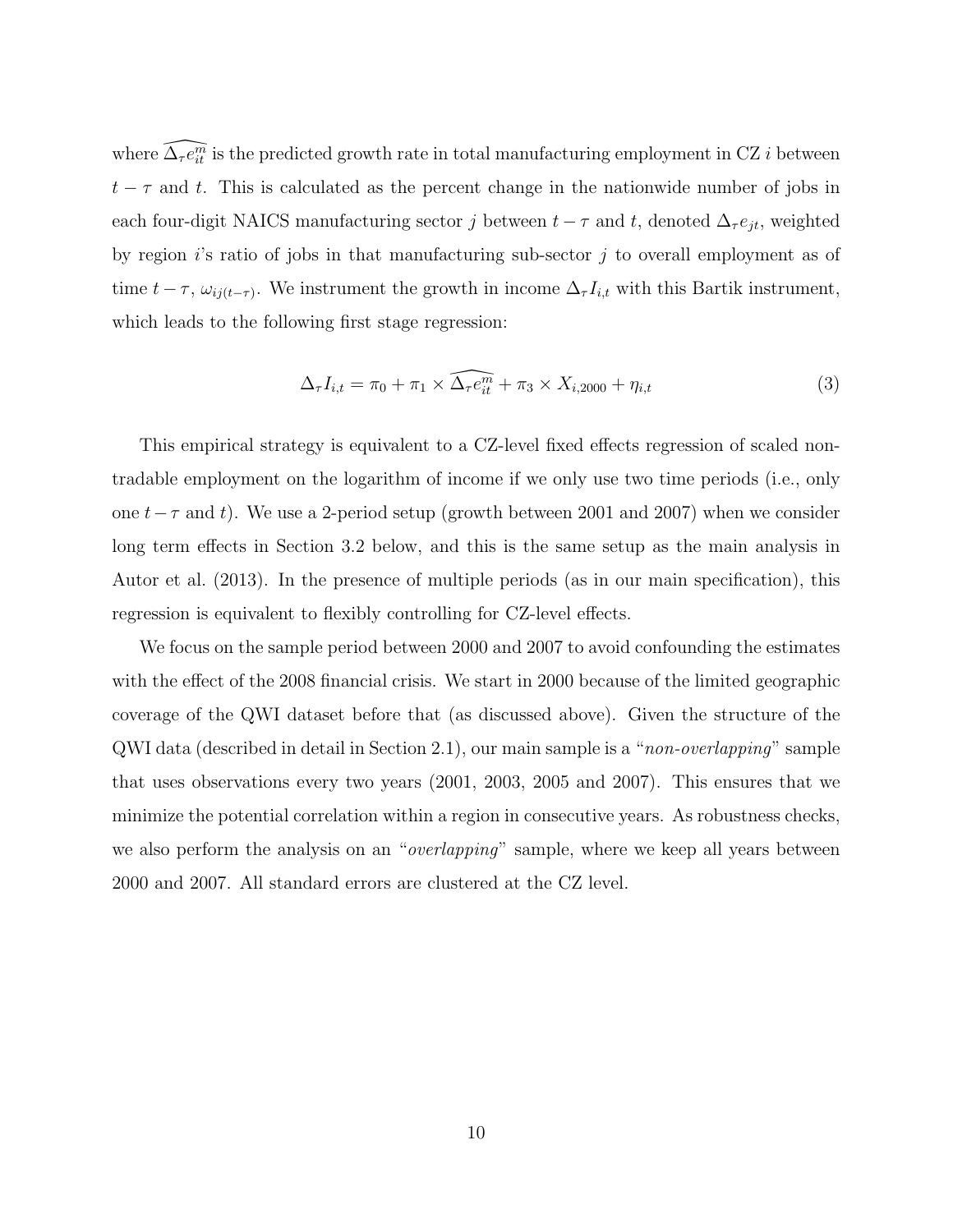# 3 Entry, expansion and job creation

## 3.1 Short-term responsiveness

The main test of the responsiveness of startups and established firms to shocks to investment opportunities is shown in Table III, where we run a two-stage least-squares (2SLS) regression (Equation (1)) of the scaled two-year job creation on two-year regional income growth and demographic characteristics as of 2000, the first year of the sample. Panel A reports results from the "non-overlapping" sample described above. Column (1) of Table III shows the first stage result (specified in Equation (3)), where we regress regional income growth on the Bartik instrument of manufacturing employment growth. The coefficient of 1.037 means that a 1% increase in the instrument is associated with an 1.037% increase in two-year income growth. In other words, the point estimate indicates that a one-percent increase in the predicted number of manufacturing jobs in a CZ translates into a similar increase in total wages and salaries in the CZ, indicating that the jobs in question are in some sense "middle-income" jobs. The  $F$ -statistic of this first stage regression is 49.91, well above the conventional threshold for weak instruments (Stock and Yogo, 2005).

In Column (2), we regress job creation on income growth using ordinary least squares (OLS). The OLS regression shows that the raw, conditional correlation between net employment growth and local income is strong. This regression suffers from significant reverse causality problems, however, as employment growth mechanically makes total income of an area increase. Column (3) is the 2SLS version of Column (2), where income growth is instrumented using the Bartik IV for the same period. The causal effect of income growth on job creation in the non-tradable sector is strongly positive and  $22\%$  larger  $(0.317/0.259)$  than the OLS estimate. The direction of the bias indicates that in general as incomes rise, jobs are bid out of the non-tradable sector; however, focusing only at the income growth attributable to growth in manufacturing employment removes some of the negative selection.

The remaining columns identify the firms that are mostly responsible for this strong positive relation between jobs in the non-tradable sector and local income growth. Columns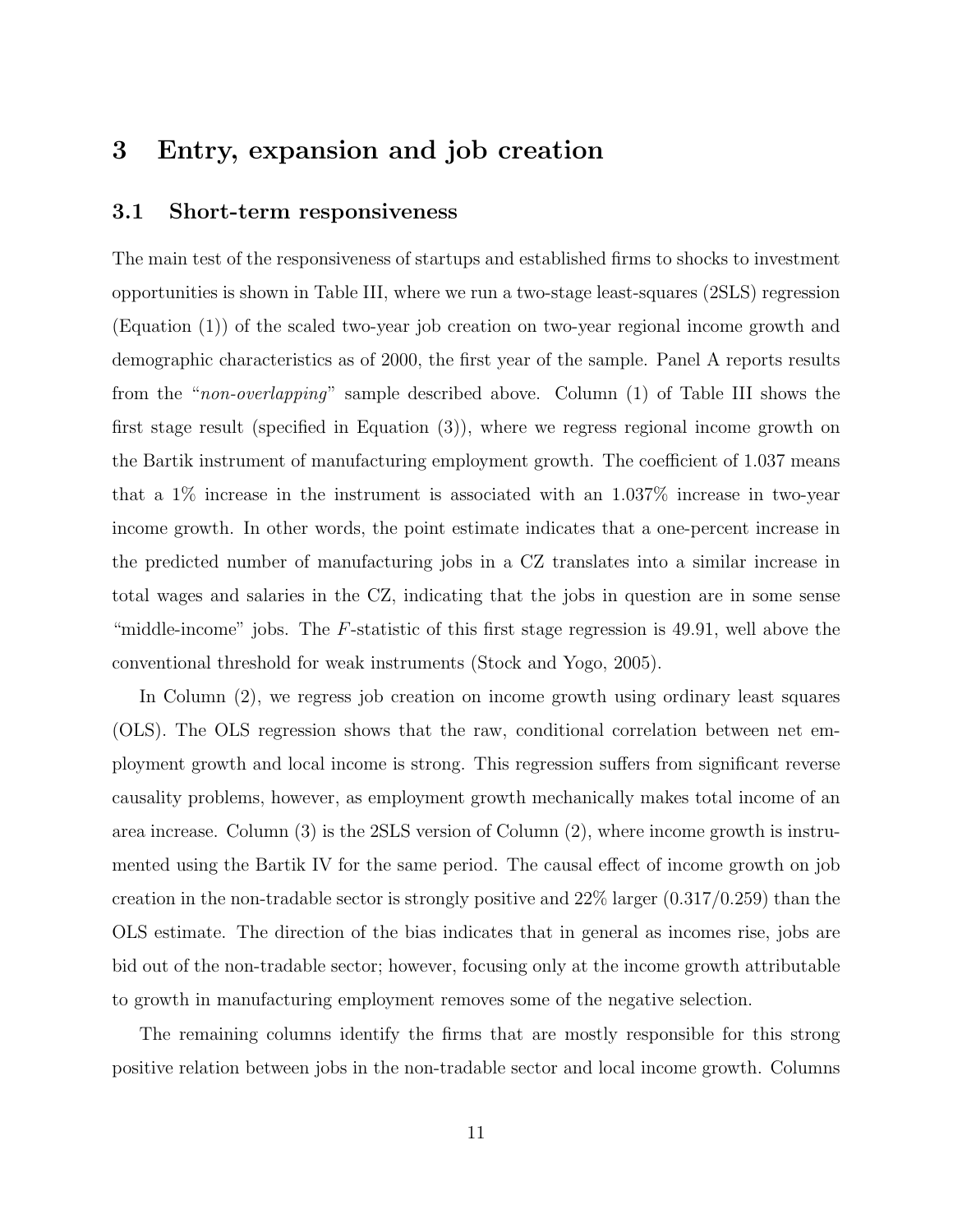(4) and (5) estimate the same regressions as (2) and (3), but only examine job creation among startups (firms aged 0-1 years old). The coefficient of 0.236 in column (5) means that a one standard deviation change in the local income growth leads to 448 more jobs per CZ created because of new firm formation, or around 318,000 jobs nationwide.<sup>9</sup> Comparing 0.236 with the point estimate in column (3) of 0.317 tells us that startup firms are responsible for 74.5% of the net employment growth in response to changing investment opportunities at a CZ level, even though startups represent only 6% of the total non-tradable employment in the average CZ (as reported in Table I).

Columns  $(6)$  through  $(11)$  consider the response of 2-3, 4-5 and  $6+$  year-old firms to total CZ income shocks. Columns (6) through (9) show that firms between 2 and 5 years old in the non-tradable sector are generally unresponsive to shocks to local income. If anything, these firms shed employees in response to income shocks. The point estimates show an economically small negative coefficient (a one standard deviation change in income leads to a drop in employment of 125 and 4 employees per CZ for 2-3 year-old and 4-5 year-old firms, respectively). Columns (10) and (11) complete the picture by showing the positive response of old firms (6+ year-olds) to local economic conditions. The insignificant coefficient of 0.148 translates to the creation of 281 jobs per CZ, or around 200,500 jobs nationwide (63% of the responsiveness of new firms). These magnitudes are especially striking in light of the fact that, on average, the oldest age category comprises over 80 percent of total employment in the average CZ (see Table I).

Panel B of Table III repeats the analysis in Panel A using the overlapping sample (2000 to 2007).<sup>10</sup> The results produced from this bigger sample are similar to those using the non-overlapping sample, with a larger difference between the coefficients of the youngest and oldest firms. The coefficient of local income growth on startup job creation, estimated in column (5) of Panel B, is 0.273, which implies that a one standard deviation increase in the

<sup>9</sup>There are 709 commuting zones in the US, and our results are estimated at the CZ level.

<sup>10</sup>Clustering at the CZ level should largely account for the correlation in standard errors due to the overlapping nature of the sample (we have to measure employment creation over two-year periods because of the way the QWI data are organized). Still, our main sample only uses non-overlapping observations to avoid this problem.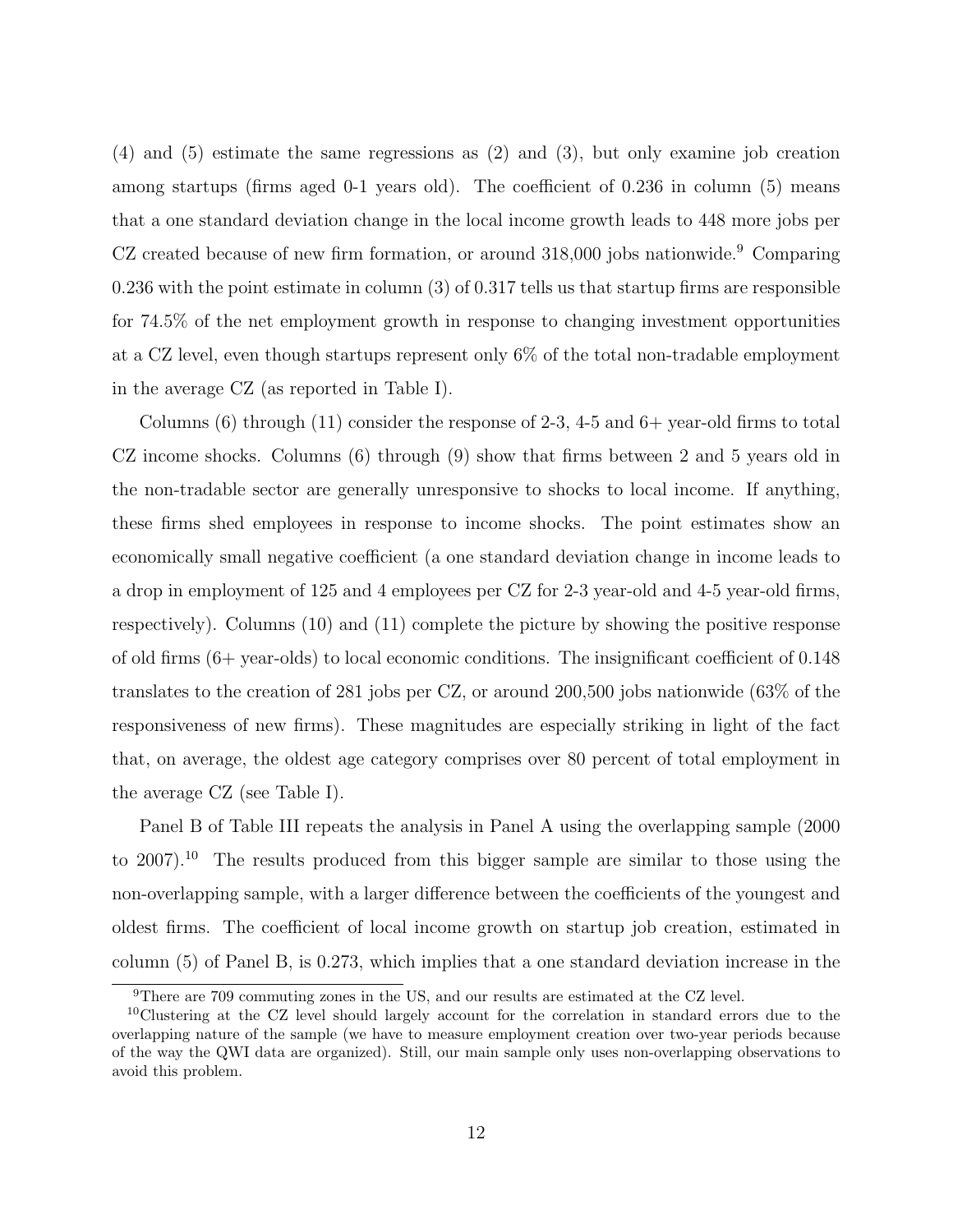income growth will bring 518 new jobs in start-ups in the non-tradable section per CZ. The effect for firms over 6 years old is statistically indistinguishable from zero.

The Online Appendix shows that the results are robust to using counties as the unit of observation instead of CZs (Table AII). Table AIII shows that results are similar when we stack all firm-age observations into one regression (instead of running separate regressions for each age category), and Table AIV shows that we can use per capita income as the dependent variable instead of an area's total income with similar findings. Finally, Table AI shows similar results when we weight the regressions by CZ-level population.

## 3.2 Medium term responsiveness

Although the preceding table indicates that startups are more responsive than established firms, the Bartik instrument may be more suited for longer term analysis given that local manufacturing employment may take longer than 2 years to fully adjust to nationwide shocks to manufacturing. Table IV reports results from a longer time window of six years and compares the responsiveness of all firms created over a six year period to that of all other firms that already existed in a CZ.<sup>11</sup> In this test we use the cross-section of all CZs as of 2007, and consider the net job creation in non-tradable firms during the period between 2001 and 2007. We instrument for the growth in income with the 6-year predicted change in employment in the manufacturing sector for the CZ. In the absence of CZ-level controls, this specification is numerically equivalent to running a regression of the fraction of employment in each firm-age category in 2001 and in 2007 on the logarithm of total income in the two years with CZ fixed effects (to account for time-invariant characteristics of the CZ).

The first stage regression in Table IV is even stronger at the six-year level than at the two-year level. The F-statistic on the first stage is over 90, and the point estimate for the Bartik-weighted manufacturing income implies a much larger impact on local income than in the shorter horizon analysis. The second stage results in Table IV show a very similar

<sup>11</sup>As we discuss in Section 2.1, our choice of a six year period is driven by the need to match the age bins provided by the QWI. Two years and six years are the only two time windows that allow us to cleanly measure employment creation of firms of different ages.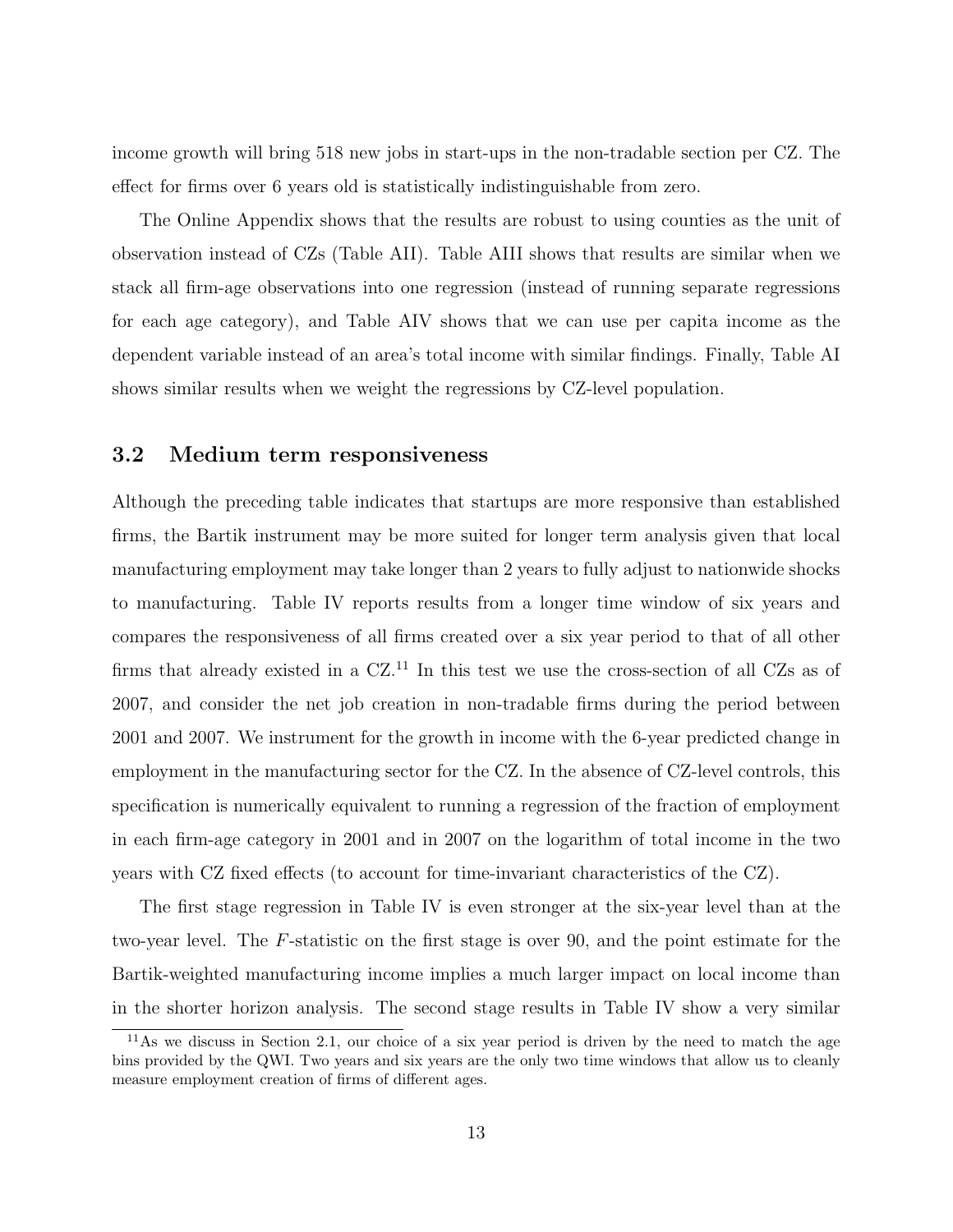pattern to what we observe in Table III. The aggregate 2SLS estimate of job creation implies that a 10% increase in local income at the six-year horizon translates into about 4.1% growth in employment (the standard deviation of 6-year income growth is 9.6%). At the six-year horizon, startups are responsible for about 75% of the aggregate responsiveness, which is very similar to what we obtain in Panel A of Table III. Previously existing firms make up the remainder of the aggregate response. The fact that results are stable across different sampling periods reinforces the main message of the paper that new firms account for the majority of the responsiveness of the non-tradable sector to local shocks to investment opportunities.

## 3.3 Startup responsiveness in the construction sector

Although the non-tradable sector provides the cleanest setting for identification purposes, the construction sector (NAICS 23) provides an important robustness test for a few reasons. First, the construction sector is also largely driven by local demand, especially at the geographic scale of Commuting Zones. Second, some of the features of the non-tradable sector, like the presence of franchisee firms (and thus well proven business models that are simply replicated by new firms), do not apply. Third, the construction sector is responsible for a significant fraction of the variation in employment in booms and busts (see, for example, Charles et al. (2013)).

We repeat our main regressions from Table 3 for the construction sector in Table V. The findings are similar to those of the non-tradable sector—the total responsiveness of the construction sector is about 0.84 percent for every one percentage point increase in local income, and firms 0-1 years old are responsible for approximately 60 percent of the total responsiveness. For this sector, we see an economically and statistically significant response by firms that are more than 6 years old, but, as before, proportionally to their contribution to total employment in the sector (more than 80 percent of all employees are in this age bin), the response is much smaller than that of new firms. Also, firms between two and five years old do not show any responsiveness on average.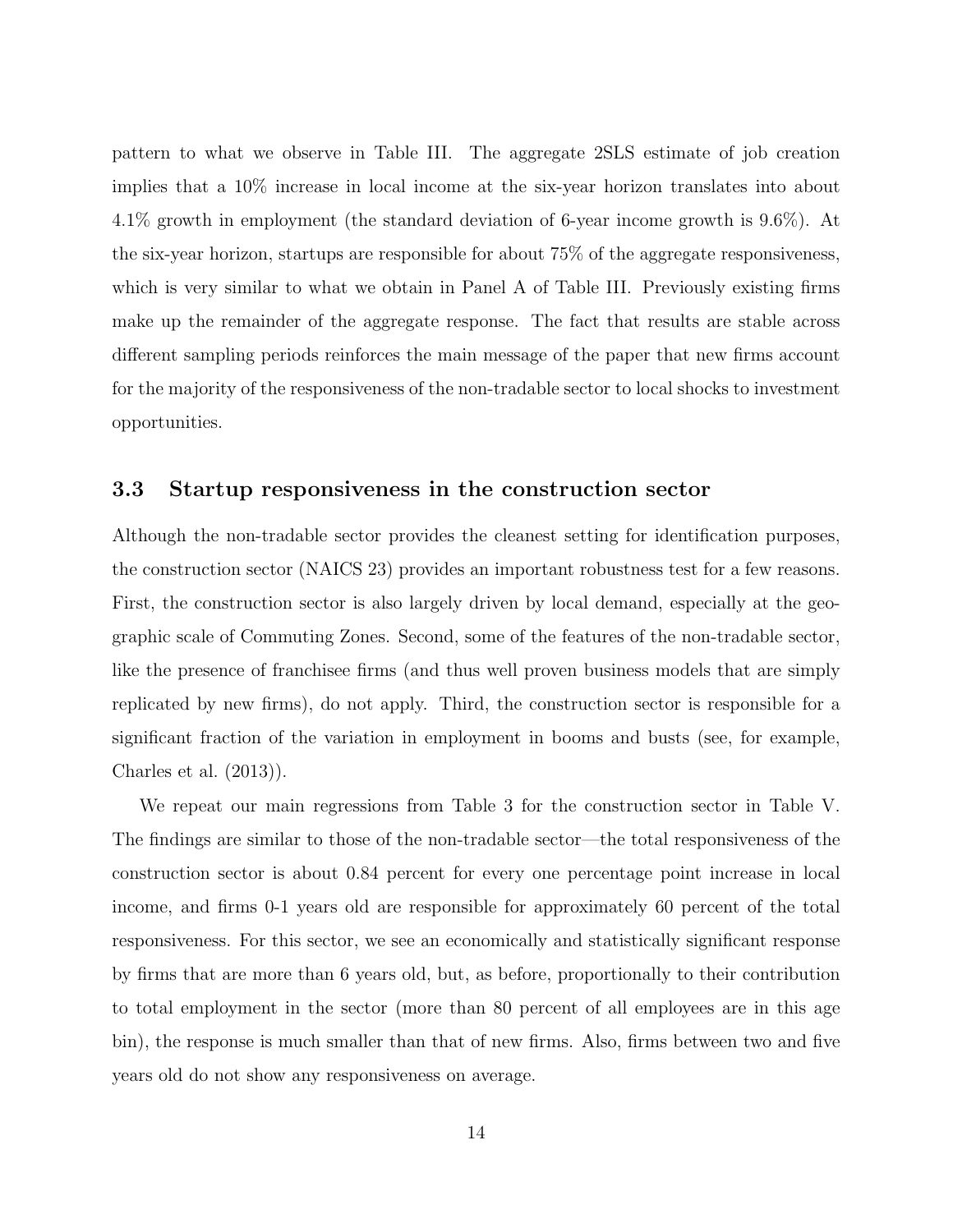## 3.4 Creating jobs in good times versus destroying jobs in bad

One question that arises from the results above is whether the responsiveness of new and existing firms is symmetric for positive and negative local income shocks. In particular, the results could be showing that startups fail to create jobs in bad times, rather than creating more jobs in good times, or vice versa.<sup>12</sup> To explore how the responsiveness of startups varies in different types of economic conditions, we report reduced-form regressions of job creation by age category on the Bartik instrument split into terciles (Table AV of the Online Appendix shows the reduced form regressions without breaking out the instrument by terciles). Results are reported in Table VI, where we omit the lowest terciles of the Bartik instrument. Net change in employment is higher by 0.7 percentage points in CZs that experience median Bartik shocks, and it is 0.9 percentage points higher in CZs with the highest Bartik shocks relative to the lowest tercile. This variation is mostly coming from the startup category, where median shocks are associated with 0.4 percentage points higher net employment creation (as a proportion of total non-tradable employment in the CZ as of 2000), and the CZs with the most positive predicted manufacturing shocks create 0.8 percentage points more jobs in the non-tradable sector. Employment creation in the other three categories of firms is much flatter across the distribution of Bartik shocks, mirroring the results we showed in the previous tables. Overall, this table shows that startups create more jobs in good times, and that the sensitivity is not just coming from the downside.

## 3.5 Import penetration as an alternative shock

China's ascension to most-favored nation status in the World Trade Organization in 2000 induced a sharp drop in US manufacturing employment, especially in low-skilled, low-wage industries (Pierce and Schott, 2012). This drop, in turn, induced geographic variation in employment responses depending on the degree to which a region was exposed to the sectors that were most hit by Chinese import penetration (Autor, Dorn and Hanson, 2013). Because

<sup>&</sup>lt;sup>12</sup>The work of Fort et al.  $(2013)$ , Duygan-Bump et al.  $(2010)$ , and Fairlie  $(2013)$  argues that young firms were particularly hit during the recent recession.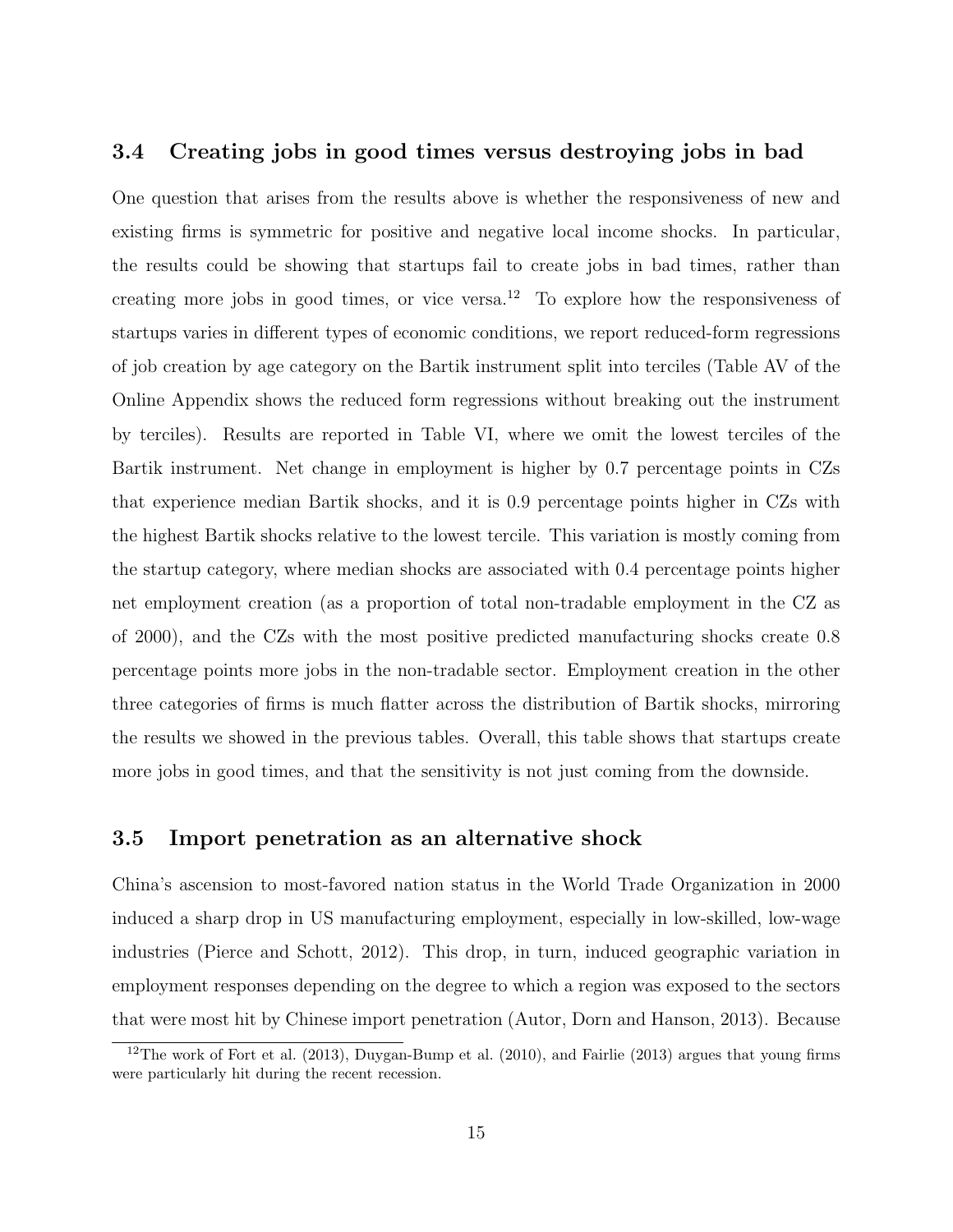China's ascension to the WTO coincides with a broad trend away from manufacturing in the US economy, this suggests an alternative measure, namely one constructed from import penetration instead of employment shocks.

This "Import Bartik" is constructed in the same vein as our main instrument (shown in Equation (2)), except that we replace the change in nationwide employment by industry  $\Delta_{\tau} e_{jt}$  with the change in import penetration in each industry j (which we denote as  $\Delta_{\tau} imp_{jt}$ ). The import penetration measure is constructed as the net imports (total imports minus total exports) over the total US shipments for each 4-digit NAICS manufacturing sub-sector in each year. This is then used as the shock to local manufacturing employment. The instrument is formally defined as

$$
\widehat{\Delta_{\tau}e_{it}^m} = \sum_j \omega_{ij(t-\tau)} \times (-\Delta_{\tau}imp_{jt})
$$
\n(4)

Results from this extension are reported in Table VII. The new first stage regression is reported in Column (1) and shows a very similar point estimate to what we obtain with the previous strategy. The F-statistic for the first stage regression is approximately 25, indicating that import penetration is also a powerful way to generate meaningful variation in manufacturing employment and to shock local income. The remaining columns echo the preceding analysis, both qualitatively and quantitatively. Decompose the aggregate IV response into age categories reveals that about 65% of the total effect comes from startups. The firms in the other age categories show similar responses as before.

## 3.6 Are collateral effects driving our results?

One of the prominent features of the time period we consider is the nationwide increase in house prices in the US between 2000 and 2007. Given that our instrument may also affect demand for housing (through migration, for example), it is important to explore the implications of changing house prices for our results. There are a couple of channels through which a shock to demand for housing (and higher prices) could impact our analysis. First,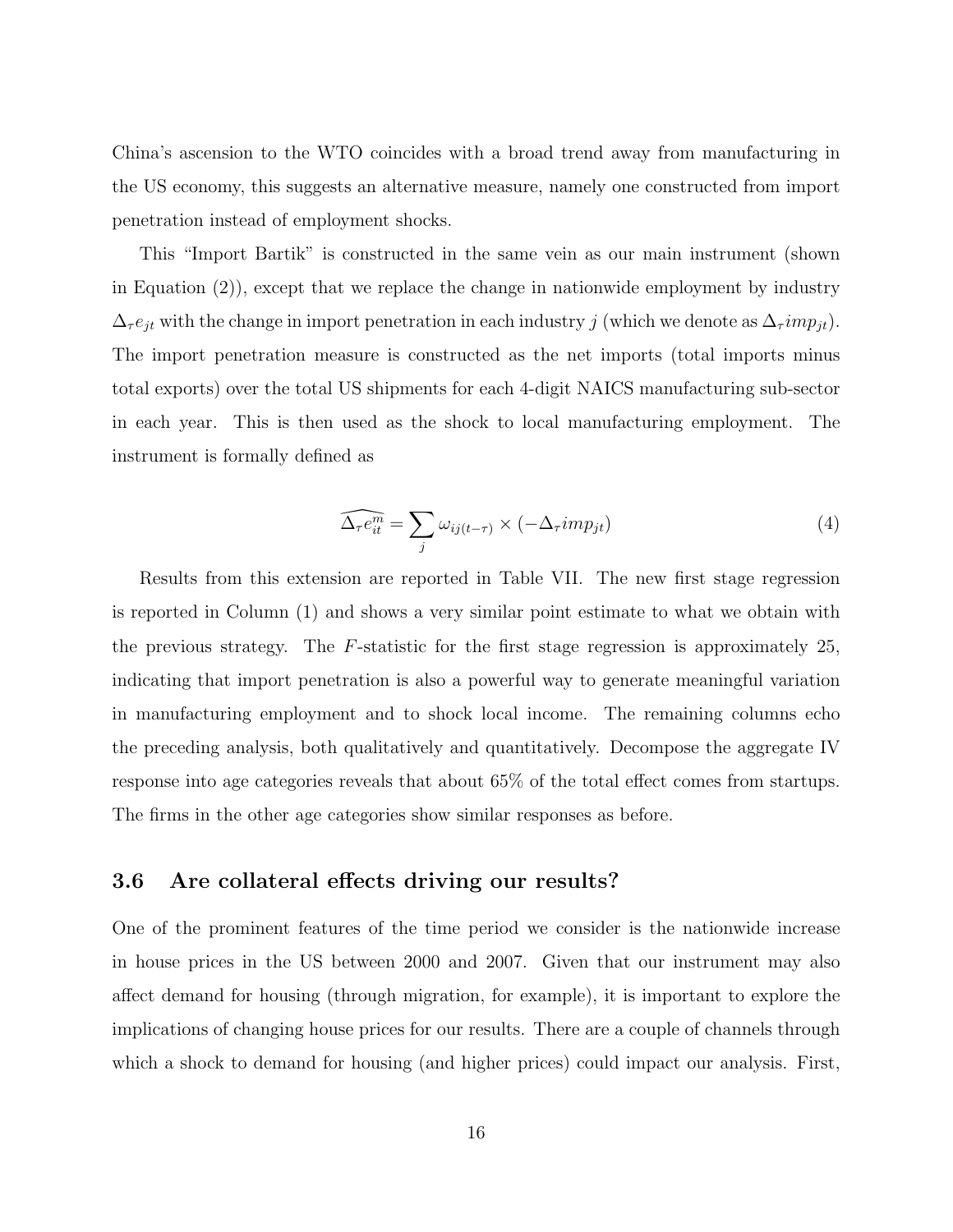previous work has argued that the increase in house prices had implications for demand in the non-tradable sector (Mian and Sufi, 2011, 2014). This mechanism by itself fits into our empirical strategy, as it amplifies the fact that non-tradable businesses faced higher demand in places with higher values of the Bartik instrument. The second channel by which housing could affect our results is emphasized in recent work by Adelino et al. (2013) and Schmalz et al. (2013), who argue that the increase in house prices also led to easier access to collateral for entrepreneurs, and this led to an increase in employment in firms under 20 employees. This implies that our results could reflect differentially easier financing on the part of firms in different age categories, and not differential ability to pursue investment opportunities.

We should first note that, by looking at the non-tradable sector, our empirical design minimizes the relative contribution of the collateral channel. There are two main reasons. First, the non-tradable sector faces demand shocks that mostly stem from changing local conditions. Thus, the relative contribution of the collateral channel is minimized in this sector. Second, the startup capital requirements in restaurants and retail establishments are large (Adelino et al, 2013): the inventory requirements in retail and the kitchen up-fit costs associated with starting a restaurant place the non-tradable sector above the median in terms of the startup capital requirements. This means that these types of firms are harder to start using a house as collateral. Nevertheless, in spite of these mitigating factors, it is possible that the response we observe on the part of startups might be significantly affected by the value of residential or commercial real estate collateral, and that removing this effect would alter our conclusions.

In order to directly test the impact of changing house prices on the responsiveness of firms to the Bartik shock we split the sample of CZs into areas that experience high and low house price appreciation during the sample period. We define high and low house price appreciation areas using the pooled median of two-year house price growth between 2000 and 2007. Because house prices could themselves be endogenous to employment growth, we also split the sample into high and low elasticity areas as defined by the Saiz (2010) housing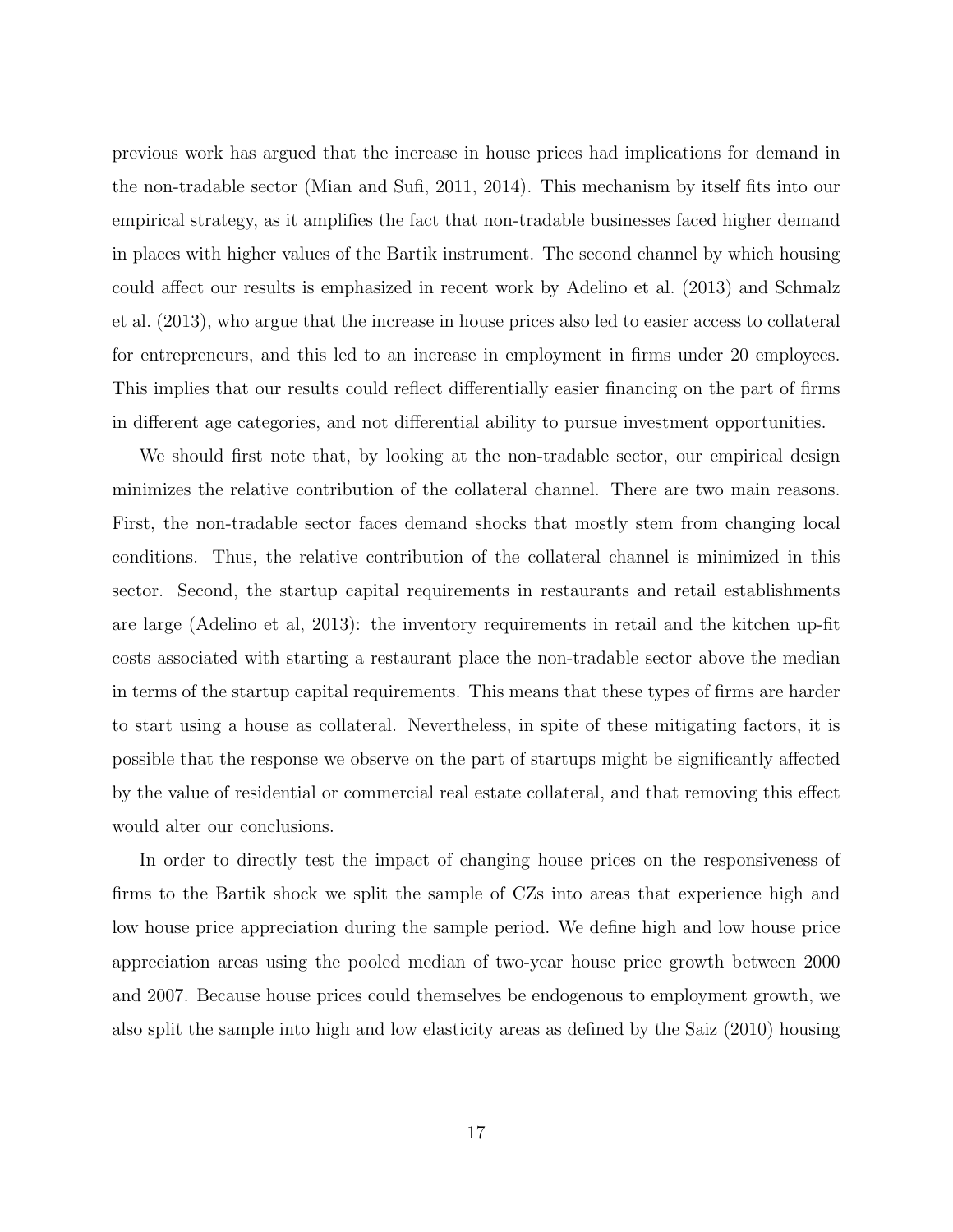elasticity measure using the median of this measure.<sup>13</sup>

Results are shown in Table VIII.<sup>14</sup> Columns  $(2)$  and  $(4)$  show that, consistent with our interpretation of the main results, the responsiveness of new firms to shocks to investment opportunities is very similar across CZs that experience high and low house price appreciation during this time period. This suggests that our instrument affects employment creation in firms of this age through shocks to local income, and not due to shocks to house prices. We also find that the results for startup responsiveness are large, statistically significant, and unchanged in the high and low elasticity subsamples (shown in columns (6) and (8)). In sum, these results suggest that our results are primarily being driven by demand-side considerations rather than through a collateral channel.

## 4 How permanent are the jobs created by new firms?

One of the most natural questions to arise in the context of job creation is whether the jobs being created by new firms are jobs that last. Do these jobs persist or are they shortlived? This question has both a normative and a positive dimension to it: perhaps it is undesirable from a public policy standpoint to promote job creation by new firms if the jobs themselves are short-lived, and therefore the normative question asks whether these jobs are somehow better or worse than ones created by established firms. At the same time, this question reveals alternative mechanisms that may be ultimately driving the result. For example, perhaps the greater responsiveness of new firms reflects misjudgments about the magnitude of the economic shocks. Under this view, new firm creation is a mechanism for seizing on short-lived opportunities and it is possible that a form of irreversibility makes hiring employees in established businesses inherently difficult.

<sup>13</sup>The Saiz (2010) housing supply elasticity is a cross-sectional Metropolitan Statistical Area (MSA)-level measure and it includes a geographic and regulatory component that are meant to capture the relative ease with which the housing stock in an area can adjust to a positive shift in the demand for housing. Areas where is it relatively easy to build tend to see more construction (and smaller house price increases) when demand for housing increases, whereas low elasticity areas (those where it is hard to build) tend to see higher prices and lower levels of new construction. This measure is available for 269 MSAs in the U.S.

<sup>&</sup>lt;sup>14</sup>Because we run the tests only for CZs for which we have house price and elasticity data, Columns 1, 3, 5 and 7 show the first stage results for all subsamples, and in all cases we obtain a strong first stage.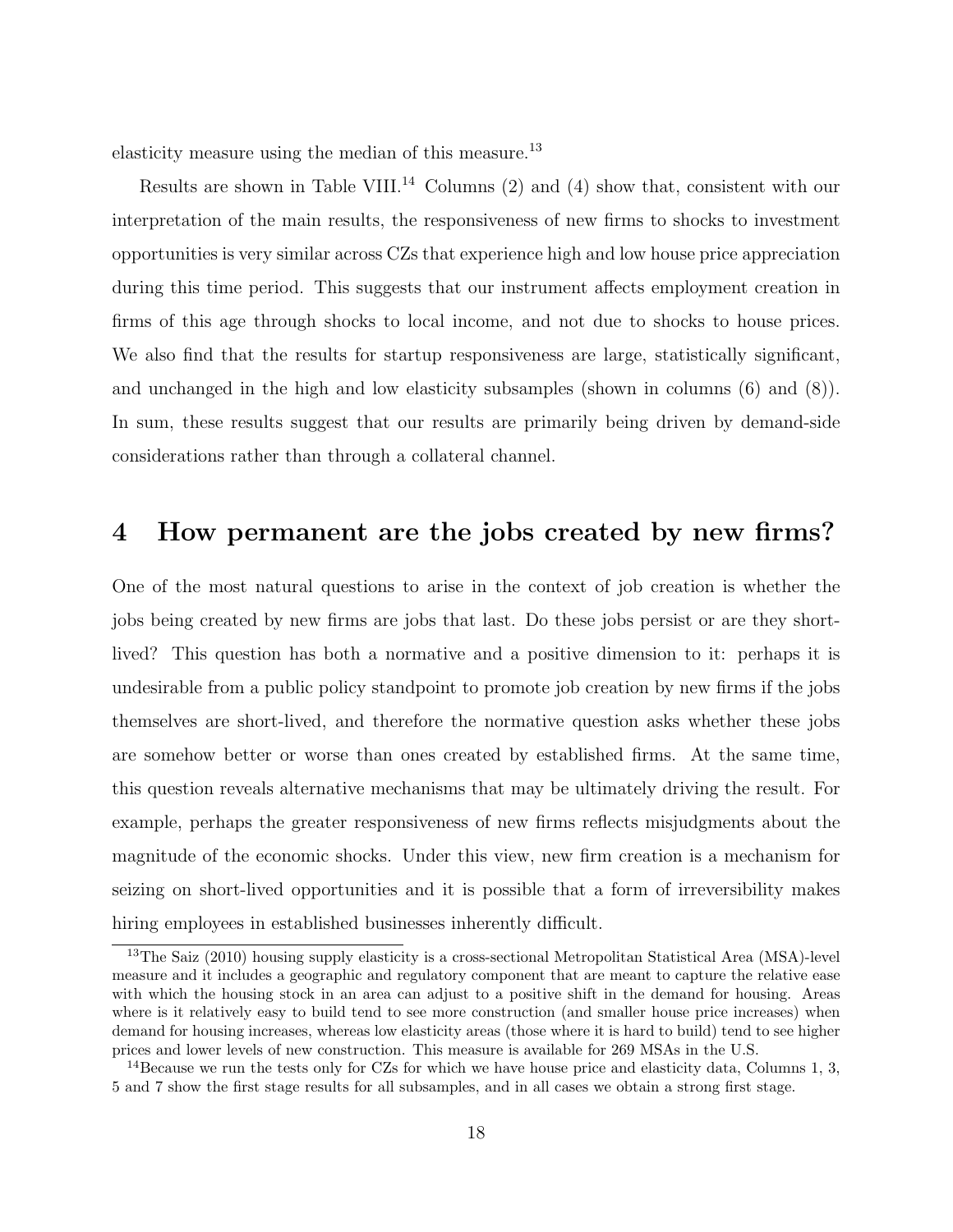Table IX examines these issues. It groups newly created firms by cohort and compares the magnitude of their initial job creation to the magnitude of later job creation or destruction. Because the LEHD groups firms into 24-month age buckets until firms are greater than 60 months old, the total net employment in firms that are 2-3 years old  $t + 2$  years later (and 4-5 years old  $t + 4$  years later) corresponds to jobs among the same cohort of firms started at time t. Using this feature of the data, the table examines employment over time for each cohort based on whether the geographic region in question experienced a high, medium or low (Bartik) total income shock. To maintain consistency with previous tables, we express total net jobs as a fraction of year 2000 total population in the commuting zone.

Panel A groups each cohort by terciles of the Bartik instrument. Pooling across the four cohorts for which complete data are available, startups in regions that experienced manufacturing shocks in the top tercile added jobs totaling 5.43% of the year 2000 local employment. The middle column indicates that about 80% of these jobs remain after two years. The right-most column indicates that around 70% of these jobs remain after four years. Commuting zones in the lowest tercile of manufacturing shocks witnessed startups creating fewer jobs per capita (4.39% as opposed to 5.43%, a highly statistically significant difference), and about two-thirds of these jobs remain after four years in both high and low shock regions. In Table AVI of the Online Appendix we show that similar patterns hold across each cohort.

Panel B repeats the analysis of Panel A but groups commuting zones according to the magnitude of their income growth rather than according to the magnitude of the shock. The results are similar. In each cohort, the proportion of new jobs created that remain after four years is higher in the high income growth area than in the low income growth area.

The analysis presented in Table IX does not support the idea that the jobs created by startups as a result of local investment opportunities are particularly short-lived. There is no evidence that the extra jobs created in high job creation regions are less likely to persist than the ones in low creation regions – in general, about 7 out of 10 jobs created are still there after 4 years. This evidence speaks against the idea that net job creation among startups results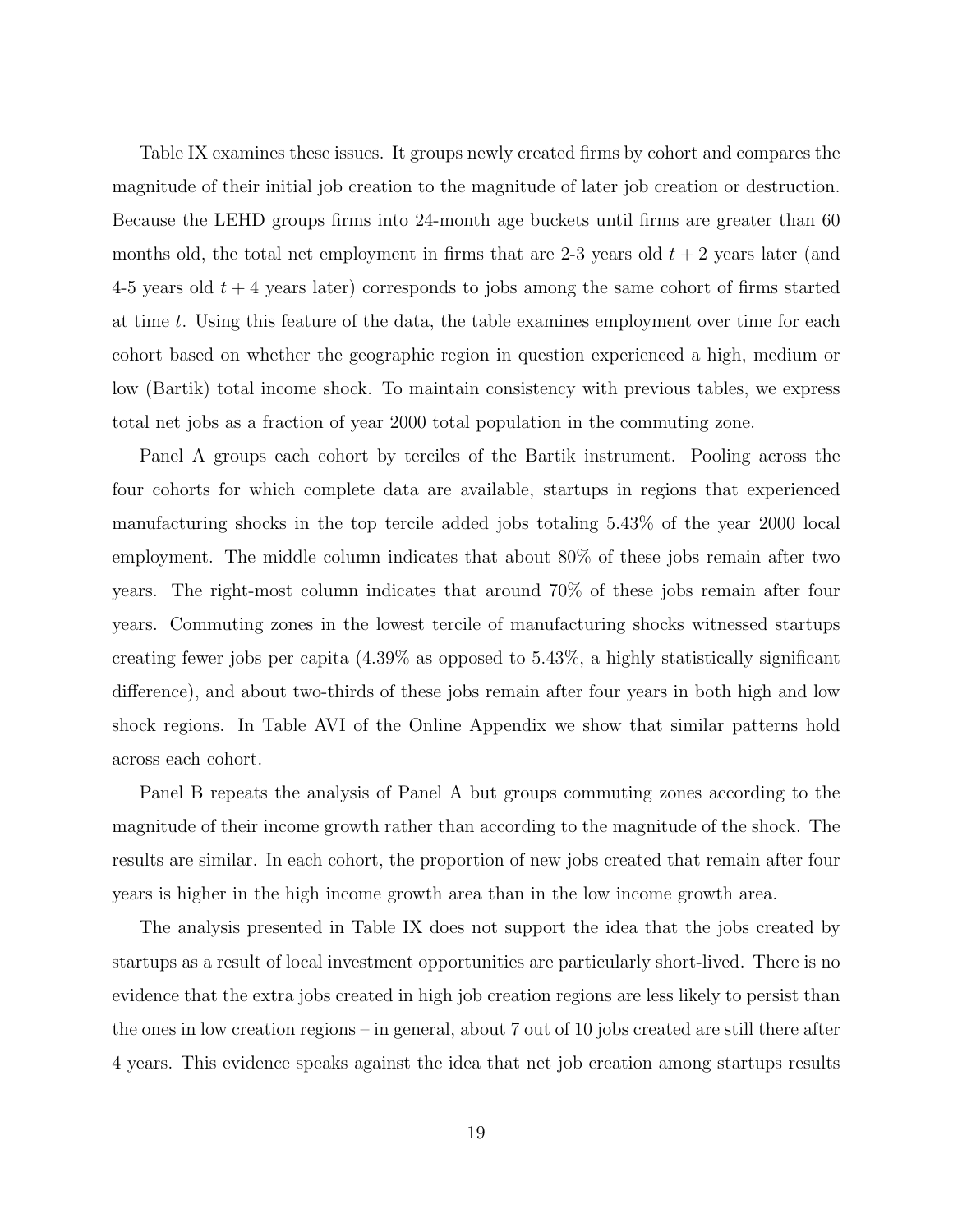from misjudging the magnitude of the economic opportunity. It also speaks against the idea that new firm creation is primarily driven by the desire to organize temporary employment.

# 5 Access to capital and Startup job creation

The evidence thus far clearly favors the hypothesis that startups are more responsive to local income shocks. However, it is far from obvious that this should be the case in the non-tradable sector, where technological advantage is less important and young firms are likely to face more severe financing constraints than older, more established firms. Even though startups are more responsive, it could still be the case that financing constraints create economically meaningful barriers preventing them from taking advantage of changing opportunities (Hellman and Puri, 2000; Cagetti and De Nardi, 2006; Kerr and Nanda, 2009; Chemmanur et al., 2011; Lelarge et al., 2010; Kerr et al., 2011; Chemmanur and Fulghieri, 2014).

To study how access to finance interacts with firms' ability to pursue investment opportunities, we use the share of local banks in a CZ as a measure of local access to finance. A "local" bank is defined as one that has 75% or more deposits concentrated in one CZ (following Cortes (2013)). We then construct the local bank share of a CZ, defined as the share of all deposits in a CZ that are held by banks local to that CZ. The identifying assumption is that, as shown by Petersen and Rajan (1994, 2002), small (local) banks are more likely to be able to lend to small firms, and especially so to more opaque firms. Lending to old (established) firms is likely to require less screening and monitoring than lending to new firms in an area, so potential entrepreneurs in CZs with a higher proportion of local banks are likely to have better access to financing. In order to mitigate the effect of labor market dynamics on the evolution of the local banking sector, we use a time-invariant CZ-level measure by calculating the time-series median of the deposit concentration in local banks for each CZ. As shown in Table I, the share of deposits held by local banks account, on average, for 31% of all CZ deposits.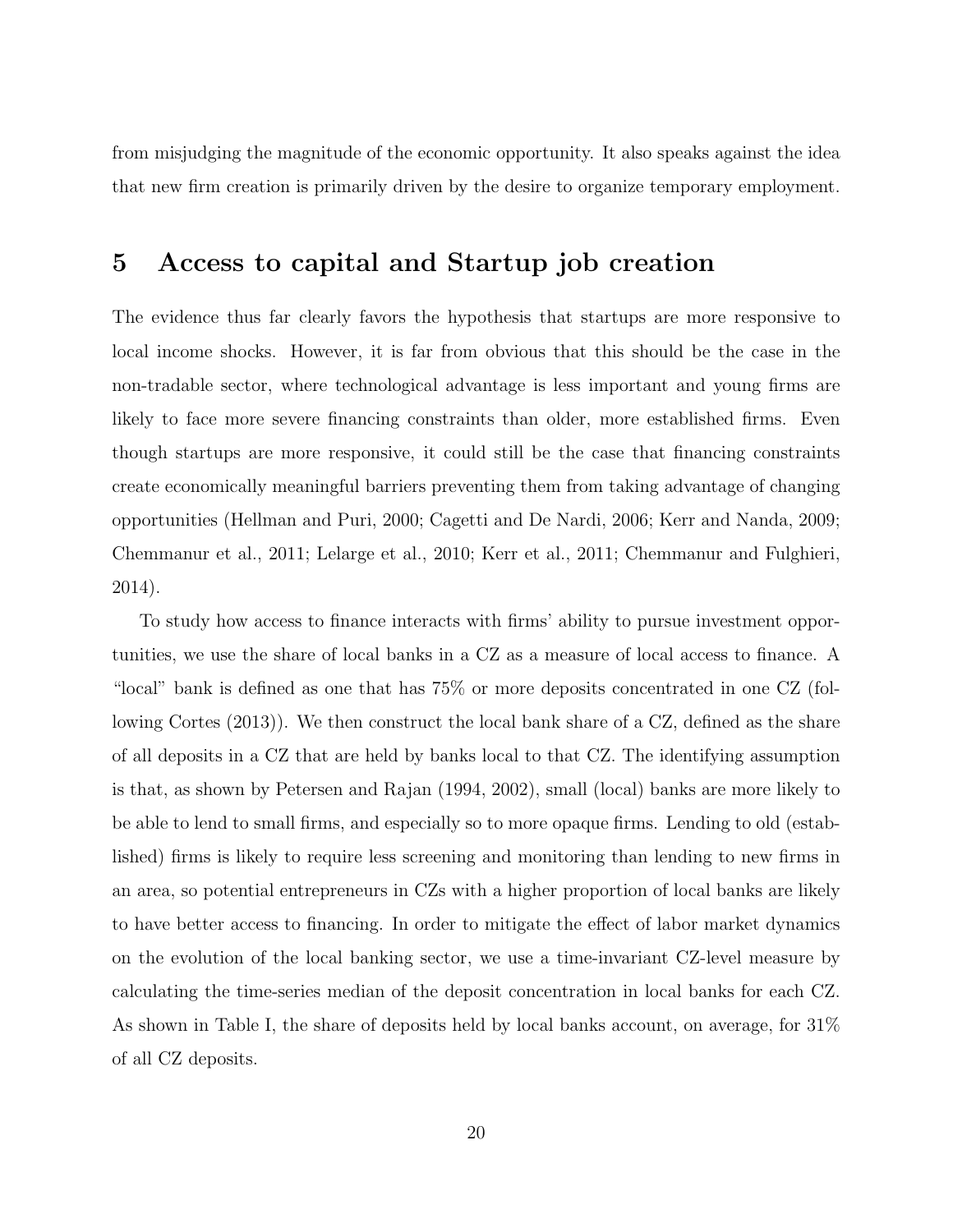We start by confirming that local banking is important for firm creation. Table X performs a cross-sectional OLS regression of employment in young and old firms on the share of local banks. The dependent variable is the time-series median of the share of CZ employment in 0-1 year-old firms (column  $(1)$ ) and in 6+ year-old firms (column  $(2)$ ). The independent variables are the time-series median of the local bank share and demographic covariates. Consistent with the literature (e.g., Guiso et al., 2004), we find that the strength of local banks in an area is positively correlated with the share of employment in startup firms (parameter estimate is 0.016) and negatively correlated with the share of employment in existing older firms (estimate is -0.036). The long term average of the share of employment in startups is 6.4%, and a one standard deviation change in the share of local banks yields a change of 0.3 percentage points in the employment in those types of firms. This result is consistent with the share of deposits held by local banks capturing the ease of access to finance by startup firms.

To identify the effect of access to bank financing on firms' ability to capture local investment opportunities, we introduce the local bank share into the specifications by adding the main effect of this measure and its interaction with the instrumented income growth. For interpretation purposes, we incorporate this measure as an indicator variable, where  $I_{High\;LB}$ is equal to 1 if commuting zone  $i$ 's long-term median of the share of local banks is higher than the median share of all CZs. Specifically, we estimate a modified version of Equation (1) that includes the additional dummy and its interaction by 2SLS:

$$
\Delta_{\tau} e_{it}^{a} = \alpha + \beta \times \Delta_{\tau} I_{i,t}
$$
  
+  $\gamma' \times I_{High LB,i}$   
+  $\beta' \times \Delta_{\tau} I_{i,t} \times I_{High LB,i}$   
+  $\gamma \times \text{Controls}_{i.2000} + \varepsilon_{i,t}.$  (5)

The interaction term  $\beta'$  can be interpreted as the "additional" responsiveness to local investment opportunities of firms in areas with easier access to finance relative to those in areas with worse access to bank finance. We instrument the income growth and the inter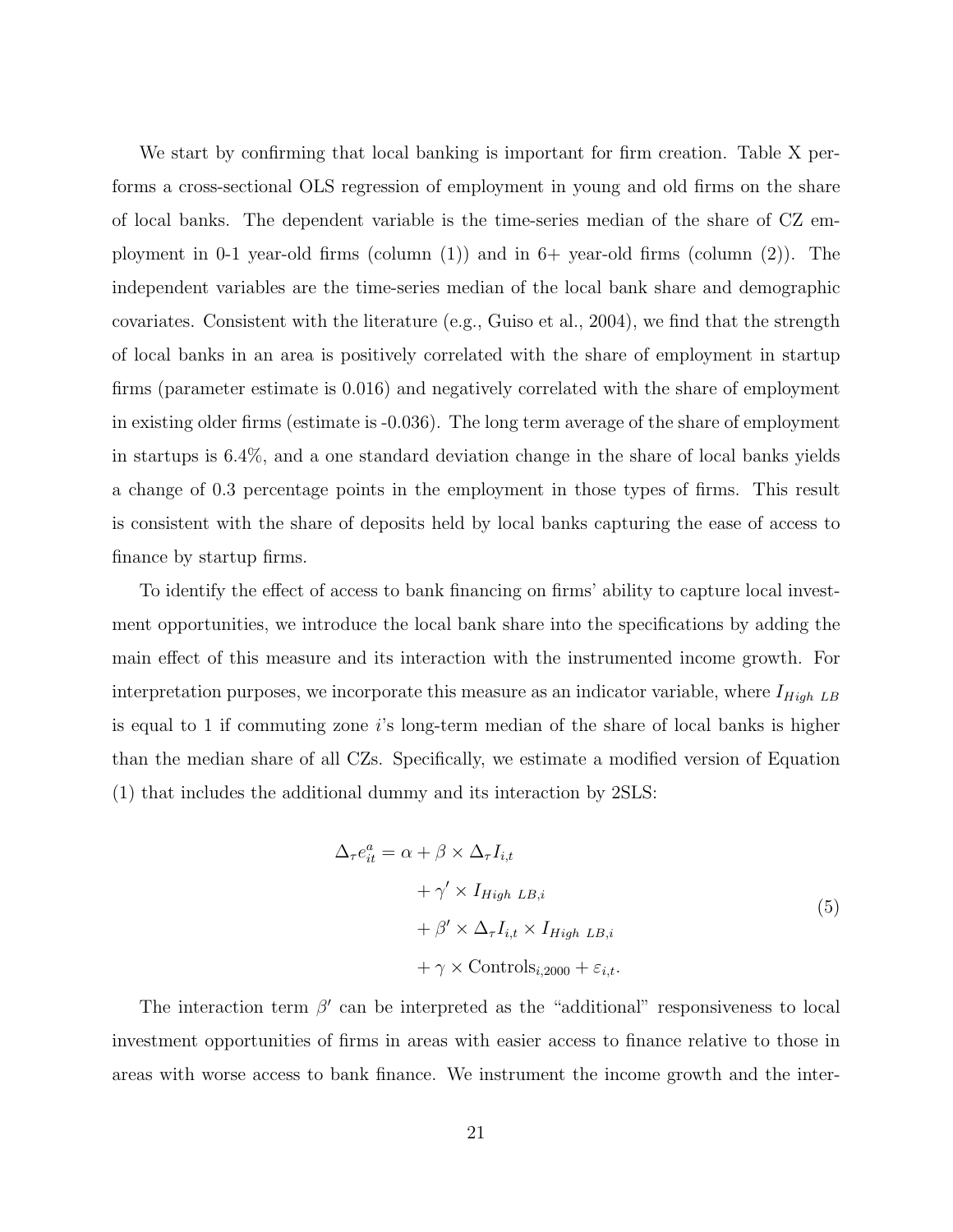action of income growth and the high local bank share dummy with the Bartik instrument and its interaction with the same dummy.

Table XI reports the estimation results of Equation (5) for firms of different ages. Column (3) shows the regression for startups. The responsiveness to income growth is 0.144 for startups. If the CZ is an area with a high share of deposits in local banks, the responsiveness of the startups increases to  $0.309$   $(0.144+0.165)$ —more than doubling the initial responsiveness. Interestingly, the responsiveness of old firms decreases in areas with high share of local banks. This suggests that in areas with easier access to credit for new firms the responsiveness of firm entry to new opportunities is strongly increased, and that the heightened responsiveness of firm creation may even crowd out the response of existing firms.

# 6 Firm age and firm size

The empirical strategy in the preceding sections establishes a causal link between economic shocks and job creation across the firm age distribution, which is consistent with a few different mechanisms. For one, startups are often thought to be nimbler than older firms, especially in terms of their ability to seize on disruptive innovations—the non-tradables sector, however, is not typically thought of as one characterized by rapid technological disruption, nor is it one in which highly skilled labor plays a critical role. Perhaps the nimbleness stems from organizational flexibility–perhaps their small size, as much as their age, allows them to react more quickly–or perhaps the additional layers of bureaucracy in older firms create an organizational or geographic barrier between the decision-maker in a mature firm and the economic opportunity.

In this section we address these possibilities by exploring the joint roles of firm size and firm age for explaining our results. Specifically, we compare the responsiveness not just of new and existing firms, but also of large and small firms to local changes in investment opportunities.

The QWI data we have used thus far does not allow us to compare firms of different sizes,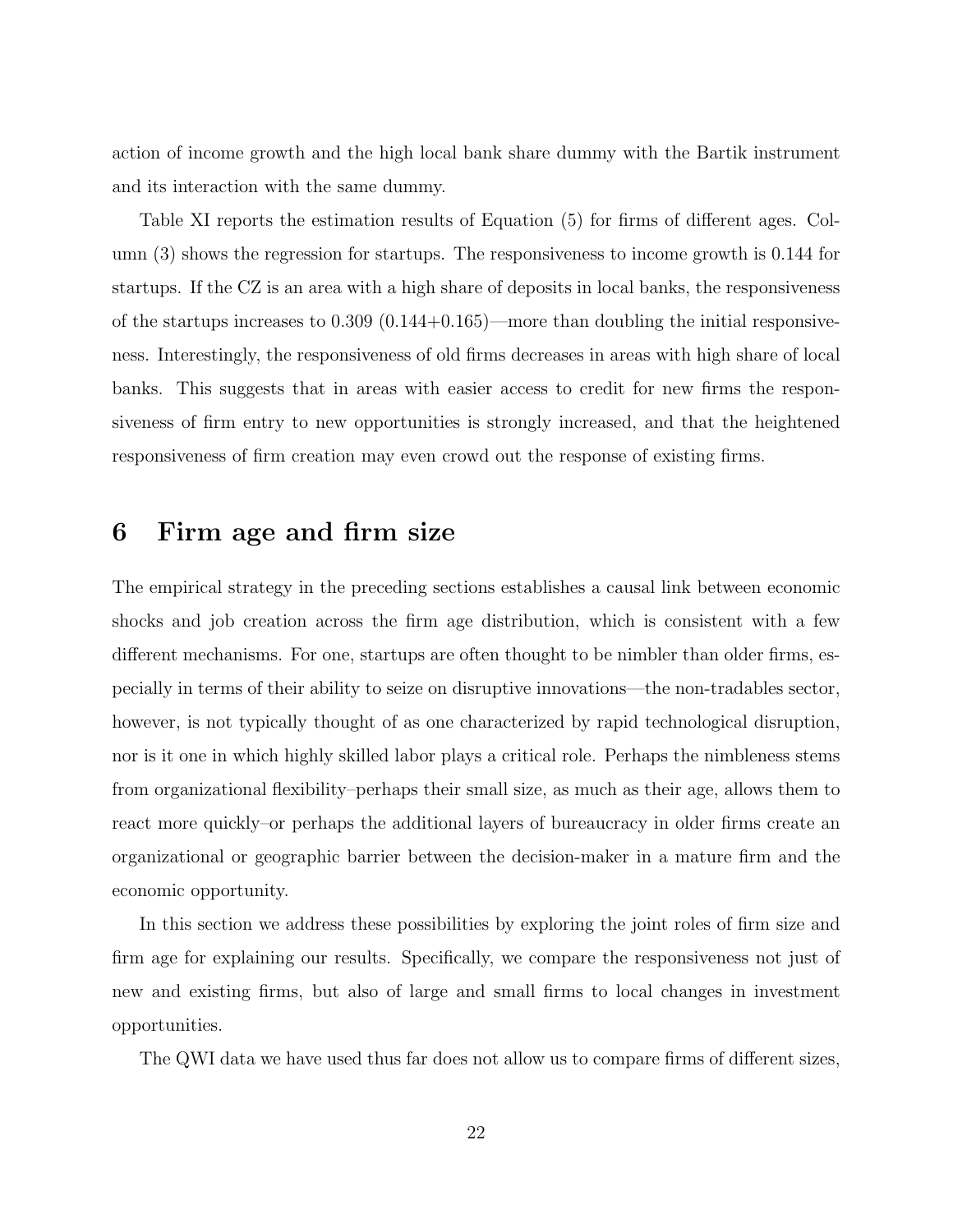so we turn to data from the US Census Business Dynamics Statistics, described in detail in Section 2. As we discuss before, this dataset differs in some important ways from the one constructed for the previous analysis. In particular, it contains Metropolitan Statistical Area (MSA)-level data instead of county-level data, and it also does not break down employment by sector. We cannot, therefore, consider the effect of the shock on different sectors in isolation. It does, however, contain age and size breakdowns instead of just age classifications.

We proceed exactly as we have above, using the Bartik manufacturing instrument for local income shocks, to confirm that our findings extend to job creation in all sectors (not just non-tradables). We should emphasize that, by construction, our experiment is most applicable to the "purely" non-tradable industries (NAICS sectors 44-45 and 72), but the other sectors in the economy should also respond to changes in local income.<sup>15</sup> The results are reported in Table XII. We first show descriptive statistics for the number of employees (Panel A), as well as the number of firms (Panel B), in each size and age bin. As in the QWI, the majority of employees are in older firms, and over 60 percent of jobs are in firms with more than 100 employees. Of the employees in large firms, almost all are in firms that are over 6 years old, whereas the smaller firms dominate the other three categories (0-1, 2-3 and 4-5 year old firms). In Panel B it becomes apparent that large, new firms are very rare, and that, as one would expect, smaller firms are the most numerous across all age categories.

Panel C shows the regression results. For brevity, we have reported only the point estimates from the second stage regression on the main variable of interest, instrumented income growth (the first stage regressions, as well as the regressions incluing all controls, are in Table AVIII of the Online Appendix). The table shows the results of the breakdown of the age categories into three size bins: firms with fewer than 20 employees, those with more than 20 and fewer than 100 employees, and those with more than 100 employees. We also show in the appendix that our results extend to gross job creation (Table AIX).

We find that the responsiveness of new firms comes almost exclusively from small firms (with fewer than 20 employees), whereas the responsiveness of older firms comes from those

<sup>&</sup>lt;sup>15</sup>Table AVII in the Online Appendix shows that the results are very consistent when we perform our analysis using the QWI data for all sectors (rather than just the non-tradable industries) and the BDS data.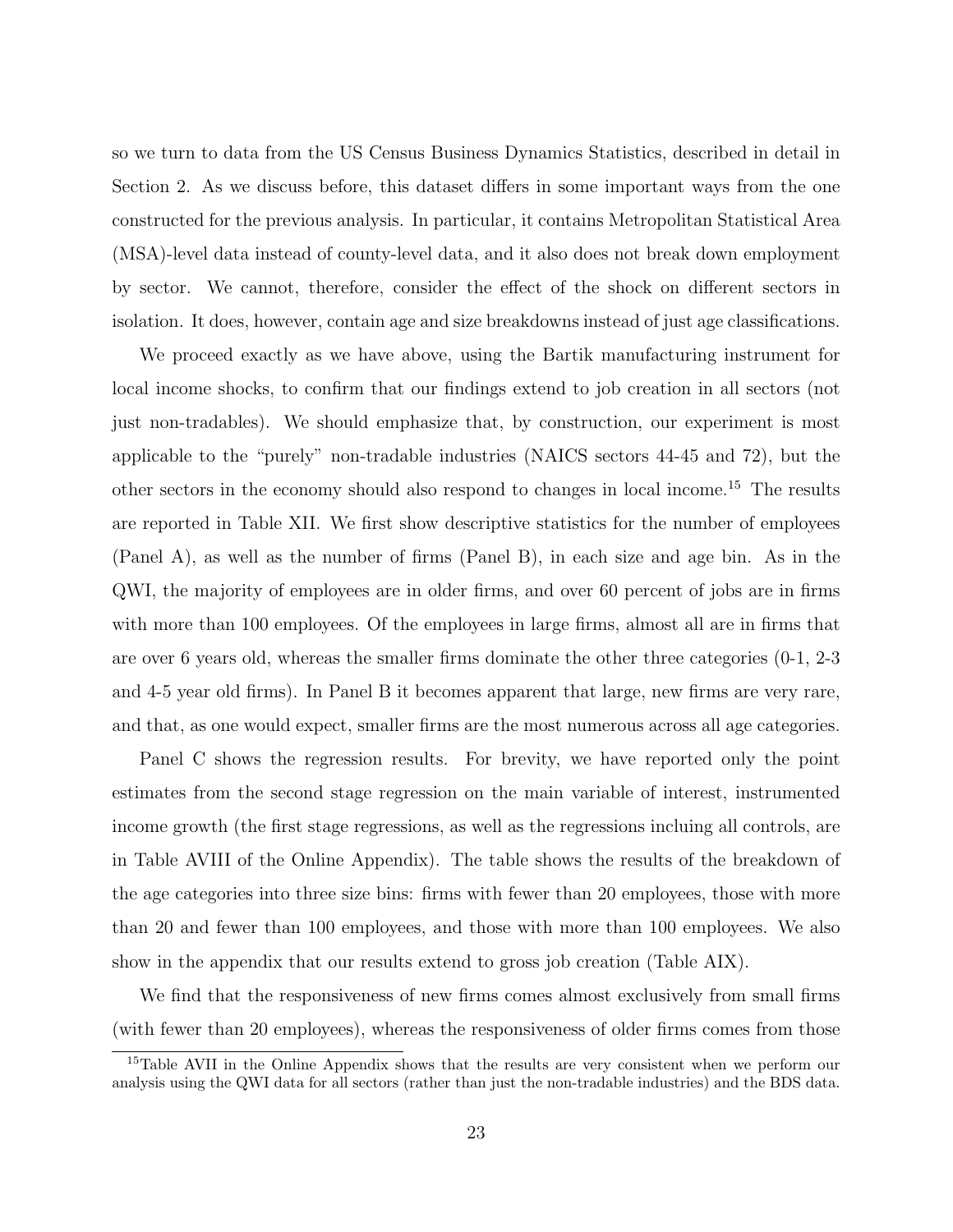with more than 100 employees. This suggests that geographic proximity is unlikely to be an important reason for the responsiveness we observe in the previous sections. Indeed, while it is new small firms that respond to higher income, the fact that we see no responsiveness from small old firms suggests that there are other mechanism at play behind the patterns in the previous sections. The result on large older firms is consistent with the view in Gromb and Scharfstein (2002) that these types of firms may provide a safe environment for pursuing investment opportunities because of the ability to redeploy individuals through internal labor markets if projects fail (which is not the case in small mature firms). The lack of responsiveness of firms aged 2 to 5 years is present across all size categories. Interestingly, small firms aged 2 years or more all seem to lose jobs when income rises, potentially pointing to a crowding out effect of startups relative to older ones. As before, the positive and significant result for firms aged six years or more is much smaller relative to the proportion that these firms make up of the economy than the effect we find for new firms.

Although the point estimates are not immediately comparable to those from the preceding sections, these results using all sectors of the economy reinforce and amplify our previous results. In particular, the findings in this table support the notion that some unobserved firm characteristics that are proxied by firm age correlate with job creation: new firms that possess these characteristics grow and thrive, becoming larger, older firms that continue to respond to changing economic conditions. Firms that lack these characteristics languish. This perspective is consistent both with Puri and Zarutskie (2012), whose focus is on ventureversus non-venture-backed firms but who show that a tiny fraction of new firm starts are responsible for a large fraction of overall employment, and Hurst and Pugsley (2011), who conversely show that a large number of small businesses simply have no desire to grow.

# 7 Conclusion

Understanding the mechanics of job creation has become a central objective for academic researchers, politicians and policy makers alike, especially in the wake of the financial crisis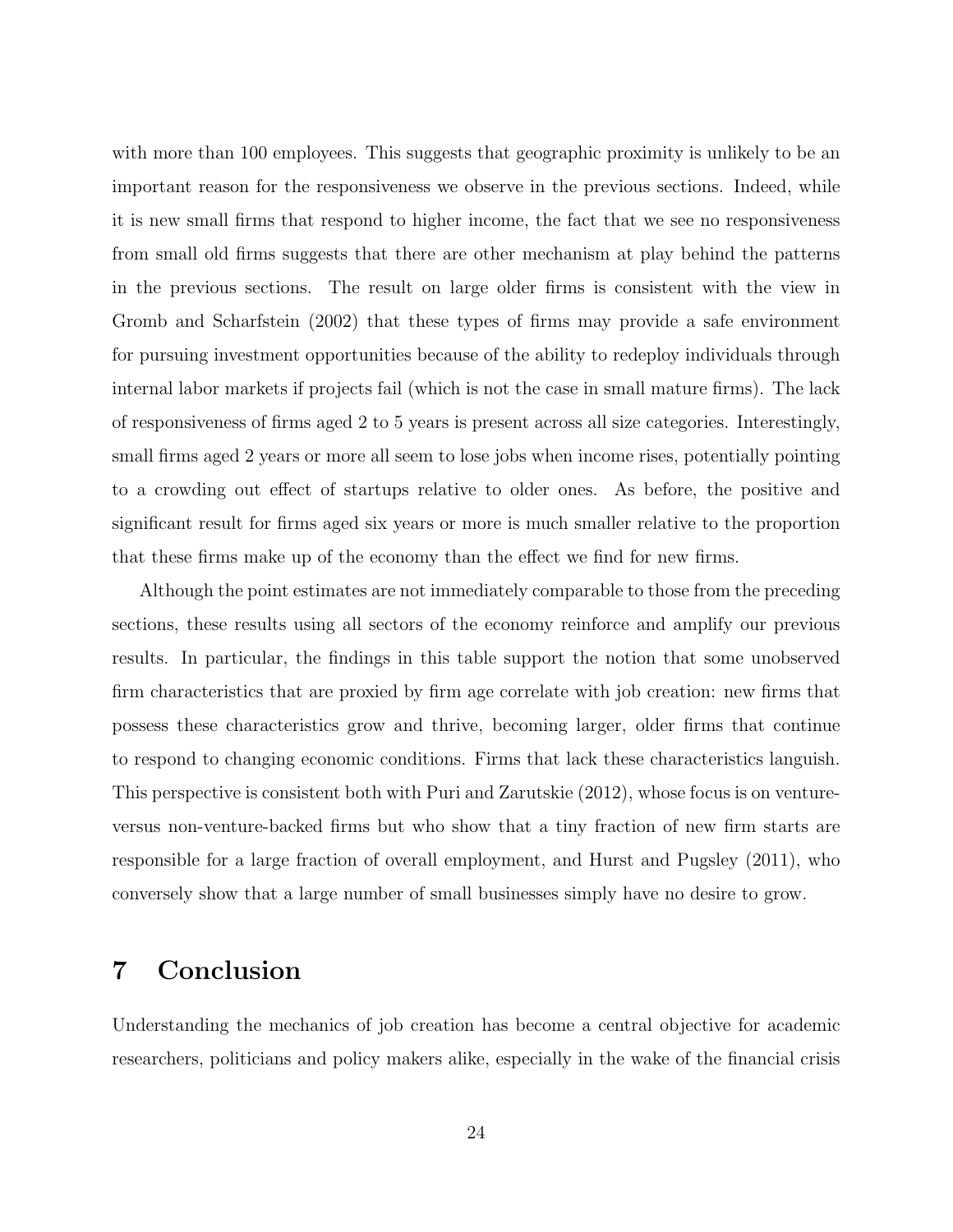and ensuing economic recession of 2007-2009. Recent evidence tells us that startups are responsible for most job creation. This paper explores why this is the case.

One potential channel is that startups create jobs because they are the source of new investment opportunities through innovation, but there is otherwise nothing different about firm entry and firm expansion. Through this channel, startups *cause* demand shocks through their innovative activities; these demand shocks in turn create jobs. The second channel is an entrepreneurship channel, whereby holding constant differences in the innovativeness of different-aged firms, startups create jobs because they are quicker to react to local demand shocks. Under the entrepreneurship channel, they are not a by-product of the job creation process, they are central to it.

Focusing primarily on firms in the non-tradable sector allows us to focus on firm responsiveness to changes in opportunities. This empirical design allows us to test a geographically segmented version of q-theory. The thought experiment is as follows: when income from the local manufacturing sector changes for reasons unrelated to the performance of a given region itself, this ripples through the local economy, causing retail stores, restaurants, and local service organizations to expand or contract in response to the shock. Who responds, new or existing firms? We find strong evidence that this is an important reason why startups create so many jobs.

In this sense, this paper adds a new dimension to the entrepreneurial spawning literature found in Bhidé (2000), Klepper (1996), or Klepper and Sleeper (2005) and others, which observes that many new businesses are started by people who already work in existing firms. The innovation channel would suggest that this occurs because employees generate new ideas that they appropriate for themselves because the large firm is not conducive to commercialization. Our entrepreneurial responsiveness findings suggest that this mechanism does not simply arise because old businesses are ill-suited to gamble on the new ideas generated by their employees: they instead either fail to recognize or act upon the opportunities in their midst (see also Chatterji (2008)). Our finding that new firm formation responds strongly to new investment opportunities is also consistent with Glaeser, Kerr, and Kerr (2013), who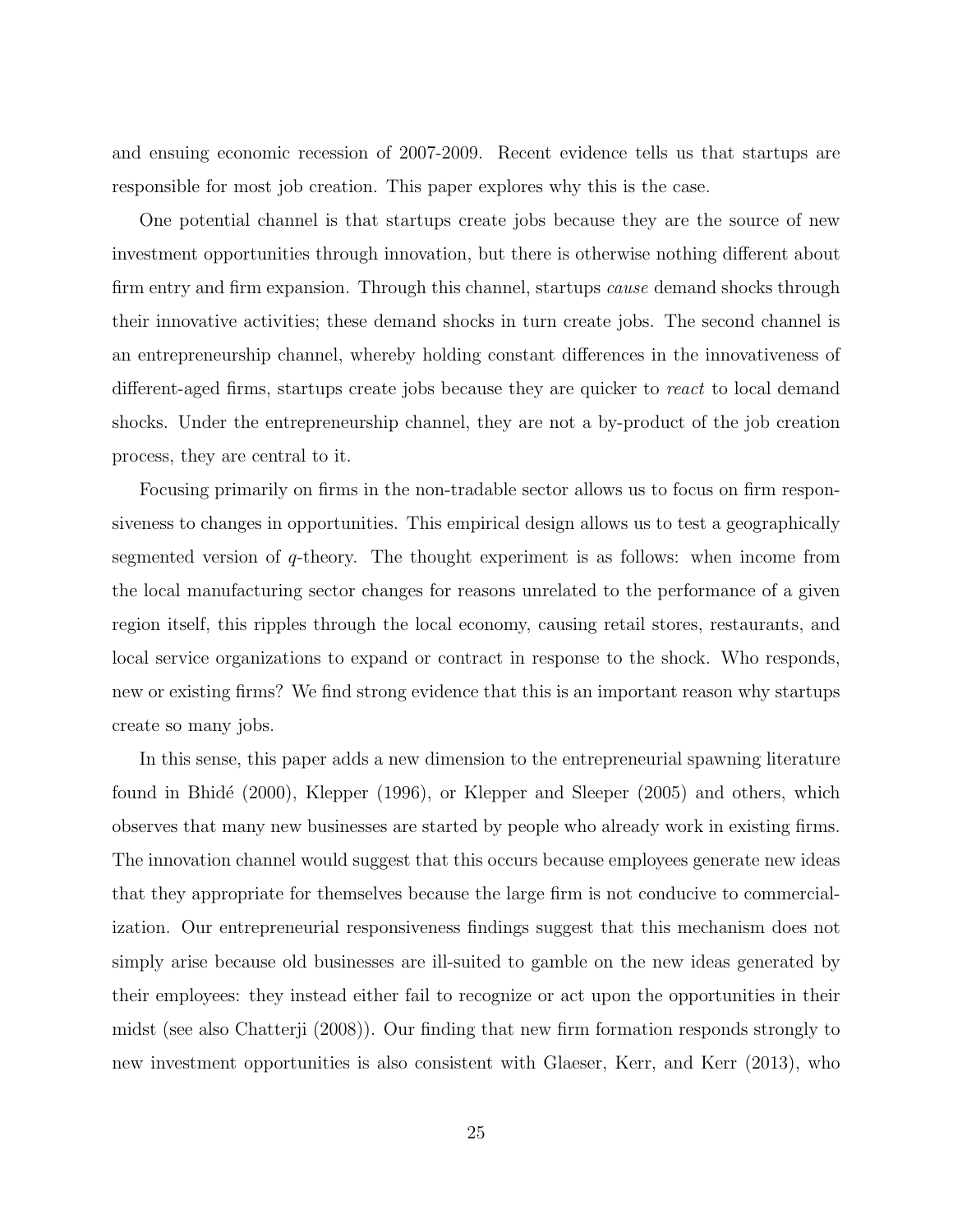show that the amount of local entrepreneurial human capital leads to future city growth.

Why are startups so much more responsive to local economic shocks than older firms, even in the non-tradable sector, where the widely touted technological and innovative advantages of startups are probably unlikely to be important? Ultimately this question is beyond the scope of this paper, but the question suggests that factors such as bureaucratic inflexibility, unobserved characteristics tied to the entrepreneur (Gompers et al. (2010)), and the strength of incentives play an important role even in less technologically sophisticated sectors. This is an important and ongoing research question in the economics of productivity, organizations and management (see (Bloom et al., 2013; Bloom and Van Reenen, 2007)).

These findings open the door to many fruitful questions. Ultimately, it raises questions about the precise economic mechanisms that allow startups to move so much more quickly than established firms to seize opportunities. One possible mechanism is that these opportunities simply go unrecognized in more mature firms because the internal bureaucratic and governance mechanisms impair their ability to recognize new possibilities. Another possibility is that more mature firms see the opportunities but cannot act upon them. Our preliminary investigations along these lines suggest the latter is more likely: if anything, the larger old firms, which presumably have more management layers and more physical distance to the source of the new idea than smaller old firms, are the more responsive among older firms. At the same time, access to capital seems to be a quantitatively important impediment to startup responsiveness, even in settings in which the innovation channel is minimized. Further distinguishing these alternatives is challenging giving current data restrictions, but could shed light on important policy questions surrounding the widespread desire to spur entrepreneurial activity in the US and abroad. We leave these questions for future research.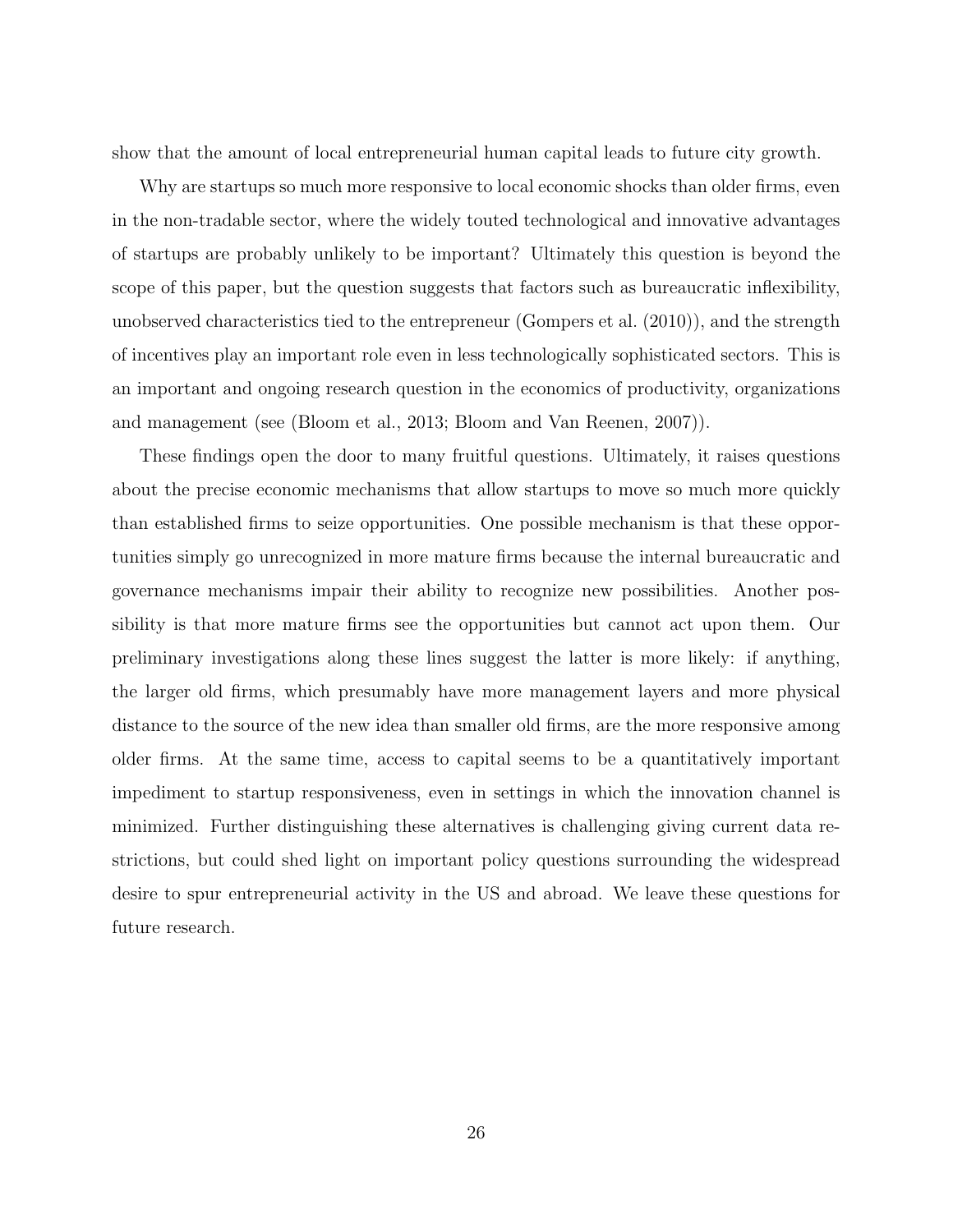# References

- Adelino, Manuel, Antoinette Schoar, and Felipe Severino, 2013, House prices, collateral and self-employment, National Bureau of Economic Research Working Paper .
- Autor, David H, David Dorn, and Gordon H Hanson, 2013, The china syndrome: Local labor market effects of import competition in the united states., American Economic Review 103, 2121–2168.
- Bartik, Timothy J, 1991, Who benefits from state and local economic development policies?, Books from Upjohn Press .
- Basker, Emek, and Javier Miranda, 2014, Taken by storm: Business survival in the aftermath of hurricane katrina, US Census Bureau Center for Economic Studies Paper No. CES-WP- $14 - 20$ .
- Benmelech, Effi, Nittai Bergman, and Amit Seru, 2014, Financing labor, Kellogg Working Paper .
- Blanchard, Olivier Jean, and Lawrence F Katz, 1992, Regional evolutions, Brookings papers on economic activity 1992, 1–75.
- Bloom, Nicholas, Benn Eifert, Aprajit Mahajan, David McKenzie, and John Roberts, 2013, Does management matter? evidence from india, The Quarterly Journal of Economics 128, 1–51.
- Bloom, Nicholas, and John Van Reenen, 2007, Measuring and explaining management practices across firms and countries, The Quarterly Journal of Economics 122, 1351–1408.
- Bound, John, and Harry J Holzer, 2000, Demand shifts, population adjustments, and labor market outcomes during the 1980s, *Journal of labor Economics* 18, 20–54.
- Cagetti, Marco, and Mariacristina De Nardi, 2006, Entrepreneurship, frictions, and wealth, Journal of Political Economy 114, 835–870.
- Charles, Kerwin Kofi, Erik Hurst, and Matthew J Notowidigdo, 2013, Manufacturing decline, housing booms, and non-employment, National Bureau of Economic Research Working Paper .
- Chemmanur, Thomas J, and Paolo Fulghieri, 2014, Entrepreneurial finance and innovation: An introduction and agenda for future research, Review of Financial Studies 27, 1–19.
- Chemmanur, Thomas J, Karthik Krishnan, and Debarshi K Nandy, 2011, How does venture capital financing improve efficiency in private firms? a look beneath the surface, Review of financial studies 24, 4037–4090.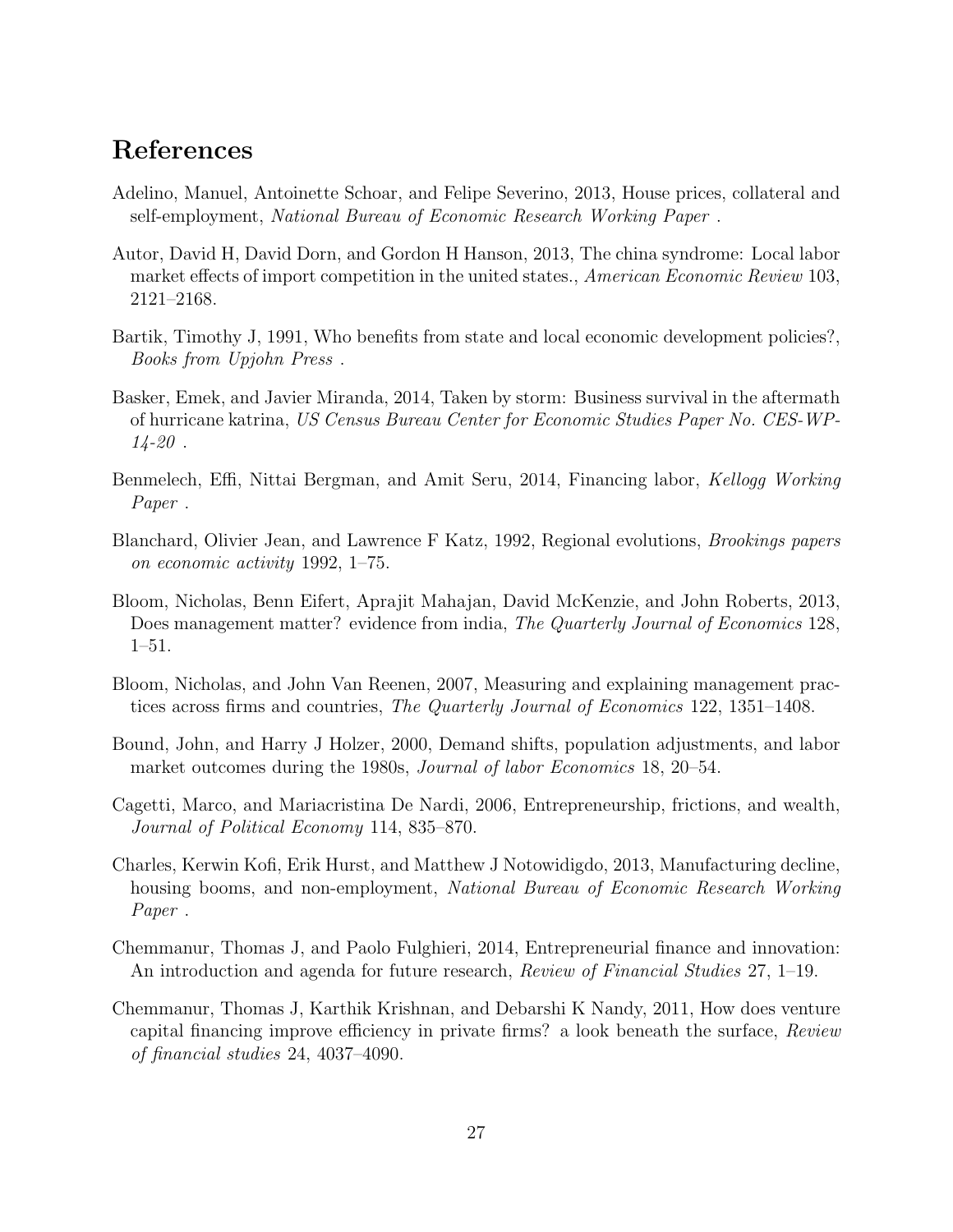- Cortes, Kristle Romero, 2013, New firms, job creation and access to local finance, Federal Reserve Bank of Cleveland Working Paper .
- Craig, Steven G, and Pauline Hardee, 2007, The impact of bank consolidation on small business credit availability, Journal of Banking  $\mathcal C$  Finance 31, 1237–1263.
- Decker, Ryan, John Haltiwanger, Ron S Jarmin, and Javier Miranda, 2014, The role of entrepreneurship in us job creation and economic dynamism, Journal of Economic Perspectives 28, 3–24.
- Duygan-Bump, Burcu, Alexey Levkov, and Judit Montoriol-Garriga, 2010, Financing constraints and unemployment: evidence from the great recession, Federal Reserve Bank of Boston Working Paper No. QAU10-6 .
- Erickson, Timothy, and Toni M Whited, 2000, Measurement error and the relationship between investment and q, Journal of Political Economy 108, 1027–1057.
- Fairlie, Robert W, 2013, Entrepreneurship, economic conditions, and the great recession, Journal of Economics & Management Strategy 22, 207–231.
- Fort, Teresa, John Haltiwanger, Ron S Jarmin, and Javier Miranda, 2013, How firms respond to business cycles: The role of firm age and firm size, IMF Economic Review .
- Gallin, Joshua Hojvat, 2004, Net migration and state labor market dynamics, *Journal of* Labor Economics 22, pp. 1–21.
- Glaeser, Edward L, Sari Pekkala Kerr, and William R Kerr, 2013, Entrepreneurship and urban growth: An empirical assessment with historical mines, National Bureau of Economic Research .
- Gompers, Paul, Anna Kovner, Josh Lerner, and David Scharfstein, 2010, Performance persistence in entrepreneurship, Journal of Financial Economics 96, 18–32.
- Gromb, Denis, and David Scharfstein, 2002, Entrepreneurship in equilibrium, National bureau of economic research .
- Guiso, Luigi, Paola Sapienza, and Luigi Zingales, 2004, Does local financial development matter?, The Quarterly Journal of Economics 119, pp. 929–969.
- Haltiwanger, John, Ron S Jarmin, and Javier Miranda, 2013, Who creates jobs? small versus large versus young, Review of Economics and Statistics 95, 347–361.
- Hellman, Thomas, and Manju Puri, 2000, The interaction between product market and financing strategy: The role of venture capital, Review of Financial Studies 13, 959–984.
- Hurst, Erik, and Benjamin Wild Pugsley, 2011, What do small businesses do?, National Bureau of Economic Research .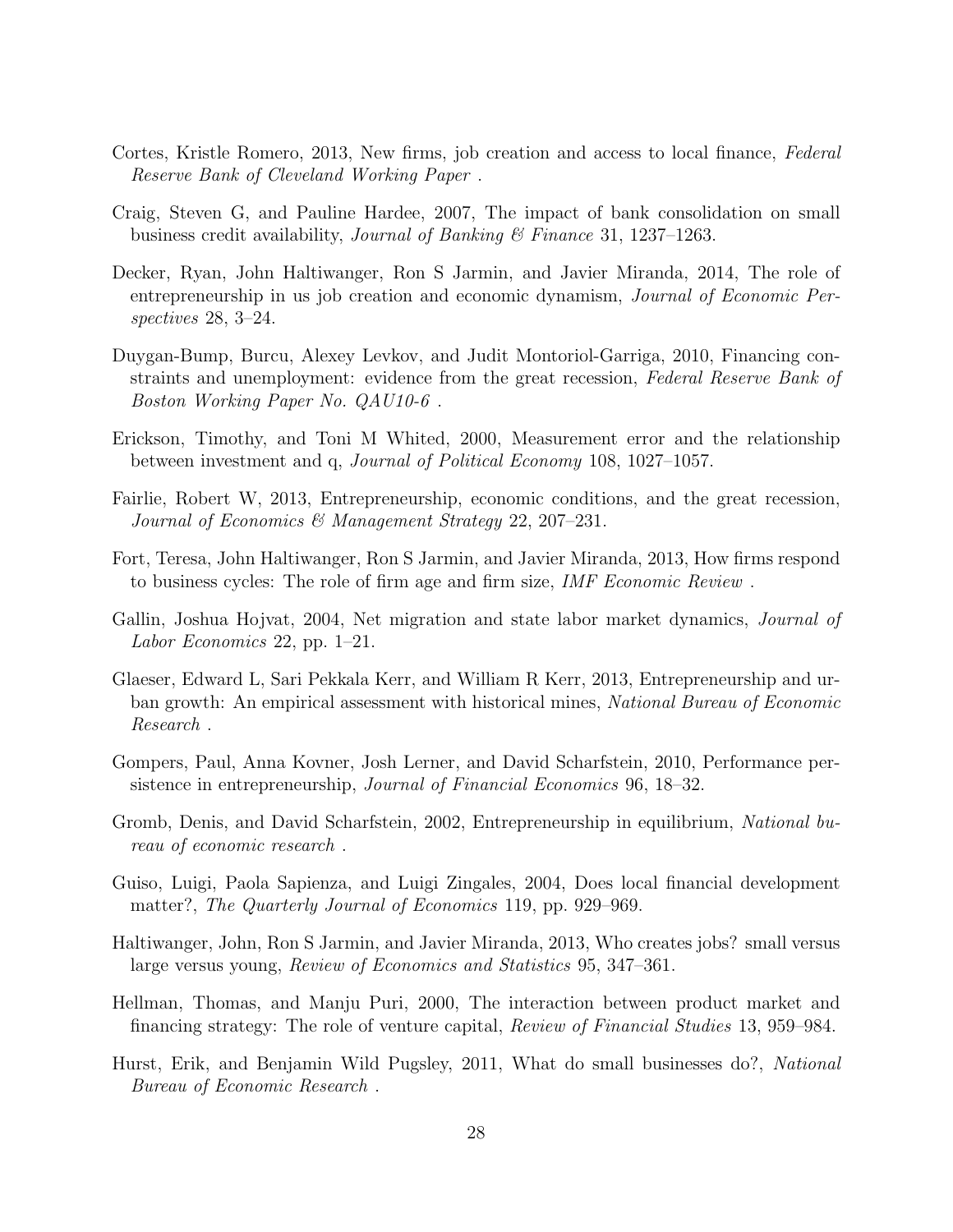- Imai, Masmai, and Seitaro Takarabe, 2011, Bank integration and transmission of financial shocks: Evidence from japan, American Economic Journal: Macroeconomics 3, 155–183.
- Kaplan, Steven N, and Luigi Zingales, 2000, Investment-cash flow sensitivities are not valid measures of financing constraints, The Quarterly Journal of Economics 115, 707–712.
- Kerr, William, and Ramana Nanda, 2009, Financing constraints and entrepreneurship, National Bureau of Economic Research .
- Kerr, William R, Josh Lerner, and Antoinette Schoar, 2011, The consequences of entrepreneurial finance: Evidence from angel financings, Review of Financial Studies .
- Kleiner, Kristoph, 2013, How real estate drives the economy: An investigation of small firm balance sheet shocks on employment .
- Lelarge, Claire, David Sraer, and David Thesmar, 2010, Entrepreneurship and credit constraints: Evidence from a french loan guarantee program, in International differences in entrepreneurship, 243–273 (University of Chicago Press).
- Mian, Atif, and Amir Sufi, 2011, House prices, home equity-based borrowing, and the us household leverage crisis, *The American Economic Review* 101, 2132–56.
- Mian, Atif R, and Amir Sufi, 2014, What explains high unemployment?—the aggregate demand channel, National Bureau of Economic Research Working Paper .
- Petersen, Mitchell A, and Raghuram G Rajan, 1994, The benefits of lending relationships: Evidence from small business data, The Journal of Finance 49, 3–37.
- Petersen, Mitchell A, and Raghuram G Rajan, 2002, Does distance still matter? the information revolution in small business lending, The Journal of Finance 57, 2533–2570.
- Puri, Manju, and Rebecca Zarutskie, 2012, On the lifecycle dynamics of venture-capital- and non-venture-capital-financed firms, Journal of Finance 67, 2247–2293.
- Rauh, Joshua D, 2006, Investment and financing constraints: Evidence from the funding of corporate pension plans, The Journal of Finance 61, 33–71.
- Robb, Alicia M, and David T Robinson, 2012, The capital structure decisions of new firms, Review of Financial Studies Forthcoming.
- Saiz, Albert, 2010, The geographic determinants of housing supply, The Quarterly Journal of Economics 125, 1253–1296.
- Saks, Raven E, and Abigail Wozniak, 2011, Labor reallocation over the business cycle: new evidence from internal migration, Journal of Labor Economics 29, 697–739.
- Schmalz, Martin C, David A Sraer, and David Thesmar, 2013, Housing collateral and entrepreneurship, Working Paper .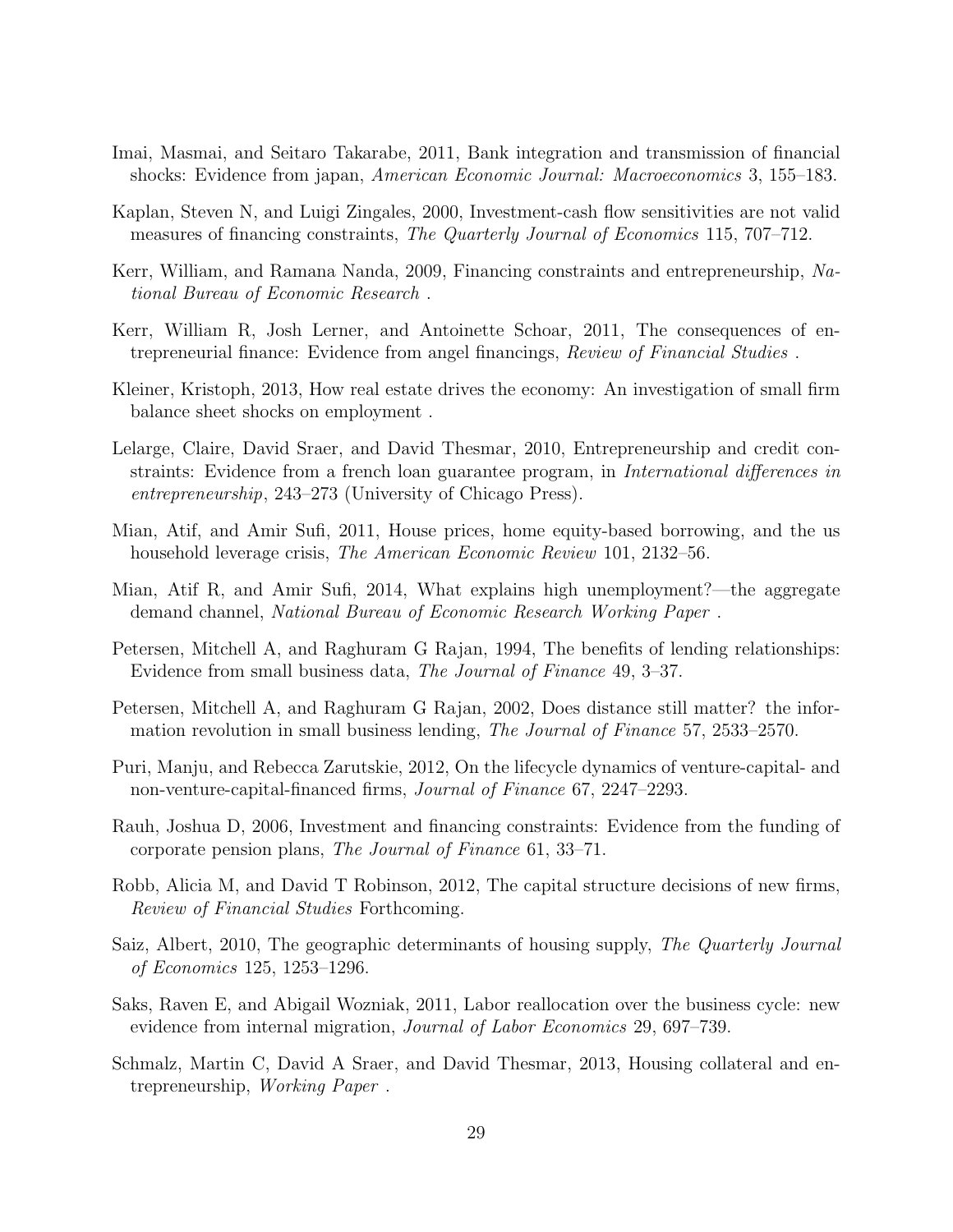Schumpeter, Joseph A, 1947, The creative response in economic history, The journal of economic history 7, 149–159.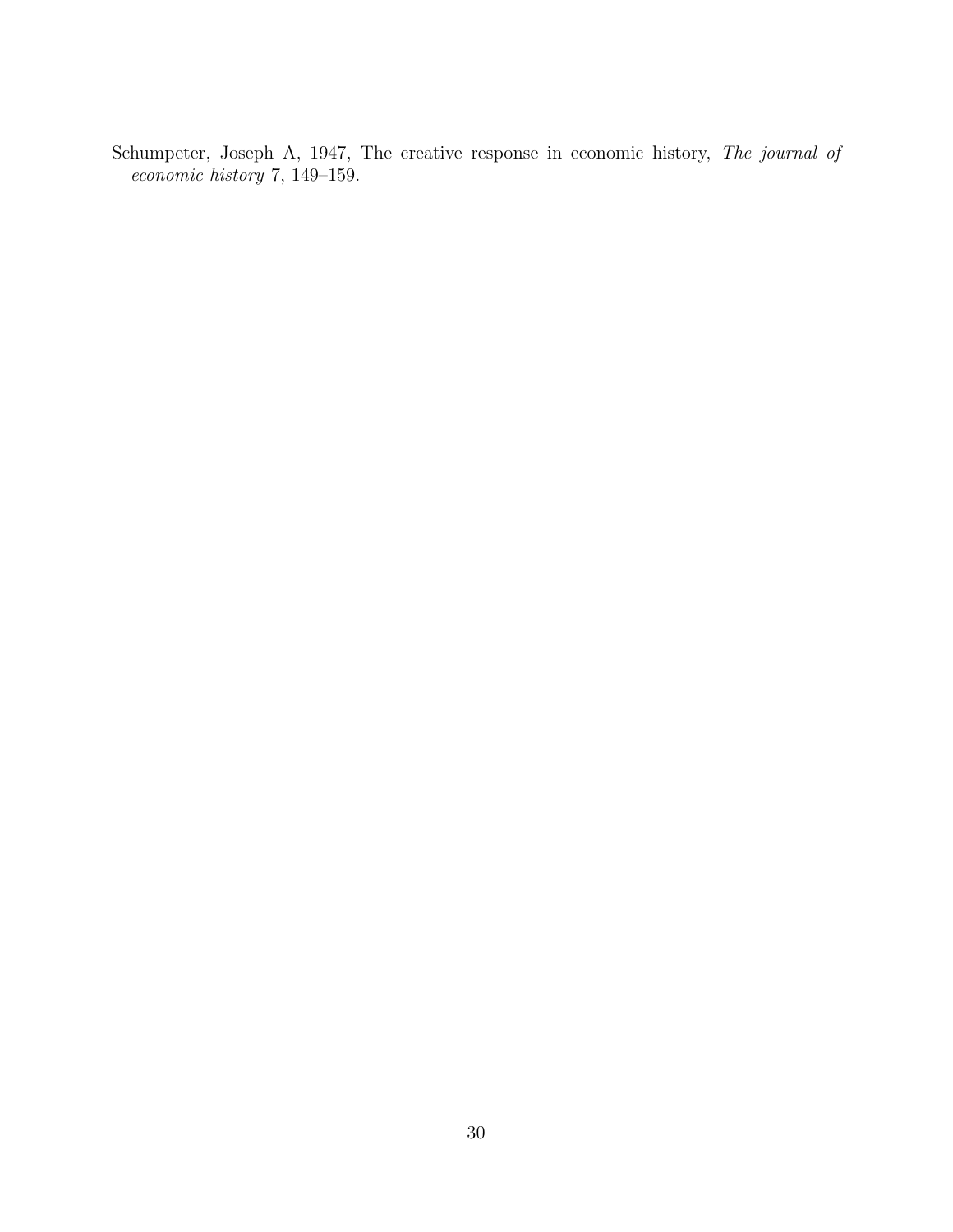#### Table I: Summary statistics for commuting zones (1999 to 2007)

This table reports the summary statistics for all Commuting Zone-Year observations in our sample, from 1999 to 2007. For each variable, we show the pooled average, standard deviation, 25th, 50th and 75th percentiles. We use the 2000 Department of Agriculture definition of Commuting Zones (CZs). Income in a CZ is defined as the total CZ wages and salaries, extracted from the county-level IRS Statistics of Income. Population, number of households, and the percentage of 25yr+ with a high school (bachelor's) degree are all obtained from the 2000 Census and aggregated from the county-level to the CZ-level. Total Labor Force is obtained from the Bureau of Labor Statistics. Banking Sector variables are calculated from the FDIC Summary of Deposits. HHI is the CZ-level Herfindahl index of the banking sector, calculated using the shares of deposits, % of Large Banks is the percentage of the CZ deposits concentrated in Top 30 largest US banks. % of Local Banks is the percentage of deposits concentrated in "local" banks (defined in detail in the Section 2). Employment is calculated from the QWI data published by the LEHD program in Census. Non-tradable sector includes 2-digit NAICS 44-45 (Retail Trade) and 2-digit NAICS 72 (Accommodation and Food Services); Construction sector is 2-digit NAICS 23.

|                                                   | N    | Mean    | Std.Dev | p25            | p50            | p75            |
|---------------------------------------------------|------|---------|---------|----------------|----------------|----------------|
| Number of Counties in the Commuting Zone          | 3614 | 4.93    | 2.38    | 3              | $\overline{5}$ | 6              |
| 2yr Income Growth (Total Wages and Salaries)      | 3614 | 0.02    | 0.05    | $\overline{0}$ | 0.02           | 0.04           |
| Manuf. Employment Bartik                          | 3614 | $-0.01$ | 0.01    | $-0.02$        | $-0.01$        | $\overline{0}$ |
| Import Bartik                                     | 3614 | $-0.01$ | 0.01    | $-0.01$        | $\overline{0}$ | $\overline{0}$ |
| Population as of 2000                             | 3614 | 457405  | 984236  | 78585          | 158442         | 398505         |
| Total Labor Force                                 | 3614 | 233245  | 502440  | 37376          | 77681          | 202946         |
| Household as of 2000                              | 3614 | 172988  | 358495  | 30443          | 60412          | 152251         |
| % of 25yr+ with High School Degree                | 3614 | 79.35   | 7.17    | 74.83          | 80.9           | 84.44          |
| % of 25yr+ with Bachelor's Degree                 | 3614 | 18.88   | 6.4     | 14.29          | 17.45          | 22.15          |
| Non-tradable Employment (Aggregate)               | 3614 | 37045   | 80667   | 3703           | 10132          | 30198          |
| Non-tradable Employment (Startups)                | 3614 | 2307    | 5326    | 232            | 634            | 1855           |
| Non-tradable Employment (2-3 year-olds)           | 3614 | 1857    | 4192    | 196            | 518            | 1517           |
| Non-tradable Employment (4-5 year-olds)           | 3614 | 1579    | 3561    | 166            | 451            | 1317           |
| Non-tradable Employment $(6 + \text{ year-olds})$ | 3614 | 31302   | 67885   | 3000           | 8507           | 25296          |
| Construction Employment (Aggregate)               | 3346 | 9972    | 21509   | 889            | 2493           | 8053           |
| Construction Employment (Startups)                | 3346 | 780     | 1658    | 74             | 207            | 633            |
| Construction Employment (2-3 year-olds)           | 3346 | 761     | 1634    | 69             | 195            | 620            |
| Construction Employment (4-5 year-olds)           | 3346 | 689     | 1481    | 61             | 172            | 574            |
| Construction Employment $(6 + \text{ year-olds})$ | 3346 | 7742    | 16894   | 669            | 1855           | 6242           |
| Banking Sector HHI                                | 3614 | 0.13    | 0.07    | 0.09           | 0.12           | 0.15           |
| % of Deposit from Large Banks                     | 3614 | 0.37    | 0.23    | 0.18           | 0.33           | 0.55           |
| % of Local Bank)                                  | 3614 | 0.31    | 0.18    | 0.18           | 0.3            | 0.44           |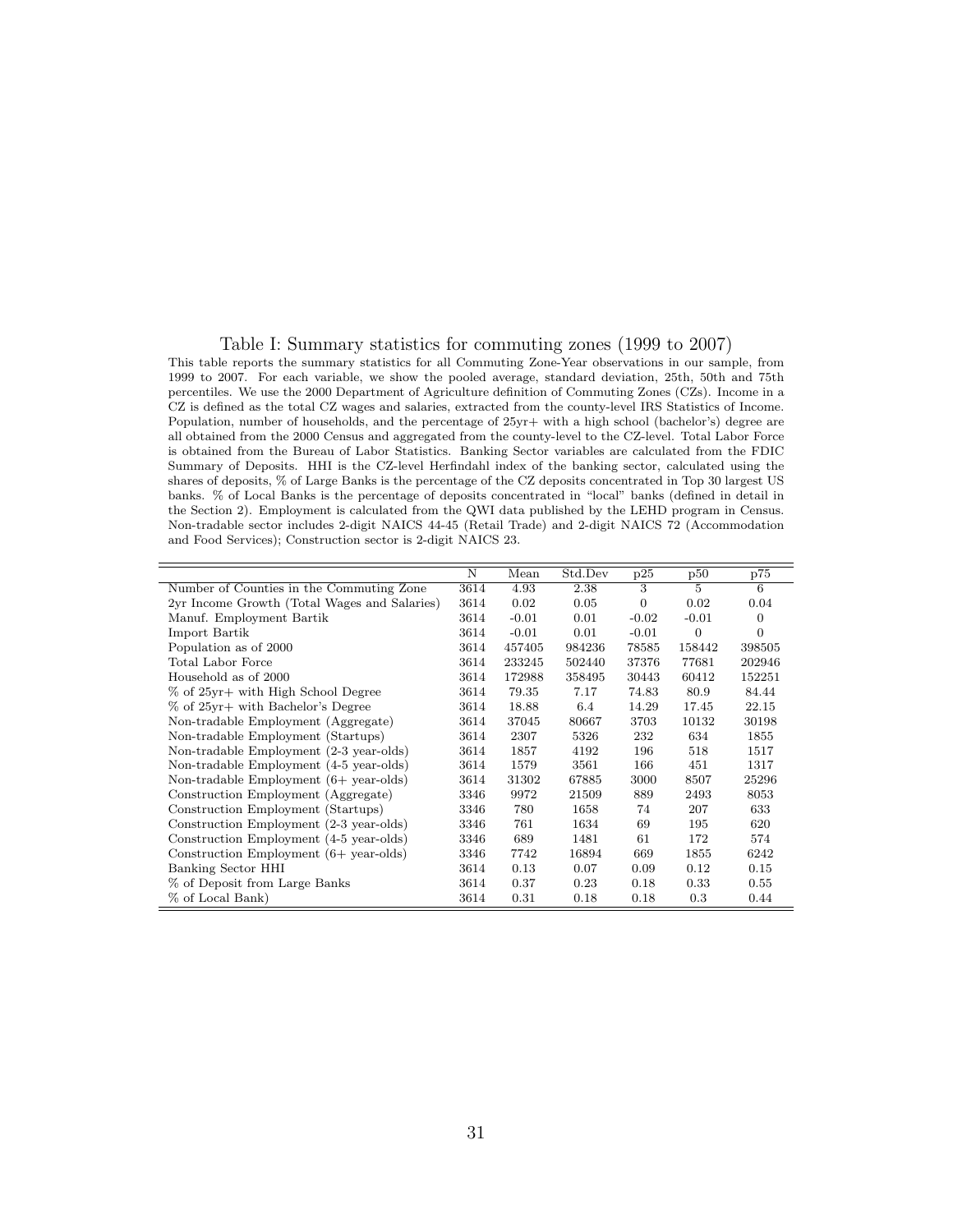| in a commuting zone, sorted by firm age. The data is extracted from the QWI data published by  |                                                 |  |                                         |       |
|------------------------------------------------------------------------------------------------|-------------------------------------------------|--|-----------------------------------------|-------|
| the LEHD program in Census, and is calculated by exploiting the mechanical transition of firms |                                                 |  |                                         |       |
| across firm age categories (details in Section 2). Panel A reports the average number of jobs  |                                                 |  |                                         |       |
| created by CZ in each age category and year, and Panel B shows the average net job creation    |                                                 |  |                                         |       |
| by CZ and year scaled by the total employment in the non-tradable sector in the CZ as of 2000. |                                                 |  |                                         |       |
|                                                                                                |                                                 |  |                                         |       |
|                                                                                                |                                                 |  |                                         |       |
|                                                                                                | Panel A: Commuting Zone Level, Raw Job Creation |  |                                         |       |
| Vear                                                                                           |                                                 |  | N 0.1 yrs $2.3$ yrs $4.5$ yrs $6 +$ yrs | Total |

|  |  |  | Table II: Job creation and firm age (Non-tradable sector) |  |
|--|--|--|-----------------------------------------------------------|--|
|  |  |  |                                                           |  |

This table summarizes the 2-year job creation in the non-tradable sector (NAICS2=  $44, 45, 72$ )

Year N 0-1 yrs 2-3 yrs 4-5 yrs 6+ yrs Total 2000 350 2434.74 -426.04 -187.59 -194.49 1626.66 2001 368 2051.27 -510.36 -289.43 -1991.84 -740.52 2002 431 2299.21 -598.25 -406.36 -2611.80 -1317.20 2003 470 2232.23 -332.90 -304.50 -746.99 847.92 2004 484 2364.33 -381.62 -206.74 -650.28 1125.63 2005 498 2307.62 -381.55 -197.59 -867.46 861.02 2006 506 2408.26 -493.16 -262.50 -839.81 812.67 2007 507 2326.47 -470.07 -227.61 -831.83 796.84 Pooled Average 2307.35 -446.55 -259.30 -1071.18 530.28

| Panel B: Commuting Zone Level, Scaled by 2000 Employment |     |           |           |           |           |           |
|----------------------------------------------------------|-----|-----------|-----------|-----------|-----------|-----------|
| Year                                                     | N   | $0-1$ yrs | $2-3$ yrs | $4-5$ yrs | $6+$ yrs  | Total     |
| 2000                                                     | 350 | $5.24\%$  | $-1.00\%$ | $-0.55\%$ | $-1.02\%$ | 2.68%     |
| 2001                                                     | 368 | 4.68%     | $-1.09\%$ | $-0.64\%$ | $-4.66\%$ | $-1.71%$  |
| 2002                                                     | 431 | $4.65\%$  | $-1.12\%$ | $-0.80\%$ | $-4.53\%$ | $-1.80\%$ |
| 2003                                                     | 470 | 4.77\%    | $-0.77\%$ | $-0.65%$  | $-1.22\%$ | 2.13%     |
| 2004                                                     | 484 | 4.99%     | $-0.86\%$ | $-0.42\%$ | $-1.57\%$ | 2.15%     |
| 2005                                                     | 498 | $5.12\%$  | $-0.91\%$ | $-0.50\%$ | $-2.21\%$ | 1.49%     |
| 2006                                                     | 506 | $5.34\%$  | $-1.03\%$ | $-0.50\%$ | $-1.90\%$ | 1.91%     |
| 2007                                                     | 507 | $5.01\%$  | $-1.03\%$ | $-0.50\%$ | $-1.44\%$ | 2.05%     |
| Pooled Average                                           |     | 4.98%     | $-0.97\%$ | $-0.56\%$ | $-2.25%$  | 1.20%     |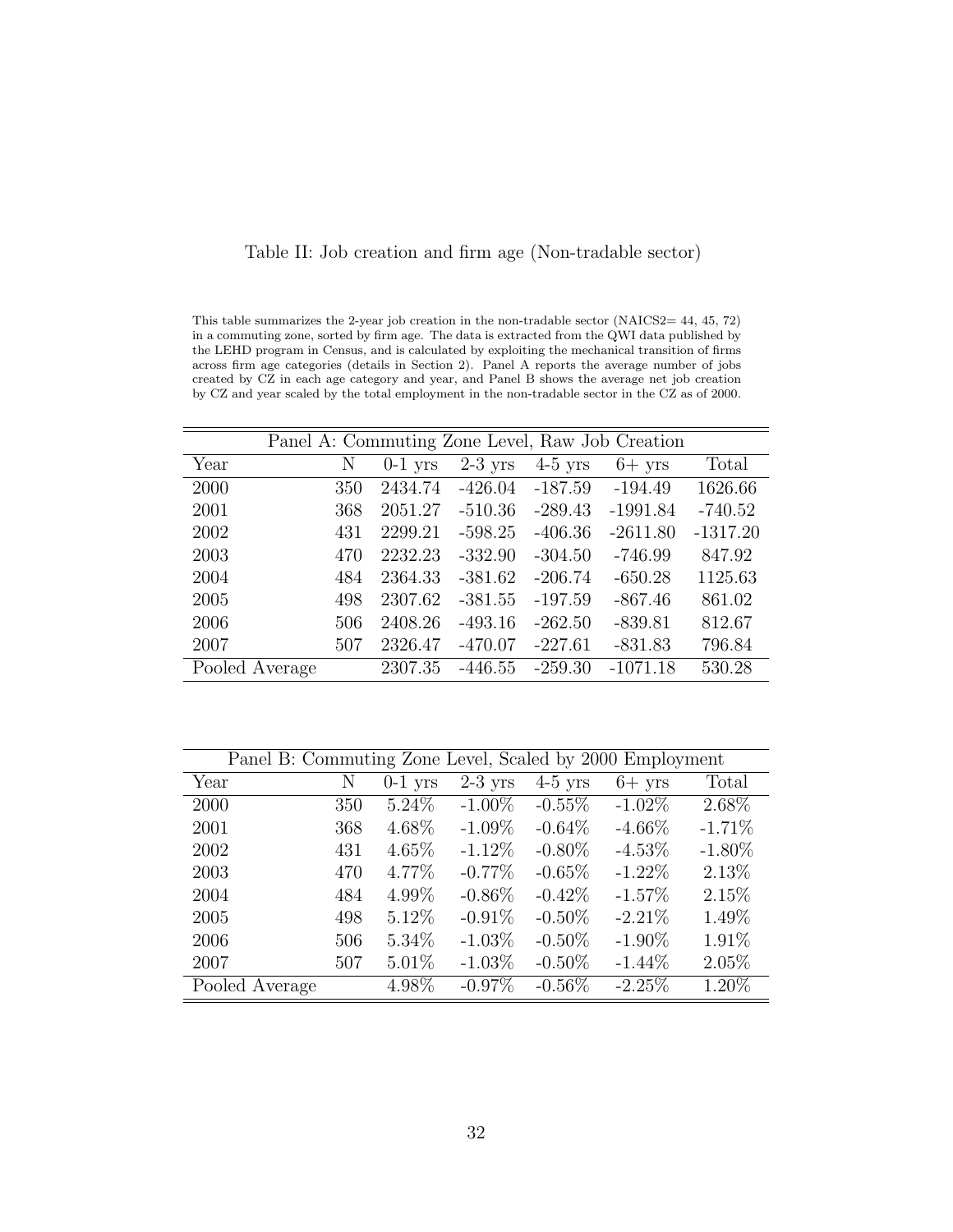|                                                                                                                                                                                                                                                                                                                                                                                                                                                                                                                                                                                                                                                                                                                                                                                                                                                                                                                                                                                                                                                                                                                                                                                                                                                                                                                                                                                                                           |                                                  | 6+ year-olds<br>(10) |
|---------------------------------------------------------------------------------------------------------------------------------------------------------------------------------------------------------------------------------------------------------------------------------------------------------------------------------------------------------------------------------------------------------------------------------------------------------------------------------------------------------------------------------------------------------------------------------------------------------------------------------------------------------------------------------------------------------------------------------------------------------------------------------------------------------------------------------------------------------------------------------------------------------------------------------------------------------------------------------------------------------------------------------------------------------------------------------------------------------------------------------------------------------------------------------------------------------------------------------------------------------------------------------------------------------------------------------------------------------------------------------------------------------------------------|--------------------------------------------------|----------------------|
|                                                                                                                                                                                                                                                                                                                                                                                                                                                                                                                                                                                                                                                                                                                                                                                                                                                                                                                                                                                                                                                                                                                                                                                                                                                                                                                                                                                                                           |                                                  |                      |
|                                                                                                                                                                                                                                                                                                                                                                                                                                                                                                                                                                                                                                                                                                                                                                                                                                                                                                                                                                                                                                                                                                                                                                                                                                                                                                                                                                                                                           |                                                  |                      |
|                                                                                                                                                                                                                                                                                                                                                                                                                                                                                                                                                                                                                                                                                                                                                                                                                                                                                                                                                                                                                                                                                                                                                                                                                                                                                                                                                                                                                           |                                                  | 4-5 year-olds        |
|                                                                                                                                                                                                                                                                                                                                                                                                                                                                                                                                                                                                                                                                                                                                                                                                                                                                                                                                                                                                                                                                                                                                                                                                                                                                                                                                                                                                                           |                                                  | STK<br>$\widehat{8}$ |
|                                                                                                                                                                                                                                                                                                                                                                                                                                                                                                                                                                                                                                                                                                                                                                                                                                                                                                                                                                                                                                                                                                                                                                                                                                                                                                                                                                                                                           |                                                  |                      |
|                                                                                                                                                                                                                                                                                                                                                                                                                                                                                                                                                                                                                                                                                                                                                                                                                                                                                                                                                                                                                                                                                                                                                                                                                                                                                                                                                                                                                           |                                                  | 2-3 year-olds        |
| variable is scaled by the total non-tradable employment in the CZ as of 2000. Income growth is the 2-year growth of<br>preexisting manufacturing composition in a CZ. The analysis is performed on a "non-overlapping" sample of years<br>errors are clustered by CZ.*,**,***,*denote statistical significance at the 10, 5 and 1% levels, respectively.                                                                                                                                                                                                                                                                                                                                                                                                                                                                                                                                                                                                                                                                                                                                                                                                                                                                                                                                                                                                                                                                  |                                                  | STC                  |
|                                                                                                                                                                                                                                                                                                                                                                                                                                                                                                                                                                                                                                                                                                                                                                                                                                                                                                                                                                                                                                                                                                                                                                                                                                                                                                                                                                                                                           |                                                  |                      |
|                                                                                                                                                                                                                                                                                                                                                                                                                                                                                                                                                                                                                                                                                                                                                                                                                                                                                                                                                                                                                                                                                                                                                                                                                                                                                                                                                                                                                           |                                                  | 0-1 year-olds        |
|                                                                                                                                                                                                                                                                                                                                                                                                                                                                                                                                                                                                                                                                                                                                                                                                                                                                                                                                                                                                                                                                                                                                                                                                                                                                                                                                                                                                                           |                                                  | €                    |
|                                                                                                                                                                                                                                                                                                                                                                                                                                                                                                                                                                                                                                                                                                                                                                                                                                                                                                                                                                                                                                                                                                                                                                                                                                                                                                                                                                                                                           |                                                  |                      |
|                                                                                                                                                                                                                                                                                                                                                                                                                                                                                                                                                                                                                                                                                                                                                                                                                                                                                                                                                                                                                                                                                                                                                                                                                                                                                                                                                                                                                           |                                                  | $\infty$             |
|                                                                                                                                                                                                                                                                                                                                                                                                                                                                                                                                                                                                                                                                                                                                                                                                                                                                                                                                                                                                                                                                                                                                                                                                                                                                                                                                                                                                                           |                                                  | Aggregate            |
|                                                                                                                                                                                                                                                                                                                                                                                                                                                                                                                                                                                                                                                                                                                                                                                                                                                                                                                                                                                                                                                                                                                                                                                                                                                                                                                                                                                                                           |                                                  |                      |
|                                                                                                                                                                                                                                                                                                                                                                                                                                                                                                                                                                                                                                                                                                                                                                                                                                                                                                                                                                                                                                                                                                                                                                                                                                                                                                                                                                                                                           |                                                  | 1st Stage            |
|                                                                                                                                                                                                                                                                                                                                                                                                                                                                                                                                                                                                                                                                                                                                                                                                                                                                                                                                                                                                                                                                                                                                                                                                                                                                                                                                                                                                                           |                                                  |                      |
|                                                                                                                                                                                                                                                                                                                                                                                                                                                                                                                                                                                                                                                                                                                                                                                                                                                                                                                                                                                                                                                                                                                                                                                                                                                                                                                                                                                                                           |                                                  |                      |
|                                                                                                                                                                                                                                                                                                                                                                                                                                                                                                                                                                                                                                                                                                                                                                                                                                                                                                                                                                                                                                                                                                                                                                                                                                                                                                                                                                                                                           |                                                  |                      |
| This table shows regressions of net employment creation at the commuting zone $(CZ)$ level on local income growth. We run regressions for the aggregate<br>2001, 2005 and 2007. Column (1) reports the first stage regression of income growth on the Bartik instrument. Column (2) is the OLS regression of<br>perform similar regressions as columns (2) and (3) for firms of different ages. Panel B performs the same analysis as Panel A on an overlapping sample of<br>2000 to 2007. Control variables are extracted from the 2000 Census and the Bureau of Labor Statistics. All regressions include year fixed effects. T-statistics<br>hange in employment and for the change in employment in 4 age categories (startups, 2-3, 4-5, and 6+ years old). Observations are at the CZ-year-firm<br>age level. The dependent variable is the net change in employment in the non-tradable sector (NAICS2= $44$ , $45$ and $72$ ) over the previous two years created<br>total wages and salaries in the CZ. We instrument for this variable using the Bartik manufacturing shock, which interacts changes in nationwide employment<br>net employment change in the CZ on local income growth, and column (3) is the 2SLS regression with instrumented income growth. Columns (4) to (11)<br>are shown in parenthesis and standard<br>in firms of each age category, and this<br>in the manufacturing sector with the | Panel A: Non-overlapping Sample (01, 03, 05, 07) |                      |
|                                                                                                                                                                                                                                                                                                                                                                                                                                                                                                                                                                                                                                                                                                                                                                                                                                                                                                                                                                                                                                                                                                                                                                                                                                                                                                                                                                                                                           |                                                  |                      |

Table III: Job creation and investment opportunities

Table III: Job creation and investment opportunities

|                          | Ē                                                                                                            | $\frac{\text{Aggregate}}{\text{(2)}}$<br>OLS                                                             | ⊙≥                                                                                                                                                                                             | $\begin{array}{c}\n\text{0-1} \text{ years-olds} \\ \text{(4)} \\ \text{OLS}\n\end{array}$          |                                                                                                       | $\frac{2-3 \text{ years-olds}}{(6)}$<br>OLS IV                                                                                                             |                                                                                                 | $\frac{4-5 \text{ years-olds}}{(8)}$<br>OLS IV                                                                                                                                                                                                                                                                                                    |                                                                                                                                                                                                                                                                                                                                  | $\frac{1}{2}$                                                                                                                                                                                                                                                                                                                       |                                                                                                                                                                               |
|--------------------------|--------------------------------------------------------------------------------------------------------------|----------------------------------------------------------------------------------------------------------|------------------------------------------------------------------------------------------------------------------------------------------------------------------------------------------------|-----------------------------------------------------------------------------------------------------|-------------------------------------------------------------------------------------------------------|------------------------------------------------------------------------------------------------------------------------------------------------------------|-------------------------------------------------------------------------------------------------|---------------------------------------------------------------------------------------------------------------------------------------------------------------------------------------------------------------------------------------------------------------------------------------------------------------------------------------------------|----------------------------------------------------------------------------------------------------------------------------------------------------------------------------------------------------------------------------------------------------------------------------------------------------------------------------------|-------------------------------------------------------------------------------------------------------------------------------------------------------------------------------------------------------------------------------------------------------------------------------------------------------------------------------------|-------------------------------------------------------------------------------------------------------------------------------------------------------------------------------|
|                          | 1st Stage                                                                                                    |                                                                                                          |                                                                                                                                                                                                |                                                                                                     |                                                                                                       |                                                                                                                                                            |                                                                                                 |                                                                                                                                                                                                                                                                                                                                                   |                                                                                                                                                                                                                                                                                                                                  |                                                                                                                                                                                                                                                                                                                                     | $\frac{year - odds}{(11)}$<br>$IV$                                                                                                                                            |
| Manuf. Employment Bartik | $1.037***$                                                                                                   |                                                                                                          |                                                                                                                                                                                                |                                                                                                     |                                                                                                       |                                                                                                                                                            |                                                                                                 |                                                                                                                                                                                                                                                                                                                                                   |                                                                                                                                                                                                                                                                                                                                  |                                                                                                                                                                                                                                                                                                                                     |                                                                                                                                                                               |
|                          | (7.065)                                                                                                      |                                                                                                          |                                                                                                                                                                                                |                                                                                                     |                                                                                                       |                                                                                                                                                            |                                                                                                 |                                                                                                                                                                                                                                                                                                                                                   |                                                                                                                                                                                                                                                                                                                                  |                                                                                                                                                                                                                                                                                                                                     |                                                                                                                                                                               |
| Income Growth            |                                                                                                              |                                                                                                          |                                                                                                                                                                                                |                                                                                                     |                                                                                                       |                                                                                                                                                            |                                                                                                 |                                                                                                                                                                                                                                                                                                                                                   |                                                                                                                                                                                                                                                                                                                                  |                                                                                                                                                                                                                                                                                                                                     |                                                                                                                                                                               |
|                          |                                                                                                              |                                                                                                          |                                                                                                                                                                                                |                                                                                                     |                                                                                                       |                                                                                                                                                            |                                                                                                 |                                                                                                                                                                                                                                                                                                                                                   |                                                                                                                                                                                                                                                                                                                                  |                                                                                                                                                                                                                                                                                                                                     |                                                                                                                                                                               |
| $\ln(T$ otal Laborforce) |                                                                                                              |                                                                                                          |                                                                                                                                                                                                |                                                                                                     |                                                                                                       |                                                                                                                                                            |                                                                                                 |                                                                                                                                                                                                                                                                                                                                                   |                                                                                                                                                                                                                                                                                                                                  |                                                                                                                                                                                                                                                                                                                                     |                                                                                                                                                                               |
|                          |                                                                                                              |                                                                                                          |                                                                                                                                                                                                |                                                                                                     |                                                                                                       |                                                                                                                                                            |                                                                                                 |                                                                                                                                                                                                                                                                                                                                                   |                                                                                                                                                                                                                                                                                                                                  |                                                                                                                                                                                                                                                                                                                                     |                                                                                                                                                                               |
| % Highschool Edu         |                                                                                                              |                                                                                                          |                                                                                                                                                                                                |                                                                                                     |                                                                                                       |                                                                                                                                                            |                                                                                                 |                                                                                                                                                                                                                                                                                                                                                   |                                                                                                                                                                                                                                                                                                                                  |                                                                                                                                                                                                                                                                                                                                     |                                                                                                                                                                               |
|                          |                                                                                                              |                                                                                                          |                                                                                                                                                                                                |                                                                                                     |                                                                                                       |                                                                                                                                                            |                                                                                                 |                                                                                                                                                                                                                                                                                                                                                   |                                                                                                                                                                                                                                                                                                                                  |                                                                                                                                                                                                                                                                                                                                     |                                                                                                                                                                               |
| $ln(Total$ CZ Wages)     |                                                                                                              |                                                                                                          |                                                                                                                                                                                                |                                                                                                     |                                                                                                       |                                                                                                                                                            |                                                                                                 |                                                                                                                                                                                                                                                                                                                                                   |                                                                                                                                                                                                                                                                                                                                  |                                                                                                                                                                                                                                                                                                                                     |                                                                                                                                                                               |
|                          |                                                                                                              | $0.259**$<br>$(2.604)$<br>$(-2.167)$<br>$(-2.167)$<br>$(-1.517)$<br>$(-1.517)$<br>$(2.226)$<br>$(2.226)$ | $\begin{array}{l} .317^{* \ast} \\ (2.297) \\ (-0.032 \\ (-1.340) \\ (-1.307 \\ (-1.307 \\ 0.029 \\ (-1.372) \\ 0.029 \\ (-1.372) \\ 0.364 \\ (-1.388) \\ (-1.388) \\ (-1.388) \\ \end{array}$ | $1.121***$<br>$(7.218)$<br>$0.002$<br>$0.021$<br>$0.64***$<br>$(4.036)$<br>$(-0.055)$<br>$(-0.055)$ | $0.236**$<br>$(2.952)$<br>$0.017$<br>$(1.172)$<br>$(4.315)$<br>$(-1.066)$<br>$(-1.066)$<br>$(-1.066)$ | $\begin{array}{l} -0.003 \\ -0.452 \\ -0.002 \\ -0.003 \\ -0.064 \\ -0.064 \\ -0.001 \\ -0.001 \\ -0.001 \\ 0.014 \\ 0.014 \\ 0.014 \\ 0.0351 \end{array}$ | 0.066**<br>-2.174)<br>-0.010*<br>-1.764)<br>-1.010<br>-0.009*<br>-0.03/<br>-0.03/10<br>-0.03/10 | $\begin{array}{l} -0.004 \\ -0.578 \\ -0.01 \\ -0.01 \\ -0.01 \\ -0.05 \\ -0.01 \\ -0.01 \\ -0.01 \\ -0.01 \\ -0.01 \\ -0.01 \\ -0.03 \\ -0.03 \\ -0.04 \\ -0.03 \\ -0.03 \\ -0.04 \\ -0.03 \\ -0.04 \\ -0.03 \\ -0.04 \\ -0.03 \\ -0.04 \\ -0.03 \\ -0.04 \\ -0.03 \\ -0.04 \\ -0.03 \\ -0.04 \\ -0.03 \\ -0.04 \\ -0.03 \\ -0.04 \\ -0.03 \\ -$ | $\begin{array}{l} -0.002 \\ -0.077 \\ 0.001 \\ -0.034 \\ 0.054 \\ -0.054 \\ -0.001 \\ -0.001 \\ +0.014 \\ -0.014 \\ -0.014 \\ -0.014 \\ -0.031 \\ -0.031 \\ -0.031 \\ -0.031 \\ -0.031 \\ -0.031 \\ -0.031 \\ -0.031 \\ -0.033 \\ -0.033 \\ -0.033 \\ -0.033 \\ -0.033 \\ -0.033 \\ -0.033 \\ -0.033 \\ -0.033 \\ -0.033 \\ -0.$ |                                                                                                                                                                                                                                                                                                                                     |                                                                                                                                                                               |
| Constant                 |                                                                                                              |                                                                                                          |                                                                                                                                                                                                |                                                                                                     |                                                                                                       |                                                                                                                                                            |                                                                                                 |                                                                                                                                                                                                                                                                                                                                                   |                                                                                                                                                                                                                                                                                                                                  |                                                                                                                                                                                                                                                                                                                                     |                                                                                                                                                                               |
|                          | $-0.123***$<br>$(-5.999)$<br>$-0.576**$<br>$-2.482)$<br>$0.109***$<br>$0.104***$<br>$1.384***$<br>$1.384***$ |                                                                                                          |                                                                                                                                                                                                |                                                                                                     |                                                                                                       |                                                                                                                                                            |                                                                                                 |                                                                                                                                                                                                                                                                                                                                                   |                                                                                                                                                                                                                                                                                                                                  | $\begin{array}{l} 0.145^* \\ (1.789) \\ (0.041^{**} \\ (0.2408)^* \\ (0.863^{**}) \\ (0.036^{**} \\ (0.036^{**}) \\ (0.036^{**}) \\ (2.431) \\ (2.431^{**}) \\ (2.431^{**}) \\ (2.493) \\ (2.493) \\ (2.493) \\ (2.493) \\ (2.493) \\ (2.493) \\ (2.493) \\ (2.493) \\ (2.493) \\ (2.493) \\ (2.493) \\ (2.493) \\ (2.493) \\ (2.4$ | $\begin{array}{c} 0.148 \\ (1.057) \\ -0.040^{*} \\ -1.690) \\ (1.69) \\ (1.69) \\ (1.69) \\ (1.60) \\ (1.67) \\ (1.675) \\ (1.675) \\ (1.675) \\ (1.810)^{*} \\ \end{array}$ |
| Year FE                  | Yes                                                                                                          |                                                                                                          |                                                                                                                                                                                                |                                                                                                     |                                                                                                       |                                                                                                                                                            |                                                                                                 |                                                                                                                                                                                                                                                                                                                                                   |                                                                                                                                                                                                                                                                                                                                  |                                                                                                                                                                                                                                                                                                                                     |                                                                                                                                                                               |
| Observations             | 1,843                                                                                                        | $\begin{array}{c}\nY_{CS} \\ 1,843 \\ 0.107\n\end{array}$                                                | $\begin{array}{c}\n Y_{\text{ES}} \\  1,843 \\  0.105\n \end{array}$                                                                                                                           | $\begin{array}{c}\nY_{\text{ES}} \\ 1,843 \\ 0.109\n\end{array}$                                    | $Y_{.843}^{es}$<br>$1,843$<br>$0.065$                                                                 | $\begin{array}{c} \text{Yes} \\ 1,843 \\ 0.013 \end{array}$                                                                                                | $Y_{.843}^{es}$<br>$1,843$<br>$0.051$                                                           | $\begin{array}{c}\n Y_{e8} \\  1,843 \\  0.011\n \end{array}$                                                                                                                                                                                                                                                                                     | Yes<br>1,843<br>0.011                                                                                                                                                                                                                                                                                                            | $\frac{\text{Yes}}{1,843}$                                                                                                                                                                                                                                                                                                          | Yes<br>1,843<br>0.075                                                                                                                                                         |
| R-squared                | 0.260                                                                                                        |                                                                                                          |                                                                                                                                                                                                |                                                                                                     |                                                                                                       |                                                                                                                                                            |                                                                                                 |                                                                                                                                                                                                                                                                                                                                                   |                                                                                                                                                                                                                                                                                                                                  |                                                                                                                                                                                                                                                                                                                                     |                                                                                                                                                                               |
| F-Statistics             | 49.9                                                                                                         |                                                                                                          |                                                                                                                                                                                                |                                                                                                     |                                                                                                       |                                                                                                                                                            |                                                                                                 |                                                                                                                                                                                                                                                                                                                                                   |                                                                                                                                                                                                                                                                                                                                  |                                                                                                                                                                                                                                                                                                                                     |                                                                                                                                                                               |
|                          |                                                                                                              |                                                                                                          |                                                                                                                                                                                                |                                                                                                     |                                                                                                       |                                                                                                                                                            |                                                                                                 |                                                                                                                                                                                                                                                                                                                                                   |                                                                                                                                                                                                                                                                                                                                  |                                                                                                                                                                                                                                                                                                                                     |                                                                                                                                                                               |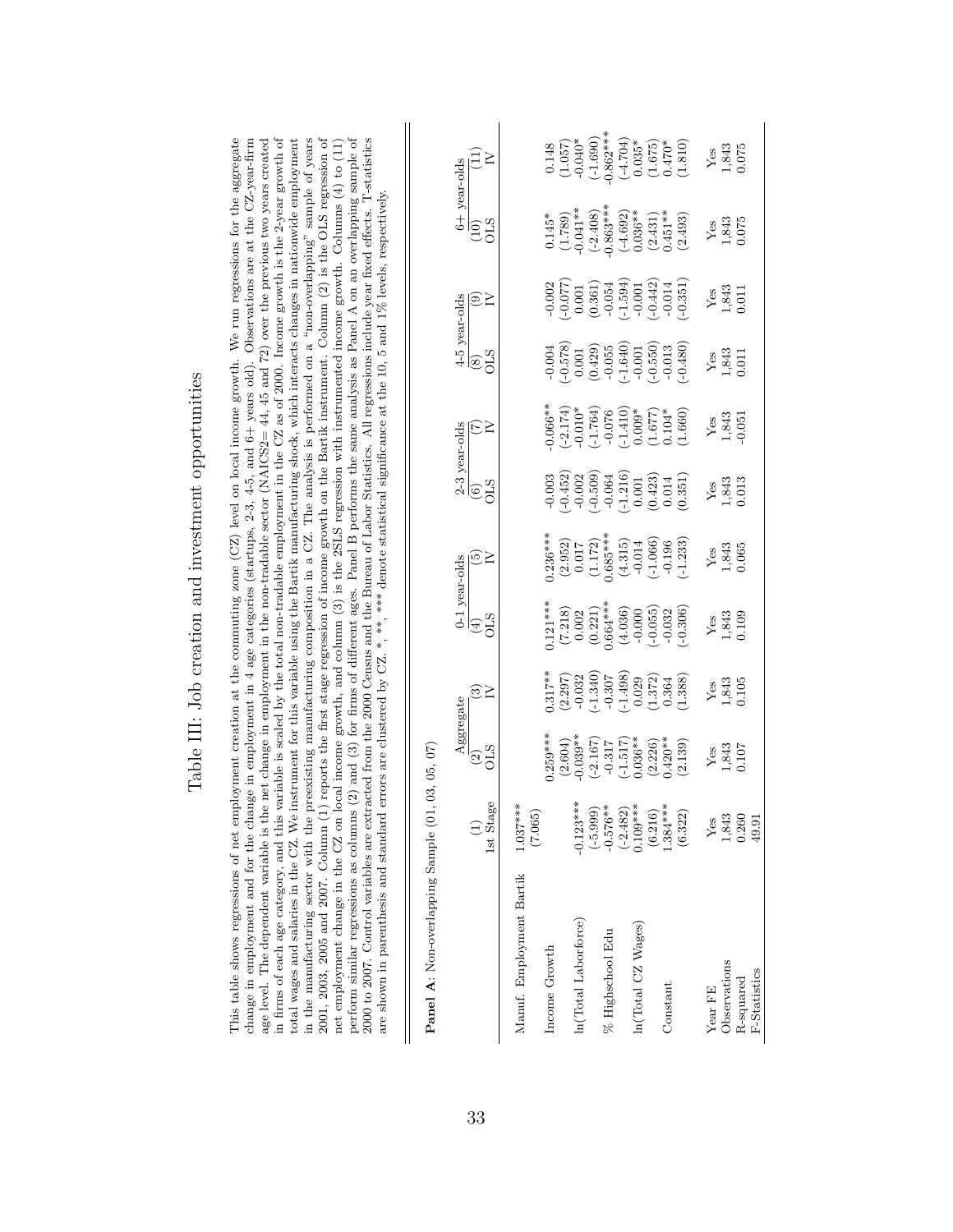|                                  |                        | Aggregate                                                                                                                                                                              |                                                                                                                                                              |                                                                                                                 | 0-1 year-olds                                                                                           |                                                                                                                   |                                                                                                                                                                       |                                                                                                                       |                                                                                                                                                                                                                              |                                                                                                                                                                                                               |                                                                                                                                                                                             |
|----------------------------------|------------------------|----------------------------------------------------------------------------------------------------------------------------------------------------------------------------------------|--------------------------------------------------------------------------------------------------------------------------------------------------------------|-----------------------------------------------------------------------------------------------------------------|---------------------------------------------------------------------------------------------------------|-------------------------------------------------------------------------------------------------------------------|-----------------------------------------------------------------------------------------------------------------------------------------------------------------------|-----------------------------------------------------------------------------------------------------------------------|------------------------------------------------------------------------------------------------------------------------------------------------------------------------------------------------------------------------------|---------------------------------------------------------------------------------------------------------------------------------------------------------------------------------------------------------------|---------------------------------------------------------------------------------------------------------------------------------------------------------------------------------------------|
|                                  | 1st Stage              | $\widetilde{\mathrm{2}}_{12}^{\mathrm{2}}$                                                                                                                                             | ⊙≧                                                                                                                                                           | $\widetilde{\mathbb{H}}$                                                                                        | ⊙≥                                                                                                      | $\begin{array}{ll} \mbox{$\rm 2$-3 years-olds}\\ \mbox{(6)}\\ \mbox{(6)}\\ \mbox{(7)}\\ \mbox{(7)}\\ \end{array}$ |                                                                                                                                                                       | $\begin{array}{c}\n 4-5 \text{ year-olds} \\  \hline\n (8) \\  \hline\n \text{OLS} \\  \text{IV}\n \end{array}$       |                                                                                                                                                                                                                              | $rac{6 + \text{year-olds}}{(10)}$<br>(10)<br>OLS<br>OLS                                                                                                                                                       | 모드                                                                                                                                                                                          |
| Manuf. Employment Bartik         | $0.957***$<br>(6.604)  |                                                                                                                                                                                        |                                                                                                                                                              |                                                                                                                 |                                                                                                         |                                                                                                                   |                                                                                                                                                                       |                                                                                                                       |                                                                                                                                                                                                                              |                                                                                                                                                                                                               |                                                                                                                                                                                             |
| Income Growth                    |                        |                                                                                                                                                                                        |                                                                                                                                                              |                                                                                                                 |                                                                                                         |                                                                                                                   |                                                                                                                                                                       |                                                                                                                       |                                                                                                                                                                                                                              |                                                                                                                                                                                                               |                                                                                                                                                                                             |
|                                  |                        |                                                                                                                                                                                        |                                                                                                                                                              |                                                                                                                 |                                                                                                         |                                                                                                                   |                                                                                                                                                                       |                                                                                                                       |                                                                                                                                                                                                                              |                                                                                                                                                                                                               |                                                                                                                                                                                             |
| In(Total Laborforce)             | $-0.128***$            |                                                                                                                                                                                        |                                                                                                                                                              |                                                                                                                 |                                                                                                         |                                                                                                                   |                                                                                                                                                                       |                                                                                                                       |                                                                                                                                                                                                                              |                                                                                                                                                                                                               |                                                                                                                                                                                             |
|                                  | $(-7.665)$             |                                                                                                                                                                                        |                                                                                                                                                              |                                                                                                                 |                                                                                                         |                                                                                                                   |                                                                                                                                                                       |                                                                                                                       |                                                                                                                                                                                                                              |                                                                                                                                                                                                               |                                                                                                                                                                                             |
| % Highschool Edu                 | $-0.539**$             |                                                                                                                                                                                        |                                                                                                                                                              |                                                                                                                 |                                                                                                         |                                                                                                                   |                                                                                                                                                                       |                                                                                                                       |                                                                                                                                                                                                                              |                                                                                                                                                                                                               |                                                                                                                                                                                             |
|                                  | $(-2.208)$<br>0.115*** |                                                                                                                                                                                        | $\begin{array}{l} (0.144 \ (1.027) \ (1.027) \ (-1.365) \ (-1.759) \ (-1.759) \ (-1.759) \ (-1.040) \ (-1.005) \ (-1.005) \ (-1.005) \ (-1.005) \end{array}$ |                                                                                                                 |                                                                                                         |                                                                                                                   |                                                                                                                                                                       |                                                                                                                       |                                                                                                                                                                                                                              |                                                                                                                                                                                                               |                                                                                                                                                                                             |
| ln(Total CZ Wages)               |                        |                                                                                                                                                                                        |                                                                                                                                                              |                                                                                                                 |                                                                                                         |                                                                                                                   |                                                                                                                                                                       |                                                                                                                       |                                                                                                                                                                                                                              |                                                                                                                                                                                                               |                                                                                                                                                                                             |
|                                  | $(7.740)$<br>1.441***  |                                                                                                                                                                                        |                                                                                                                                                              |                                                                                                                 |                                                                                                         |                                                                                                                   |                                                                                                                                                                       |                                                                                                                       |                                                                                                                                                                                                                              |                                                                                                                                                                                                               |                                                                                                                                                                                             |
| Constant                         |                        |                                                                                                                                                                                        |                                                                                                                                                              |                                                                                                                 |                                                                                                         |                                                                                                                   |                                                                                                                                                                       |                                                                                                                       |                                                                                                                                                                                                                              |                                                                                                                                                                                                               |                                                                                                                                                                                             |
|                                  | (7.814)                | $\begin{array}{l} 0.187^* \\ (1.919) \\ (1.919) \\ (0.038^{*+}\\ (-2.552) \\ (-1.753) \\ (-1.753) \\ (2.653) \\ (2.653) \\ (2.653) \\ 1.035^{**+}\\ (2.653) \\ (2.571) \\ \end{array}$ |                                                                                                                                                              | $1.14***$<br>$(5.874)$<br>$(0.008$<br>$(0.744)$<br>$(0.744)$<br>$(0.38***$<br>$(4.136)$<br>$-0.005$<br>$-0.006$ | $0.273***$<br>$(3.411)$<br>$(0.029*$<br>$(1.909)$<br>$(1.508)$<br>$(4.508)$<br>$(-1.795)$<br>$(-1.795)$ | $-0.006$<br>$-1.120$<br>$-0.006$<br>$-1.638$<br>$-1.775$<br>$-1.775$<br>$-1.476$<br>$-1.476$                      | $\begin{array}{l} (0.093^{***})\ (-3.642)\ (0.017^{***})\ (-3.717)\ (-3.717)\ (-4.965)\ (-1.965)\ (0.15^{***})\ (-1.965)\ (0.353)\ (0.353)\ 0.1.87^{***} \end{array}$ | $\begin{array}{l} -0.001 \\ -0.148) \\ -0.243) \\ -0.243) \\ 0.67^{*3} \\ -0.243) \\ -0.000 \\ -0.005 \\ \end{array}$ | $\begin{array}{r} -0.008 \\[-4pt] (-0.423) \\[-4pt] -0.001 \\[-4pt] -0.068^{*4} \\[-4pt] 0.068^{*3} \\[-4pt] (-2.392) \\[-4pt] 0.01 \\[-4pt] -0.017 \\[-4pt] 0.017 \\[-4pt] 0.017 \\[-4pt] 0.017 \\[-4pt] 0.017 \end{array}$ | $\begin{array}{c} (0.080 \\ (1.087) \\ (1.039^{**} \\ (0.899^{**} \\ (0.899^{**} \\ (0.899^{**} \\ (0.899^{**} \\ (0.026) \\ (0.035^{***} \\ (0.020) \\ (0.032) \\ (0.032) \\ (0.032) \\ (0.718) \end{array}$ | $\begin{array}{c} -0.028 \\ (-0.195) \\ -0.053^{***} \\ -0.308) \\ 0.918^{***} \\ -0.195^{***} \\ -0.018^{***} \\ -0.018^{***} \\ -0.047^{**} \\ -0.047^{**} \\ -0.622^{**} \\ \end{array}$ |
| Year FE                          | Yes                    |                                                                                                                                                                                        |                                                                                                                                                              |                                                                                                                 |                                                                                                         |                                                                                                                   |                                                                                                                                                                       |                                                                                                                       |                                                                                                                                                                                                                              |                                                                                                                                                                                                               |                                                                                                                                                                                             |
| Observations                     | 3,614<br>0.213         | $\frac{\text{Yes}}{3,614}$                                                                                                                                                             | $Y_{65}$<br>$3,614$<br>$0.098$                                                                                                                               | $\frac{\text{Yes}}{3,614}$                                                                                      | $Y_{65}$<br>$3,614$<br>$0.018$                                                                          | $\frac{\text{Yes}}{\text{3,614}}$                                                                                 | $Y_{3,614}$<br>$3,614$<br>$0.119$                                                                                                                                     | $\frac{\text{Yes}}{\text{3,614}}$                                                                                     | $Y_{0.614}$<br>$0.019$                                                                                                                                                                                                       | $\frac{\text{Yes}}{\text{3,614}}$                                                                                                                                                                             | $\frac{\text{Yes}}{\text{3,614}}$                                                                                                                                                           |
| <b>F-Statistics</b><br>R-squared | 43.61                  |                                                                                                                                                                                        |                                                                                                                                                              |                                                                                                                 |                                                                                                         |                                                                                                                   |                                                                                                                                                                       |                                                                                                                       |                                                                                                                                                                                                                              |                                                                                                                                                                                                               |                                                                                                                                                                                             |
|                                  |                        |                                                                                                                                                                                        |                                                                                                                                                              |                                                                                                                 |                                                                                                         |                                                                                                                   |                                                                                                                                                                       |                                                                                                                       |                                                                                                                                                                                                                              |                                                                                                                                                                                                               |                                                                                                                                                                                             |

| $\sim$                               |
|--------------------------------------|
|                                      |
| ς<br>l<br>۱,                         |
| ļ<br>֠                               |
| j<br>֠<br>۱<br>-<br>-<br>-<br>j<br>O |
| m                                    |
| ֚֓<br>ׇ֚֡                            |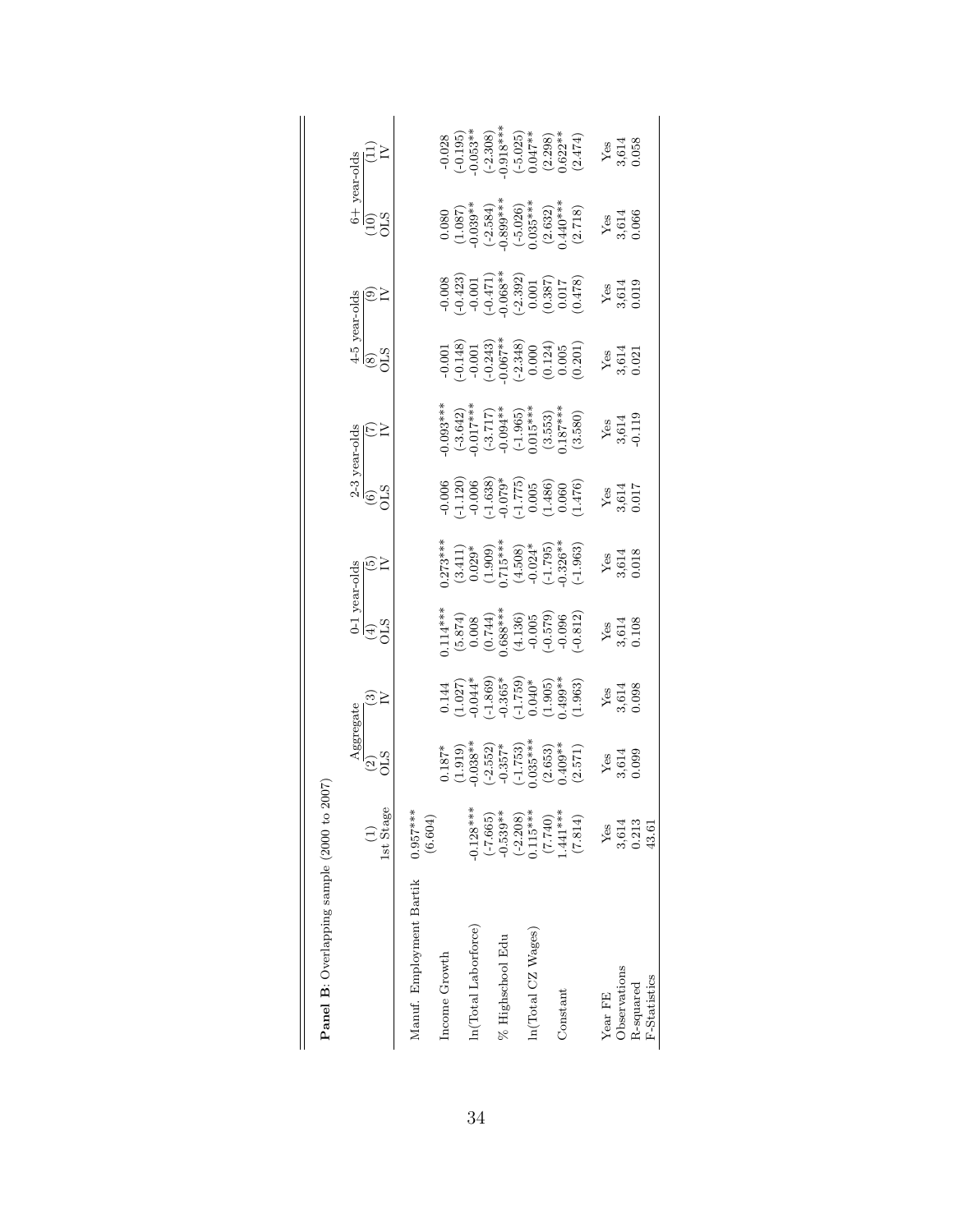| ֖֖֖֖֖֖֖֖֖֧ׅ֪ׅ֪֪֪֪֪֪֪ׅ֪֪֪ׅ֪֪֪֪֪֪֪֪֪֪֪֪֪֪֪֪֪֪֪֪֪֪֪֪֪֪֪֪֪֪֪֪֪֚֚֚֚֚֚֚֚֚֚֚֚֚֚֚֚֚֚֚֚֬֝֩֓֞֬                                       |
|----------------------------------------------------------------------------------------------------------------------------|
| $\ddot{\phantom{a}}$<br>į                                                                                                  |
| てんこうしゃ じゅんしゅうしゅう こうしゃ<br>ı<br>I                                                                                            |
| Ï<br>ı<br>)<br>I                                                                                                           |
|                                                                                                                            |
| ころ Farmer Selen Color Selen Color Selen Color Color Color Color Color Color Color<br>J<br>l<br>i<br>;;<br>)<br>)<br>ı<br>í |
| ĺ                                                                                                                          |
|                                                                                                                            |
| ו<br>ו<br>ı<br>į<br>∫<br>∫<br>֓                                                                                            |
|                                                                                                                            |
|                                                                                                                            |
| - 1<br>- 1<br>- 1<br>-<br>ı                                                                                                |
| $\frac{1}{2}$<br>.<br>.<br>.<br>l                                                                                          |
| l                                                                                                                          |

This table shows regressions of long-term net employment creation at the commuting zone (CZ) level on long-term local income growth. Observations are at the CZ-firm age level. The dependent variable is the net change in e  $2007$  in firms of each age category, and this variable is scaled by the total non-tradable employment in the CZ as of 2000. Income growth is the growth of total wages and salaries in the CZ between 2001 and 2007. We instrument for this variable using the Bartik manufacturing shock, which interacts changes in nationwide employment in the manufacturing sector with the preexisting manufacturing composition in a CZ. Column (1) reports the first stage regression of income growth on the Bartik instrument. Column (2) is the OLS regr is the 2SLS regression with instrumented income growth. Columns (4) to (7) perform similar regressions as columns (2) and (3) for firms of different ages.<br>Control variables are extracted from the 2000 Census and the Burea 2007 in firms of each age category, and this variable is scaled by the total non-tradable employment in the CZ as of 2000. Income growth is the growth of This table shows regressions of long-term net employment creation at the commuting zone (CZ) level on long-term local income growth. Observations are at the CZ-firm age level. The dependent variable is the net change in employment in the non-tradable sector (NAICS2= 44, 45 and 72) between 2001 and total wages and salaries in the CZ between 2001 and 2007. We instrument for this variable using the Bartik manufacturing shock, which interacts changes in nationwide employment in the manufacturing sector with the preexisting manufacturing composition in a CZ. Column (1) reports the first stage regression of income growth on the Bartik instrument. Column (2) is the OLS regression of net employment change in the CZ on local income growth, and column (3) is the 2SLS regression with instrumented income growth. Columns (4) to (7) perform similar regressions as columns (2) and (3) for firms of different ages. Control variables are extracted from the 2000 Census and the Bureau of Labor Statistics. Heteroskedasticity-robust t-statistics are shown in parenthesis. \*, \*\*, \*\*\* denote statistical significance at the 10, 5 and 1% levels, respectively. \*\*, \*\*\* denote statistical significance at the 10, 5 and 1% levels, respectively.

|                                                                                                                                      | Aggregate                                                                                                                                                   |                                                                                                                                                | $0-5$ year-olds                                                                                                                           |                                                                                            | $6+$ year-olds                                                                                                    |                                                                                                                                                                                      |
|--------------------------------------------------------------------------------------------------------------------------------------|-------------------------------------------------------------------------------------------------------------------------------------------------------------|------------------------------------------------------------------------------------------------------------------------------------------------|-------------------------------------------------------------------------------------------------------------------------------------------|--------------------------------------------------------------------------------------------|-------------------------------------------------------------------------------------------------------------------|--------------------------------------------------------------------------------------------------------------------------------------------------------------------------------------|
| <b>OLS</b><br>$\widehat{\mathfrak{D}}$<br>1st Stage                                                                                  | ⊙                                                                                                                                                           | STC<br>$\bigoplus$                                                                                                                             | ම                                                                                                                                         | $\begin{matrix}\n\begin{matrix}\n0 \\ 0\n\end{matrix}\n\end{matrix}$                       | $\sim$                                                                                                            |                                                                                                                                                                                      |
| $1.462***$                                                                                                                           |                                                                                                                                                             |                                                                                                                                                |                                                                                                                                           |                                                                                            |                                                                                                                   |                                                                                                                                                                                      |
| $0.484***$                                                                                                                           | $408***$                                                                                                                                                    | $0.188***$                                                                                                                                     | $0.295***$                                                                                                                                | $1.296***$                                                                                 |                                                                                                                   |                                                                                                                                                                                      |
|                                                                                                                                      |                                                                                                                                                             |                                                                                                                                                |                                                                                                                                           |                                                                                            |                                                                                                                   |                                                                                                                                                                                      |
|                                                                                                                                      |                                                                                                                                                             |                                                                                                                                                |                                                                                                                                           |                                                                                            |                                                                                                                   |                                                                                                                                                                                      |
|                                                                                                                                      |                                                                                                                                                             |                                                                                                                                                |                                                                                                                                           |                                                                                            |                                                                                                                   |                                                                                                                                                                                      |
|                                                                                                                                      |                                                                                                                                                             |                                                                                                                                                |                                                                                                                                           | $2.658***$                                                                                 |                                                                                                                   |                                                                                                                                                                                      |
|                                                                                                                                      |                                                                                                                                                             |                                                                                                                                                |                                                                                                                                           |                                                                                            |                                                                                                                   |                                                                                                                                                                                      |
|                                                                                                                                      |                                                                                                                                                             |                                                                                                                                                |                                                                                                                                           |                                                                                            |                                                                                                                   |                                                                                                                                                                                      |
|                                                                                                                                      |                                                                                                                                                             |                                                                                                                                                |                                                                                                                                           |                                                                                            |                                                                                                                   |                                                                                                                                                                                      |
|                                                                                                                                      |                                                                                                                                                             |                                                                                                                                                |                                                                                                                                           |                                                                                            |                                                                                                                   |                                                                                                                                                                                      |
| (0.906)<br>10.099)                                                                                                                   | (0.887)                                                                                                                                                     | (0.010)                                                                                                                                        | $(-0.968)$                                                                                                                                |                                                                                            |                                                                                                                   |                                                                                                                                                                                      |
| 489                                                                                                                                  | 489                                                                                                                                                         | 489                                                                                                                                            | 489                                                                                                                                       | 489                                                                                        | 489                                                                                                               |                                                                                                                                                                                      |
| 0.439                                                                                                                                | 0.212                                                                                                                                                       | 0.163                                                                                                                                          | 0.143                                                                                                                                     | 0.125                                                                                      | 0.103                                                                                                             |                                                                                                                                                                                      |
| 94.29                                                                                                                                |                                                                                                                                                             |                                                                                                                                                |                                                                                                                                           |                                                                                            |                                                                                                                   |                                                                                                                                                                                      |
| $-0.405***$<br>$2.374***$<br>$\begin{array}{c} (-4.230) \\ 0.359*** \end{array}$<br>$(9.576)$<br>$4.600***$<br>$(-9.613)$<br>(9.710) | $(-0.747)$<br>$\begin{array}{c} -1.016 \\ (-1.607) \\ 0.036 \end{array}$<br>$(7.162)$<br>-0.034<br>$\begin{array}{c} (0.905) \\ 0.449 \end{array}$<br>0.216 | $(2.576)$<br>-0.070<br>(-0.803)<br>-1.11*<br>$\begin{array}{c} (1.690) \\ 0.067 \\ \begin{array}{c} 790 \\ -790 \\ \end{array} \\ \end{array}$ | $\begin{array}{l} ( -0.080) \\ ( -0.080) \\ ( 0.43*** \\ ( 0.150) \\ ( 0.005) \\ ( 0.208) \\ ( 0.203) \end{array}$<br>$(4.654)$<br>-0.002 | $(3.191)$<br>0.047<br>(0.932)<br>1.775***<br>$(-0.866)$<br>$(4.316)$<br>-0.039<br>$-0.536$ | $(-0.691)$<br>$\begin{array}{c} (-4.592) \\ 0.030 \\ 0.760) \\ 0.446 \\ 0.902 \end{array}$<br>$(4.914)$<br>-0.032 | $2.885***$<br>$\begin{array}{c} 0.113 \\ (0.744) \\ -0.116 \\ \hline (-1.336) \end{array}$<br>$\begin{array}{c} (4.842) \\ 0.106 \\ 0.362) \\ 1.371 \\ 1.371 \\ (1.454) \end{array}$ |

 $\parallel$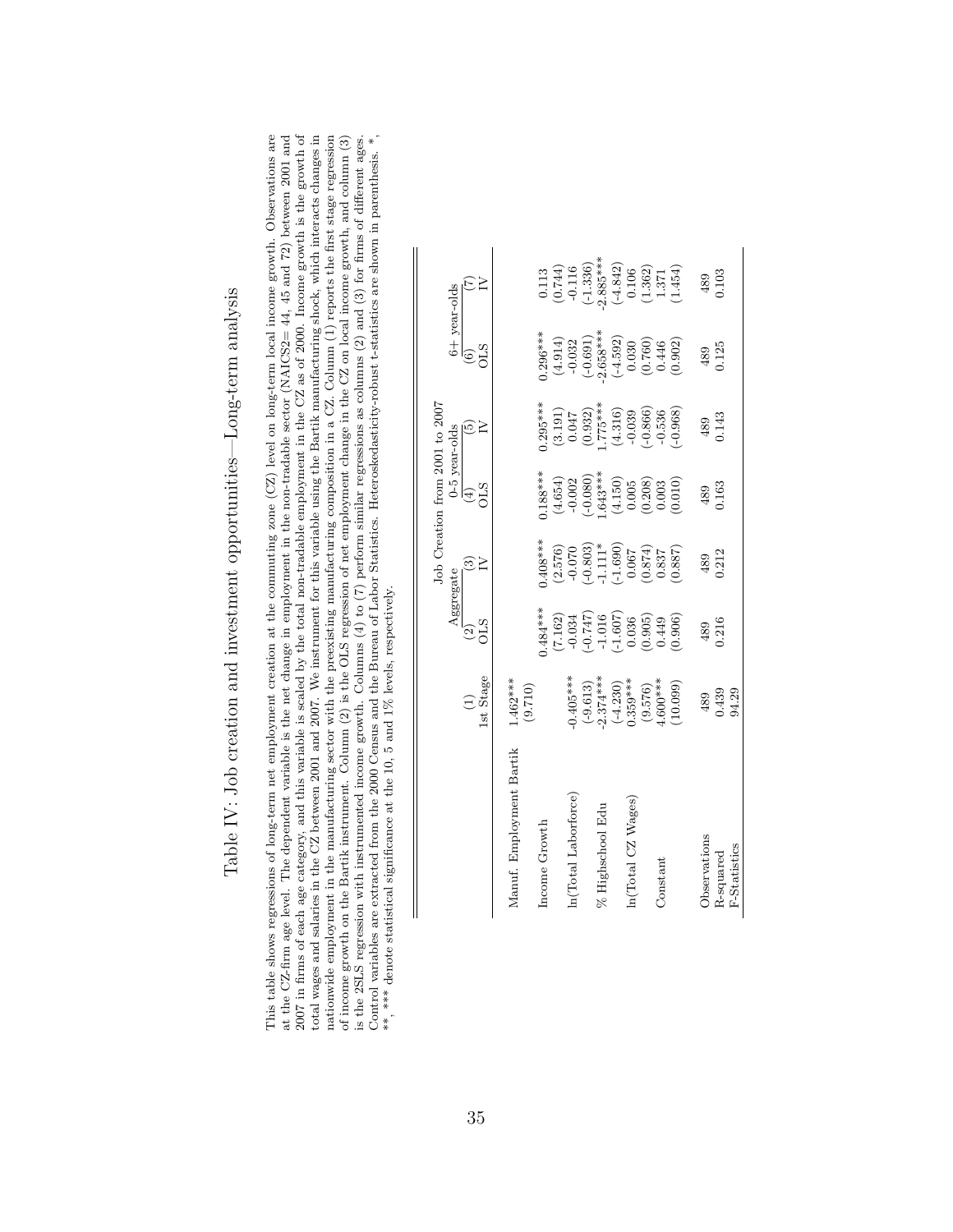|   | こうしょう うちょう しょうしょう こうしょう                                                                                                                                                                                                                                                                     |
|---|---------------------------------------------------------------------------------------------------------------------------------------------------------------------------------------------------------------------------------------------------------------------------------------------|
|   | ;<br>;<br>;                                                                                                                                                                                                                                                                                 |
| Ï |                                                                                                                                                                                                                                                                                             |
|   | )<br>}<br>!<br>contribution on a contribution on a contribution of contribution of a contribution of contribution of a contribution of contribution of contribution of contribution of contribution of contribution of contribution of contri<br>$\mathbf{I}$<br>3<br>2<br>2<br>2<br>2<br>ı |
|   | ;                                                                                                                                                                                                                                                                                           |
|   |                                                                                                                                                                                                                                                                                             |
|   |                                                                                                                                                                                                                                                                                             |
|   | isana na n                                                                                                                                                                                                                                                                                  |
|   |                                                                                                                                                                                                                                                                                             |
|   |                                                                                                                                                                                                                                                                                             |
|   |                                                                                                                                                                                                                                                                                             |
|   |                                                                                                                                                                                                                                                                                             |
|   |                                                                                                                                                                                                                                                                                             |
|   |                                                                                                                                                                                                                                                                                             |
|   | $\zeta$<br>I                                                                                                                                                                                                                                                                                |

(NAICS2 = 23). We run regressions for the aggregate change in employment and for the change in employment in 4 age categories (startups,  $2-3$ ,  $4-5$ , and 6+ years old). Observations are at the CZ-year-firm age level. The dependent variable is the net change in employment in the construction sector over the previous two years created in firms of each age category, and this variable is scaled by the total construction employment in the CZ as of 2000. Income growth is the 2-year growth of total wages and salaries in the CZ. We instrument for this variable using the Bartik manufacturing shock, which interacts changes in nationwide employment in the manufacturing sector with the preexisting manufacturing composition in a CZ. The analysis is performed on a changes in nationwide employment in the manufacturing sector with the preexisting manufacturing composition in a CZ. The analysis is performed on a income growth. Columns (4) to (11) perform similar regressions as columns (2) and (3) for firms of different ages. Control variables are extracted from the 2000 Census and the Bureau of Labor Statistics. All regressions i Column (2) is the OLS regression of net employment change in the CZ on local income growth, and column (3) is the 2SLS regression with instrumented This table shows regressions of net employment creation at the commuting zone  $(CZ)$  level on local income growth, using data from the construction sector This table shows regressions of net employment creation at the commuting zone (CZ) level on local income growth, using data from the construction sector (NAICS2 = 23). We run regressions for the aggregate change in employment and for the change in employment in 4 age categories (startups, 2-3, 4-5, and 6+ years old). Observations are at the CZ-year-firm age level. The dependent variable is the net change in employment in the construction sector over the previous two years created in firms of each age category, and this variable is scaled by the total construction employment in the CZ as of 2000. Income growth is the 2-year growth of total wages and salaries in the CZ. We instrument for this variable using the Bartik manufacturing shock, which interacts "non-overlapping" sample of years 2001, 2003, 2005 and 2007. Column (1) reports the first stage regression of income growth on the Bartik instrument. "non-overlapping" sample of years 2001, 2003, 2005 and 2007. Column (1) reports the first stage regression of income growth on the Bartik instrument. Column (2) is the OLS regression of net employment change in the CZ on local income growth, and column (3) is the 2SLS regression with instrumented income growth. Columns (4) to (11) perform similar regressions as columns (2) and (3) for firms of different ages. Control variables are extracted from the 2000 Census and the Bureau of Labor Statistics. All regressions include year fixed effects. T-statistics are shown in parenthesis and standard errors are clustered by CZ.\*, \*\*\*, \*\*\* denote statistical significance at the 10, 5 and 1% levels, respectively. clustered by CZ. \*, \*\*, \*\*\* denote statistical significance at the 10, 5 and 1% levels, respectively.

|                          |                                                                                                             | Aggregate                                                                                                                   |                                                                                                                            |                                                                                                                        |                                                                                                                                |                                                                                                                                                   |                                                                                                                                  |                                                                                                                                                                                                                                                                                                                      |                                                                                                                                                                                                                                                                                                                                 |                                                                                                                                                                                                                                                                                                                                                                                                     |                                                                                                                                              |
|--------------------------|-------------------------------------------------------------------------------------------------------------|-----------------------------------------------------------------------------------------------------------------------------|----------------------------------------------------------------------------------------------------------------------------|------------------------------------------------------------------------------------------------------------------------|--------------------------------------------------------------------------------------------------------------------------------|---------------------------------------------------------------------------------------------------------------------------------------------------|----------------------------------------------------------------------------------------------------------------------------------|----------------------------------------------------------------------------------------------------------------------------------------------------------------------------------------------------------------------------------------------------------------------------------------------------------------------|---------------------------------------------------------------------------------------------------------------------------------------------------------------------------------------------------------------------------------------------------------------------------------------------------------------------------------|-----------------------------------------------------------------------------------------------------------------------------------------------------------------------------------------------------------------------------------------------------------------------------------------------------------------------------------------------------------------------------------------------------|----------------------------------------------------------------------------------------------------------------------------------------------|
|                          | tage<br>1stS                                                                                                | $\frac{2}{15}$                                                                                                              | ⊛≥                                                                                                                         | $rac{0-1 \text{ year-olds}}{(4)}$<br>(4)<br>OLS                                                                        | ∣ତି≥                                                                                                                           | $\begin{array}{ll} \frac{2\text{-}3 \text{ year-olds}}{(6)}\\ \text{OLS} \end{array} \qquad \begin{array}{ll} \text{TY} \\ \text{IV} \end{array}$ | $\widetilde{\Xi}$                                                                                                                | $\begin{array}{l} \frac{4\text{-}5\text{ year-olds}}{(8)}\\ \text{(8)}\\ \text{(9)}\\ \text{(9)}\\ \text{(9)}\\ \text{(9)}\\ \end{array}$                                                                                                                                                                            |                                                                                                                                                                                                                                                                                                                                 | $\begin{array}{c}\n 6+ \text{ year-olds} \\  (10)\n \phantom{0000}\n \phantom{0000}\n \phantom{0000}\n \phantom{0000}\n \phantom{0000}\n \phantom{0000}\n \phantom{0000}\n \phantom{0000}\n \phantom{0000}\n \phantom{0000}\n \phantom{0000}\n \phantom{0000}\n \phantom{0000}\n \phantom{0000}\n \phantom{0000}\n \phantom{0000}\n \phantom{0000}\n \phantom{0000}\n \phantom{0000}\n \phantom{00$ | $\Xi$ $\geq$                                                                                                                                 |
| Manuf. Employment Bartik | $1.195***$<br>(7.531)                                                                                       |                                                                                                                             |                                                                                                                            |                                                                                                                        |                                                                                                                                |                                                                                                                                                   |                                                                                                                                  |                                                                                                                                                                                                                                                                                                                      |                                                                                                                                                                                                                                                                                                                                 |                                                                                                                                                                                                                                                                                                                                                                                                     |                                                                                                                                              |
| Income Growth            |                                                                                                             |                                                                                                                             |                                                                                                                            |                                                                                                                        | $.535***$                                                                                                                      |                                                                                                                                                   |                                                                                                                                  |                                                                                                                                                                                                                                                                                                                      |                                                                                                                                                                                                                                                                                                                                 |                                                                                                                                                                                                                                                                                                                                                                                                     |                                                                                                                                              |
|                          |                                                                                                             | $.821***$<br>$(3.113)$<br>$(0.020)$<br>$(0.347)$<br>$1.177**$<br>$1.177**$<br>$(2.151)$<br>$-0.021$<br>$-0.291$<br>$-0.291$ | $0.840**$<br>$(4.041)$<br>$(0.022$<br>$(0.471)$<br>$1.183**$<br>$1.183**$<br>$(2.237)$<br>$-0.055$<br>$-0.359$<br>$-0.359$ | $0.318***$<br>$(3.117)$<br>$-0.012$<br>$-0.542$<br>$-0.423$<br>$(1.145)$<br>$0.009$<br>$(0.443)$<br>$0.152$<br>$0.152$ | $\begin{array}{l} (5.254)\\ (5.254)\\ (0.15)\\ (0.750)\\ (1.451)\\ (0.61)\\ (1.72)\\ (1.72)\\ (1.752)\\ (1.752)\\ \end{array}$ | $0.060**$<br>$(2.803)$<br>$0.010$<br>$(1.166)$<br>$0.484**$<br>$(2.128)$<br>$-0.009$<br>$-1.138$<br>$-0.134$<br>$-0.154$                          | $-0.047$<br>$-0.604$<br>$-0.003$<br>$-0.003$<br>$-0.003$<br>$-0.003$<br>$-0.003$<br>$-0.003$<br>$-0.003$<br>$-0.000$<br>$-0.000$ | $\begin{array}{l} 0.031^{*} \\[-4pt] 0.035 \\[-4pt] 0.003 \\[-4pt] 0.530 \\[-4pt] 0.060 \\[-4pt] 0.060 \\[-4pt] 0.060 \\[-4pt] 0.004 \\[-4pt] 0.039 \\[-4pt] 0.033 \\[-4pt] 0.033 \\[-4pt] 0.033 \\[-4pt] 0.033 \\[-4pt] 0.033 \\[-4pt] 0.033 \\[-4pt] 0.033 \\[-4pt] 0.033 \\[-4pt] 0.033 \\[-4pt] 0.033 \\[-4pt] $ | $\begin{array}{l} -0.055 \\ -1.151) \\ -0.007 \\ -0.0870 \\ -0.0870 \\ -0.0870 \\ -0.006 \\ -0.006 \\ -0.006 \\ -0.006 \\ -0.0082 \\ -0.009 \\ -0.0083 \\ -0.008 \\ -0.008 \\ -0.008 \\ -0.008 \\ -0.008 \\ -0.008 \\ -0.008 \\ -0.008 \\ -0.008 \\ -0.008 \\ -0.008 \\ -0.008 \\ -0.008 \\ -0.008 \\ -0.008 \\ -0.008 \\ -0.0$ | $(4.12**$<br>$(2.935)$<br>$(0.018$<br>$(0.368)$<br>$(0.330$<br>$(0.583)$<br>$(0.583)$<br>$(0.595)$<br>$(0.395)$<br>$(0.457)$                                                                                                                                                                                                                                                                        | $(1.407**$<br>$(2.245)$<br>$(0.384)$<br>$(0.388)$<br>$(0.328)$<br>$(0.602)$<br>$(0.602)$<br>$(0.412)$<br>$(0.258)$<br>$(0.602)$<br>$(0.414)$ |
| In(Total Laborforce)     |                                                                                                             |                                                                                                                             |                                                                                                                            |                                                                                                                        |                                                                                                                                |                                                                                                                                                   |                                                                                                                                  |                                                                                                                                                                                                                                                                                                                      |                                                                                                                                                                                                                                                                                                                                 |                                                                                                                                                                                                                                                                                                                                                                                                     |                                                                                                                                              |
|                          | $-0.122***$<br>$(-5.963)$<br>$-0.802***$<br>$-0.3112)$<br>$0.108***$<br>$0.160$<br>$1.386***$<br>$1.386***$ |                                                                                                                             |                                                                                                                            |                                                                                                                        |                                                                                                                                |                                                                                                                                                   |                                                                                                                                  |                                                                                                                                                                                                                                                                                                                      |                                                                                                                                                                                                                                                                                                                                 |                                                                                                                                                                                                                                                                                                                                                                                                     |                                                                                                                                              |
| % Highschool Edu         |                                                                                                             |                                                                                                                             |                                                                                                                            |                                                                                                                        |                                                                                                                                |                                                                                                                                                   |                                                                                                                                  |                                                                                                                                                                                                                                                                                                                      |                                                                                                                                                                                                                                                                                                                                 |                                                                                                                                                                                                                                                                                                                                                                                                     |                                                                                                                                              |
|                          |                                                                                                             |                                                                                                                             |                                                                                                                            |                                                                                                                        |                                                                                                                                |                                                                                                                                                   |                                                                                                                                  |                                                                                                                                                                                                                                                                                                                      |                                                                                                                                                                                                                                                                                                                                 |                                                                                                                                                                                                                                                                                                                                                                                                     |                                                                                                                                              |
| In(Total CZ Wages)       |                                                                                                             |                                                                                                                             |                                                                                                                            |                                                                                                                        |                                                                                                                                |                                                                                                                                                   |                                                                                                                                  |                                                                                                                                                                                                                                                                                                                      |                                                                                                                                                                                                                                                                                                                                 |                                                                                                                                                                                                                                                                                                                                                                                                     |                                                                                                                                              |
|                          |                                                                                                             |                                                                                                                             |                                                                                                                            |                                                                                                                        |                                                                                                                                |                                                                                                                                                   |                                                                                                                                  |                                                                                                                                                                                                                                                                                                                      |                                                                                                                                                                                                                                                                                                                                 |                                                                                                                                                                                                                                                                                                                                                                                                     |                                                                                                                                              |
| Constant                 |                                                                                                             |                                                                                                                             |                                                                                                                            |                                                                                                                        |                                                                                                                                |                                                                                                                                                   |                                                                                                                                  |                                                                                                                                                                                                                                                                                                                      |                                                                                                                                                                                                                                                                                                                                 |                                                                                                                                                                                                                                                                                                                                                                                                     |                                                                                                                                              |
|                          |                                                                                                             |                                                                                                                             |                                                                                                                            |                                                                                                                        |                                                                                                                                |                                                                                                                                                   |                                                                                                                                  |                                                                                                                                                                                                                                                                                                                      |                                                                                                                                                                                                                                                                                                                                 |                                                                                                                                                                                                                                                                                                                                                                                                     |                                                                                                                                              |
| Year FE                  |                                                                                                             |                                                                                                                             |                                                                                                                            |                                                                                                                        |                                                                                                                                |                                                                                                                                                   |                                                                                                                                  |                                                                                                                                                                                                                                                                                                                      |                                                                                                                                                                                                                                                                                                                                 |                                                                                                                                                                                                                                                                                                                                                                                                     |                                                                                                                                              |
| Observations             | $\frac{Y_{68}}{1,705}$<br>1,705<br>56.72                                                                    | Yes<br>1,705<br>0.144                                                                                                       | Yes<br>1,705<br>0.144                                                                                                      | $\frac{Y_{\text{es}}}{1,705}$                                                                                          | $\begin{array}{c}\nY_{\text{ES}} \\ 1,705 \\ 0.096\n\end{array}$                                                               | $\begin{array}{c} \text{Yes} \\ 1,705 \\ 0.032 \end{array}$                                                                                       | $\frac{Y_{CS}}{1,705}$                                                                                                           | Yes<br>1,705<br>0.032                                                                                                                                                                                                                                                                                                | $\begin{array}{c} \text{Yes} \\ 1,705 \\ 0.006 \end{array}$                                                                                                                                                                                                                                                                     | $\begin{array}{c}\nY_{\text{ES}} \\ 1,705 \\ 0.054\n\end{array}$                                                                                                                                                                                                                                                                                                                                    | $\frac{\text{Yes}}{1,705}$                                                                                                                   |
| R-squared                |                                                                                                             |                                                                                                                             |                                                                                                                            |                                                                                                                        |                                                                                                                                |                                                                                                                                                   |                                                                                                                                  |                                                                                                                                                                                                                                                                                                                      |                                                                                                                                                                                                                                                                                                                                 |                                                                                                                                                                                                                                                                                                                                                                                                     |                                                                                                                                              |
| F-Statistics             |                                                                                                             |                                                                                                                             |                                                                                                                            |                                                                                                                        |                                                                                                                                |                                                                                                                                                   |                                                                                                                                  |                                                                                                                                                                                                                                                                                                                      |                                                                                                                                                                                                                                                                                                                                 |                                                                                                                                                                                                                                                                                                                                                                                                     |                                                                                                                                              |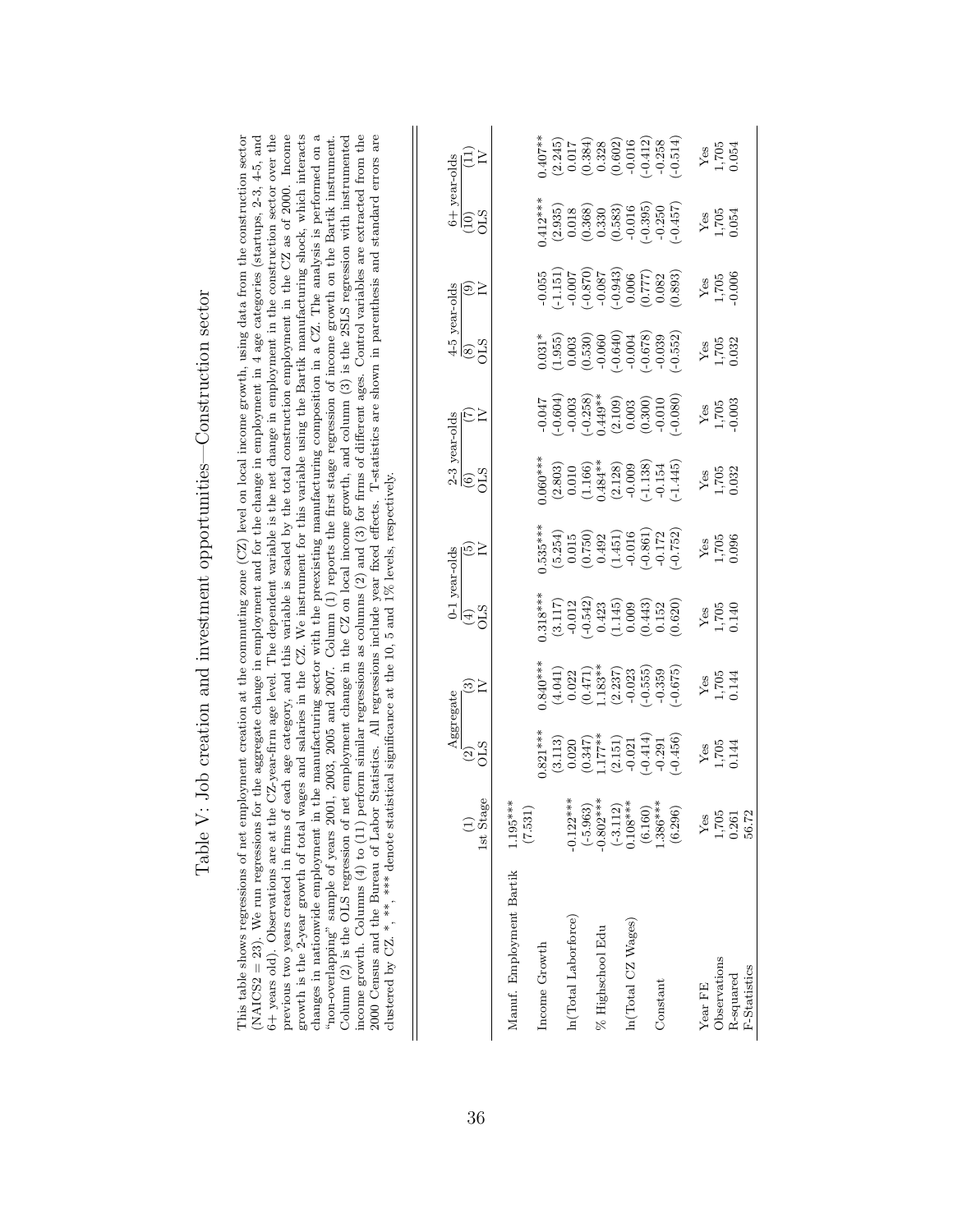# Table VI: Job growth by firm age in good and bad times Table VI: Job growth by firm age in good and bad times

This table shows regressions of net employment creation at the commuting zone  $(CZ)$  level on the national change in manufacturing employment at the sub-sector level weighted by the local region's exposure to that sub-sector<br>(Manufacturing Employment Bartik). The analysis is performed on a categorized version of the Bartik instrument divided into terciles. We run regressions for the aggregate change in employment and for the change in employment in 4 age categories (startups, 2-3, 4-5, and 6+ years old). Observations are at the CZ-year-firm age level. The dependent years created in firms of each age category, and this variable is scaled by the total non-tradable employment in the CZ as of 2000 and uses non-overlapping samples in years 2001, 2003, 2005 and 2007. T-statistics in parenthesis are based on standard errors clustered at the CZ level. \*,\*\*\*,\*\*\*\* denote statistical significance at the 10, variable is the net change in employment in the non-tradable sector (NAICS2= 44, 45 and 72) over the previous two This table shows regressions of net employment creation at the commuting zone (CZ) level on the national change in manufacturing employment at the sub-sector level weighted by the local region's exposure to that sub-sector divided into terciles. We run regressions for the aggregate change in employment and for the change in employment in variable is the net change in employment in the non-tradable sector (NAICS2=  $44$ , 45 and 72) over the previous two years created in firms of each age category, and this variable is scaled by the total non-tradable employment in the CZ as of 2000 and uses non-overlapping samples in years 2001, 2003, 2005 and 2007. T-statistics in parenthesis are (Manufacturing Employment Bartik). The analysis is performed on a categorized version of the Bartik instrument 4 age categories (startups, 2-3, 4-5, and 6+ years old). Observations are at the CZ-year-firm age level. The dependent based on standard errors clustered at the CZ level. \*, \*\*, \*\*\* denote statistical significance at the 10, 5 and 1% levels, respectively. respectively.

| Categorized IV Variable, Non-overlapping Sample (01, 03, 05, 07) |                              |                                           |                    |                                |                   |
|------------------------------------------------------------------|------------------------------|-------------------------------------------|--------------------|--------------------------------|-------------------|
|                                                                  | Aggregate<br>$\widehat{\Xi}$ | 0-1 year-olds<br>$\widehat{\mathfrak{S}}$ | 2-3 year-olds<br>ල | 4-5 year-olds<br>$\widehat{E}$ | 6+ year-olds<br>ම |
|                                                                  |                              |                                           |                    |                                |                   |
| $Dummy_{Median Bartik}$                                          | $0.007***$                   | $0.004***$                                | $-0.000$           | 0.001                          | 0.004             |
|                                                                  | (2.005)                      | (2.492)                                   | $-0.161)$          | $-1.363$                       | (1.138)           |
| $Dummy_{HighBartik}$                                             | $0.009**$                    | $0.008***$                                | $0.002**$          | $-0.000$                       | 0.003             |
|                                                                  | (2.409)                      | (3.627)                                   | $(-2.524)$         | $(-0.692)$                     | (1.004)           |
| n(Total Laborforce)                                              | $0.070***$                   | $-0.011$                                  | $-0.002$           | 0.002                          | $0.059***$        |
|                                                                  | (670.4)                      | $(-1.041)$                                | $-0.698$           | (0.683)                        | $(-4.556)$        |
| % Highschool Edu                                                 | $-0.511***$                  | $0.533***$                                | $-0.043$           | $-0.045$                       | $0.956***$        |
|                                                                  | $(-2.132)$                   | (3.081)                                   | $-0.844$           | $(-1.360)$                     | $(-4.744)$        |
| In(Total CZ Wages)                                               | $0.063***$                   | 0.011                                     | 0.002              | $-0.002$                       | $0.052***$        |
|                                                                  | (5.040)                      | (1.187)                                   | (0.609)            | $(-0.812)$                     | (4.552)           |
| Constant                                                         | $0.764***$                   | 0.113                                     | 0.019              | $-0.018$                       | $0.650***$        |
|                                                                  | (5.003)                      | (0.994)                                   | 0.496)             | $-0.757$ )                     | $-4.715$          |
| Year FE                                                          | Ýes                          | Yes                                       | Yes                | Yes                            | Ýes               |
| Observations                                                     | 1,843                        | 1,843                                     | 1,843              | 1,843                          | 1,843             |
| R-squared                                                        | 0.072                        | 0.073                                     | 0.019              | 0.012                          | 0.063             |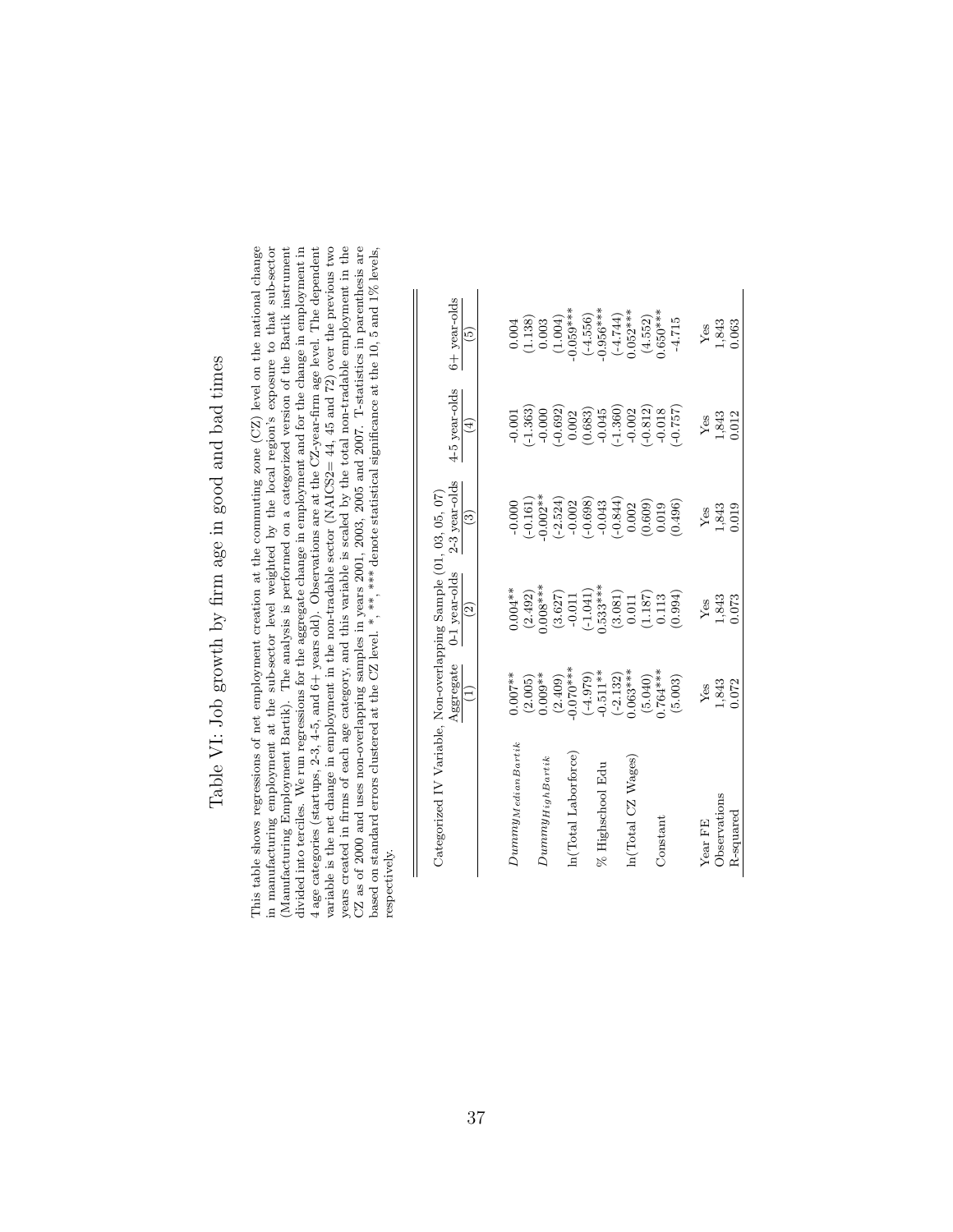| į                                            |
|----------------------------------------------|
| $\frac{1}{2}$<br>$\vdots$                    |
|                                              |
| $\frac{1}{2}$                                |
|                                              |
| import panatration as the lool income should |
| ı<br>i<br>j                                  |
| i                                            |
| $\frac{1}{2}$                                |
| $\frac{1}{2}$                                |

as column (2) and (3) for the net change in employment in firms of different ages. Control variables are extracted from the 2000 Census and the Bureau of Labor Statistics. All regressions include year fixed effects. T-sta This table performs the same analysis as Table III using a different instrument for the local income growth  $-$  a measure of local import penetration. This table shows regressions of net employment creation at the commuting zone  $(CZ)$  level on local income growth. Regressions are run for aggregate change in employment and for the change in employment in each of the 4 different age categories. Observations are at the CZ-year-firm age level. The dependent variable is the net change in employment in the non-tradable sector (NAICS2=  $44$ , 45 and 72) over the previous two years created in firms of each age category, and this variable is scaled by the total non-tradable employment in the CZ as of 2000. Income growth is the 2-year growth of total wages and salaries in the CZ. We instrument for this variable using an interaction of changes in import penetration by four-digit NAICS manufacturing sector with the preexisting manufacturing composition in a CZ. The analysis is performed on a "non-overlapping" sample of years 2001, 2003, 2005 and 2007. Column (1) reports the first stage regression of income growth on the Import Bartik instrument. Column  $(2)$  is the OLS regression of net employment change in the CZ on local income growth, and column (3) is the 2SLS regression with instrumented income growth. Columns  $(4)$  to  $(11)$  perform similar regressions This table performs the same analysis as Table III using a different instrument for the local income growth — a measure of local import penetration. This table shows regressions of net employment creation at the commuting zone (CZ) level on local income growth. Regressions are run for aggregate change in employment and for the change in employment in each of the 4 different age categories. Observations are at the CZ-year-firm age level. The dependent variable is the net change in employment in the non-tradable sector (NAICS2=  $44, 45$  and  $72$ ) over the previous two years created in firms of each age category, and this variable is scaled by the total non-tradable employment in the CZ as of 2000. Income growth is the 2-year growth of total wages and salaries in the CZ. We instrument for this variable using an interaction of changes in import penetration by four-digit NAICS manufacturing sector with the preexisting manufacturing composition in a CZ. The analysis is performed on a "non-overlapping" sample of years 2001, 2003, 2005 and 2007. Column (1) reports the first stage regression of income growth on the Import Bartik instrument. Column (2) is the OLS regression of net employment change in the CZ on local income growth, and column (3) is the 2SLS regression with instrumented income growth. Columns (4) to (11) perform similar regressions as column (2) and (3) for the net change in employment in firms of different ages. Control variables are extracted from the 2000 Census and the Bureau of Labor Statistics. All regressions include year fixed effects. T-statistics are shown in parenthesis. Standard errors are clustered by CZ. \*, \*\*, \*\*\* denote statistical significance at the 10, 5 and 1% levels, respectively. statistical significance at the 10, 5 and 1% levels, respectively.

|                                 |           | $\frac{6+$ year-olds (11) $\hfill[V]$                                                                        |           |               |         |               |                      |            |                  |                                                                                                                                                  |                  |         |           | $\begin{array}{c} 0.289 \\ 0.414) \\ (-1.414) \\ (-0.22) \\ (-0.337** \\ 0.337** \\ (-0.019) \\ (-0.019) \\ (0.033) \\ (0.019) \\ (0.003) \\ (0.790) \\ (-0.790) \\ (-0.790) \\ (-0.790) \\ (-0.790) \\ (-0.790) \\ (-0.790) \\ (-0.790) \\ (-0.790) \\ (-0.790) \\ (-0.790) \\ (-0.790) \\ (-0.790) \\ (-0.790) \\ (-0.790) \\ (-0.790)$ |         |              | Yes<br>1,843<br>0.062                                                |              |
|---------------------------------|-----------|--------------------------------------------------------------------------------------------------------------|-----------|---------------|---------|---------------|----------------------|------------|------------------|--------------------------------------------------------------------------------------------------------------------------------------------------|------------------|---------|-----------|-------------------------------------------------------------------------------------------------------------------------------------------------------------------------------------------------------------------------------------------------------------------------------------------------------------------------------------------|---------|--------------|----------------------------------------------------------------------|--------------|
|                                 |           | $\widetilde{\rm 25}$                                                                                         |           |               |         |               |                      |            |                  |                                                                                                                                                  |                  |         |           | $\begin{array}{c} 0.145^* \\ 0.1789) \\ (-1.789) \\ -0.041^{**} \\ (-2.408) \\ 0.863^{**} \\ (-4.692) \\ 0.036^{**} \\ (-4.692) \\ 0.036^{**} \\ (2.431) \\ 0.451^{**} \\ \end{array}$                                                                                                                                                    |         |              | $\begin{array}{c}\nY_{CS} \\ 1.843 \\ 0.075\n\end{array}$            |              |
|                                 |           |                                                                                                              |           |               |         |               |                      |            |                  |                                                                                                                                                  |                  |         |           |                                                                                                                                                                                                                                                                                                                                           |         |              | Yes<br>1,843<br>0.011                                                |              |
|                                 |           |                                                                                                              |           |               |         |               |                      |            |                  | $-0.004$<br>$-0.578$<br>$-0.001$<br>$-0.429$<br>$-1.640$<br>$-1.640$<br>$-0.013$<br>$-0.013$<br>$-0.013$<br>$-0.013$                             |                  |         |           |                                                                                                                                                                                                                                                                                                                                           |         |              | $\begin{array}{c}\n Y_{\text{ES}} \\  1,843 \\  0.011\n \end{array}$ |              |
|                                 |           | $\begin{array}{l} \rm \textbf{2-3} \,\, year\mbox{-odds} \\ \textbf{(6)} \\ \rm \textbf{OLS} \\ \end{array}$ |           |               |         |               |                      |            |                  | $0.109$ **<br>$(-2.414)$<br>$0.015$ **<br>$(-2.157)$<br>$(-2.157)$<br>$(-1.483)$<br>$(-1.483)$<br>$0.014$ **<br>$0.006$ **<br>$0.006$ **         |                  |         |           |                                                                                                                                                                                                                                                                                                                                           |         |              | $\begin{array}{c} \text{Yes} \\ 1,843 \\ 0.170 \end{array}$          |              |
|                                 |           |                                                                                                              |           |               |         |               |                      |            |                  | $\begin{array}{l} 0.003 \\ -0.452 \\ -0.002 \\ -0.003 \\ -0.064 \\ -0.001 \\ -0.001 \\ -0.001 \\ -0.014 \\ 0.001 \\ -0.014 \\ 0.003 \end{array}$ |                  |         |           |                                                                                                                                                                                                                                                                                                                                           |         |              | $\frac{Yes}{1,843}$                                                  |              |
|                                 |           | $\begin{array}{c} \text{0-1 years-olds} \\ \text{(4)} \\ \text{OLS} \\ \text{IV} \end{array}$                |           |               |         |               |                      |            |                  |                                                                                                                                                  |                  |         |           | $0.316**$<br>$(2.249)$<br>$0.027$<br>$(1.293)$<br>$(1.293)$<br>$(4.399)$<br>$-0.023$<br>$-0.1214$<br>$-0.310$                                                                                                                                                                                                                             |         |              | $\frac{Y_{\text{ES}}}{1,843}$<br>$0.017$                             |              |
|                                 |           |                                                                                                              |           |               |         |               |                      |            |                  | $1.121***$<br>$(7.218)$<br>$0.002$<br>$0.221)$<br>$0.64***$<br>$(4.036)$<br>$(-0.055)$<br>$(-0.055)$                                             |                  |         |           |                                                                                                                                                                                                                                                                                                                                           |         |              | $\begin{array}{c}\n Y_{\text{ES}} \\  1,843 \\  0.109\n \end{array}$ |              |
|                                 |           | ಙ≥                                                                                                           |           |               |         |               |                      |            |                  | $(2.527)\n(2.527)\n(3.527)\n(3.527)\n(3.527)\n(3.527)\n(3.527)\n(3.528)\n(3.528)\n(0.342)$                                                       |                  |         |           |                                                                                                                                                                                                                                                                                                                                           |         |              | $\begin{array}{c}\n \text{Yes} \\  1,843 \\  0.076\n \end{array}$    |              |
|                                 | Aggregate | $\frac{25}{25}$                                                                                              |           |               |         |               |                      |            |                  | $0.259**$<br>$(2.604)$<br>$-0.039**$<br>$-0.317$<br>$-0.317$<br>$-0.317$<br>$-0.317$<br>$-0.30**$<br>$(2.226)$<br>$(2.220**$                     |                  |         |           |                                                                                                                                                                                                                                                                                                                                           |         |              | $\begin{array}{c}\n\text{Yes} \\ 1,843 \\ 0.107\n\end{array}$        |              |
|                                 |           |                                                                                                              | 1st Stage | $0.952***$    | (4.958) |               | $-0.125***$          | $(-6.036)$ | $-0.350$         | $(-1.532)$                                                                                                                                       | $0.111***$       | (6.242) | $.382***$ | (6.211)                                                                                                                                                                                                                                                                                                                                   | Yes     |              | 1,843<br>0.242                                                       | 24.58        |
| Non-overlapping Sample (01, 03, |           |                                                                                                              |           | Import Bartik |         | Income Growth | ln(Total Laborforce) |            | % Highschool Edu |                                                                                                                                                  | ln(Total CZ Was) |         | Constant  |                                                                                                                                                                                                                                                                                                                                           | Year FE | Observations | R-squared                                                            | F-Statistics |

 $\overline{\phantom{a}}$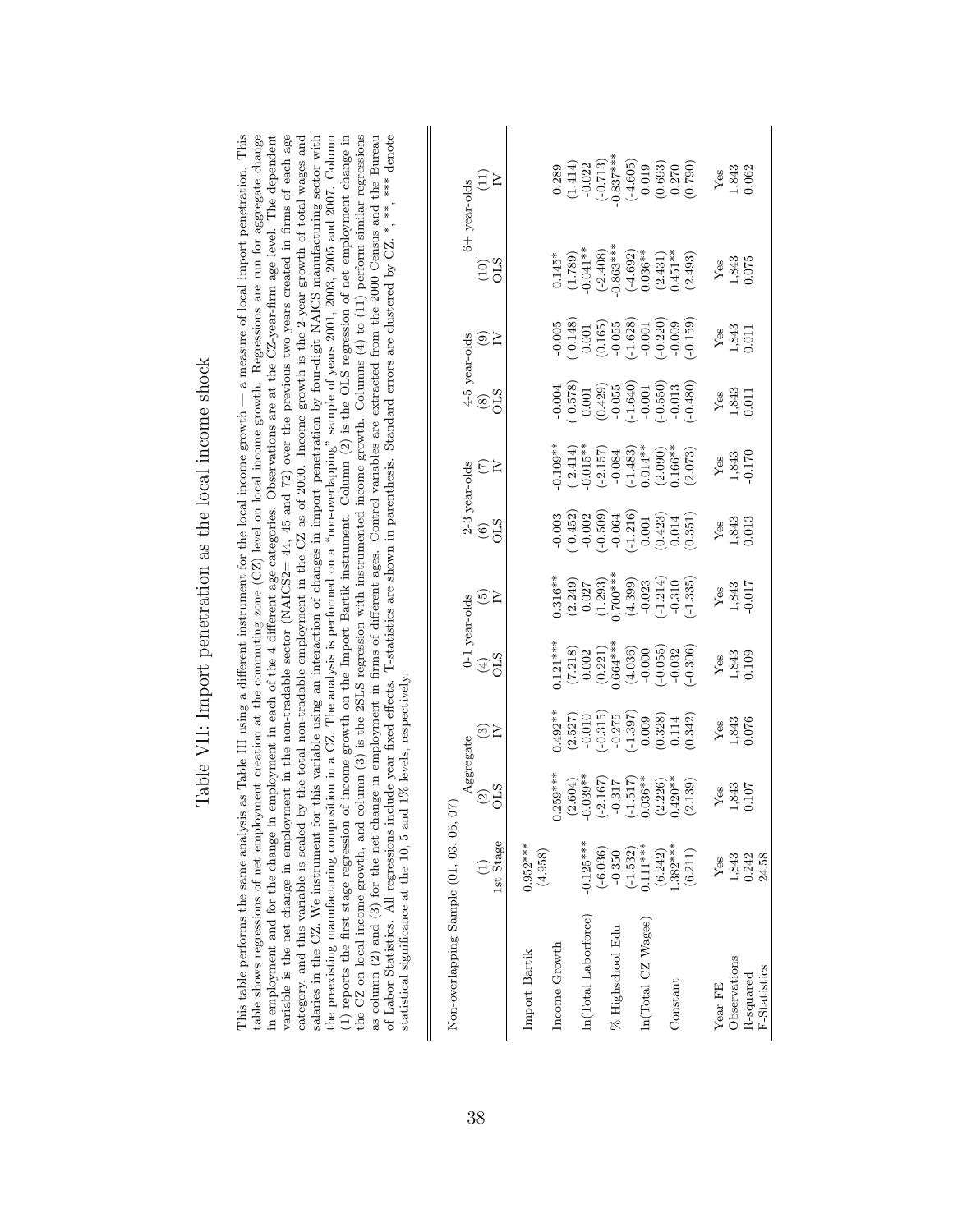| horo anothoro and introduced controllering in high and lotre bando prior anoniation ano<br>which we have a strip with the contract in the contract in the contract in the contract in the contract in the contract in the contract in the contract in the contract in the contract in the contract in the contract in the |  |
|---------------------------------------------------------------------------------------------------------------------------------------------------------------------------------------------------------------------------------------------------------------------------------------------------------------------------|--|
|                                                                                                                                                                                                                                                                                                                           |  |
|                                                                                                                                                                                                                                                                                                                           |  |
|                                                                                                                                                                                                                                                                                                                           |  |
|                                                                                                                                                                                                                                                                                                                           |  |
|                                                                                                                                                                                                                                                                                                                           |  |
|                                                                                                                                                                                                                                                                                                                           |  |
|                                                                                                                                                                                                                                                                                                                           |  |
|                                                                                                                                                                                                                                                                                                                           |  |
|                                                                                                                                                                                                                                                                                                                           |  |
|                                                                                                                                                                                                                                                                                                                           |  |
|                                                                                                                                                                                                                                                                                                                           |  |
|                                                                                                                                                                                                                                                                                                                           |  |
|                                                                                                                                                                                                                                                                                                                           |  |
|                                                                                                                                                                                                                                                                                                                           |  |
|                                                                                                                                                                                                                                                                                                                           |  |
|                                                                                                                                                                                                                                                                                                                           |  |
|                                                                                                                                                                                                                                                                                                                           |  |
|                                                                                                                                                                                                                                                                                                                           |  |
|                                                                                                                                                                                                                                                                                                                           |  |
|                                                                                                                                                                                                                                                                                                                           |  |
|                                                                                                                                                                                                                                                                                                                           |  |
|                                                                                                                                                                                                                                                                                                                           |  |
|                                                                                                                                                                                                                                                                                                                           |  |
|                                                                                                                                                                                                                                                                                                                           |  |
|                                                                                                                                                                                                                                                                                                                           |  |
|                                                                                                                                                                                                                                                                                                                           |  |
|                                                                                                                                                                                                                                                                                                                           |  |
|                                                                                                                                                                                                                                                                                                                           |  |
|                                                                                                                                                                                                                                                                                                                           |  |
|                                                                                                                                                                                                                                                                                                                           |  |
|                                                                                                                                                                                                                                                                                                                           |  |
|                                                                                                                                                                                                                                                                                                                           |  |
|                                                                                                                                                                                                                                                                                                                           |  |
|                                                                                                                                                                                                                                                                                                                           |  |
|                                                                                                                                                                                                                                                                                                                           |  |

age level. The analysis is performed in subsamples with different local housing market conditions during the 2000-2007 period. The dependent variable is the net change in employment in the non-tradable sector (NAICS2= 44, 45 and 72) over the previous two years created in startup firms (0-1 years salaries in the CZ. We instrument for income growth using the Bartik manufacturing shock, which interacts changes in nationwide employment in the is provided by Saiz (2010) and it measures the geographic and regulatory constraints to the supply of housing in 269 MSAs in the U.S. The sample is categorized into "high" and "low" by the median of each variable. Control variables are extracted from the 2000 Census and the Bureau of Labor Statistics but omitted here for brevity. All regressions include year fixed This table shows regressions of net employment creation at the commuting zone  $(CZ)$  level on local income growth. Observations are at the  $CZ$ -year-firm old), and this variable is scaled by the total non-tradable employment in the CZ as of 2000. Income growth is the 2-year growth of total wages and 2003, 2005 and 2007. Local house price growth is the two-year house price index growth provided by Federal Housing Finance Agency; Saiz elasticity This table shows regressions of net employment creation at the commuting zone (CZ) level on local income growth. Observations are at the CZ-year-firm  $\ldots$ ,  $\ldots$ ,  $\ldots$ ,  $\ldots$ ,  $\ldots$ ,  $\ldots$ ,  $\ldots$ ,  $\ldots$ ,  $\ldots$ ,  $\ldots$ , age level. The analysis is performed in subsamples with different local housing market conditions during the 2000-2007 period. The dependent variable is the net change in employment in the non-tradable sector (NAICS2=  $44$ ,  $45$  and  $72$ ) over the previous two years created in startup firms (0-1 years old), and this variable is scaled by the total non-tradable employment in the CZ as of 2000. Income growth is the 2-year growth of total wages and salaries in the CZ. We instrument for income growth using the Bartik manufacturing shock, which interacts changes in nationwide employment in the manufacturing sector with the preexisting manufacturing composition in a CZ. We perform the analysis on a "non-overlapping" sample of years  $2001$ , manufacturing sector with the preexisting manufacturing composition in a CZ. We perform the analysis on a "non-overlapping" sample of years 2001, 2003, 2005 and 2007. Local house price growth is the two-year house price index growth provided by Federal Housing Finance Agency; Saiz elasticity is provided by Saiz (2010) and it measures the geographic and regulatory constraints to the supply of housing in 269 MSAs in the U.S. The sample is categorized into "high" and "low" by the median of each variable. Control variables are extracted from the 2000 Census and the Bureau of Labor Statistics but omitted here for brevity. All regressions include year fixed effects. T-statistics are shown in parenthesis. Standard errors are clustered by CZ. \*, \*\*\*, \*\*\* denote statistical significance at the 10, 5 and 1% levels, respectively.

|                          |                                                      | High House Price Growth<br>$\widehat{c}$                                                                                                                                                                                                                                                                                        | ි                                                                                                                       | Low House Price Growth<br>$\widehat{E}$                                                                                     | Low Saiz Elasticity<br>ලි                                                                                                                                                                                                                                                                                              | $\widehat{\circ}$                                                                          | High Saiz Elasticity<br>E                                                                                       | $\circledast$                                                                                                                             |
|--------------------------|------------------------------------------------------|---------------------------------------------------------------------------------------------------------------------------------------------------------------------------------------------------------------------------------------------------------------------------------------------------------------------------------|-------------------------------------------------------------------------------------------------------------------------|-----------------------------------------------------------------------------------------------------------------------------|------------------------------------------------------------------------------------------------------------------------------------------------------------------------------------------------------------------------------------------------------------------------------------------------------------------------|--------------------------------------------------------------------------------------------|-----------------------------------------------------------------------------------------------------------------|-------------------------------------------------------------------------------------------------------------------------------------------|
|                          |                                                      |                                                                                                                                                                                                                                                                                                                                 |                                                                                                                         | $0-1$ yrs<br>IV                                                                                                             |                                                                                                                                                                                                                                                                                                                        | $0-1$ yrs                                                                                  |                                                                                                                 | $0-1$ yrs                                                                                                                                 |
|                          | 1st Stage                                            | $\frac{0.1 \text{ yrs}}{IV}$                                                                                                                                                                                                                                                                                                    | Ist Stage                                                                                                               |                                                                                                                             | 1st Stage                                                                                                                                                                                                                                                                                                              | $\geq$                                                                                     | <b>1st Stage</b>                                                                                                | $\geq$                                                                                                                                    |
| Manuf. Employment Bartik | $2.240***$                                           |                                                                                                                                                                                                                                                                                                                                 | $1.496***$                                                                                                              |                                                                                                                             |                                                                                                                                                                                                                                                                                                                        |                                                                                            | $1.937***$                                                                                                      |                                                                                                                                           |
|                          | (4.723)                                              |                                                                                                                                                                                                                                                                                                                                 | (7.095)                                                                                                                 |                                                                                                                             | $2.548***$<br>(5.306)                                                                                                                                                                                                                                                                                                  |                                                                                            | (8.281)                                                                                                         |                                                                                                                                           |
| Income Growth            |                                                      | $0.297***$                                                                                                                                                                                                                                                                                                                      |                                                                                                                         | $0.346***$                                                                                                                  |                                                                                                                                                                                                                                                                                                                        | $0.274***$                                                                                 |                                                                                                                 | $0.333***$                                                                                                                                |
|                          |                                                      |                                                                                                                                                                                                                                                                                                                                 |                                                                                                                         |                                                                                                                             |                                                                                                                                                                                                                                                                                                                        |                                                                                            |                                                                                                                 |                                                                                                                                           |
| n(Total Laborforce)      |                                                      |                                                                                                                                                                                                                                                                                                                                 |                                                                                                                         |                                                                                                                             |                                                                                                                                                                                                                                                                                                                        |                                                                                            |                                                                                                                 |                                                                                                                                           |
|                          | $-0.079$<br>$(-1.645)$<br>$-0.960*$                  |                                                                                                                                                                                                                                                                                                                                 | $-0.091***$<br>$(-5.103)$<br>$-1.625***$                                                                                |                                                                                                                             |                                                                                                                                                                                                                                                                                                                        | $(3.553)$<br>$(3.423)$<br>$(3.423)$<br>$(0.809**$<br>$(2.121)$<br>$(-3.196)$<br>$(-3.196)$ |                                                                                                                 |                                                                                                                                           |
| % Highschool Edu         |                                                      |                                                                                                                                                                                                                                                                                                                                 |                                                                                                                         |                                                                                                                             |                                                                                                                                                                                                                                                                                                                        |                                                                                            |                                                                                                                 |                                                                                                                                           |
|                          |                                                      |                                                                                                                                                                                                                                                                                                                                 |                                                                                                                         |                                                                                                                             |                                                                                                                                                                                                                                                                                                                        |                                                                                            |                                                                                                                 |                                                                                                                                           |
| In (Total CZ Wages)      |                                                      |                                                                                                                                                                                                                                                                                                                                 |                                                                                                                         |                                                                                                                             |                                                                                                                                                                                                                                                                                                                        |                                                                                            |                                                                                                                 |                                                                                                                                           |
|                          |                                                      |                                                                                                                                                                                                                                                                                                                                 |                                                                                                                         |                                                                                                                             |                                                                                                                                                                                                                                                                                                                        |                                                                                            |                                                                                                                 |                                                                                                                                           |
| Constant                 |                                                      |                                                                                                                                                                                                                                                                                                                                 |                                                                                                                         |                                                                                                                             |                                                                                                                                                                                                                                                                                                                        |                                                                                            |                                                                                                                 |                                                                                                                                           |
|                          | $(-1.768)$<br>0.071*<br>(1.800)<br>0.959**<br>0.983) | $\begin{smallmatrix} (4.250)\\ (14.250)\\ (3.215)\\ (3.215)\\ (0.042^{***}\\ (0.214)\\ (0.035^{***}\\ (-2.961)\\ (-2.978)\\ (0.432^{***}\\ (-2.978)\\ (-2.978)\\ (-2.978)\\ (-2.978)\\ (-2.978)\\ (-2.978)\\ (-2.978)\\ (-2.978)\\ (-2.978)\\ (-2.978)\\ (-2.978)\\ (-2.978)\\ (-2.978)\\ (-2.978)\\ (-2.978)\\ (-2.978)\\ (-2$ | $\begin{array}{c} ( - 3.952) \\ 0.080^{ \ast \ast \ast} \\ ( 4.954) \\ 1.129^{ \ast \ast \ast} \\ ( 5.710) \end{array}$ | $\begin{array}{l} (4.430)\\ 0.023^*\\ 0.574^{**}\\ 0.574^{**}\\ (2.512)\\ -0.016\\ -0.016\\ -1.284)\\ -1.282\\ \end{array}$ | $\begin{array}{l} (1.120 \\ (9001) \\ (1.902) \\ (1.903) \\ (1.904) \\ (1.905) \\ (1.905) \\ (1.906) \\ (1.907) \\ (1.908) \\ (1.907) \\ (1.908) \\ (1.908) \\ (1.908) \\ (1.908) \\ (1.908) \\ (1.908) \\ (1.908) \\ (1.908) \\ (1.908) \\ (1.908) \\ (1.908) \\ (1.908) \\ (1.908) \\ (1.908) \\ (1.908) \\ (1.908)$ | $(-3.514)$                                                                                 | $(1.134****)$<br>$(-4.965)$<br>$(-5.12****)$<br>$(-5.131)$<br>$(5.039)$<br>$(5.039)$<br>$1.626***$<br>$(5.507)$ | $\begin{array}{l} (4.247)\\ 0.026\\ 0.571)\\ (1.571)\\ 0.247\\ (0.859)\\ -0.238\\ (-1.288)\\ -1.283)\\ (-1.412)\\ (-1.412)\\ \end{array}$ |
| Year FE                  | Yes                                                  | Yes                                                                                                                                                                                                                                                                                                                             |                                                                                                                         |                                                                                                                             |                                                                                                                                                                                                                                                                                                                        | Yes                                                                                        |                                                                                                                 |                                                                                                                                           |
| <b>b</b> servations      | 506<br>0.188                                         | 506                                                                                                                                                                                                                                                                                                                             | $\frac{\text{Yes}}{507}$<br>0.477<br>50.33                                                                              | $Y_{68}$<br>$507$<br>$0.143$                                                                                                | $\begin{array}{c} \text{Yes} \\ 389 \\ 0.145 \\ 28.15 \end{array}$                                                                                                                                                                                                                                                     | 389                                                                                        | $Y_{68}$<br>385<br>0.536<br>68.57                                                                               | $Y_{85}$<br>$385$<br>$0.068$                                                                                                              |
| $R$ -squared             |                                                      |                                                                                                                                                                                                                                                                                                                                 |                                                                                                                         |                                                                                                                             |                                                                                                                                                                                                                                                                                                                        |                                                                                            |                                                                                                                 |                                                                                                                                           |
| F-Statistics             | 22.31                                                |                                                                                                                                                                                                                                                                                                                                 |                                                                                                                         |                                                                                                                             |                                                                                                                                                                                                                                                                                                                        |                                                                                            |                                                                                                                 |                                                                                                                                           |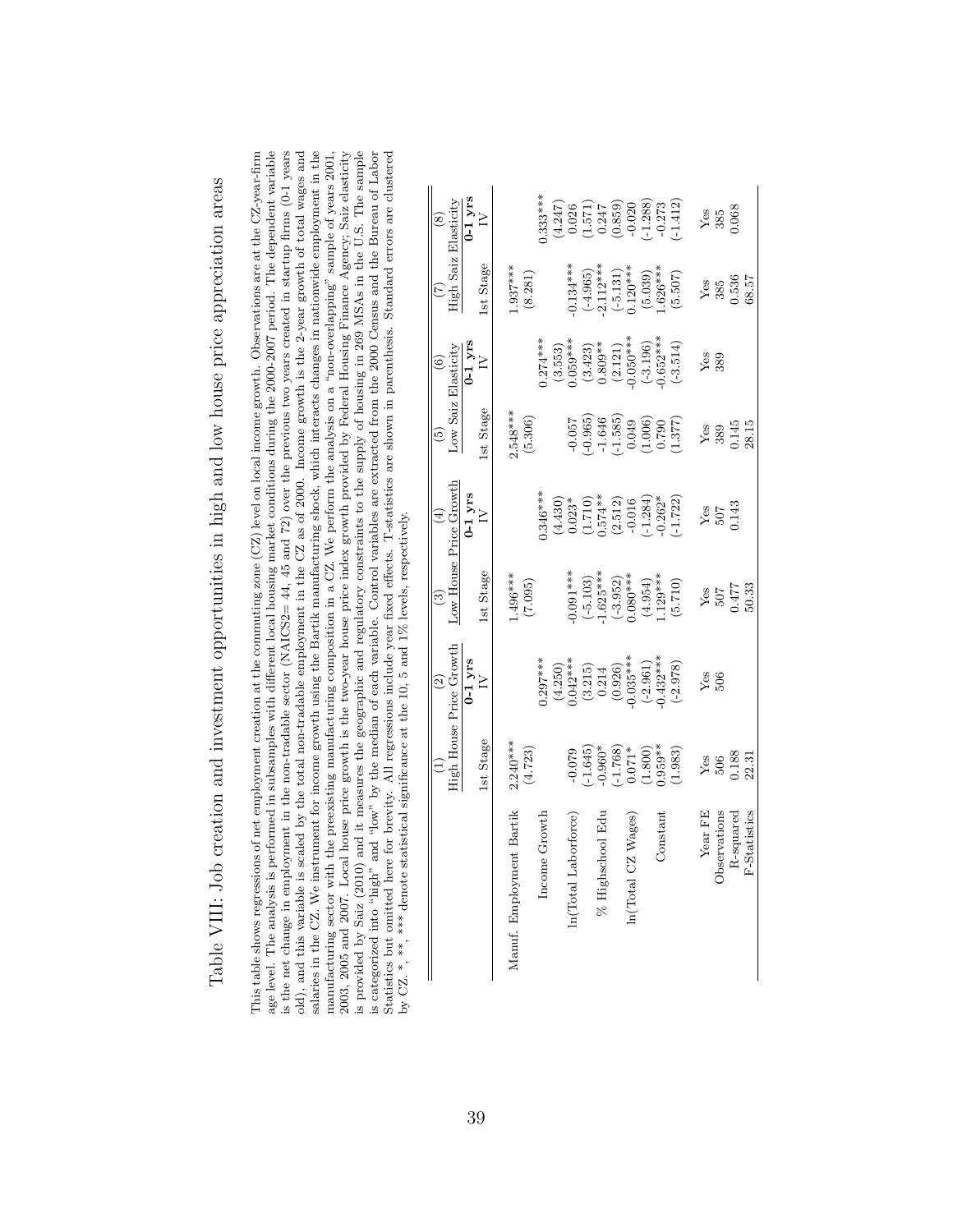## Table IX: Startup job creation and job resilience

This table shows the share of employment of four cohorts of new firms (between 2000 and 2003) and asks how many jobs remain after 2 or 4 years in those firms. The table shows the number of employees in these cohorts of firms at the time that they are started, 2 years later, and 4 years later. Employment is scaled by the total employment in each CZ as of 2000. The sample includes only firms until 2003 because that is the last year that we can track firms for a full four years. T-statistics for the difference between high and low shock areas are shown in parenthesis on the last line of each panel.

| Panel A: Bartik Shocks (2000-2003 cohorts) |  |
|--------------------------------------------|--|
|--------------------------------------------|--|

|                        | Job creation from start-ups | Jobs remaining after 2 years | Jobs remaining after 4 years |
|------------------------|-----------------------------|------------------------------|------------------------------|
| Low Bartik Area        | $4.39\%$                    | 3.44\%                       | 2.94\%                       |
| Medium Bartik Area     | 5.13%                       | 4.06%                        | 3.56%                        |
| High Bartik Area       | 5.43%                       | 4.40%                        | 3.85%                        |
| High Bartik-Low Bartik | $1.04\%***$                 | $0.96\%***$                  | $0.91\%***$                  |
|                        | (9.94)                      | (9.60)                       | (7.55)                       |

|  |  | Panel B: Income Shocks (2000-2003 cohorts) |  |
|--|--|--------------------------------------------|--|
|  |  |                                            |  |

|                                          | Job creation from start-ups | Jobs remaining after 2 years | Jobs remaining after 4 years |
|------------------------------------------|-----------------------------|------------------------------|------------------------------|
| Low $\Delta$ Income Area                 | $4.45\%$                    | $3.64\%$                     | 3.13%                        |
| Medium $\Delta$ Income Area              | $4.77\%$                    | 3.79%                        | 3.25%                        |
| High $\Delta$ Income Area                | 5.74%                       | 4.48%                        | 3.96%                        |
| High $\Delta$ Income-Low $\Delta$ Income | $1.29\%***$                 | $0.84\%***$                  | $0.83\%***$                  |
| $t$ -statistics                          | (12.33)                     | (8.70)                       | (7.08)                       |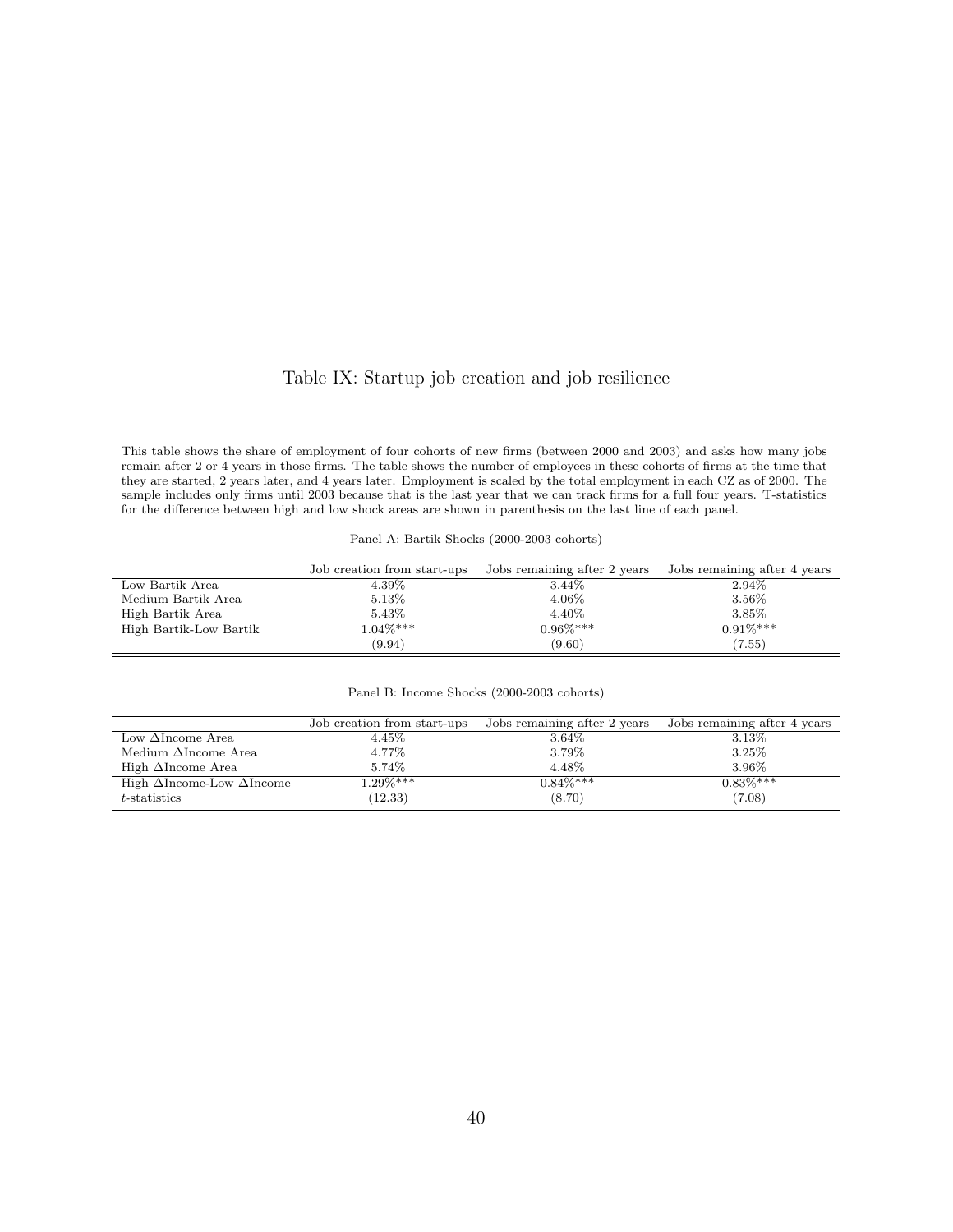### Table X: Local bank share and employment in different-aged firms

This table analyzes the relationship between the share of deposits held by "local banks" and the employment distribution across young and old firms. If 75% or more of a bank's deposits are concentrated in one CZ we define this bank as "local". The local bank share is the percentage of total deposits in a CZ held by "local" banks. In order to mitigate the effect of labor market dynamics on the evolution of the local banking sector, we calculate a time-invariant CZ-level measure—Local Bank Share—by calculating the time-series median of the share of local banks in the CZ. In column (1), the dependent variable is the time-series median level of the share of employment in firms < 1 year old in the CZ, and in column (2) the dependent variable is the time-series median level of employment share in firms > 6 years old. Control variables are extracted from the 2000 Census. Both regressions include state fixed-effects. Heteroskedasticity-robust t-statistics are in parenthesis. \*, \*\*, \*\*\* denote statistical significance at the 10, 5 and 1% levels, respectively.

|                        | (1)                             | (2)                              |
|------------------------|---------------------------------|----------------------------------|
|                        | $\%$ of Firms $\leq 1$ Year Old | $\%$ of Firms $\geq 6$ Years Old |
| % of Local Banks       | $0.016**$                       | $-0.036**$                       |
| $ln(Total$ Laborforce) | (2.406)<br>$-0.003$             | $(-2.210)$<br>0.011              |
|                        | $(-0.308)$                      | (0.397)                          |
| % Highschool Edu       | $0.742***$<br>(3.595)           | $-1.709***$<br>$(-3.380)$        |
| ln(Total CZ Wages)     | $-0.000$                        | $-0.001$                         |
| Constant               | $(-0.045)$<br>0.033             | $(-0.024)$<br>$0.870***$         |
|                        | (0.298)                         | (2.879)                          |
| State FE               | Yes                             | Yes                              |
| Number of CZs          | 507                             | 507                              |
| R-squared              | 0.218                           | 0.264                            |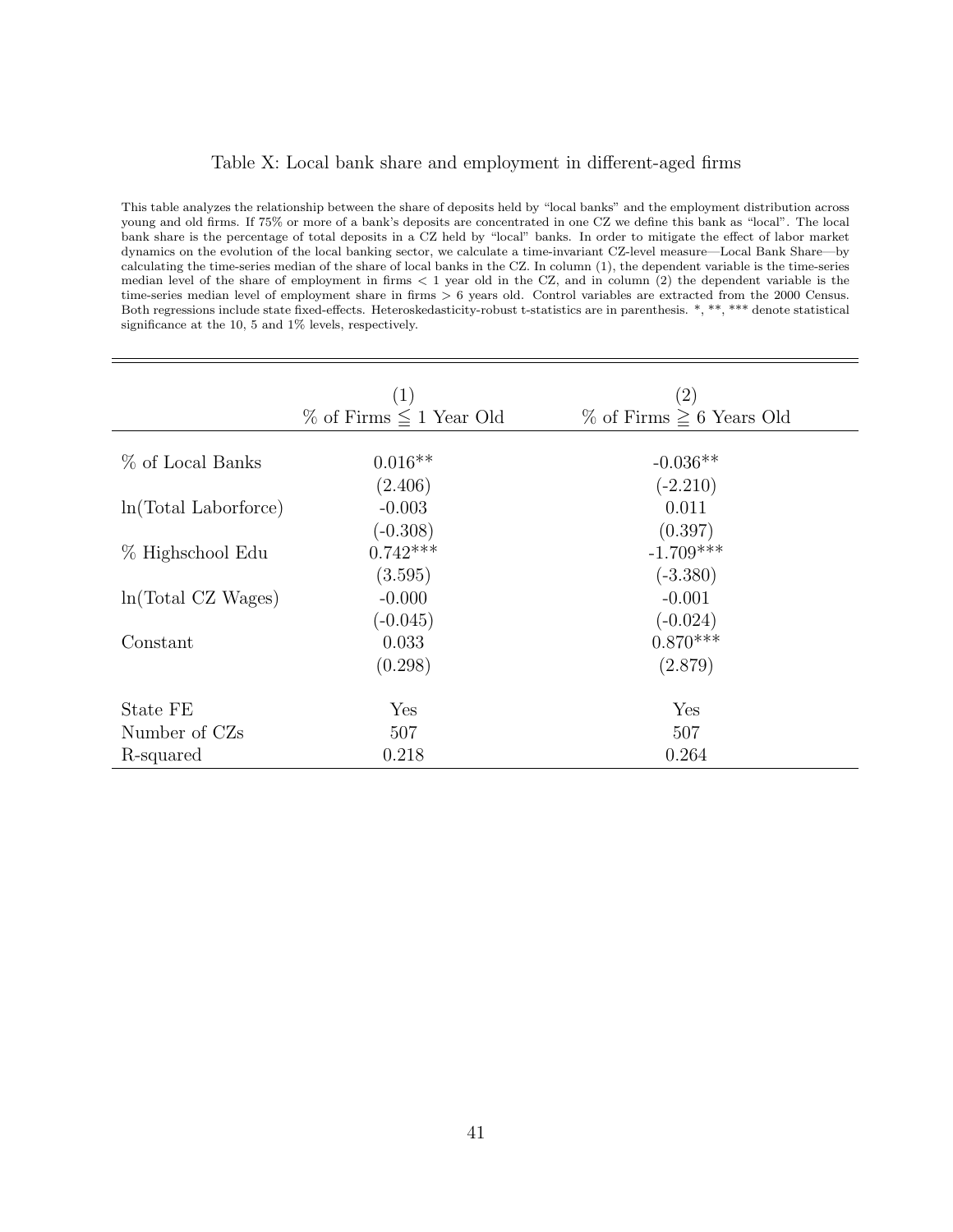| í<br>.<br>.<br>.<br>)<br>2<br>2<br>2<br>2<br>ı<br>j                                                                                                                                                                                                                  |
|----------------------------------------------------------------------------------------------------------------------------------------------------------------------------------------------------------------------------------------------------------------------|
| $\frac{1}{2}$                                                                                                                                                                                                                                                        |
|                                                                                                                                                                                                                                                                      |
|                                                                                                                                                                                                                                                                      |
| the controller of the conduction of the conduction of the conduction of the conduction of the conduction of the conduction of the conduction of the conduction of the conduction of the conduction of the conduction of the co<br>$\frac{1}{2}$<br>うしょうしょう<br>I<br>į |
| י<br>גוג                                                                                                                                                                                                                                                             |
| $\frac{1}{2}$                                                                                                                                                                                                                                                        |
| j<br>$\frac{1}{2}$<br>i<br>)                                                                                                                                                                                                                                         |
|                                                                                                                                                                                                                                                                      |
| ׇ֚֬֡<br>֖֧֧֧֧ׅ֧ׅ֧֚֚֚֚֚֚֚֚֚֚֚֚֚֚֚֚֚֚֚֚֚֚֚֚֚֚֚֚֚֡֝֝֬֝֓֝֬֜<br>l                                                                                                                                                                                                         |
| ;<br>;<br>;<br>$\frac{1}{2}$                                                                                                                                                                                                                                         |
| Ï<br>1<br>.<br>ו<br>}<br>                                                                                                                                                                                                                                            |

This table shows regressions of net employment creation at the commuting zone  $(CZ)$  level on local income growth, an indicator for above median share The dependent variable is the net change in employment in the non-tradable sector (NAICS2= 44, 45 and 72) over the previous two years created in firms the manufacturing sector with the preexisting manufacturing composition in a CZ. The interaction term Income Growth  $\times I_{(High\ L_B)}$  captures the role of local bank shares on the responsiveness of firms in creating jobs. Anal categories. Control variables are extracted from the 2000 Census and the Bureau of Labor Statistics. All regressions include year fixed effects. T-statistics  $I_{\{High\ LP\}}$  is a dummy variable equal to 1 if the CZ's local bank share is higher than the median of all CZs. Observations are at the CZ-year-firm age level. of each age category, and this variable is scaled by the total non-tradable employment in the CZ as of 2000. Income growth is the 2-year growth of total wages and salaries in the CZ. We instrument for this variable using the Bartik manufacturing shock, which interacts changes in nationwide employment in This table shows regressions of net employment creation at the commuting zone  $(CZ)$  level on local income growth, an indicator for above median share of deposits held by local banks, and the interaction of the two variables. Local banks are defined as those with 75% or more of its deposits in one CZ. of deposits held by local banks, and the interaction of the two variables. Local banks are defined as those with 75% or more of its deposits in one CZ.  $I_{(High\ LB)}$  is a dummy variable equal to 1 if the CZ's local bank share is higher than the median of all CZs. Observations are at the CZ-year-firm age level. The dependent variable is the net change in employment in the non-tradable sector (NAICS2= 44, 45 and 72) over the previous two years created in firms of each age category, and this variable is scaled by the total non-tradable employment in the CZ as of 2000. Income growth is the 2-year growth of total wages and salaries in the CZ. We instrument for this variable using the Bartik manufacturing shock, which interacts changes in nationwide employment in the manufacturing sector with the preexisting manufacturing composition in a CZ. The interaction term Income Growth ×  $I_{(High\ LB)}$  captures the role  $\epsilon_{i-1}$ . of local bank shares on the responsiveness of firms in creating jobs. Analysis is performed on a "non-overlapping" sample of years 2001, 2003, 2005 and 2007. Column (1) reports the first stage regression of income growth on the Bartik instrument. Column (2) to (6) are IV regression for different firm age categories. Control variables are extracted from the 2000 Census and the Bureau of Labor Statistics. All regressions include year fixed effects. T-statistics are shown in parenthesis. Standard errors are clustered by CZ. \*, \*\*\*, \*\*\*\* denote statistical significance at the 10, 5 and 1% levels, respectively. are shown in parenthesis. Standard errors are clustered by CZ. \*, \*\*\*, denote statistical significance at the 10, 5 and 1% levels, respectively.

|                                         | 1st Stage<br>Э                                                                                                              | Aggregate<br>$\frac{1}{2}$                                                                                                                   | 0-1 year-olds<br>$\mathfrak{S}_{\mathsf{C}}$                                                                                                         | 2-3 year-olds<br>$\widehat{\pm}$                                                                                                                         | 4-5 year-olds<br>$\widetilde{\omega}$                                                                                                                                                                                                                                                                             | 6+ year-olds<br>$\widehat{\odot}$ $\gtrsim$                                                                                                                                                                                                                                                                                          |
|-----------------------------------------|-----------------------------------------------------------------------------------------------------------------------------|----------------------------------------------------------------------------------------------------------------------------------------------|------------------------------------------------------------------------------------------------------------------------------------------------------|----------------------------------------------------------------------------------------------------------------------------------------------------------|-------------------------------------------------------------------------------------------------------------------------------------------------------------------------------------------------------------------------------------------------------------------------------------------------------------------|--------------------------------------------------------------------------------------------------------------------------------------------------------------------------------------------------------------------------------------------------------------------------------------------------------------------------------------|
| Manuf. Employment Bartik                | $1.195***$<br>(7.628)                                                                                                       |                                                                                                                                              |                                                                                                                                                      |                                                                                                                                                          |                                                                                                                                                                                                                                                                                                                   |                                                                                                                                                                                                                                                                                                                                      |
| Income Growth                           |                                                                                                                             | $0.337**$                                                                                                                                    | $0.144***$                                                                                                                                           | $0.065***$                                                                                                                                               |                                                                                                                                                                                                                                                                                                                   |                                                                                                                                                                                                                                                                                                                                      |
| Income Growth $\times$ $I_{(High\ LB)}$ |                                                                                                                             | $(2.146)$<br>-0.080                                                                                                                          | $(2.212)$<br>0.165**                                                                                                                                 | $\begin{array}{l} (-2.048) \\ -0.003 \\ -0.079) \\ -0.000 \\ -0.010^{**} \\ (-0.030) \\ -0.010^{**} \\ -0.076^{*} \\ (-1.785) \\ -1.785) \\ \end{array}$ | $\begin{array}{l} 0.008 \\ 0.01319 \\ 0.0165 \\ 0.0050 \\ -0.0050 \\ 0.001 \\ -0.0001 \\ -0.0002 \\ -0.0000 \\ -0.0000 \\ -0.0000 \\ -0.0000 \\ -0.0000 \\ -0.0000 \\ -0.0000 \\ -0.0000 \\ -0.0000 \\ -0.0000 \\ -0.0000 \\ -0.0000 \\ -0.0000 \\ -0.0000 \\ -0.0000 \\ -0.0000 \\ -0.0000 \\ -0.0000 \\ -0.000$ | $\begin{array}{l} 0.249\\[-2pt] 0.247\\[-2pt] (-1.641)\\[-2pt] (-1.227\\[-2pt] (-1.239)\\[-2pt] (-1.43)\\[-2pt] (-1.43)\\[-2pt] (-1.43)\\[-2pt] (-1.43)\\[-2pt] (-1.43)\\[-2pt] (-1.43)\\[-2pt] (-1.42)\\[-2pt] (-1.42)\\[-2pt] (-1.42)\\[-2pt] (-1.42)\\[-2pt] (-1.42)\\[-2pt] (-1.42)\\[-2pt] (-1.42)\\[-2pt] (-1.42)\\[-2pt] (-1$ |
|                                         |                                                                                                                             |                                                                                                                                              | $(2.370)$<br>$0.008***$                                                                                                                              |                                                                                                                                                          |                                                                                                                                                                                                                                                                                                                   |                                                                                                                                                                                                                                                                                                                                      |
| I(High LB)                              | $0.011***$                                                                                                                  |                                                                                                                                              |                                                                                                                                                      |                                                                                                                                                          |                                                                                                                                                                                                                                                                                                                   |                                                                                                                                                                                                                                                                                                                                      |
| $\ln({\rm Total\;Laborforce})$          | $\begin{array}{l} (-3.527) \\ -0.120^{***} \\ (-11.440) \\ -0.577^{***} \\ (-3.444) \\ (-3.444) \\ (-3.444) \\ \end{array}$ | $\begin{array}{l} (-0.479) \\ -0.006 \\ -0.003 \\ -0.209 \\ -0.31 \\ -0.318 \\ -0.318 \\ -0.318 \\ -0.241 \\ -0.341 \\ 0.028 \\ \end{array}$ | $\begin{array}{l} (-3.736) \\ 0.013 \\ (1.356) \\ 0.652^{***} \\ (7.447) \\ (-1.210) \\ (-1.210) \\ (-1.210) \\ (-1.210) \\ (-1.394) \\ \end{array}$ |                                                                                                                                                          |                                                                                                                                                                                                                                                                                                                   |                                                                                                                                                                                                                                                                                                                                      |
|                                         |                                                                                                                             |                                                                                                                                              |                                                                                                                                                      |                                                                                                                                                          |                                                                                                                                                                                                                                                                                                                   |                                                                                                                                                                                                                                                                                                                                      |
| % Highschool Edu                        |                                                                                                                             |                                                                                                                                              |                                                                                                                                                      |                                                                                                                                                          |                                                                                                                                                                                                                                                                                                                   |                                                                                                                                                                                                                                                                                                                                      |
|                                         |                                                                                                                             |                                                                                                                                              |                                                                                                                                                      |                                                                                                                                                          |                                                                                                                                                                                                                                                                                                                   |                                                                                                                                                                                                                                                                                                                                      |
| In(Total CZ Wages)                      |                                                                                                                             |                                                                                                                                              |                                                                                                                                                      |                                                                                                                                                          |                                                                                                                                                                                                                                                                                                                   |                                                                                                                                                                                                                                                                                                                                      |
|                                         | $(11.266)$<br>$1.362***$                                                                                                    |                                                                                                                                              |                                                                                                                                                      | $(2.063)$<br>$0.104**$                                                                                                                                   |                                                                                                                                                                                                                                                                                                                   |                                                                                                                                                                                                                                                                                                                                      |
| Constant                                |                                                                                                                             |                                                                                                                                              |                                                                                                                                                      |                                                                                                                                                          |                                                                                                                                                                                                                                                                                                                   |                                                                                                                                                                                                                                                                                                                                      |
|                                         | 11.680)                                                                                                                     | (1.397)                                                                                                                                      |                                                                                                                                                      | (2.012)                                                                                                                                                  |                                                                                                                                                                                                                                                                                                                   |                                                                                                                                                                                                                                                                                                                                      |
| Year FE                                 | Yes                                                                                                                         | Yes                                                                                                                                          |                                                                                                                                                      | $Y_{.843}^{\text{es}}$                                                                                                                                   | Yes                                                                                                                                                                                                                                                                                                               |                                                                                                                                                                                                                                                                                                                                      |
| Observations                            | 1,843<br>0.266                                                                                                              | 1,843<br>0.107                                                                                                                               | Yes<br>1,843<br>0.086                                                                                                                                |                                                                                                                                                          | 1,843<br>0.009                                                                                                                                                                                                                                                                                                    | $\frac{\text{Yes}}{1,843}$<br>0.067                                                                                                                                                                                                                                                                                                  |
| R-squared                               |                                                                                                                             |                                                                                                                                              |                                                                                                                                                      |                                                                                                                                                          |                                                                                                                                                                                                                                                                                                                   |                                                                                                                                                                                                                                                                                                                                      |
| F-Statistics                            | 38.2                                                                                                                        |                                                                                                                                              |                                                                                                                                                      |                                                                                                                                                          |                                                                                                                                                                                                                                                                                                                   |                                                                                                                                                                                                                                                                                                                                      |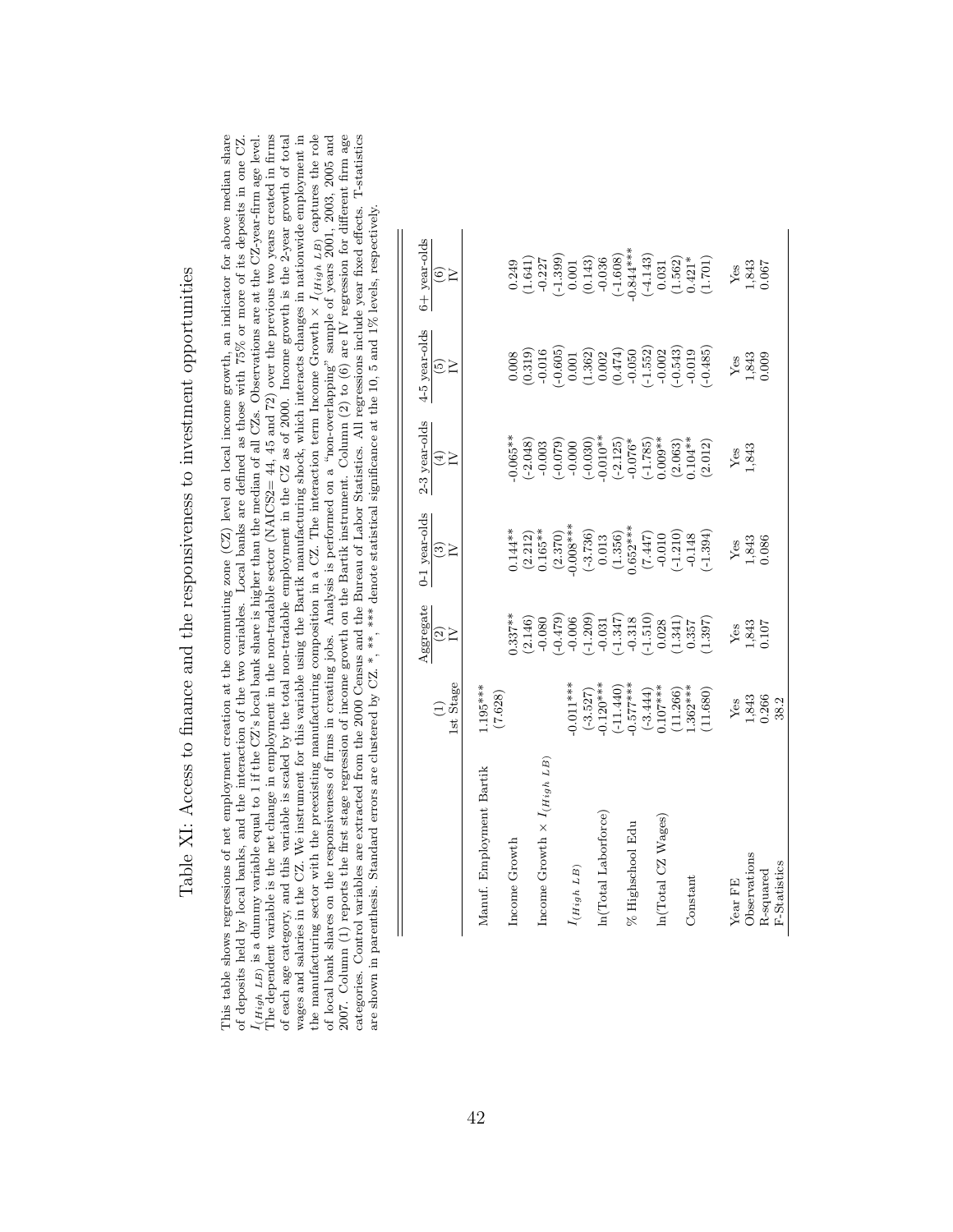### Table XII: Size and Age

Panel A (B) summarizes the average regional employment (number of firms) tabulated by firm age and firm size, from 2000 to 2007. Observations are at the MSA-year-firm age-firm size level. Data is from the Census Business Dynamics Statistics. Panel C summarizes the regressions of net employment creation by firm age and firm size at the MSA level (Details in Table AVIII). The reported coefficients are from instrumental variables regressions of the change in employment in each of the 4 different age categories and 3 firm size categories on local income growth. For each age-size pair, the dependent variable is the net change in employment in all the industries over the previous two years created in firms in each age-size bin, and this variable is scaled by the total employment in the MSA as of 2000. Income growth is the 2-year growth of total wages and salaries in the MSA. We instrument for this variable using the Bartik manufacturing shock, which interacts changes in nationwide employment in the manufacturing sector with the preexisting manufacturing composition in the MSA. The analysis is performed on a "non-overlapping" sample of years 2001, 2003, 2005 and 2007. Control variables are extracted from the 2000 Census and the Bureau of Labor Statistics (please see Table AVIII for detailed coefficients). All regressions include year fixed effects. T-statistics are shown in parenthesis and standard errors are clustered by MSA. \*, \*\*, \*\*\* denote statistical significance at the 10, 5 and 1% levels, respectively.

| Panel A:    | Total Employee in the Region |            |            | Age         |             |                 |
|-------------|------------------------------|------------|------------|-------------|-------------|-----------------|
|             |                              | Aggregate  | $0-1$ yrs  | $2-3$ years | $4-5$ years | $6+$ vears      |
|             | Aggregate                    | 263811     | 13359      | 11984       | 10607       | 227862          |
|             | ${<}20$                      | 48810      | 8347       | 5789        | 4724        | 29950           |
| <b>Size</b> | 20-100                       | 47301      | 3472       | 3893        | 3572        | 36363           |
|             | >100                         | 167701     | 1540       | 2302        | 2310        | 161549          |
|             |                              |            |            |             |             |                 |
| Panel B:    | Total Firms in the Region    |            |            | Age         |             |                 |
|             |                              | Aggregate  | $0-1$ yrs  | $2-3$ years | $4-5$ years | $6+$ years      |
|             | Aggregate                    | 12390      | 2119       | 1460        | 1156        | 7654            |
|             | $<$ 20                       | 10050      | 2026       | 1326        | 1028        | 5670            |
| Size        | 20-100                       | 1322       | 80         | 113         | 104         | 1025            |
|             | >100                         | 1018       | 13         | 21          | 24          | 959             |
|             |                              |            |            |             |             |                 |
| Panel C:    | Regression Coefficients      |            |            | Age         |             |                 |
|             |                              | Aggregate  | $0-1$ yrs  | $2-3$ years | $4-5$ years | $6+$ years      |
|             | Aggregate                    | $1.263***$ | $0.404***$ | $-0.000$    | $-0.006$    | $0.865***$      |
|             | ${<}20$                      | $0.150***$ | $0.310***$ | $-0.058***$ | $-0.031***$ | $-0.071***$     |
| <b>Size</b> | 20-100                       | $0.185***$ | $0.079***$ | $0.036***$  | 0.015       | $0.055^{***}\,$ |
|             | >100                         | $0.928***$ | $0.015***$ | $0.022***$  | 0.010       | $0.881***$      |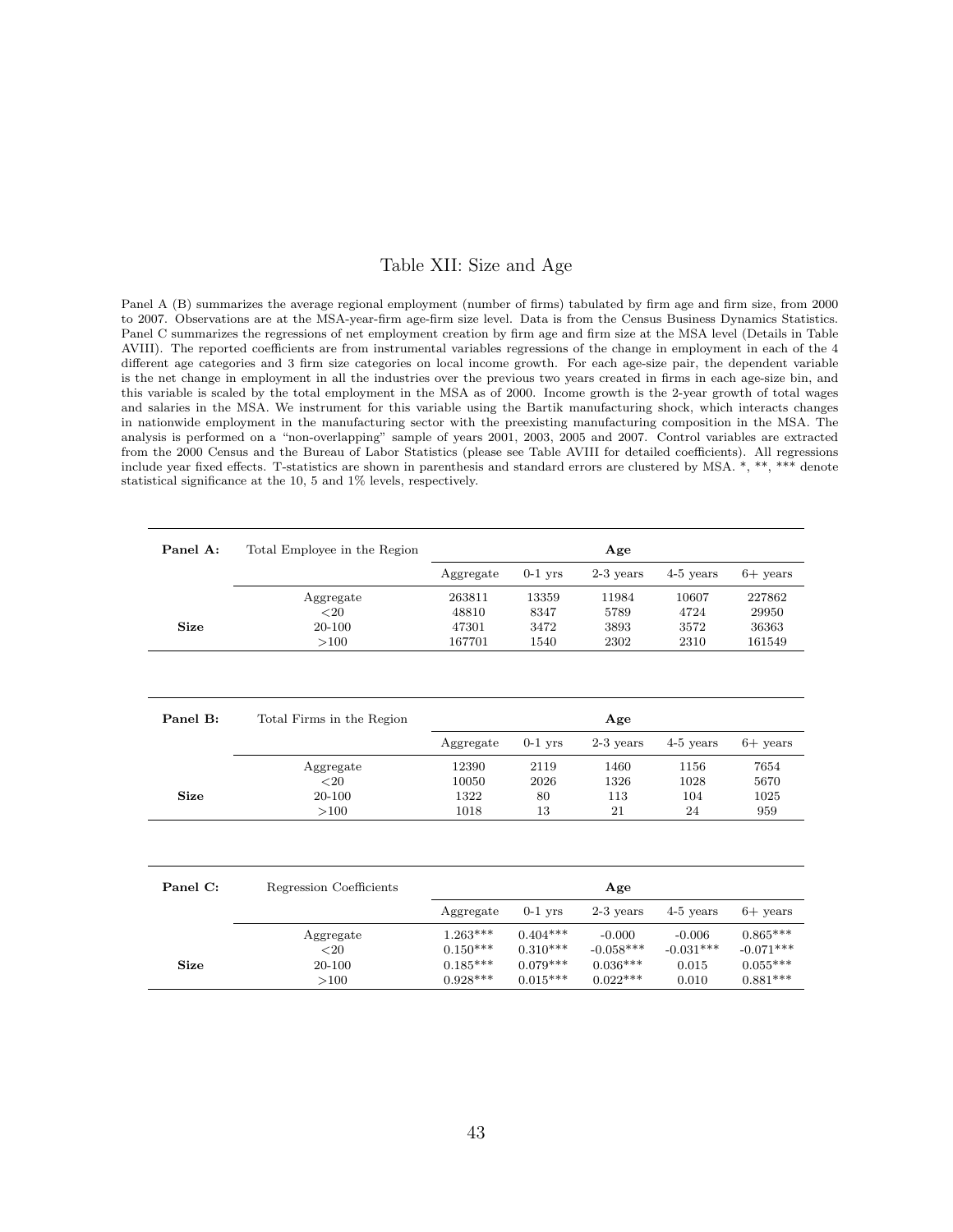Internet Appendix—Not for Publication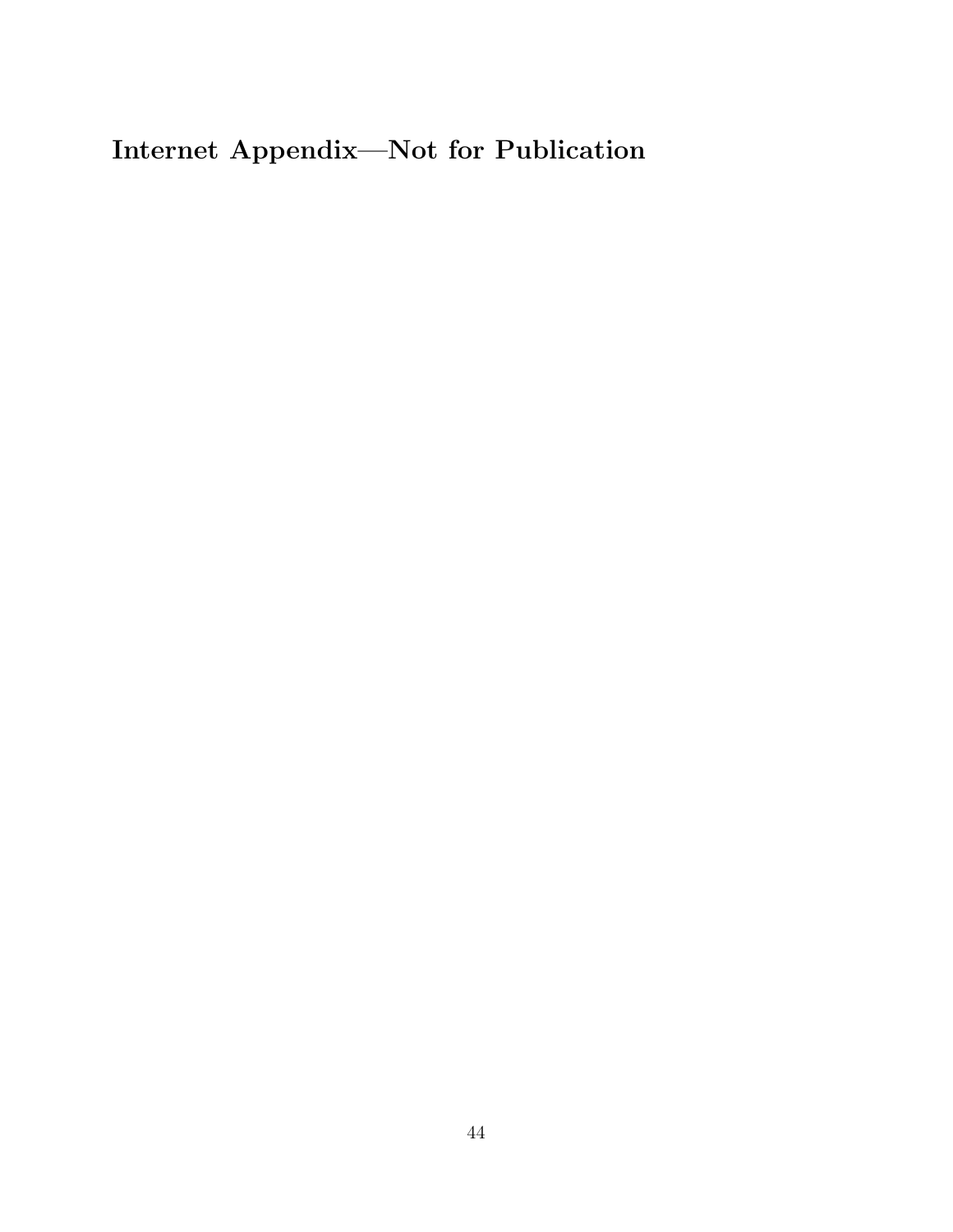| category, and this variable is scaled by the total non-tradable employment in the CZ as of 2000. Income growth is the 2-year growth of total wages and salaries in the<br>CZ. We instrument for this variable using the Bartik manufacturing shock, which interacts changes in nationwide employment in the manufacturing sector with the<br>in employment and for the change in employment in 4 age categories (startups, 2-3, 4-5, and 6+ years old). Observations are at the CZ-year-firm age level. The<br>dependent variable is the net change in employment in the non-tradable sector (NAICS2= 44, 45 and 72) over the previous two years created in firms of each age<br>preexisting manufacturing composition in a CZ. The analysis is performed on a "non-overlapping" sample of years 2001, 2005, 2005 and 2007. Column $(1)$ reports the<br>All regressions include year fixed effects. T-statistics are shown in parenthesis and standard errors are clustered by CZ.*,**,**,* denote statistical significance at the<br>This table shows regressions of net employment creation at the commuting zone $(CZ)$ level on local income growth. We run regressions for the aggregate change<br>oerform similar regressions as columns (2) and (3) for firms of different ages. Control variables are extracted from the 2000 Census and the Bureau of Labor Statistics.<br>column (3) is the 2SLS regression with instrumented income growth. Both the OLS and the 2SLS regressions are weighted by the CZ population. Columns (4) to (11)<br>first stage regression of income growth on the<br>10, 5 and 1% levels, respectively. |                                  |                                                            |                                |                                      |                                      | Bartik instrument. Column (2) is the OLS regression of net employment change in the CZ on local income growth, and |                                  |                                              |                             |                                                         |                                  |
|---------------------------------------------------------------------------------------------------------------------------------------------------------------------------------------------------------------------------------------------------------------------------------------------------------------------------------------------------------------------------------------------------------------------------------------------------------------------------------------------------------------------------------------------------------------------------------------------------------------------------------------------------------------------------------------------------------------------------------------------------------------------------------------------------------------------------------------------------------------------------------------------------------------------------------------------------------------------------------------------------------------------------------------------------------------------------------------------------------------------------------------------------------------------------------------------------------------------------------------------------------------------------------------------------------------------------------------------------------------------------------------------------------------------------------------------------------------------------------------------------------------------------------------------------------------------------------------------------------------------------------------------|----------------------------------|------------------------------------------------------------|--------------------------------|--------------------------------------|--------------------------------------|--------------------------------------------------------------------------------------------------------------------|----------------------------------|----------------------------------------------|-----------------------------|---------------------------------------------------------|----------------------------------|
| Panel: Non-overlapping Sample (01, 03, 05,                                                                                                                                                                                                                                                                                                                                                                                                                                                                                                                                                                                                                                                                                                                                                                                                                                                                                                                                                                                                                                                                                                                                                                                                                                                                                                                                                                                                                                                                                                                                                                                                  | 1st Stage                        | Aggregate<br><b>CLS</b><br>$\widehat{\mathfrak{S}}$<br>67) | ®≥                             | 0-1 year-olds<br>CLS<br>$\bigoplus$  | ⊙≥                                   | 2-3 year-olds<br>GIS<br>$\odot$                                                                                    | EZ                               | 4-5 year-olds<br><b>CLS</b><br>$\circled{s}$ | <u>ଚ</u> >                  | 6+ year-olds<br>$\begin{matrix} 10 \\ 015 \end{matrix}$ | $\Xi$ $\geq$                     |
| Manuf. Employment Bartik                                                                                                                                                                                                                                                                                                                                                                                                                                                                                                                                                                                                                                                                                                                                                                                                                                                                                                                                                                                                                                                                                                                                                                                                                                                                                                                                                                                                                                                                                                                                                                                                                    | $1.037***$<br>(7.065)            |                                                            |                                |                                      |                                      |                                                                                                                    |                                  |                                              |                             |                                                         |                                  |
| Income Growth                                                                                                                                                                                                                                                                                                                                                                                                                                                                                                                                                                                                                                                                                                                                                                                                                                                                                                                                                                                                                                                                                                                                                                                                                                                                                                                                                                                                                                                                                                                                                                                                                               |                                  | (1.005)<br>0.070                                           | $0.394***$<br>(2.959)          | $0.093***$<br>(6.371)                | $0.285***$<br>(5.165)                | $0.011***$<br>$(-4.577)$                                                                                           | $-0.066***$<br>$(-4.311)$        | $-0.012***$<br>$(-3.461)$                    | $-1.708$<br>$0.019*$        | $(-0.011)$<br>$-0.001$                                  | (1.470)<br>0.193                 |
| In(Total Laborforce)                                                                                                                                                                                                                                                                                                                                                                                                                                                                                                                                                                                                                                                                                                                                                                                                                                                                                                                                                                                                                                                                                                                                                                                                                                                                                                                                                                                                                                                                                                                                                                                                                        | $-0.123***$<br>$(-5.999)$        | $0.057***$<br>$(-3.029)$                                   | $(-1.782)$<br>$-0.057*$        | (1.147)<br>0.036                     | (1.358)<br>0.036                     | $-0.015**$<br>$(-2.053)$                                                                                           | $-0.015**$<br>$(-2.510)$         | $(-1.432)$<br>$-0.005$                       | $(-1.560)$<br>$-0.005$      | $-0.073***$<br>$(-3.459)$                               | $-0.073**$<br>$(-2.281)$         |
| % Highschool Edu                                                                                                                                                                                                                                                                                                                                                                                                                                                                                                                                                                                                                                                                                                                                                                                                                                                                                                                                                                                                                                                                                                                                                                                                                                                                                                                                                                                                                                                                                                                                                                                                                            | $-0.576**$<br>$(-2.482)$         | $1.458***$<br>$(-3.559)$                                   | $0.924***$<br>$(-2.652)$       | (0.605)<br>0.225                     | (1.614)<br>0.542                     | $(-1.298)$<br>$-0.111$                                                                                             | $-0.203**$<br>$(-2.400)$         | $(-0.690)$<br>$-0.030$                       | $-0.907$<br>$-0.043$        | $1.542***$<br>$(-5.027)$                                | $-1.221***$<br>$(-3.798)$        |
| In(Total CZ Wages)                                                                                                                                                                                                                                                                                                                                                                                                                                                                                                                                                                                                                                                                                                                                                                                                                                                                                                                                                                                                                                                                                                                                                                                                                                                                                                                                                                                                                                                                                                                                                                                                                          | $0.109***$                       | $0.052***$                                                 | $0.052*$                       | $-0.029$                             | $-0.029$                             | $0.013**$                                                                                                          | $0.013***$                       | 0.004                                        | 0.004                       | $0.064***$                                              | $0.063**$                        |
| Constant                                                                                                                                                                                                                                                                                                                                                                                                                                                                                                                                                                                                                                                                                                                                                                                                                                                                                                                                                                                                                                                                                                                                                                                                                                                                                                                                                                                                                                                                                                                                                                                                                                    | $1.384***$<br>(6.216)<br>(6.322) | $0.696***$<br>(3.091)<br>(3.317)                           | (1.830)<br>$0.673*$<br>(1.931) | $(-1.075)$<br>$(-1.130)$<br>$-0.361$ | $(-1.298)$<br>$(-1.472)$<br>$-0.388$ | $0.154***$<br>(2.080)<br>(2.046)                                                                                   | $0.165***$<br>(2.560)<br>(2.640) | (1.430)<br>(1.324)<br>0.047                  | (1.565)<br>(1.562)<br>0.050 | $0.856***$<br>(3.409)<br>(3.664)                        | $0.847***$<br>(2.263)<br>(2.446) |
| Observations<br>Year FE                                                                                                                                                                                                                                                                                                                                                                                                                                                                                                                                                                                                                                                                                                                                                                                                                                                                                                                                                                                                                                                                                                                                                                                                                                                                                                                                                                                                                                                                                                                                                                                                                     | 1,843<br>Yes                     | 1,843<br>$Y$ es                                            | 1,843<br>Yes                   | 1,843<br>Yes                         | 1,843<br>$Y$ es                      | 1,843<br>Yes                                                                                                       | 1,843<br>Yes                     | 1,843<br>0.056<br>Yes                        | 1,843<br>Yes                | 1,843<br>Yes                                            | 1,843<br>Yes                     |
| F-Statistics<br>R-squared                                                                                                                                                                                                                                                                                                                                                                                                                                                                                                                                                                                                                                                                                                                                                                                                                                                                                                                                                                                                                                                                                                                                                                                                                                                                                                                                                                                                                                                                                                                                                                                                                   | 0.260<br>49.91                   | 0.130                                                      | $-0.185$                       | 0.160                                | 0.224                                | 0.063                                                                                                              | 0.199                            |                                              | 0.045                       | 0.095                                                   | 0.036                            |

Table AI: Job Creation and Investment Opportunities (Weighted Regression) Table AI: Job Creation and Investment Opportunities (Weighted Regression)

45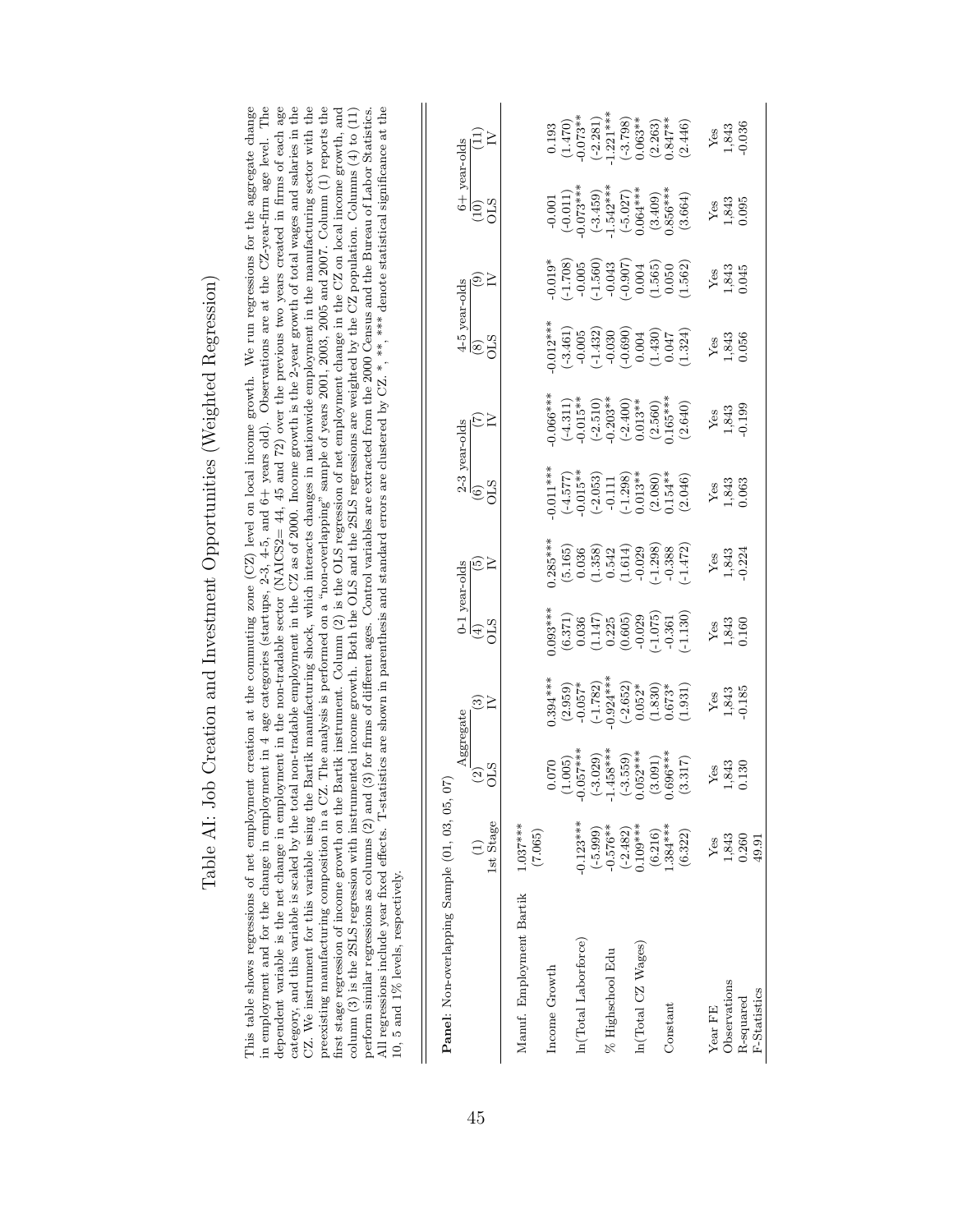| ֚֘֝                                                                                                                                                                                                                                                                                                                                                                  |
|----------------------------------------------------------------------------------------------------------------------------------------------------------------------------------------------------------------------------------------------------------------------------------------------------------------------------------------------------------------------|
|                                                                                                                                                                                                                                                                                                                                                                      |
|                                                                                                                                                                                                                                                                                                                                                                      |
|                                                                                                                                                                                                                                                                                                                                                                      |
| $\ddot{\phantom{0}}$                                                                                                                                                                                                                                                                                                                                                 |
| ļ                                                                                                                                                                                                                                                                                                                                                                    |
|                                                                                                                                                                                                                                                                                                                                                                      |
|                                                                                                                                                                                                                                                                                                                                                                      |
| $\frac{1}{2}$<br>$\frac{1}{1}$                                                                                                                                                                                                                                                                                                                                       |
|                                                                                                                                                                                                                                                                                                                                                                      |
| .<br>.<br>.<br>.                                                                                                                                                                                                                                                                                                                                                     |
| l<br>l                                                                                                                                                                                                                                                                                                                                                               |
|                                                                                                                                                                                                                                                                                                                                                                      |
|                                                                                                                                                                                                                                                                                                                                                                      |
|                                                                                                                                                                                                                                                                                                                                                                      |
|                                                                                                                                                                                                                                                                                                                                                                      |
| j                                                                                                                                                                                                                                                                                                                                                                    |
|                                                                                                                                                                                                                                                                                                                                                                      |
| Ι                                                                                                                                                                                                                                                                                                                                                                    |
|                                                                                                                                                                                                                                                                                                                                                                      |
|                                                                                                                                                                                                                                                                                                                                                                      |
| )<br>2<br>2<br>2<br>2<br>2<br>2<br>2<br>2<br>2<br>2<br><br><br><br><br><br><br><br><br><br><br><br><br><br>2<br>2<br>2<br>3<br>3<br>4<br>4<br>5<br>2<br>4<br>5<br>5<br>6<br>8<br>8<br>8<br>8<br>9<br>9<br>1<br>1<br>1<br>1<br>2<br>2<br>3<br>4<br>5<br>5<br>5<br>5<br>6<br>6<br>6<br>6<br>7<br>8<br>8<br>9<br>1<br>1<br>1<br>1<br>1<br>1<br>1<br>1 <br< td=""></br<> |
|                                                                                                                                                                                                                                                                                                                                                                      |
|                                                                                                                                                                                                                                                                                                                                                                      |
|                                                                                                                                                                                                                                                                                                                                                                      |
|                                                                                                                                                                                                                                                                                                                                                                      |
|                                                                                                                                                                                                                                                                                                                                                                      |
|                                                                                                                                                                                                                                                                                                                                                                      |
|                                                                                                                                                                                                                                                                                                                                                                      |
|                                                                                                                                                                                                                                                                                                                                                                      |
|                                                                                                                                                                                                                                                                                                                                                                      |
| l                                                                                                                                                                                                                                                                                                                                                                    |
| ı                                                                                                                                                                                                                                                                                                                                                                    |
|                                                                                                                                                                                                                                                                                                                                                                      |
| (                                                                                                                                                                                                                                                                                                                                                                    |
|                                                                                                                                                                                                                                                                                                                                                                      |
| )<br> }<br>!                                                                                                                                                                                                                                                                                                                                                         |
|                                                                                                                                                                                                                                                                                                                                                                      |
|                                                                                                                                                                                                                                                                                                                                                                      |
|                                                                                                                                                                                                                                                                                                                                                                      |
|                                                                                                                                                                                                                                                                                                                                                                      |
|                                                                                                                                                                                                                                                                                                                                                                      |
|                                                                                                                                                                                                                                                                                                                                                                      |
|                                                                                                                                                                                                                                                                                                                                                                      |
|                                                                                                                                                                                                                                                                                                                                                                      |
|                                                                                                                                                                                                                                                                                                                                                                      |
|                                                                                                                                                                                                                                                                                                                                                                      |
|                                                                                                                                                                                                                                                                                                                                                                      |
| I                                                                                                                                                                                                                                                                                                                                                                    |
|                                                                                                                                                                                                                                                                                                                                                                      |
|                                                                                                                                                                                                                                                                                                                                                                      |
|                                                                                                                                                                                                                                                                                                                                                                      |
|                                                                                                                                                                                                                                                                                                                                                                      |
|                                                                                                                                                                                                                                                                                                                                                                      |
|                                                                                                                                                                                                                                                                                                                                                                      |
|                                                                                                                                                                                                                                                                                                                                                                      |
| $\sim$ $\sim$ $\sim$ $\sim$ $\sim$ $\sim$<br>)<br>}                                                                                                                                                                                                                                                                                                                  |
|                                                                                                                                                                                                                                                                                                                                                                      |
|                                                                                                                                                                                                                                                                                                                                                                      |
| י<br>י                                                                                                                                                                                                                                                                                                                                                               |
| I                                                                                                                                                                                                                                                                                                                                                                    |
|                                                                                                                                                                                                                                                                                                                                                                      |
|                                                                                                                                                                                                                                                                                                                                                                      |
|                                                                                                                                                                                                                                                                                                                                                                      |
|                                                                                                                                                                                                                                                                                                                                                                      |
|                                                                                                                                                                                                                                                                                                                                                                      |
|                                                                                                                                                                                                                                                                                                                                                                      |
|                                                                                                                                                                                                                                                                                                                                                                      |
|                                                                                                                                                                                                                                                                                                                                                                      |
|                                                                                                                                                                                                                                                                                                                                                                      |
| -<br>-<br>-                                                                                                                                                                                                                                                                                                                                                          |
|                                                                                                                                                                                                                                                                                                                                                                      |
|                                                                                                                                                                                                                                                                                                                                                                      |
| .<br>.<br>.<br>.                                                                                                                                                                                                                                                                                                                                                     |
| Į                                                                                                                                                                                                                                                                                                                                                                    |
| $\frac{1}{2}$                                                                                                                                                                                                                                                                                                                                                        |
| $\begin{bmatrix} 1 & 1 \\ 1 & 1 \\ 1 & 1 \end{bmatrix}$<br>$\frac{1}{2}$                                                                                                                                                                                                                                                                                             |

for the change in employment in each of the 4 different age categories. Observations are at the county-year-firm age level. The dependent variable is the net change in employment in the non-tradable sector (NAICS2= 44, 45 the total non-tradable employment in the county as of 2000. Income growth is the 2-year growth of total wages and salaries in the county. We instrument for this variable using the Bartik manufacturing shock, which interacts changes in nationwide employment in the manufacturing sector with the preexisting manufacturing composition in a county. The analysis is performed on a "non-overlapping" sample of years 2001, 2003, 2005 and 2007. Column (1) reports the first stage regression of income growth on the Bartik instrument. Column (2) is the OLS regression of net employment change in the county on local income growth, and column (3) is the 2SLS regression with instrumented income growth. Columns  $(4)$  to  $(11)$  perform similar regressions as column  $(2)$  and  $(3)$  for the net change in employment in firms of different ages. Control variables are extracted from the 2000 Census and the Bureau of Labor Statistics. All regressions include year fixed effects. T-statistics are This table shows regressions of net employment creation at the county level on local income growth. Regressions are run for aggregate change in employment and This table shows regressions of net employment creation at the county level on local income growth. Regressions are run for aggregate change in employment and for the change in employment in each of the 4 different age categories. Observations are at the county-year-firm age level. The dependent variable is the net change in employment in the non-tradable sector (NAICS2= 44, 45 and 72) over the previous two years created in firms of each age category, and this variable is scaled by the total non-tradable employment in the county as of 2000. Income growth is the 2-year growth of total wages and salaries in the county. We instrument for this variable using the Bartik manufacturing shock, which interacts changes in nationwide employment in the manufacturing sector with the preexisting manufacturing composition in a county. The analysis is performed on a "non-overlapping" sample of years 2001, 2003, 2005 and 2007. Column (1) reports the first stage regression of income growth on the Bartik instrument. Column (2) is the OLS regression of net employment change in the county on local income growth, and column (3) is the 2SLS regression with instrumented income growth. Columns (4) to (11) perform similar regressions as column (2) and (3) for the net change in employment in firms of different ages. Control variables are extracted from the 2000 Census and the Bureau of Labor Statistics. All regressions include year fixed effects. T-statistics are shown in parenthesis. Standard errors are clustered by county. \*, \*\*\*, \*\*\*\* denote statistical significance at the 10, 5 and 1% levels, respectively. shown in parenthesis. Standard errors are clustered by county, \*, \*\*\*, denote statistical significance at the 10, 5 and 1% levels, respectively.

| Panel: Non-overlapping Sample (01, 03, 05, 07) |                       |                                                                                                                                      |                                                                                                                                                                                                                                                                                                                                 |                                                                                                                                                       |                                                                                                                      |                                                                                                                                                                                                                                                                                                                       |                                                                                                          |                                                                                                                                                                |                                                                                                                           |                                                                                                                                                                                             |                                                                                                                                                                        |
|------------------------------------------------|-----------------------|--------------------------------------------------------------------------------------------------------------------------------------|---------------------------------------------------------------------------------------------------------------------------------------------------------------------------------------------------------------------------------------------------------------------------------------------------------------------------------|-------------------------------------------------------------------------------------------------------------------------------------------------------|----------------------------------------------------------------------------------------------------------------------|-----------------------------------------------------------------------------------------------------------------------------------------------------------------------------------------------------------------------------------------------------------------------------------------------------------------------|----------------------------------------------------------------------------------------------------------|----------------------------------------------------------------------------------------------------------------------------------------------------------------|---------------------------------------------------------------------------------------------------------------------------|---------------------------------------------------------------------------------------------------------------------------------------------------------------------------------------------|------------------------------------------------------------------------------------------------------------------------------------------------------------------------|
|                                                |                       | Aggregate                                                                                                                            |                                                                                                                                                                                                                                                                                                                                 | 0-1 year-olds                                                                                                                                         |                                                                                                                      |                                                                                                                                                                                                                                                                                                                       |                                                                                                          |                                                                                                                                                                |                                                                                                                           | $6+$ year-olds                                                                                                                                                                              |                                                                                                                                                                        |
|                                                | 1st Stage             | <b>OLS</b><br>$\widehat{\mathfrak{S}}$                                                                                               | ⊙≧                                                                                                                                                                                                                                                                                                                              | $E_{\text{LS}}$                                                                                                                                       |                                                                                                                      | $\begin{array}{l} \frac{2\text{-}3 \text{ year-olds}}{(6)}\\ \frac{(6)}{11.5} \end{array}$                                                                                                                                                                                                                            |                                                                                                          | $\begin{array}{c}\n 4-5 \text{ year-olds} \\  \hline\n (8) \\  \hline\n \text{OLS} \\  \text{IV}\n \end{array}$                                                |                                                                                                                           | <b>CHC</b>                                                                                                                                                                                  | $\Xi$ 5                                                                                                                                                                |
| Manuf. Employment Bartik                       | $0.248***$<br>(6.028) |                                                                                                                                      |                                                                                                                                                                                                                                                                                                                                 |                                                                                                                                                       |                                                                                                                      |                                                                                                                                                                                                                                                                                                                       |                                                                                                          |                                                                                                                                                                |                                                                                                                           |                                                                                                                                                                                             |                                                                                                                                                                        |
| Income Growth                                  |                       | $0.269***$                                                                                                                           |                                                                                                                                                                                                                                                                                                                                 | $0.060**$                                                                                                                                             |                                                                                                                      |                                                                                                                                                                                                                                                                                                                       |                                                                                                          |                                                                                                                                                                |                                                                                                                           |                                                                                                                                                                                             |                                                                                                                                                                        |
|                                                |                       | $\begin{array}{c} (5.007) \\ (5.007) \\ -0.068*** \\ (-6.587) \\ (-6.587) \\ (-8.496) \\ (-8.496) \\ (6.708) \\ (6.708) \end{array}$ |                                                                                                                                                                                                                                                                                                                                 |                                                                                                                                                       |                                                                                                                      |                                                                                                                                                                                                                                                                                                                       |                                                                                                          |                                                                                                                                                                |                                                                                                                           |                                                                                                                                                                                             |                                                                                                                                                                        |
| In (Total Laborforce)                          | $-0.094***$           |                                                                                                                                      |                                                                                                                                                                                                                                                                                                                                 |                                                                                                                                                       |                                                                                                                      |                                                                                                                                                                                                                                                                                                                       |                                                                                                          |                                                                                                                                                                |                                                                                                                           |                                                                                                                                                                                             |                                                                                                                                                                        |
|                                                | $(-11.971)$           |                                                                                                                                      |                                                                                                                                                                                                                                                                                                                                 |                                                                                                                                                       |                                                                                                                      |                                                                                                                                                                                                                                                                                                                       |                                                                                                          |                                                                                                                                                                |                                                                                                                           |                                                                                                                                                                                             |                                                                                                                                                                        |
| % Highschool Edu                               | 166.357***            |                                                                                                                                      |                                                                                                                                                                                                                                                                                                                                 |                                                                                                                                                       |                                                                                                                      |                                                                                                                                                                                                                                                                                                                       |                                                                                                          |                                                                                                                                                                |                                                                                                                           |                                                                                                                                                                                             |                                                                                                                                                                        |
|                                                | $(-10.344)$           |                                                                                                                                      |                                                                                                                                                                                                                                                                                                                                 |                                                                                                                                                       |                                                                                                                      |                                                                                                                                                                                                                                                                                                                       |                                                                                                          |                                                                                                                                                                |                                                                                                                           |                                                                                                                                                                                             |                                                                                                                                                                        |
| ln(Total CZ Was)                               | $0.079***$            |                                                                                                                                      |                                                                                                                                                                                                                                                                                                                                 |                                                                                                                                                       |                                                                                                                      |                                                                                                                                                                                                                                                                                                                       |                                                                                                          |                                                                                                                                                                |                                                                                                                           |                                                                                                                                                                                             |                                                                                                                                                                        |
|                                                | (11.557)              |                                                                                                                                      |                                                                                                                                                                                                                                                                                                                                 |                                                                                                                                                       |                                                                                                                      |                                                                                                                                                                                                                                                                                                                       |                                                                                                          |                                                                                                                                                                |                                                                                                                           |                                                                                                                                                                                             |                                                                                                                                                                        |
| Constant                                       | $-066***$             |                                                                                                                                      |                                                                                                                                                                                                                                                                                                                                 |                                                                                                                                                       |                                                                                                                      |                                                                                                                                                                                                                                                                                                                       |                                                                                                          |                                                                                                                                                                |                                                                                                                           |                                                                                                                                                                                             |                                                                                                                                                                        |
|                                                | 12.742                | (6.785)                                                                                                                              | $\begin{array}{l} (0.161 \\ (0.651) \\ -0.078^{***} \\ (231) \\ (231) \\ (341) \\ (351) \\ (363) \\ (363) \\ (363) \\ (363) \\ (3.063) \\ (3.063) \\ (3.063) \\ (3.063) \\ (3.063) \\ (3.063) \\ (3.063) \\ (3.063) \\ (3.063) \\ (3.063) \\ (3.063) \\ (3.063) \\ (3.063) \\ (3.063) \\ (3.063) \\ (3.063) \\ (3.063) \\ (3.0$ | $\begin{array}{c} (6.151) \\ -0.029*** \\ (-5.668) \\ -80.349*** \\ (-7.541) \\ (-7.541) \\ 0.023*** \\ (5.277) \\ (5.277) \\ (5.277) \\ \end{array}$ | $1.389***$<br>$(3.049)$<br>$(0.002)$<br>$(0.172)$<br>$(0.172)$<br>$(0.173)$<br>$(0.366)$<br>$(-0.309)$<br>$(-0.309)$ | $\begin{array}{c} 0.004 \\ (0.676) \\ (0.676) \\ (0.011) \\ (0.1312) \\ (0.729) \\ (0.001) \\ (0.001) \\ (0.000) \\ (0.000) \\ (0.000) \\ (0.000) \\ (0.001) \\ (0.001) \\ (0.000) \\ (0.001) \\ (0.001) \\ (0.001) \\ (0.001) \\ (0.001) \\ (0.001) \\ (0.001) \\ (0.001) \\ (0.001) \\ (0.001) \\ (0.001) \\ (0.00$ | $99.302$<br>$99.302$<br>$99.303$<br>$99.386$<br>$99.386$<br>$99.302$<br>$99.302$<br>$99.302$<br>$99.362$ | $\begin{array}{l} 0.008^{*} \\ (1.664) \\ (1.664) \\ (1.691) \\ (1.224) \\ (1.224) \\ (0.220) \\ (0.303^{*} \\ (1.803)^{*}_{*} \\ (0.049^{*}_{*}) \end{array}$ | $\begin{array}{l} 0.033 \\ -0.604) \\ -0.000 \\ -0.030) \\ -0.553) \\ -0.000 \\ -0.004) \\ -0.002 \\ -0.036) \end{array}$ | $\begin{array}{l} 0.197^{***} \\ (4.276) \\ -0.042^{***} \\ (104.80) \\ (109.303^{***}) \\ (5.714) \\ (5.5714) \\ (0.303^{***}) \\ (4.919) \\ (4.919) \\ (4.919) \\ (4.215) \\ \end{array}$ | $\begin{array}{l} -0.175 \\ (-0.679) \\ -0.077*** \\ (-2.869) \\ (2.360) \\ (-3.575) \\ (-3.575) \\ (0.063*** \\ (2.990) \\ (2.990) \\ (3.50** \\ (2.763) \end{array}$ |
| Year FE                                        | Yes                   |                                                                                                                                      |                                                                                                                                                                                                                                                                                                                                 |                                                                                                                                                       | $Yes$<br>$3.360$                                                                                                     |                                                                                                                                                                                                                                                                                                                       | $\begin{array}{c}\nY_{\rm es} \\ 6,360\n\end{array}$                                                     |                                                                                                                                                                | $Y_{\text{ess}}$<br>$5,360$                                                                                               |                                                                                                                                                                                             |                                                                                                                                                                        |
| Observations                                   | 6,360<br>0.164        | Yes<br>6,360<br>0.094                                                                                                                | $Y_{65}$<br>$6,360$<br>$0.090$                                                                                                                                                                                                                                                                                                  | $\frac{\text{Yes}}{3,360}$                                                                                                                            |                                                                                                                      | $Y_{68}$<br>$3,360$<br>$0.002$                                                                                                                                                                                                                                                                                        |                                                                                                          | $\frac{V_{\text{ES}}}{5,360}$                                                                                                                                  |                                                                                                                           | $Y_{68}$<br>$3,360$<br>$0.069$                                                                                                                                                              | $Yes$<br>$5,360$<br>$0.012$                                                                                                                                            |
| R-squared                                      |                       |                                                                                                                                      |                                                                                                                                                                                                                                                                                                                                 |                                                                                                                                                       |                                                                                                                      |                                                                                                                                                                                                                                                                                                                       |                                                                                                          |                                                                                                                                                                |                                                                                                                           |                                                                                                                                                                                             |                                                                                                                                                                        |
| F-Statistics                                   | 36.34                 |                                                                                                                                      |                                                                                                                                                                                                                                                                                                                                 |                                                                                                                                                       |                                                                                                                      |                                                                                                                                                                                                                                                                                                                       |                                                                                                          |                                                                                                                                                                |                                                                                                                           |                                                                                                                                                                                             |                                                                                                                                                                        |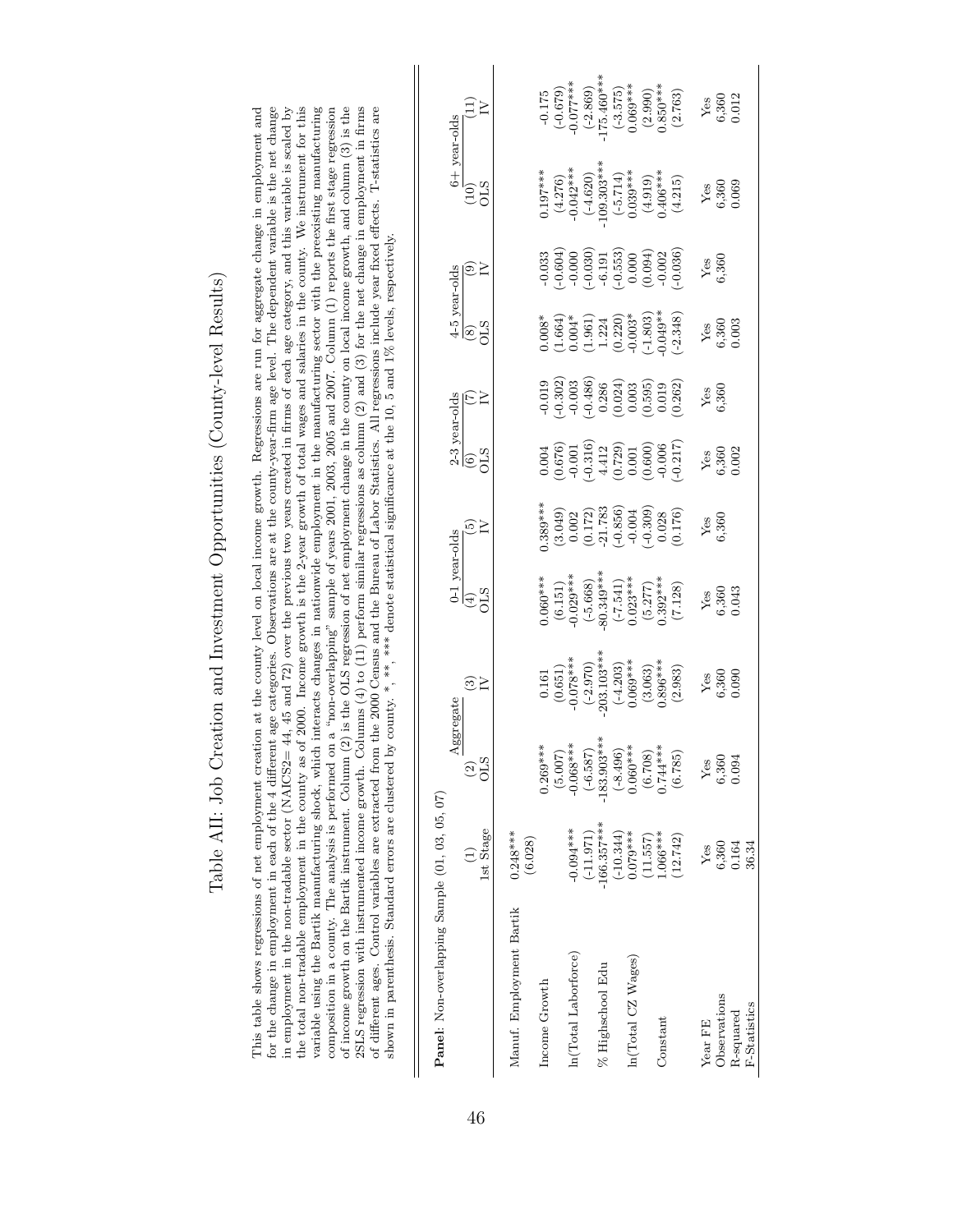#### Table AIII: Stacked Regression of Job Creation and Investment Opportunities

This table shows regressions of net employment creation at the commuting zone (CZ) level on local income growth. Observations are at the CZ-year-firm age level. The dependent variable is the net change in employment in the non-tradable sector (NAICS2= 44, 45 and 72) over the previous two years created in firms of each age category, and this variable is scaled by the total nontradable employment in the CZ as of 2000. Income growth is the 2-year growth of total wages and salaries in the CZ. We include the dummies for different firm ages and the interaction terms of age dummies with income growth, in order to capture the difference in responsiveness across different age categories. We instrument for income growth using the Bartik manufacturing shock, which interacts changes in nationwide employment in the manufacturing sector with the preexisting manufacturing composition in a CZ. We perform the analysis on a "non-overlapping" sample of years 2001, 2003, 2005 and 2007. Column (1) reports the first stage regression of income growth on the Bartik instrument. Column (2) is the OLS regression of net employment change in the CZ on local income growth, and column (3) is the 2SLS regression with instrumented income growth. Control variables are extracted from the 2000 Census and the Bureau of Labor Statistics. All regressions include year fixed effects. T-statistics are shown in parenthesis. Standard errors are clustered by CZ. \*, \*\*, \*\*\* denote statistical significance at the 10, 5 and 1% levels, respectively.

|                                | (1)         | (2)        | (3)        |
|--------------------------------|-------------|------------|------------|
|                                | First Stage | OLS        | 2SLS       |
|                                |             |            |            |
| Manuf. Employment Bartik       | $1.037***$  |            |            |
|                                | (7.072)     |            |            |
| Income Growth                  |             | $0.146**$  | $-0.056$   |
|                                |             | (2.009)    | $(-0.692)$ |
| $Dummy(0-1yr) * Income Growth$ |             | $-0.031$   | $0.355***$ |
|                                |             | $(-0.474)$ | (4.014)    |
| $Dummy(2-3yr) * Income Growth$ |             | $-0.152**$ | 0.055      |
|                                |             | $(-2.282)$ | (0.769)    |
| $Dummy(4-5yr) * Income Growth$ |             | $-0.144**$ | $0.129*$   |
|                                |             | $(-2.226)$ | (1.773)    |
| $Dummy(0-1yr)$                 |             | $0.072***$ | $0.062***$ |
|                                |             | (32.191)   | (20.742)   |
| $Dummy(2-3yr)$                 |             | $0.017***$ | $0.011***$ |
|                                |             | (8.290)    | (4.847)    |
| $Dummy(4-5yr)$                 |             | $0.021***$ | $0.013***$ |
|                                |             | (10.135)   | (5.413)    |
| Constant                       | $1.376***$  | $0.088*$   | 0.069      |
|                                | (6.269)     | (1.783)    | (1.046)    |
|                                |             |            |            |
| Year FE                        | Yes         | Yes        | Yes        |
| Controls                       | Yes         | <b>Yes</b> | Yes        |
| Observations                   | 7,372       | 7,372      | 7,372      |
| R-squared                      | 0.260       | 0.428      | 0.398      |
| F-Statistics                   | 13          |            |            |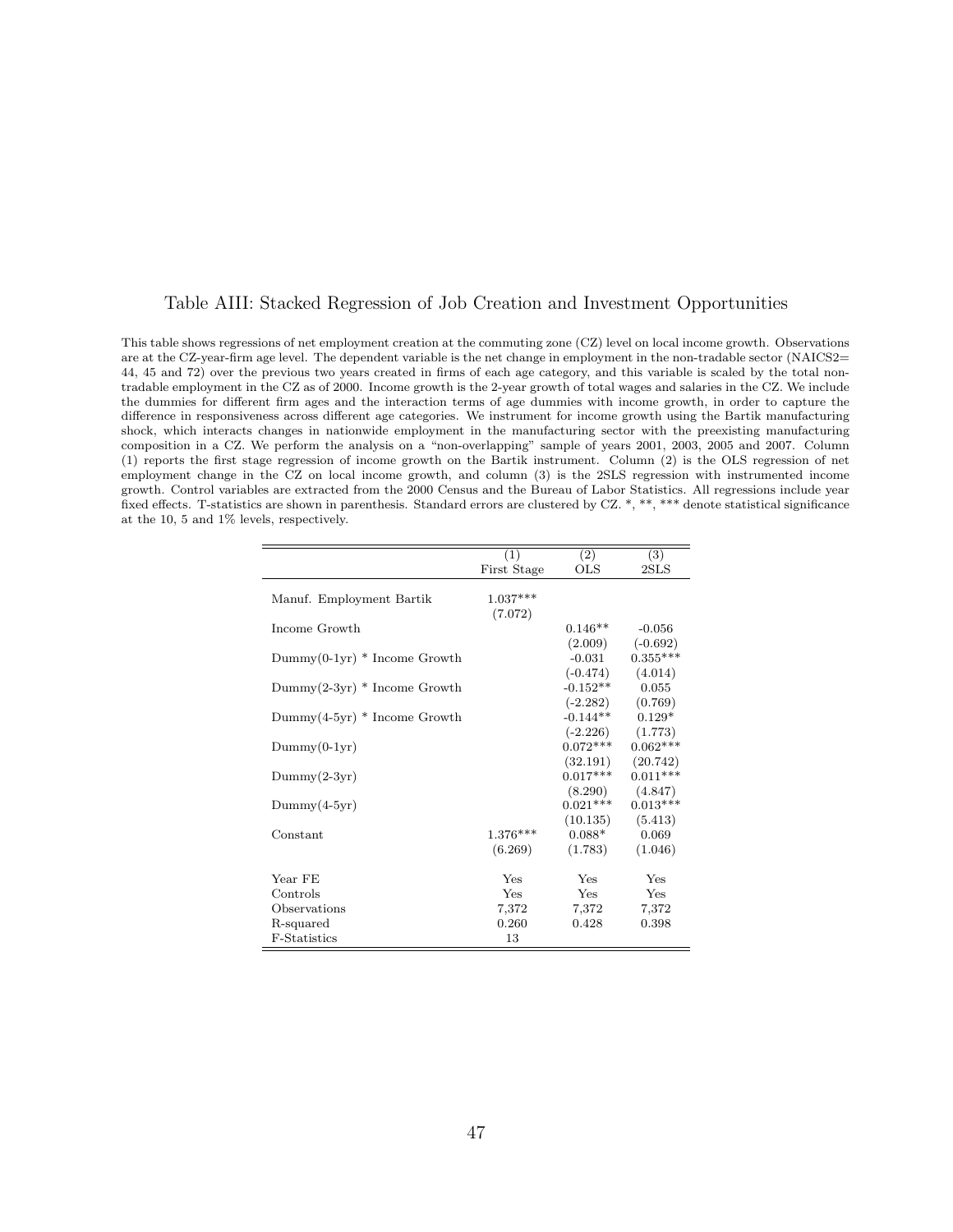| )<br>)<br>ì                     |
|---------------------------------|
|                                 |
| w Dow ( anto Incorpo ( rott     |
|                                 |
| í<br>)                          |
|                                 |
| $\vdots$<br>$\overline{1}$      |
|                                 |
|                                 |
| l                               |
| ľ                               |
|                                 |
|                                 |
|                                 |
| $\frac{1}{2}$                   |
|                                 |
|                                 |
|                                 |
| $\frac{1}{2}$                   |
| ,<br>,                          |
|                                 |
|                                 |
| l<br>j                          |
|                                 |
| $-1$                            |
|                                 |
|                                 |
|                                 |
|                                 |
|                                 |
|                                 |
|                                 |
| ł<br>I                          |
|                                 |
|                                 |
|                                 |
|                                 |
| Sept 2021                       |
| )<br> <br> <br>                 |
|                                 |
|                                 |
|                                 |
| )<br> <br>                      |
|                                 |
|                                 |
| りード                             |
|                                 |
| J                               |
| こうしょう こうこう こうしょう                |
|                                 |
|                                 |
| C<br>C<br>S<br>ł                |
| $\zeta$                         |
|                                 |
|                                 |
|                                 |
|                                 |
|                                 |
|                                 |
|                                 |
| $\frac{1}{2}$<br>I              |
|                                 |
|                                 |
| - + + + + + - - - + +<br>i<br>ſ |

shows regressions of net employment creation at the commuting zone  $(CZ)$  level on local income growth. Regressions are run for aggregate change in employment and for the change in employment in each of the 4 different age categories. Observations are at the CZ-year-firm age level. The dependent variable is the net change in employment in the non-tradable sector (NAI category, and this variable is scaled by the total non-tradable employment in the CZ as of 2000. Income growth is the 2-year growth of per capita income in the CZ on local income growth, and column (3) is the 2SLS regression with instrumented income growth. Columns (4) to (11) perform similar regressions This table performs the same analysis as Table III except using a different measure for investment opportunity—the per capita income growth. This table in the CZ. We instrument for this variable using the Bartik manufacturing shock, which interacts changes in nationwide employment in the manufacturing sector with the preexisting manufacturing composition in a CZ. The analysis is performed on a "non-overlapping" sample of years 2001, 2005 and 2007. Column (1) reports the first stage regression of income growth on the Bartik instrument. Column (2) is the OLS regression of net employment change as column (2) and (3) for the net change in employment in firms of different ages. Control variables are extracted from the 2000 Census and the Bureau of Labor Statistics. All regressions include year fixed effects. T-statistics are shown in parenthesis. Standard errors are clustered by CZ. \*, \*\*, \*\*\*\* denote This table performs the same analysis as Table III except using a different measure for investment opportunity—the per capita income growth. This table shows regressions of net employment creation at the commuting zone (CZ) level on local income growth. Regressions are run for aggregate change in employment and for the change in employment in each of the 4 different age categories. Observations are at the CZ-year-firm age level. The dependent variable is the net change in employment in the non-tradable sector (NAICS2=  $44, 45$  and  $72$ ) over the previous two years created in firms of each age category, and this variable is scaled by the total non-tradable employment in the CZ as of 2000. Income growth is the 2-year growth of per capita income in the CZ. We instrument for this variable using the Bartik manufacturing shock, which interacts changes in nationwide employment in the manufacturing sector with the preexisting manufacturing composition in a CZ. The analysis is performed on a "non-overlapping" sample of years 2001, 2005 and 2007. Column (1) reports the first stage regression of income growth on the Bartik instrument. Column (2) is the OLS regression of net employment change in the CZ on local income growth, and column (3) is the 2SLS regression with instrumented income growth. Columns (4) to (11) perform similar regressions as column (2) and (3) for the net change in employment in firms of different ages. Control variables are extracted from the 2000 Census and the Bureau of Labor Statistics. All regressions include year fixed effects. T-statistics are shown in parenthesis. Standard errors are clustered by CZ. \*, \*\*, \*\*\* denote statistical significance at the 10, 5 and 1% levels, respectively. statistical significance at the 10, 5 and 1% levels, respectively.

| Non-overlapping Sample (01, 03, 05, 07) |                       |                                                                                                                                    |                                                                                                                                                             |                                                                                                                       |                                                                                                                    |                                                                                                     |                                                                                                                     |                                                                                                                                                                                                                                                                                                     |                                                                                                                                  |                                                                                                                                                                                                       |                                                                                                                                    |
|-----------------------------------------|-----------------------|------------------------------------------------------------------------------------------------------------------------------------|-------------------------------------------------------------------------------------------------------------------------------------------------------------|-----------------------------------------------------------------------------------------------------------------------|--------------------------------------------------------------------------------------------------------------------|-----------------------------------------------------------------------------------------------------|---------------------------------------------------------------------------------------------------------------------|-----------------------------------------------------------------------------------------------------------------------------------------------------------------------------------------------------------------------------------------------------------------------------------------------------|----------------------------------------------------------------------------------------------------------------------------------|-------------------------------------------------------------------------------------------------------------------------------------------------------------------------------------------------------|------------------------------------------------------------------------------------------------------------------------------------|
|                                         |                       | Aggregate                                                                                                                          |                                                                                                                                                             |                                                                                                                       |                                                                                                                    |                                                                                                     |                                                                                                                     |                                                                                                                                                                                                                                                                                                     |                                                                                                                                  |                                                                                                                                                                                                       |                                                                                                                                    |
|                                         | 1st Stage             | $\widetilde{\mathrm{SL}}_{2}$                                                                                                      | ⊙≥                                                                                                                                                          | $\begin{array}{c} \text{0-1 years-olds} \\ \text{(4)} \\ \text{OLS} \\ \text{IV} \end{array}$                         |                                                                                                                    | $\begin{array}{l} \frac{2\text{-}3 \text{ year-olds}}{(6)} \\ \frac{(6)}{1\text{C}} \\ \end{array}$ |                                                                                                                     | $\begin{array}{c}\n 4-5 \text{ year-olds} \\  \hline\n (8) \\  \hline\n \text{OLS} \\  \text{I} \end{array}$                                                                                                                                                                                        |                                                                                                                                  | $\begin{array}{c} 6+{\rm\, year\mbox{-}olds}\\ (10)\qquad \qquad (11)\\ {\rm OLS} \qquad \qquad IV \end{array}$                                                                                       |                                                                                                                                    |
|                                         |                       |                                                                                                                                    |                                                                                                                                                             |                                                                                                                       |                                                                                                                    |                                                                                                     |                                                                                                                     |                                                                                                                                                                                                                                                                                                     |                                                                                                                                  |                                                                                                                                                                                                       |                                                                                                                                    |
| Manuf. Employment Bartik                | $0.463***$<br>(5.168) |                                                                                                                                    |                                                                                                                                                             |                                                                                                                       |                                                                                                                    |                                                                                                     |                                                                                                                     |                                                                                                                                                                                                                                                                                                     |                                                                                                                                  |                                                                                                                                                                                                       |                                                                                                                                    |
| Per Capita Income Growth                |                       |                                                                                                                                    |                                                                                                                                                             |                                                                                                                       |                                                                                                                    |                                                                                                     |                                                                                                                     |                                                                                                                                                                                                                                                                                                     |                                                                                                                                  |                                                                                                                                                                                                       |                                                                                                                                    |
|                                         |                       | $0.229***$<br>$(5.864)$<br>$(0.564)$<br>$(-3.519)$<br>$(-3.519)$<br>$(-2.448)$<br>$(3.666)$<br>$(3.666)$<br>$(3.666)$<br>$(3.686)$ | $\begin{array}{l} 0.709^{**} \\ (2.150) \\ -0.004 \\ -0.111) \\ 0.933^{**} \\ (-2.678) \\ (-2.678) \\ (0.194) \\ (0.194) \\ (0.198) \\ (0.522) \end{array}$ |                                                                                                                       | $0.528**$<br>$(2.676)$<br>$(0.037)$<br>$(1.572)$<br>$(1.572)$<br>$(1.004)$<br>$(1.004)$<br>$(1.479)$<br>$(-1.473)$ | 0.018*<br>(1.859)<br>(0.000,000)<br>(300,000)<br>(0.000,000)<br>(0.1145)<br>(0.000)                 |                                                                                                                     | $\begin{array}{l} 0.000 \\ 0.001 \\ 0.002 \\ 0.003 \\ 0.004 \\ 0.003 \\ 0.004 \\ 0.002 \\ 0.003 \\ 0.000 \\ 0.000 \\ 0.000 \\ 0.000 \\ 0.000 \\ 0.000 \\ 0.000 \\ 0.000 \\ 0.000 \\ 0.000 \\ 0.000 \\ 0.000 \\ 0.000 \\ 0.000 \\ 0.000 \\ 0.000 \\ 0.000 \\ 0.000 \\ 0.000 \\ 0.000 \\ 0.000 \\ 0.$ | $-0.004$<br>$-0.077$<br>$-0.017$<br>$-0.051$<br>$-0.051$<br>$-0.072$<br>$-0.001$<br>$-0.003$<br>$-0.013$<br>$-0.013$<br>$-0.013$ | $\begin{array}{l} .122^{***} \\ (3.606) \\ (3.606) \\ (-3.545) \\ (-5.093^{***}) \\ (-5.091) \\ (0.042^{***}) \\ (0.591) \\ (3.591) \\ (3.591^{***}) \\ (3.592) \\ (3.788) \\ (3.788) \\ \end{array}$ |                                                                                                                                    |
| ln(Total Laborforce)                    | $-0.094***$           |                                                                                                                                    |                                                                                                                                                             |                                                                                                                       |                                                                                                                    |                                                                                                     |                                                                                                                     |                                                                                                                                                                                                                                                                                                     |                                                                                                                                  |                                                                                                                                                                                                       |                                                                                                                                    |
|                                         | $(-7.416)$            |                                                                                                                                    |                                                                                                                                                             |                                                                                                                       |                                                                                                                    |                                                                                                     |                                                                                                                     |                                                                                                                                                                                                                                                                                                     |                                                                                                                                  |                                                                                                                                                                                                       |                                                                                                                                    |
| % Highschool Edu                        | $0.625***$            |                                                                                                                                    |                                                                                                                                                             |                                                                                                                       |                                                                                                                    |                                                                                                     |                                                                                                                     |                                                                                                                                                                                                                                                                                                     |                                                                                                                                  |                                                                                                                                                                                                       |                                                                                                                                    |
|                                         | (3.630)               |                                                                                                                                    |                                                                                                                                                             |                                                                                                                       |                                                                                                                    |                                                                                                     |                                                                                                                     |                                                                                                                                                                                                                                                                                                     |                                                                                                                                  |                                                                                                                                                                                                       |                                                                                                                                    |
| In(Total CZ Wages)                      | $0.081***$            |                                                                                                                                    |                                                                                                                                                             |                                                                                                                       |                                                                                                                    |                                                                                                     |                                                                                                                     |                                                                                                                                                                                                                                                                                                     |                                                                                                                                  |                                                                                                                                                                                                       |                                                                                                                                    |
|                                         | (7.241)               |                                                                                                                                    |                                                                                                                                                             |                                                                                                                       |                                                                                                                    |                                                                                                     |                                                                                                                     |                                                                                                                                                                                                                                                                                                     |                                                                                                                                  |                                                                                                                                                                                                       |                                                                                                                                    |
| Constant                                | $0.926***$            |                                                                                                                                    |                                                                                                                                                             |                                                                                                                       |                                                                                                                    |                                                                                                     |                                                                                                                     |                                                                                                                                                                                                                                                                                                     |                                                                                                                                  |                                                                                                                                                                                                       |                                                                                                                                    |
|                                         | (6.591)               |                                                                                                                                    |                                                                                                                                                             | $0.088**$<br>$(-4.996)$<br>$(-0.005)$<br>$(-0.480)$<br>$(-3.381)$<br>$(3.381)$<br>$(0.670)$<br>$(0.670)$<br>$(0.655)$ |                                                                                                                    |                                                                                                     | $(1.147$<br>$(-1.969)$<br>$(-1.790)$<br>$(-1.790)$<br>$(0.054)$<br>$(0.726)$<br>$(1.727)$<br>$(1.727)$<br>$(1.41$ * |                                                                                                                                                                                                                                                                                                     |                                                                                                                                  |                                                                                                                                                                                                       | $\begin{array}{c} 0.332 \\ (1.031) \\ -0.027 \\ (-0.762) \\ 1.156^{**} \\ (-3.427) \\ (0.025) \\ (0.803) \\ 0.0307 \\ \end{array}$ |
|                                         |                       |                                                                                                                                    |                                                                                                                                                             |                                                                                                                       |                                                                                                                    |                                                                                                     |                                                                                                                     |                                                                                                                                                                                                                                                                                                     |                                                                                                                                  |                                                                                                                                                                                                       |                                                                                                                                    |
| Year FE                                 | Ýes                   |                                                                                                                                    |                                                                                                                                                             |                                                                                                                       |                                                                                                                    |                                                                                                     |                                                                                                                     |                                                                                                                                                                                                                                                                                                     |                                                                                                                                  |                                                                                                                                                                                                       |                                                                                                                                    |
| Observations                            | 1,843                 | $Y_{68}$<br>$1,843$<br>$0.090$                                                                                                     | $Yes$<br>$1,843$<br>$-0.001$                                                                                                                                | $Yes$<br>$1,843$<br>$0.078$                                                                                           | $Yes$<br>$1,843$<br>$-0.373$                                                                                       | $Y_{.843}^{68}$<br>1,843<br>0.017                                                                   | $\frac{\text{Yes}}{1,843}$<br>$-0.297$                                                                              | $Y_{.843}^{es}$<br>$1,843$<br>$0.011$                                                                                                                                                                                                                                                               | $Y_{.843}^{es}$<br>$1,843$<br>$0.011$                                                                                            | $Yes$<br>$1,843$<br>$0.069$                                                                                                                                                                           | $Y_{.843}$<br>$1,843$<br>$0.049$                                                                                                   |
| R-squared                               | 0.568                 |                                                                                                                                    |                                                                                                                                                             |                                                                                                                       |                                                                                                                    |                                                                                                     |                                                                                                                     |                                                                                                                                                                                                                                                                                                     |                                                                                                                                  |                                                                                                                                                                                                       |                                                                                                                                    |

F-Statistics 26.71

F-Statistics

26.71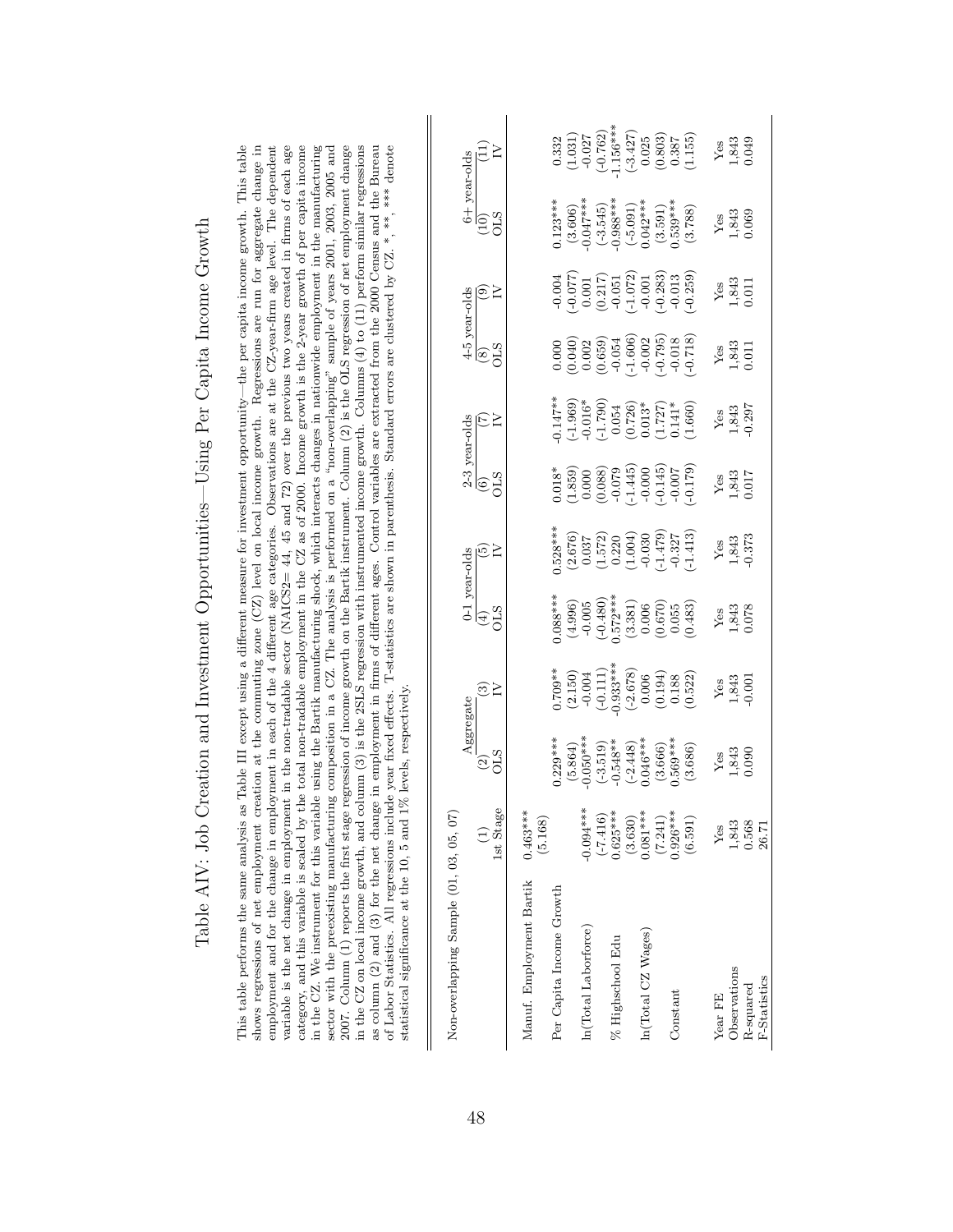#### Table AV: Reduced Form Estimation of Job Growth

This table shows regressions of net employment creation at the commuting zone (CZ) level on the national change in manufacturing employment at the sub-sector level weighted by the local region's exposure to that sub-sector (Manufacturing Employment Bartik). We run regressions for the aggregate change in employment and for the change in employment in 4 age categories (startups, 2-3, 4-5, and 6+ years old). Observations are at the CZ-year-firm age level. The dependent variable is the net change in employment in the non-tradable sector (NAICS2= 44, 45 and 72) over the previous two years created in firms of each age category, and this variable is scaled by the total non-tradable employment in the CZ as of 2000. The analysis is performed on a continuous version of the Bartik variable using non-overlapping samples in years 2001, 2003, 2005 and 2007. T-statistics in parenthesis are based on standard errors clustered at the CZ level.  $^*,$   $^{**},$   $^{***}$  denote statistical significance at the 10, 5 and 1% levels, respectively.

| Continuous IV Variable, Non-overlapping Sample (01, 03, 05, 07) |              |            |             |            |              |
|-----------------------------------------------------------------|--------------|------------|-------------|------------|--------------|
|                                                                 | Aggregate    | $0-1$ yrs  | $2-3$ years | 4-5 years  | $6+$ years   |
|                                                                 | (1)          | (2)        | (3)         | (4)        | (5)          |
|                                                                 | $_{\rm OLS}$ | <b>OLS</b> | <b>OLS</b>  | <b>OLS</b> | <b>OLS</b>   |
|                                                                 |              |            |             |            |              |
| Manuf. Employment Bartik                                        | $0.329**$    | $0.244**$  | $-0.068**$  | $-0.002$   | 0.154        |
|                                                                 | (2.127)      | (2.580)    | $(-2.213)$  | $(-0.077)$ | (1.046)      |
| ln(Total Laborforce)                                            | $-0.071***$  | $-0.012$   | $-0.002$    | 0.002      | $-0.058***$  |
|                                                                 | $(-5.081)$   | (-1.194)   | $(-0.522)$  | (0.677)    | $(-4.598)$   |
| % Highschool Edu                                                | $-0.490**$   | $0.549***$ | $-0.038$    | $-0.053$   | $-0.948***$  |
|                                                                 | $(-1.994)$   | (3.086)    | $(-0.730)$  | $(-1.613)$ | $(-4.602)$   |
| ln(Total CZ Wages)                                              | $0.064***$   | 0.012      | 0.001       | $-0.002$   | $0.052***$   |
|                                                                 | (5.148)      | (1.344)    | (0.441)     | $(-0.813)$ | (4.599)      |
| Constant                                                        | $0.779***$   | 0.134      | 0.011       | $-0.018$   | $0.652***$   |
|                                                                 | (5.160)      | (1.187)    | (0.280)     | $(-0.737)$ | (4.797)      |
| Year FE                                                         | Yes          | Yes        | Yes         | Yes        | $_{\rm Yes}$ |
| Observations                                                    | 1,843        | 1,843      | 1,843       | 1,843      | 1,843        |
| R-squared                                                       | 0.071        | 0.067      | 0.015       | 0.011      | 0.063        |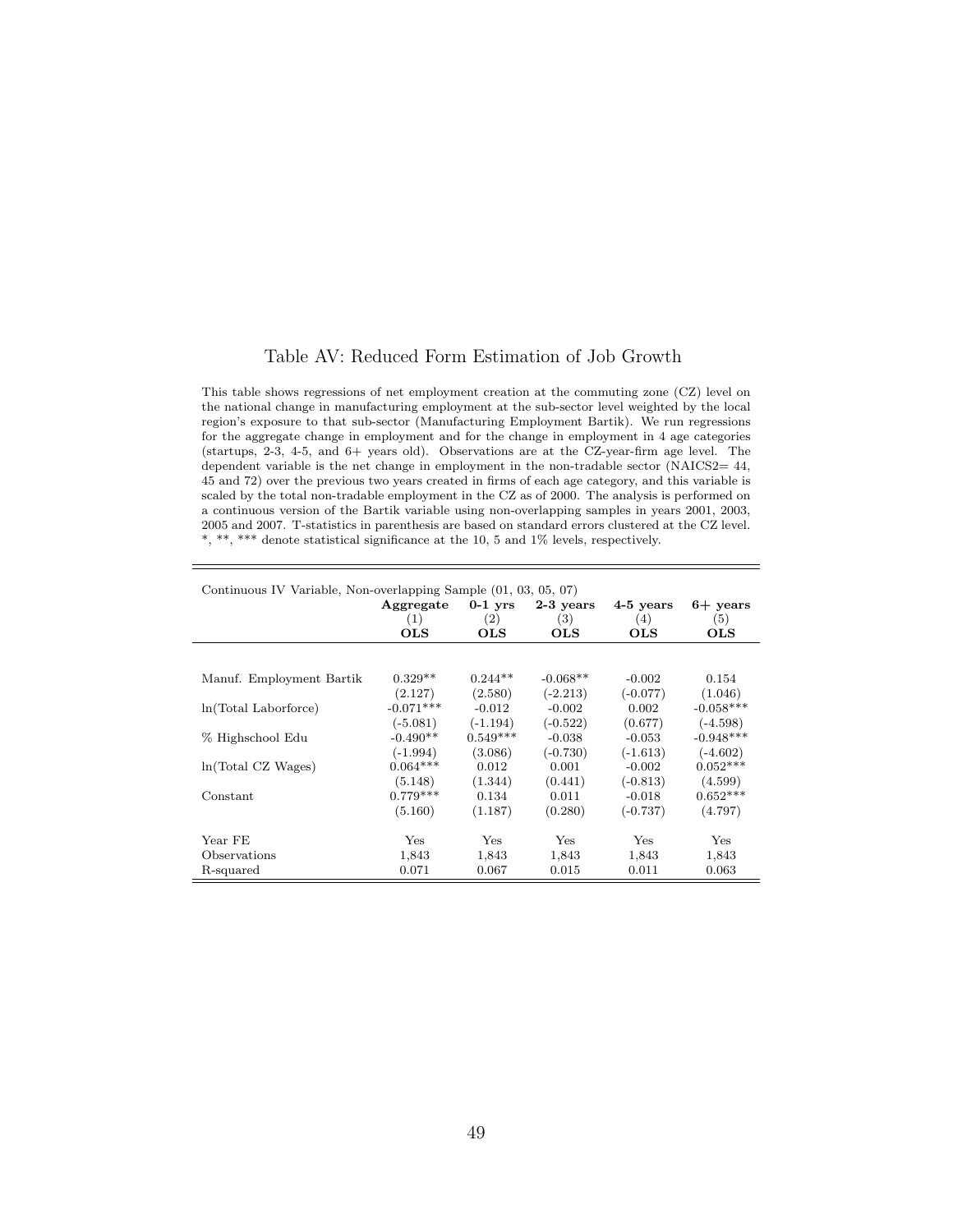## Table AVI: Startup job creation and job resilience—results by year

This table shows the share of employment of four cohorts of new firms (between 2000 and 2003) and asks how many jobs remain after 2 or 4 years in those firms. The table shows the number of employees in these cohorts of firms at the time that they are started, 2 years later, and 4 years later. Employment is scaled by the total employment in each CZ as of 2000. The sample includes only firms until 2003 because that is the last year that we can track firms for a full four years. T-statistics for the difference between high and low shock areas are shown in parenthesis on the last line of each panel.

#### Panel A: 2000 cohort

|                                          | Job creation from start-ups | Jobs remaining after 2 years | Jobs remaining after 4 years |
|------------------------------------------|-----------------------------|------------------------------|------------------------------|
| Low Bartik Area                          | $4.85\%$                    | 3.84\%                       | 3.45%                        |
| Medium Bartik Area                       | $5.55\%$                    | 4.32\%                       | 3.97%                        |
| High Bartik Area                         | $5.32\%$                    | 4.27\%                       | 3.84\%                       |
| High Bartik-Low Bartik                   | $0.47\%$                    | $0.43\%$                     | $0.39\%$                     |
|                                          | (1.35)                      | (1.46)                       | (1.32)                       |
|                                          |                             |                              |                              |
|                                          | Job creation from start-ups | Jobs remaining after 2 years | Jobs remaining after 4 years |
| Low $\Delta$ Income Area                 | $4.64\%$                    | 3.68%                        | 3.24\%                       |
| Medium $\Delta$ Income Area              | $5.02\%$                    | $4.06\%$                     | 3.63%                        |
| High $\Delta$ Income Area                | $6.05\%$                    | $4.69\%$                     | 4.38%                        |
| High $\Delta$ Income-Low $\Delta$ Income | $1.41\%***$                 | $1.01\%***$                  | $1.14\%***$                  |
| $t$ -statistics                          | (4.26)                      | (4.04)                       | (4.52)                       |

#### Panel B: 2001 cohort

|                                          | Job creation from start-ups | Jobs remaining after 2 years | Jobs remaining after 4 years |
|------------------------------------------|-----------------------------|------------------------------|------------------------------|
| Low Bartik Area                          | $4.05\%$                    | 3.43\%                       | 3.00%                        |
| Medium Bartik Area                       | 4.77%                       | 3.93%                        | 3.42\%                       |
| High Bartik Area                         | 5.20\%                      | $4.40\%$                     | $3.81\%$                     |
| High Bartik-Low Bartik                   | $1.15\%***$                 | $0.97\%***$                  | $0.81\%***$                  |
|                                          | (4.27)                      | (3.97)                       | (3.48)                       |
|                                          |                             |                              |                              |
|                                          | Job creation from start-ups | Jobs remaining after 2 years | Jobs remaining after 4 years |
| Low $\Delta$ Income Area                 | $4.04\%$                    | $3.35\%$                     | 2.89%                        |
| Medium $\Delta$ Income Area              | 4.74%                       | 3.90%                        | 3.37\%                       |
| High $\Delta$ Income Area                | $5.25\%$                    | $4.51\%$                     | 3.97%                        |
| High $\Delta$ Income-Low $\Delta$ Income | $1.21\%***$                 | $1.16\%***$                  | $1.08\%***$                  |
| $t$ -statistics                          | (4.48)                      | (4.83)                       | (4.88)                       |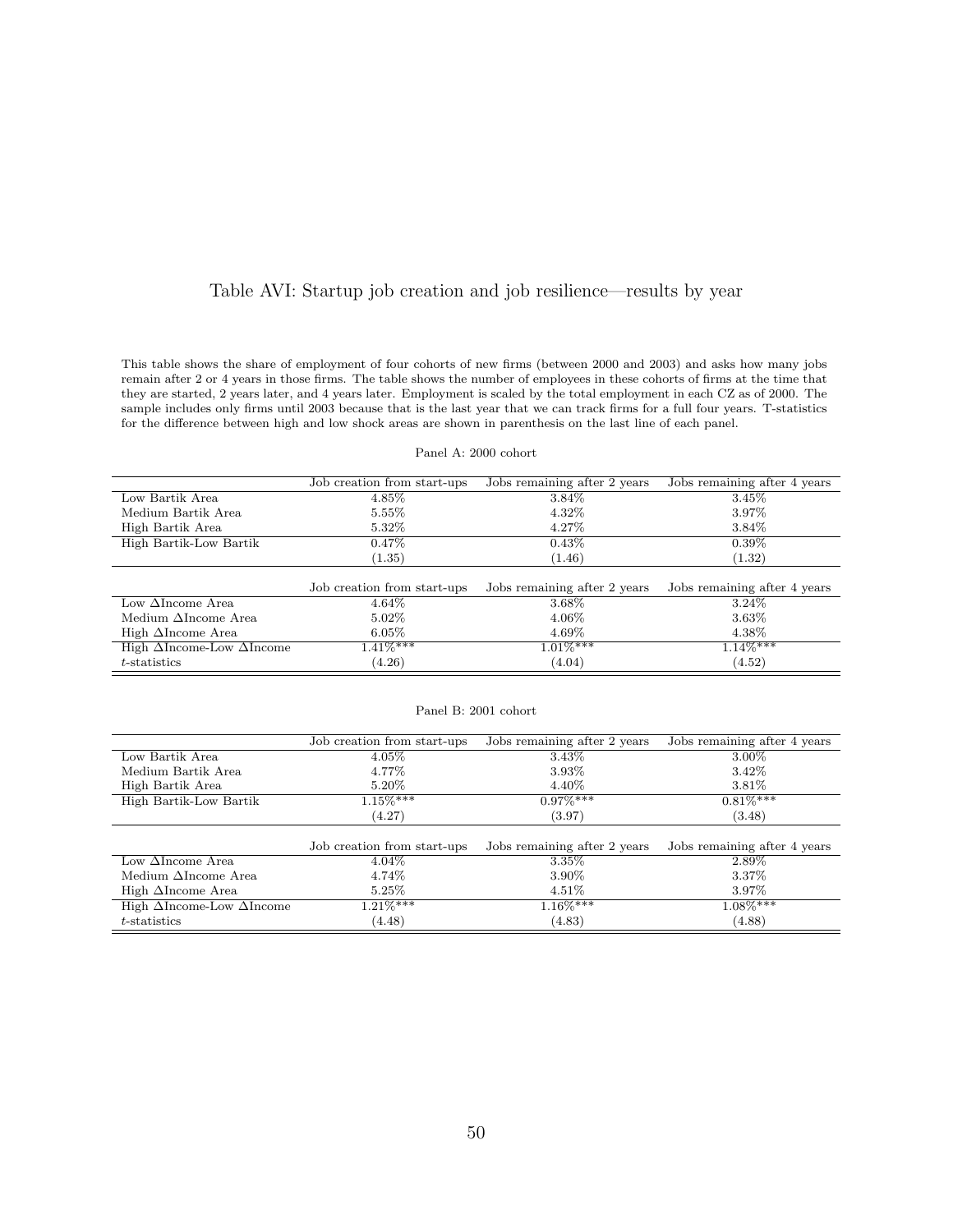#### Panel C: 2002 cohort

|                                          | Job creation from start-ups | Jobs remaining after 2 years | Jobs remaining after 4 years |
|------------------------------------------|-----------------------------|------------------------------|------------------------------|
| Low Bartik Area                          | 3.77%                       | 3.10\%                       | 2.71\%                       |
| Medium Bartik Area                       | 4.90%                       | 3.97%                        | 3.40\%                       |
| High Bartik Area                         | $5.28\%$                    | $4.38\%$                     | $3.80\%$                     |
| High Bartik-Low Bartik                   | $1.51\%***$                 | $1.28\%***$                  | $1.09\%***$                  |
|                                          | (5.63)                      | (5.53)                       | (4.71)                       |
|                                          |                             |                              |                              |
|                                          |                             |                              |                              |
|                                          | Job creation from start-ups | Jobs remaining after 2 years | Jobs remaining after 4 years |
| Low $\Delta$ Income Area                 | $4.32\%$                    | $3.58\%$                     | $3.06\%$                     |
| Medium $\Delta$ Income Area              | $4.26\%$                    | 3.49\%                       | 2.99%                        |
| High $\Delta$ Income Area                | $5.36\%$                    | 4.38%                        | $3.87\%$                     |
| High $\Delta$ Income-Low $\Delta$ Income | $1.04\%***$                 | $0.79\%***$                  | $0.81\%$ ***                 |

#### Panel D: 2003 cohort

 $\equiv$ 

|                                          | Job creation from start-ups | Jobs remaining after 2 years | Jobs remaining after 4 years |
|------------------------------------------|-----------------------------|------------------------------|------------------------------|
| Low Bartik Area                          | 3.97%                       | 3.13\%                       | 2.71\%                       |
| Medium Bartik Area                       | $5.00\%$                    | $4.05\%$                     | $3.51\%$                     |
| High Bartik Area                         | 5.36\%                      | $4.46\%$                     | $3.95\%$                     |
| High Bartik-Low Bartik                   | $1.39\%***$                 | $1.33\%***$                  | $1.24\%***$                  |
|                                          | (5.23)                      | (5.88)                       | (5.67)                       |
|                                          |                             |                              |                              |
|                                          | Job creation from start-ups | Jobs remaining after 2 years | Jobs remaining after 4 years |
| Low $\Delta$ Income Area                 | $4.65\%$                    | $3.75\%$                     | $3.31\%$                     |
| Medium $\Delta$ Income Area              | $4.52\%$                    | $3.57\%$                     | $3.12\%$                     |
| High $\Delta$ Income Area                | $5.15\%$                    | $4.31\%$                     | 3.72\%                       |
| High $\Delta$ Income-Low $\Delta$ Income | $0.50\%$ *                  | $0.56\%**$                   | $0.41\%$ *                   |

t-statistics (1.85) (2.37) (1.85)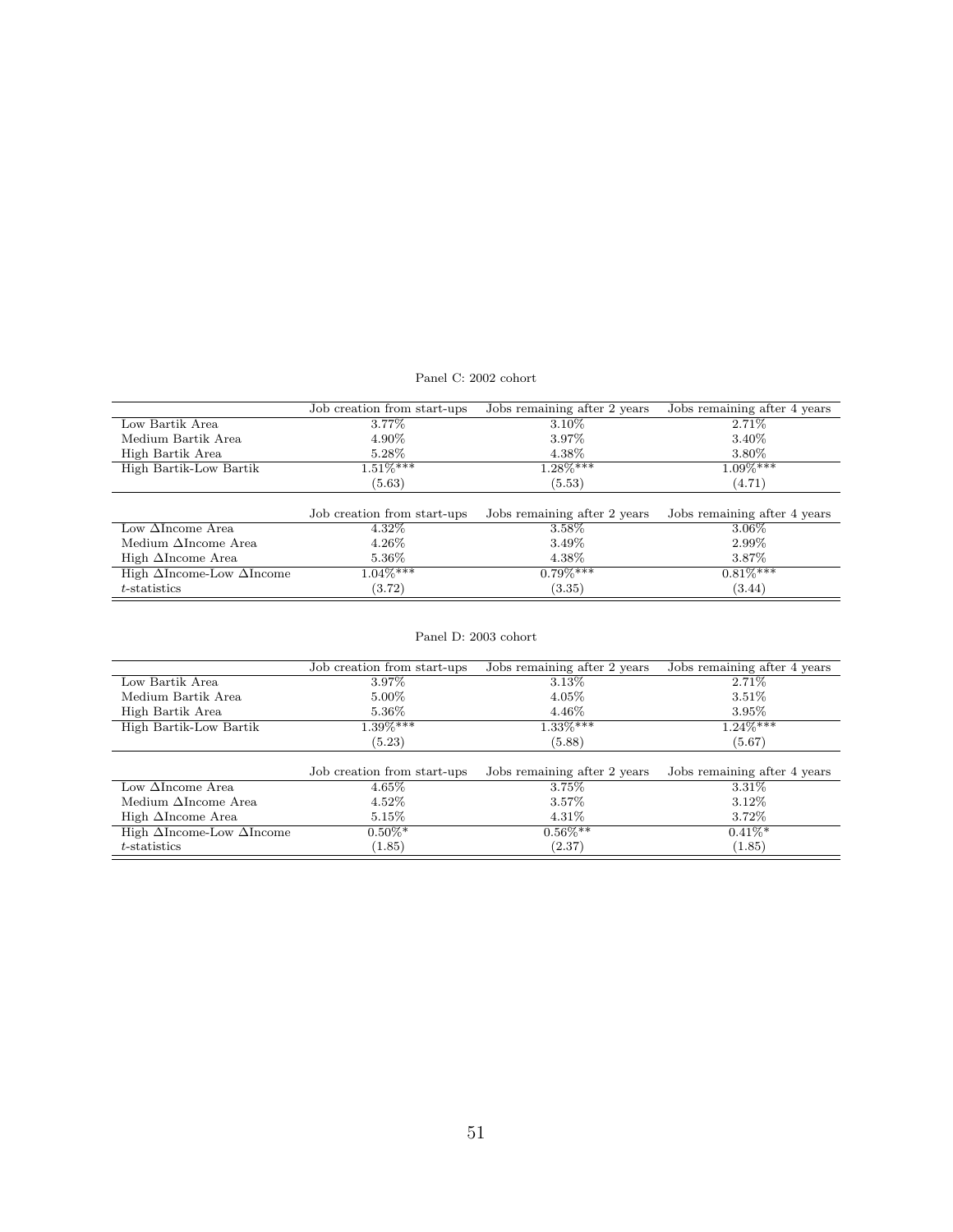| income growth. Columns (4) to (11) perform similar regressions as columns (2) and (3) for firms of different ages. Control variables are extracted from the<br>2000 Census and the Bureau of Labor Statistics. All regressions include year fixed effects. T-statistics are shown in parenthesis and standard errors are<br>wages and salaries in the region (CZ in Panel A, MSA in Panels B and C). We instrument for this variable using the Bartik manufacturing shock, which<br>instrument. Column (2) is the OLS regression of net employment change on local income growth, and column (3) is the 2SLS regression with instrumented<br>The dependent variable is the net change in employment in all sectors over the previous two years in firms of each age category. This variable is scaled<br>interacts changes in nationwide employment in the manufacturing sector with the preexisting manufacturing composition in an area. All panels use a "non-<br>overlapping" sample of years 2001, 2005, 2005 and 2007. Column $(1)$ reports the first stage regression of income growth on the manufacturing employment<br>by the total non-tradable employment in the region (CZ in Panel A, MSA in Panels B and C) as of 2000. Income growth is the 2-year growth of total<br>This table shows regressions of net employment creation at the commuting zone $(CZ)$ and Metropolitan Statistical Area (MSA) level on local income growth.<br>clustered by CZ in Panel A and by MSA in Panel B, C. *, **, *** denote statistical significance at the 10, 5 and 1% levels, respectively | $\widehat{\Xi}$<br>6+ year-olds<br><b>STO</b><br>(10)<br>4-5 year-olds<br>⊚≥<br>GIS<br>$\circledast$<br>2-3 year-olds<br>EΣ<br><b>GIO</b><br>$\widehat{\circ}$<br>⊙≥<br>0-1 year-olds<br><b>GIS</b><br>E<br>$\widetilde{C}$<br>Panel A: CZ-level, QWI Data, Non-overlapping Sample (01, 03, 05,<br>⊛≥<br>Aggregate<br><b>CLS</b><br>$\widehat{\mathfrak{D}}$<br>1st Stage | $-0.433***$<br>$(-3.080)$<br>$(-1.233)$<br>$0.194*$<br>(1.787)<br>(1.233)<br>$-0.023$<br>(1.243)<br>0.254<br>0.021<br>$-0.436***$<br>$0.180***$<br>$-0.025*$<br>$(-3.090)$<br>$(-1.677)$<br>$0.022*$<br>(2.718)<br>$0.285*$<br>(1.711)<br>(1.784)<br>$(-0.435)$<br>$(-0.868)$<br>$(-0.955)$<br>$\begin{array}{c} (0.443) \\ 0.018 \end{array}$<br>(0.444)<br>$-0.002$<br>$-0.034$<br>$-0.021$<br>0.001<br>$(-0.544)$<br>$(-0.773)$<br>$(-0.626)$<br>$-0.016$<br>$\begin{array}{c} (0.101) \ 0.001 \ 0.553) \end{array}$<br>$-0.029$<br>$-0.001$<br>0.001<br>$0.069***$<br>$0.010**$<br>$-0.010*$<br>$(-1.863)$<br>$(-2.432)$<br>$(-0.907)$<br>(1.974)<br>$-0.047$<br>(1.790)<br>$0.107*$<br>$-0.605$<br>$(-0.112)$<br>(0.179)<br>$-0.004$<br>(1.088)<br>(0.033)<br>$-0.030$<br>0.008<br>0.000<br>0.001<br>$0.395***$<br>$0.525***$<br>$-0.026**$<br>$0.307**$<br>$(-2.321)$<br>$(-2.411)$<br>$0.027**$<br>(3.472)<br>(6.437)<br>(2.263)<br>$0.174***$<br>$0.475***$<br>$(-0.189)$<br>(2.857)<br>$(-0.008)$<br>(6.263)<br>$-0.002$<br>$-0.000$<br>(0.225)<br>0.023<br>$0.500***$<br>$(-0.385)$<br>(4.373)<br>(0.069)<br>$-0.008$<br>(0.325)<br>(0.332)<br>0.012<br>0.006<br>0.072<br>$0.362***$<br>$(-1.390)$<br>$(-0.106)$<br>$-0.020$<br>(1.341)<br>(3.628)<br>(1.457)<br>$-0.026$<br>0.022<br>0.288<br>$-0.124***$<br>$(-6.275)$<br>-0.618***<br>$1.039***$<br>$(-2.733)$<br>0.111***<br>$(6.523)$<br>1.396***<br>(7.560)<br>(6.555) | 0.095<br>1,901<br>Yes<br>0.095<br>1,901<br>${\rm Yes}$<br>0.005<br>1,901<br>${\rm Yes}$<br>0.017<br>1,901<br>${\rm Yes}$<br>$-0.099$<br>1,901<br>${\rm Yes}$<br>0.009<br>1,901<br>Yes<br>$-0.023$<br>1,901<br>${\rm Yes}$<br>0.149<br>1,901<br>${\rm Yes}$<br>1,901<br>0.159<br>Yes<br>1,901<br>0.173<br>${\rm Yes}$<br>Yes<br>1,901<br>0.266 |
|----------------------------------------------------------------------------------------------------------------------------------------------------------------------------------------------------------------------------------------------------------------------------------------------------------------------------------------------------------------------------------------------------------------------------------------------------------------------------------------------------------------------------------------------------------------------------------------------------------------------------------------------------------------------------------------------------------------------------------------------------------------------------------------------------------------------------------------------------------------------------------------------------------------------------------------------------------------------------------------------------------------------------------------------------------------------------------------------------------------------------------------------------------------------------------------------------------------------------------------------------------------------------------------------------------------------------------------------------------------------------------------------------------------------------------------------------------------------------------------------------------------------------------------------------------------------------------------------|---------------------------------------------------------------------------------------------------------------------------------------------------------------------------------------------------------------------------------------------------------------------------------------------------------------------------------------------------------------------------|----------------------------------------------------------------------------------------------------------------------------------------------------------------------------------------------------------------------------------------------------------------------------------------------------------------------------------------------------------------------------------------------------------------------------------------------------------------------------------------------------------------------------------------------------------------------------------------------------------------------------------------------------------------------------------------------------------------------------------------------------------------------------------------------------------------------------------------------------------------------------------------------------------------------------------------------------------------------------------------------------------------------------------------------------------------------------------------------------------------------------------------------------------------------------------------------------------------------------------------------------------------------------------------------------------------------------------------------------------------------------------------------------------------------------------------|-----------------------------------------------------------------------------------------------------------------------------------------------------------------------------------------------------------------------------------------------------------------------------------------------------------------------------------------------|
|                                                                                                                                                                                                                                                                                                                                                                                                                                                                                                                                                                                                                                                                                                                                                                                                                                                                                                                                                                                                                                                                                                                                                                                                                                                                                                                                                                                                                                                                                                                                                                                              |                                                                                                                                                                                                                                                                                                                                                                           | Manuf. Employment Bartik<br>In(Total Laborforce)<br>In(Total CZ Wages)<br>$\%$ Highschool Edu<br>Income Growth<br>Constant                                                                                                                                                                                                                                                                                                                                                                                                                                                                                                                                                                                                                                                                                                                                                                                                                                                                                                                                                                                                                                                                                                                                                                                                                                                                                                             | Observations<br>R-squared<br>Year FE                                                                                                                                                                                                                                                                                                          |

Table AVII: Job Creation and Investment Opportunities-All Industries-Comparison of QWI and BDS Data Table AVII: Job Creation and Investment Opportunities–All Industries–Comparison of QWI and BDS Data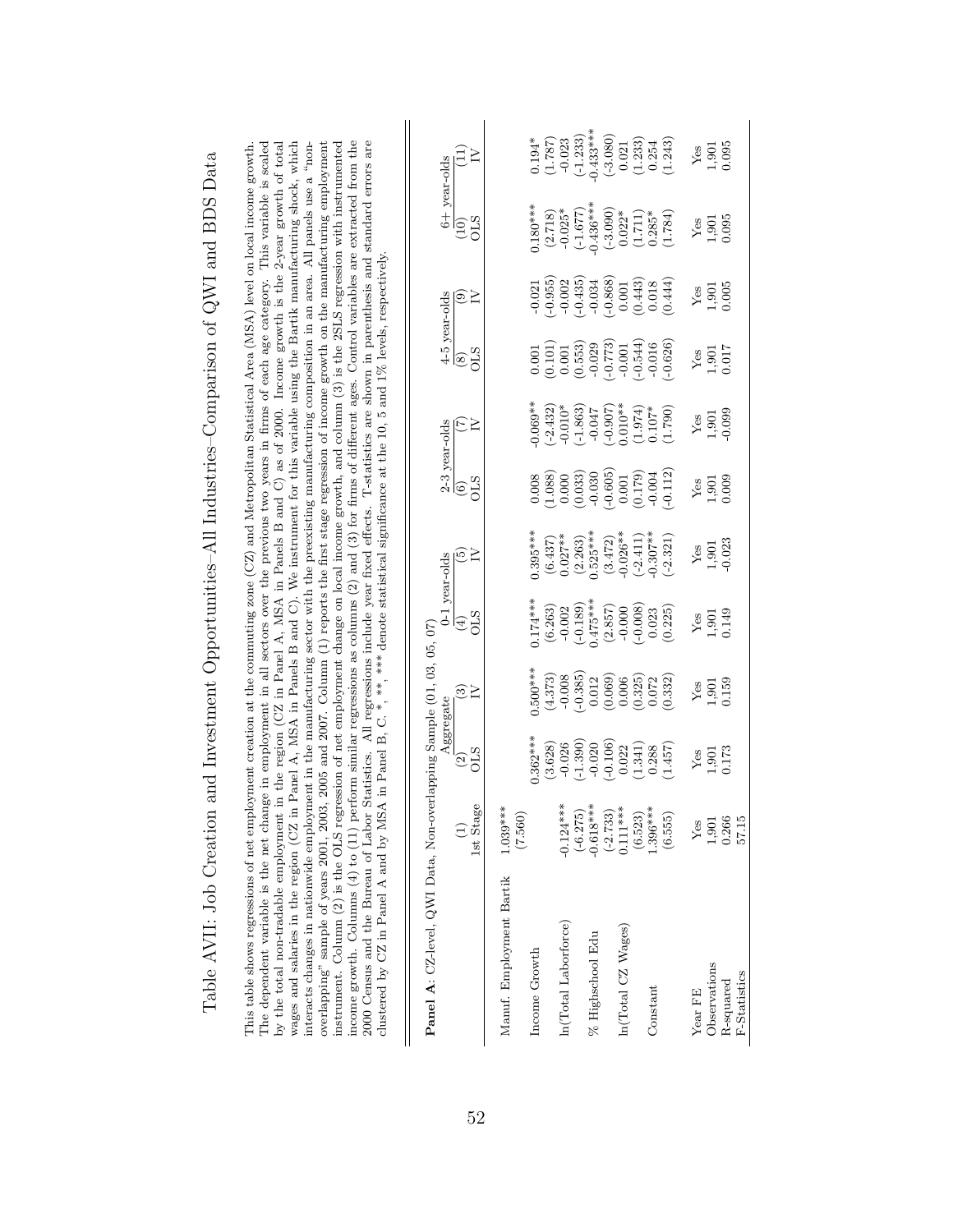| Panel B: MSA-level, QWI Data, Non-overlapping Sample (01, 03, 05, 07) |                                                                |                                      |                                          |                                            |                                       |                                      |                             |                                              |                             |                                               |                             |
|-----------------------------------------------------------------------|----------------------------------------------------------------|--------------------------------------|------------------------------------------|--------------------------------------------|---------------------------------------|--------------------------------------|-----------------------------|----------------------------------------------|-----------------------------|-----------------------------------------------|-----------------------------|
|                                                                       | 1st Stage<br>$\widehat{E}$                                     | <b>CLS</b><br>$\odot$                | $\mathfrak{S}_{\mathbf{N}}$<br>Aggregate | <b>CLS</b><br>$\bigoplus$                  | তি≍<br>$0-1$ year-olds                | <b>CLS</b><br>$\odot$                | E≍<br>2-3 year-olds         | 4-5 year-olds<br><b>CLS</b><br>$\circledast$ | $\widehat{\mathfrak{S}}$    | 6+ year-olds<br><b>OLS</b><br>$\overline{10}$ | (11)<br>≧                   |
| Manuf. Employment Bartik<br>Income Growth                             | $1.550***$<br>(7.438)                                          | $0.679***$                           | $0.827***$                               | $0.196***$                                 | $0.345***$                            | $0.023**$                            | $-0.009$                    | 0.007                                        | 0.001                       | $0.454***$                                    | $0.491***$                  |
|                                                                       |                                                                | (12.828)                             | (8.464)                                  | (6.737)                                    | (4.998)                               | (2.568)                              | $(-0.520)$                  | (0.742)                                      | (0.030)                     | (10.698)                                      | (7.715)                     |
| In(Total Laborforce)                                                  | $-0.066***$<br>$(-3.791)$<br>-0.976***                         | (1.545)<br>0.015                     | $0.024**$<br>(2.173)                     | (0.013)<br>0.000                           | (1.022)<br>0.009                      | $(-1.366)$<br>$-0.004$               | $(-1.850)$<br>$-0.005*$     | $(-0.772)$<br>$-0.002$                       | $(-0.898)$<br>$-0.002$      | $0.021***$<br>(2.186)                         | $0.023**$<br>(2.305)        |
| % Highschool Edu                                                      |                                                                | $(-1.368)$<br>$-0.298$               | $(-1.023)$<br>$-0.213$                   | $(-0.258)$<br>$-0.054$                     | (0.172)<br>0.031                      | (0.597)<br>0.031                     | (0.225)<br>0.013            | $(-0.938)$<br>$-0.043$                       | $-0.947$<br>$-0.047$        | $(-1.328)$<br>$-0.232$                        | $(-1.155)$<br>$-0.210$      |
| In(Total CZ Wages)                                                    | $\begin{array}{c} (-3.062) \\ 0.058*** \end{array}$<br>(3.667) | $-0.017*$                            | $0.025**$<br>$(-2.465)$                  | $(-0.441)$<br>$-0.003$                     | $(-1.420)$<br>$-0.011$                | (1.512)<br>0.004                     | $0.005**$<br>(1.968)        | (0.822)<br>0.002                             | (0.929)<br>0.002            | $-0.019**$<br>$(-2.252)$                      | $-0.021**$<br>$(-2.365)$    |
| Constant                                                              | $0.819***$<br>(4.214)                                          | $(-1.893)$<br>$(-1.437)$<br>$-0.158$ | $0.257***$<br>$(-2.061)$                 | (0.549)<br>0.050                           | $(-0.631)$<br>$-0.062$                | (0.959)<br>0.028                     | (1.503)<br>0.051            | (0.680)<br>0.019                             | (0.827)<br>0.024            | $-0.255**$<br>$(-2.451)$                      | $-0.269**$<br>$(-2.434)$    |
| Observations<br>Year FE                                               | 1,166<br>$Y$ es                                                | 1,166<br>$Y$ es                      | 1,166<br>Yes                             | 1,166<br>Yes                               | 1,166<br>${\rm Yes}$                  | 1,166<br>$Y$ es                      | 1,166<br>Yes                | 1,166<br>$Y$ es                              | 1,166<br>$Y$ es             | 1,166<br>$Y$ es                               | 1,166<br>$Y$ es             |
| F-Statistics<br>R-squared                                             | 0.302<br>55.33                                                 | 0.353                                | 0.340                                    | 0.083                                      | 0.043                                 | 0.023                                | 0.005                       | 0.026                                        | 0.025                       | 0.192                                         | 0.191                       |
|                                                                       |                                                                |                                      |                                          |                                            |                                       |                                      |                             |                                              |                             |                                               |                             |
| Panel C: MSA-level, BDS Data, Non-overlapping Sample (01, 03, 05, 07) |                                                                | Aggregate                            |                                          |                                            | 0-1 year-olds                         | 2-3 year-olds                        |                             | 4-5 year-olds                                |                             | $6+$ year-olds                                |                             |
|                                                                       | 1st Stage<br>$\widehat{\Xi}$                                   | <b>OLS</b><br>$\widehat{c}$          | $\mathfrak{S}_{\Sigma}$                  | <b>CLS</b><br>$\left(\ddot{\theta}\right)$ | $\widetilde{\varepsilon}$             | <b>OLS</b><br>$\widehat{\mathbf{e}}$ | E<br>E                      | <b>OLS</b><br>$\circledast$                  | $\widehat{\mathfrak{S}}$    | <b>CLS</b><br>(10)                            | $(11)$<br>≧                 |
| Manuf. Employment Bartik                                              | $1.709***$<br>(8.619)                                          |                                      |                                          |                                            |                                       |                                      |                             |                                              |                             |                                               |                             |
| Income Growth                                                         |                                                                | $0.645***$<br>(6.164)                | $1.263***$<br>(8.399)                    | $0.222***$<br>(6.512)                      | $0.404***$<br>(11.295)                | (0.694)<br>0.003                     | $(-0.008)$<br>$-0.000$      | (1.087)<br>0.004                             | $(-0.483)$<br>$-0.006$      | $0.415***$<br>(5.420)                         | $0.865***$<br>(5.872)       |
| In(Total Laborforce)                                                  | $-0.070**$<br>$(-4.001)$                                       | $-0.042***$<br>$(-2.853)$            | $(-0.214)$<br>$-0.004$                   | (0.527)<br>0.004                           | $0.015**$<br>(2.142)                  | $-0.004*$<br>$(-1.876)$              | $-0.004*$<br>$(-1.936)$     | (0.073)<br>0.000                             | $(-0.311)$<br>$-0.001$      | $-0.042***$<br>$(-3.216)$                     | $(-0.909)$<br>$-0.014$      |
| % Highschool Edu                                                      | $-1.205**$                                                     | $(-0.929)$<br>$-0.324$               | 0.250                                    | (0.086)<br>0.013                           | (1.409)<br>0.183                      | $(-0.435)$<br>$-0.018$               | $(-0.516)$<br>$-0.022$      | $(-0.646)$<br>$-0.020$                       | $(710.0 -$<br>$-0.030$      | $(-1.139)$<br>$-0.299$                        | (0.440)<br>0.119            |
| $ln(Total$ CZ Wages)                                                  | $0.064***$<br>$(-4.636)$                                       | $0.039***$                           | (0.789)<br>0.002                         | $-0.003$                                   | $0.014**$                             | $0.004***$                           | $0.004**$                   | 0.000                                        | 0.001                       | $0.038***$                                    | 0.011                       |
| Constant                                                              | $0.878***$<br>(3.917)<br>(4.524)                               | $0.497***$<br>(2.938)<br>(2.948)     | $-0.124$<br>(0.120)<br>$-0.024$          | $(-0.495)$<br>(0.022)<br>0.002             | $(-2.178)$<br>$(-1.829)$<br>$-0.143*$ | (1.973)<br>$0.040*$<br>(1.654)       | (2.022)<br>(1.539)<br>0.038 | $(-0.257)$<br>(0.023)<br>$-0.005$            | (0.423)<br>(0.204)<br>0.004 | $0.461***$<br>(3.265)<br>(3.151)              | (0.809)<br>(0.438)<br>0.077 |
| Year FE                                                               | Yes                                                            | $Y$ es                               | Yes                                      | ${\rm Yes}$                                | Yes                                   | Yes                                  | Yes                         | Yes                                          | Yes                         | Yes                                           | $Y$ es                      |
| Observations<br>F-Statistics<br>R-squared                             | 1,384<br>0.296<br>74.28                                        | 1,384<br>0.162                       | 1,384<br>0.078                           | 1,384<br>0.271                             | 0.104<br>1,384                        | 0.042<br>1,384                       | 0.042<br>1,384              | 0.034<br>1,384                               | 1,384<br>0.029              | 0.110<br>1,384                                | 0.060<br>1,384              |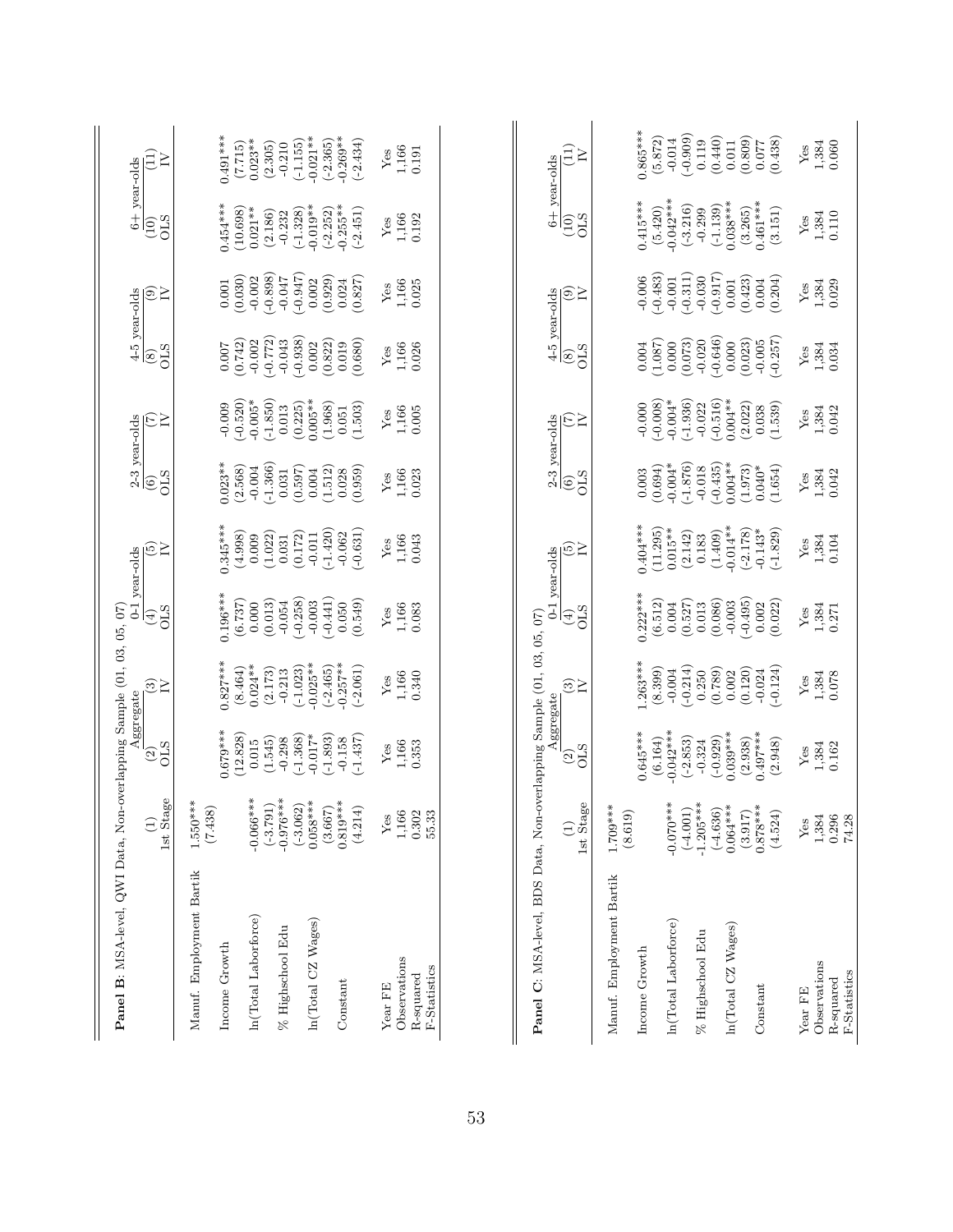| Ì<br>I                                               |
|------------------------------------------------------|
| )<br> <br> <br> <br> <br>$\sim$ $\sim$ $\sim$ $\sim$ |
| ļ                                                    |
| ,<br>,                                               |
| I                                                    |
| $\sim$                                               |
| l                                                    |
|                                                      |
| i<br>I                                               |
| ا<br>ا                                               |
|                                                      |
| $\frac{1}{2}$<br>į<br> <br> <br>                     |
|                                                      |
|                                                      |
| $\frac{1}{2}$                                        |
|                                                      |
| うり                                                   |
|                                                      |
|                                                      |
|                                                      |
| $\ddot{\phantom{0}}$<br>$\frac{1}{2}$                |

This table shows regressions of net employment creation at the Metropolitan Statistical Area (MSA) level on local income growth (this is a detailed version employees. The dependent variable is the net change in employment in all sectors over the previous two years created in firms of each age-size category, and this variable is scaled by the total non-tradable employment in the MSA as of 2000. Income growth is the 2-year growth of total wages and salaries in the In each panel, Column (1) reports the first stage regression of income growth on the Bartik instrument. Column (2) is the OLS regression of net employment regressions include year fixed effects. T-statistics are shown in parenthesis and standard errors are clustered by MSA.\*,\*\*\*\*\* denote statistical significance of Table XII). Regressions are run for the aggregate change in employment in each of the 4 different age categories and 3 size categories. Panel A focuses on the firms with less than 20 employees, Panel B analyzes the firms with 20-100 employees while Panel C focuses on larger firms with more than 100 MSA. We instrument for this variable using the Bartik manufacturing shock, which interacts changes in nationwide employment in the manufacturing sector change in the MSA on local income growth, and column (3) is the 2SLS regression with instrumented income growth. Columns (4) to (11) perform similar regressions as columns (2) and (3) for firms of different ages. Control variables are extracted from the 2000 Census and the Bureau of Labor Statistics. All This table shows regressions of net employment creation at the Metropolitan Statistical Area (MSA) level on local income growth (this is a detailed version of Table XII). Regressions are run for the aggregate change in employment in each of the 4 different age categories and 3 size categories. Panel A focuses on the firms with less than 20 employees, Panel B analyzes the firms with 20-100 employees while Panel C focuses on larger firms with more than 100 employees. The dependent variable is the net change in employment in all sectors over the previous two years created in firms of each age-size category, and this variable is scaled by the total non-tradable employment in the MSA as of 2000. Income growth is the 2-year growth of total wages and salaries in the MSA. We instrument for this variable using the Bartik manufacturing shock, which interacts changes in nationwide employment in the manufacturing sector with the preexisting manufacturing composition in the MSA. The analysis is performed on a "non-overlapping" sample of years 2001, 2005, 2005 and 2007. with the preexisting manufacturing composition in the MSA. The analysis is performed on a "non-overlapping" sample of years 2001, 2003, 2005 and 2007. In each panel, Column (1) reports the first stage regression of income growth on the Bartik instrument. Column (2) is the OLS regression of net employment change in the MSA on local income growth, and column (3) is the 2SLS regression with instrumented income growth. Columns (4) to (11) perform similar regressions as columns (2) and (3) for firms of different ages. Control variables are extracted from the 2000 Census and the Bureau of Labor Statistics. All regressions include year fixed effects. T-statistics are shown in parenthesis and standard errors are clustered by MSA. \*, \*\*, \*\*\* denote statistical significance at the 10, 5 and 1% levels, respectively. at the 10, 5 and 1% levels, respectively.

| Ì                                                | $\overline{a}$<br>ł |
|--------------------------------------------------|---------------------|
| $\sqrt{2}$ or $\sqrt{2}$<br>ţ                    | :<br>į              |
| معمودها مالكا معانيه ومعانيهم<br>C SO CHECK<br>Ž |                     |
| Panel A: Employ                                  |                     |
|                                                  |                     |

|                          |                         | Aggregate                                                                                                                |                                                                                     |                                                                                                                                          |                                                                                                      |                                                                                                                                                                                                                                                                                                                       |                                                                                                                                                                              |                                                                                                                                                                                                                                                                                                           |                                                                                                                                                                                                                               |                                                                                                                                                                                                                                                                                                                                                 | year-olds                                                                                                            |
|--------------------------|-------------------------|--------------------------------------------------------------------------------------------------------------------------|-------------------------------------------------------------------------------------|------------------------------------------------------------------------------------------------------------------------------------------|------------------------------------------------------------------------------------------------------|-----------------------------------------------------------------------------------------------------------------------------------------------------------------------------------------------------------------------------------------------------------------------------------------------------------------------|------------------------------------------------------------------------------------------------------------------------------------------------------------------------------|-----------------------------------------------------------------------------------------------------------------------------------------------------------------------------------------------------------------------------------------------------------------------------------------------------------|-------------------------------------------------------------------------------------------------------------------------------------------------------------------------------------------------------------------------------|-------------------------------------------------------------------------------------------------------------------------------------------------------------------------------------------------------------------------------------------------------------------------------------------------------------------------------------------------|----------------------------------------------------------------------------------------------------------------------|
|                          |                         | $\frac{2}{5}$                                                                                                            | ಙ≥                                                                                  | $\begin{array}{c} \mbox{0-1 year-olds} \\ \hline (4) \\ \mbox{OLS} \\ \end{array}$                                                       |                                                                                                      | $\begin{array}{c} 2\hbox{-}3 \hbox{ year-olds} \\ (6) \\ \hline \text{OLS} \\ \end{array}$                                                                                                                                                                                                                            | $\widetilde{\ket{5}}$                                                                                                                                                        | $\begin{array}{c}\n 4-5 \text{ year-olds} \\  (8) \\  \hline\n \text{OLS} \\  \text{I} \end{array}$                                                                                                                                                                                                       | $\widetilde{\Theta}$                                                                                                                                                                                                          | $rac{1}{6}$ $rac{1}{6}$ $rac{1}{6}$                                                                                                                                                                                                                                                                                                             | $\widehat{\vec{E}}$                                                                                                  |
|                          | 1st Stage               |                                                                                                                          |                                                                                     |                                                                                                                                          |                                                                                                      |                                                                                                                                                                                                                                                                                                                       |                                                                                                                                                                              |                                                                                                                                                                                                                                                                                                           |                                                                                                                                                                                                                               |                                                                                                                                                                                                                                                                                                                                                 |                                                                                                                      |
|                          |                         |                                                                                                                          |                                                                                     |                                                                                                                                          |                                                                                                      |                                                                                                                                                                                                                                                                                                                       |                                                                                                                                                                              |                                                                                                                                                                                                                                                                                                           |                                                                                                                                                                                                                               |                                                                                                                                                                                                                                                                                                                                                 |                                                                                                                      |
| Manuf. Employment Bartik | $1.709***$              |                                                                                                                          |                                                                                     |                                                                                                                                          |                                                                                                      |                                                                                                                                                                                                                                                                                                                       |                                                                                                                                                                              |                                                                                                                                                                                                                                                                                                           |                                                                                                                                                                                                                               |                                                                                                                                                                                                                                                                                                                                                 |                                                                                                                      |
|                          | (8.619)                 |                                                                                                                          |                                                                                     |                                                                                                                                          |                                                                                                      |                                                                                                                                                                                                                                                                                                                       |                                                                                                                                                                              |                                                                                                                                                                                                                                                                                                           |                                                                                                                                                                                                                               |                                                                                                                                                                                                                                                                                                                                                 |                                                                                                                      |
| Income Growth            |                         |                                                                                                                          |                                                                                     |                                                                                                                                          |                                                                                                      |                                                                                                                                                                                                                                                                                                                       |                                                                                                                                                                              |                                                                                                                                                                                                                                                                                                           |                                                                                                                                                                                                                               |                                                                                                                                                                                                                                                                                                                                                 |                                                                                                                      |
|                          |                         |                                                                                                                          |                                                                                     |                                                                                                                                          |                                                                                                      |                                                                                                                                                                                                                                                                                                                       |                                                                                                                                                                              |                                                                                                                                                                                                                                                                                                           |                                                                                                                                                                                                                               |                                                                                                                                                                                                                                                                                                                                                 |                                                                                                                      |
| ln(Total Laborforce)     | $0.070***$              |                                                                                                                          |                                                                                     |                                                                                                                                          |                                                                                                      |                                                                                                                                                                                                                                                                                                                       |                                                                                                                                                                              |                                                                                                                                                                                                                                                                                                           |                                                                                                                                                                                                                               |                                                                                                                                                                                                                                                                                                                                                 |                                                                                                                      |
|                          |                         |                                                                                                                          |                                                                                     |                                                                                                                                          |                                                                                                      |                                                                                                                                                                                                                                                                                                                       |                                                                                                                                                                              |                                                                                                                                                                                                                                                                                                           |                                                                                                                                                                                                                               |                                                                                                                                                                                                                                                                                                                                                 |                                                                                                                      |
| % Highschool Edu         | $(-4.001)$<br>1.205***  |                                                                                                                          |                                                                                     |                                                                                                                                          |                                                                                                      |                                                                                                                                                                                                                                                                                                                       |                                                                                                                                                                              |                                                                                                                                                                                                                                                                                                           |                                                                                                                                                                                                                               |                                                                                                                                                                                                                                                                                                                                                 |                                                                                                                      |
|                          | $(-4.636)$<br>0.064***  |                                                                                                                          |                                                                                     |                                                                                                                                          |                                                                                                      |                                                                                                                                                                                                                                                                                                                       |                                                                                                                                                                              |                                                                                                                                                                                                                                                                                                           |                                                                                                                                                                                                                               |                                                                                                                                                                                                                                                                                                                                                 |                                                                                                                      |
| In(Total CZ Wages)       |                         |                                                                                                                          |                                                                                     |                                                                                                                                          |                                                                                                      |                                                                                                                                                                                                                                                                                                                       |                                                                                                                                                                              |                                                                                                                                                                                                                                                                                                           |                                                                                                                                                                                                                               |                                                                                                                                                                                                                                                                                                                                                 |                                                                                                                      |
|                          | $(3.917)$<br>$0.878***$ | $(0.145)$<br>$(-0.140)$<br>$(-0.140)$<br>$(-0.140)$<br>$(-0.140)$<br>$(-0.09)$<br>$(-0.001)$<br>$(-0.458)$<br>$(-0.004)$ | 1.50**<br>(8.443)<br>(0.002)<br>(0.720)<br>(1.256)<br>(1.256)<br>(1.248)<br>(1.248) | $\begin{array}{l} (1.73**\ +\ 1.73**\ +\ 1.606\ )\ (6.506)\ (-0.471)\ (-0.471)\ (0.022\ 0.106\ -0.001\ 0.001\ 0.003\ 0.053\ \end{array}$ | $0.310**$<br>$(9.896)$<br>$0.006$<br>$(1.150)$<br>$0.233**$<br>$(2.165)$<br>$(-1.960)$<br>$(-0.057)$ | $\begin{array}{l} 1.031^{**}\\ (-5.686)\\ (-6.000)\\ (-0.147)\\ (-0.147)\\ (0.012)\\ (0.327)\\ (0.473)\\ (-0.009)\\ (-0.458)\\ (-0.458)\\ (-0.458)\\ (-0.458)\\ (-0.458)\\ (-0.458)\\ (-0.458)\\ (-0.458)\\ (-0.458)\\ (-0.458)\\ (-0.458)\\ (-0.458)\\ (-0.458)\\ (-0.458)\\ (-0.458)\\ (-0.458)\\ (-0.458)\\ (-0.4$ | $\begin{array}{l} 0.058^{**} \\ (-5.382) \\ -0.002 \\ -0.012 \\ -1.096 \\ -0.012 \\ -0.012 \\ -0.002 \\ -0.002 \\ -0.012 \\ 0.012 \\ 0.012 \\ 0.012 \\ 0.013 \\ \end{array}$ | $\begin{array}{l} \text{(1010)}\\[-1.000\\[-1.000\\[-1.000\\[-1.000\\[-1.000\\[-1.000\\[-1.000\\[-1.000\\[-1.000\\[-1.000\\[-1.000\\[-1.000\\[-1.000\\[-1.000\\[-1.000\\[-1.000\\[-1.000\\[-1.000\\[-1.000\\[-1.000\\[-1.000\\[-1.000\\[-1.000\\[-1.000\\[-1.000\\[-1.000\\[-1.000\\[-1.000\\[-1.000\\[-$ | $\begin{array}{l} \n 1.031^{***} \\ \n (-4.488) \\ \n -0.001 \\ \n -0.033 \\ \n 0.033 \\ \n 0.033 \\ \n 0.033 \\ \n 0.003 \\ \n 0.001 \\ \n 0.006 \\ \n 0.006 \\ \n 0.006 \\ \n 0.007 \\ \n 77 \\ \n 0.007 \\ \n \end{array}$ | $\begin{array}{l} 1.011^{**} \\ (-2.825) \\ (0.002) \\ (1.021) \\ (-0.355) \\ (-0.303) \\ (-0.030) \\ (-0.018) \\ (-0.037) \\ (-0.037) \\ (-0.037) \\ (-0.037) \\ (-0.037) \\ (-0.037) \\ (-0.037) \\ (-0.037) \\ (-0.037) \\ (-0.033) \\ (-0.033) \\ (-0.033) \\ (-0.033) \\ (-0.033) \\ (-0.033) \\ (-0.033) \\ (-0.033) \\ (-0.033) \\ (-0.$ | $0.071**$<br>$(-5.921)$<br>$-0.002$<br>$-0.001**$<br>$-0.001**$<br>$-0.004*$<br>$(-2.157)$<br>$(1.783)$<br>$(1.783)$ |
| Constant                 |                         |                                                                                                                          |                                                                                     |                                                                                                                                          |                                                                                                      |                                                                                                                                                                                                                                                                                                                       |                                                                                                                                                                              |                                                                                                                                                                                                                                                                                                           |                                                                                                                                                                                                                               |                                                                                                                                                                                                                                                                                                                                                 |                                                                                                                      |
|                          | (4.524)                 |                                                                                                                          |                                                                                     |                                                                                                                                          |                                                                                                      |                                                                                                                                                                                                                                                                                                                       |                                                                                                                                                                              |                                                                                                                                                                                                                                                                                                           |                                                                                                                                                                                                                               |                                                                                                                                                                                                                                                                                                                                                 |                                                                                                                      |
|                          |                         |                                                                                                                          |                                                                                     |                                                                                                                                          |                                                                                                      |                                                                                                                                                                                                                                                                                                                       |                                                                                                                                                                              |                                                                                                                                                                                                                                                                                                           |                                                                                                                                                                                                                               |                                                                                                                                                                                                                                                                                                                                                 |                                                                                                                      |
| Year FE                  | Yes                     |                                                                                                                          |                                                                                     |                                                                                                                                          |                                                                                                      |                                                                                                                                                                                                                                                                                                                       |                                                                                                                                                                              |                                                                                                                                                                                                                                                                                                           |                                                                                                                                                                                                                               |                                                                                                                                                                                                                                                                                                                                                 |                                                                                                                      |
| Observations             | 1,384<br>0.296          | $\begin{array}{c} \text{Yes} \\ 1.384 \\ 0.268 \end{array}$                                                              | Yes<br>1,384<br>1,253                                                               | $\begin{array}{c} \text{Yes} \\ 1,384 \\ 0.312 \end{array}$                                                                              | $\begin{array}{c} \text{Yes} \\ 1,384 \\ 0.156 \end{array}$                                          | $\begin{array}{c} \text{Yes} \\ 1,384 \\ 0.108 \end{array}$                                                                                                                                                                                                                                                           | $\begin{array}{c} \text{Yes} \\ 1,384 \\ 0.059 \end{array}$                                                                                                                  | $\begin{array}{c}\n \text{Yes} \\  1,384 \\  \text{0.066}\n \end{array}$                                                                                                                                                                                                                                  | $\begin{array}{c} \text{Yes} \\ 1,384 \\ 0.033 \end{array}$                                                                                                                                                                   | $\begin{array}{c} \text{Yes} \\ 1,384 \\ 0.120 \end{array}$                                                                                                                                                                                                                                                                                     | $Yes$<br>$1,384$<br>$0.043$                                                                                          |
| R-squared                |                         |                                                                                                                          |                                                                                     |                                                                                                                                          |                                                                                                      |                                                                                                                                                                                                                                                                                                                       |                                                                                                                                                                              |                                                                                                                                                                                                                                                                                                           |                                                                                                                                                                                                                               |                                                                                                                                                                                                                                                                                                                                                 |                                                                                                                      |
| F-Statistics             | 74.28                   |                                                                                                                          |                                                                                     |                                                                                                                                          |                                                                                                      |                                                                                                                                                                                                                                                                                                                       |                                                                                                                                                                              |                                                                                                                                                                                                                                                                                                           |                                                                                                                                                                                                                               |                                                                                                                                                                                                                                                                                                                                                 |                                                                                                                      |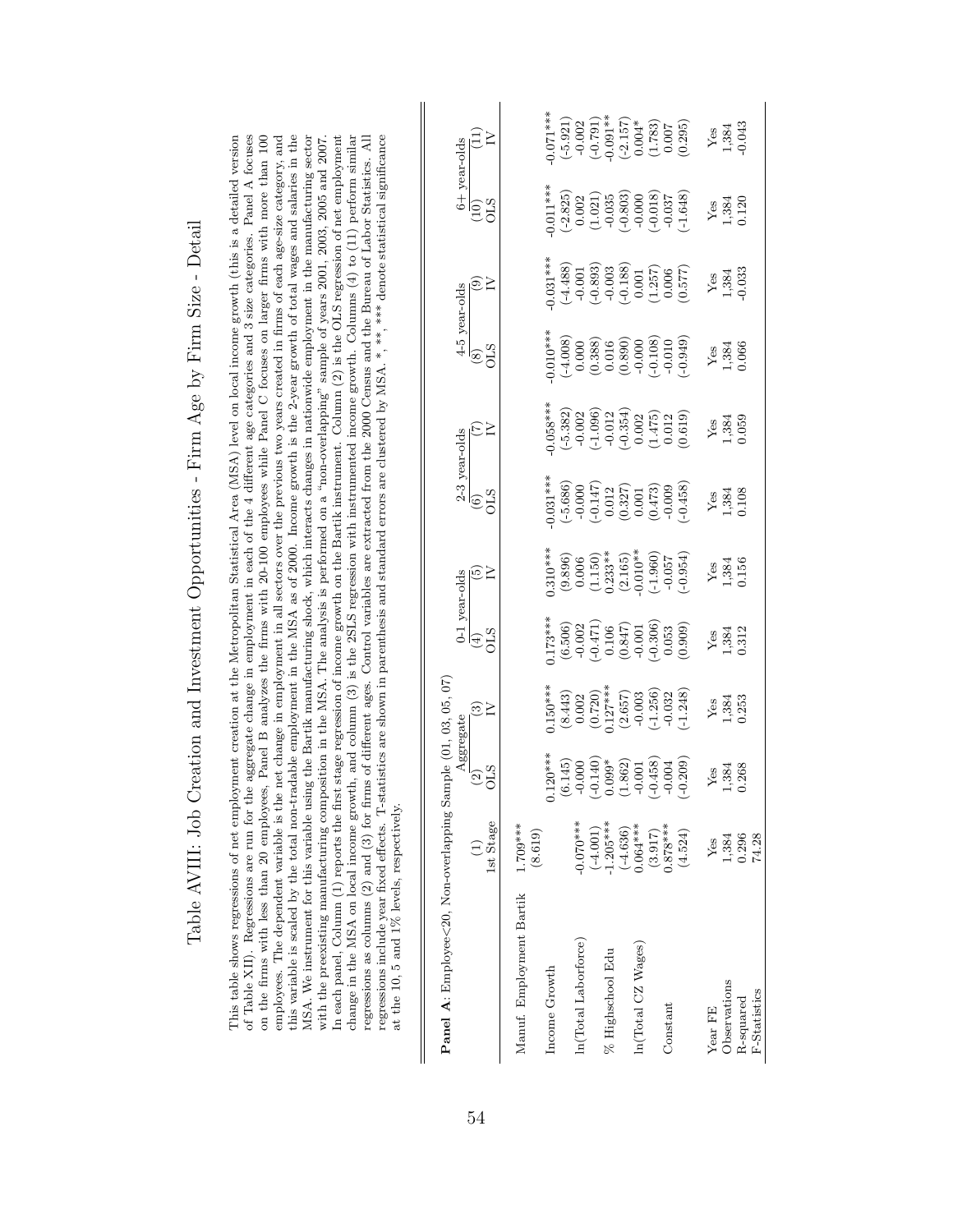| Panel B: Employee between 20 and 100, N   |                                  | Aggregate                        | on-overlapping Sample (01, 03, 05, 07) |                                       | 0-1 year-olds                           |                                      | 2-3 year-olds                          | 4-5 year-olds                      |                                 |                                  | 6+ year-olds                      |
|-------------------------------------------|----------------------------------|----------------------------------|----------------------------------------|---------------------------------------|-----------------------------------------|--------------------------------------|----------------------------------------|------------------------------------|---------------------------------|----------------------------------|-----------------------------------|
|                                           | 1st Stage<br>$\widehat{\Xi}$     | <b>CLS</b><br>$\overline{2}$     | $\mathfrak{S}_{\mathsf{N}}$            | <b>CLIO</b><br>$\left( 4\right)$      | তি≥                                     | <b>OLS</b><br>$\widehat{6}$          | EZ                                     | <b>OLS</b><br>$\circledast$        | ®≧                              | $\sum_{i=1}^{n}$<br>(10)         | (11)<br>≧                         |
| Manuf. Employment Bartik                  | 1.709***<br>(8.619)              |                                  |                                        |                                       |                                         |                                      |                                        |                                    |                                 |                                  |                                   |
| Income Growth                             |                                  | $0.117***$<br>(5.829)            | $0.185***$<br>(7.190)                  | $0.040***$<br>(5.817)                 | $0.079***$<br>(6.726)                   | $0.025***$<br>(4.921)                | $0.036***$<br>(3.379)                  | $0.008***$<br>(2.623)              | (1.445)<br>0.015                | $0.043***$<br>(4.207)            | $0.055***$<br>(3.063)             |
| In(Total Laborforce)                      | $-0.070***$<br>$(-4.001)$        | $-0.011***$<br>$(-3.453)$        | $-0.007$ **<br>$(-2.057)$              | $0.005**$<br>(2.314)                  | $0.007***$<br>(3.366)                   | $-0.005***$<br>$(-3.342)$            | $-0.005***$<br>$(-2.865)$              | (0.280)<br>0.000                   | (0.622)<br>$0.001\,$            | $-0.011***$<br>$(-4.399)$        | $-0.010***$<br>$(-4.028)$         |
| % Highschool Edu                          | $-1.205***$<br>$(-4.636)$        | $-0.154**$<br>$(-2.501)$         | $(-1.549)$<br>$-0.091$                 | $(-1.231)$<br>$-0.047$                | $(-0.317)$<br>$-0.011$                  | $(-1.497)$<br>$-0.048$               | $(-1.202)$<br>$-0.038$                 | (0.602)<br>0.020                   | (0.812)<br>0.026                | $(-1.532)$<br>$-0.079$           | $(-1.306)$<br>$-0.068$            |
| In(Total CZ Wages)                        | $0.064***$                       | $0.009***$                       | 0.005                                  | $-0.002$                              | $-0.005**$                              | $0.003**$                            | $0.003*$                               | $-0.001$                           | $-0.001$                        | $0.008***$                       | $0.007***$                        |
| Constant                                  | $0.878***$<br>(4.524)<br>(3.917) | $0.134***$<br>(3.005)<br>(3.769) | $0.074***$<br>(1.525)<br>(1.987)       | $-0.042*$<br>$(-1.202)$<br>$(-1.779)$ | $-0.071***$<br>$(-2.947)$<br>$(-2.317)$ | $0.065***$<br>(2.446)<br>(3.739)     | $0.054***$<br>(1.953)<br>(3.011)       | $-0.346$<br>$(-0.525)$<br>$-0.005$ | $(-0.866)$<br>(151)<br>$-0.011$ | $0.116***$<br>(3.483)<br>(4.180) | $0.102***$<br>(3.094)<br>(3.574)  |
| Year FE                                   | ${\rm Yes}$                      | Yes                              | Yes                                    | Yes                                   | Yes                                     | Yes                                  | Yes                                    | $Y$ es                             | ${\rm Yes}$                     | $Y$ es                           | Yes                               |
| Observations<br>F-Statistics<br>R-squared | 1,384<br>0.296<br>74.28          | 1,384<br>0.145                   | 1,384<br>0.108                         | 1,384<br>0.209                        | 1,384<br>0.141                          | 1,384<br>0.112                       | 1,384<br>0.106                         | 1,384<br>0.033                     | 1,384<br>0.029                  | 1,384<br>0.072                   | 1,384<br>0.070                    |
| Panel C: Employee>100, Non-overlappin     |                                  | $\overline{2}$                   | g Sample (01, 03, 05, 07)<br>Aggregate | $\widehat{E}$                         | $0-1$ year-olds                         | 2-3 year-olds<br>$\widehat{c}$       |                                        | 4-5 year-olds<br>$\circled{s}$     |                                 | 6+ year-olds<br>(10)             | (11)                              |
|                                           | $(1)$<br>Lst Stage               | <b>OLS</b>                       | $\frac{1}{2}$                          | <b>CLS</b>                            | তি≍                                     | <b>STO</b>                           | $\epsilon$                             | <b>OLS</b>                         | $\widehat{\mathfrak{S}}$        | <b>STO</b>                       | Σ                                 |
| Manuf. Employment Bartik                  | $1.709***$<br>(8.619)            |                                  |                                        |                                       |                                         |                                      |                                        |                                    |                                 |                                  |                                   |
| Income Growth                             |                                  | $0.408***$<br>(5.447)            | $0.928***$<br>(6.639)                  | $0.008**$                             | $0.015***$<br>(2.750)                   | $0.009***$<br>(3.037)                | $0.022***$<br>(3.008)                  | $0.007**$<br>(2.359)               | (1.491)<br>0.010                | $0.384***$<br>(5.372)            | $0.881***$<br>(6.290)             |
| In(Total Laborforce)                      | $-0.070***$<br>$(-4.001)$        | $-0.031**$                       | (0.096)<br>$0.001\,$                   | (2.404)<br>(1.364)<br>$0.001\,$       | $0.002*$                                | 0.002                                | $0.002**$<br>(2.113)                   | $(-0.648)$<br>$-0.001$             | $(-0.408)$<br>$-0.000$          | $-0.033***$<br>$(-2.663)$        | $(-0.138)$<br>$-0.002$            |
| % Highschool Edu                          | $-1.205***$                      | $(-2.464)$<br>$-0.269$           | 0.214                                  | $-0.045*$                             | $-0.039*$<br>(1.815)                    | (1.513)<br>0.017                     | 0.029                                  | $0.056***$                         | $0.053**$                       | $-0.185$                         | 0.277                             |
| In(Total CZ Wages)                        | $0.064***$<br>$(-4.636)$         | $0.031***$<br>$(-0.921)$         | (0.754)<br>$-0.000$                    | $(-1.898)$<br>$0.001\,$               | $(-1.791)$<br>0.000                     | (0.616)<br>$-0.001$                  | (1.093)<br>$-0.001$                    | $(-2.645)$<br>$0.001\,$            | $(-2.544)$<br>$0.001\,$         | $0.030***$<br>$(-0.644)$         | (0.982)<br>0.000                  |
| Constant                                  | $0.878***$<br>(4.524)<br>(3.917) | $0.367**$<br>(2.758)<br>(2.563)  | $(-0.009)$<br>$(-0.381)$<br>$-0.066$   | $(-0.972)$<br>(0.871)<br>$-0.009$     | $-1.480$<br>(0.322)<br>$-0.014$         | $(-0.545)$<br>$(-1.411)$<br>$-0.016$ | $-0.028**$<br>$(-2.311)$<br>$(-1.232)$ | (0.829)<br>(1.047)<br>0.011        | (0.564)<br>(0.771)<br>0.008     | $0.382***$<br>(2.720)<br>(2.695) | $(-0.186)$<br>(0.028)<br>$-0.032$ |
| Year FE                                   | Yes                              | Yes                              | Yes                                    | Yes                                   | Yes                                     | ${\rm Yes}$                          | Yes                                    | ${\rm Yes}$                        | Yes                             | Yes                              | Yes                               |
| Observations<br>R-squared                 | 1,384<br>0.296                   | 1,384<br>0.113                   | 1,384<br>0.045                         | 1,384<br>0.203                        | 1,384<br>0.197                          | $1,384$<br>$0.081$                   | 1,384<br>0.067                         | 1,384<br>0.029                     | 0.028<br>1,384                  | 1,384<br>0.105                   | 1,384<br>0.042                    |
| F-Statistics                              | 74.28                            |                                  |                                        |                                       |                                         |                                      |                                        |                                    |                                 |                                  |                                   |